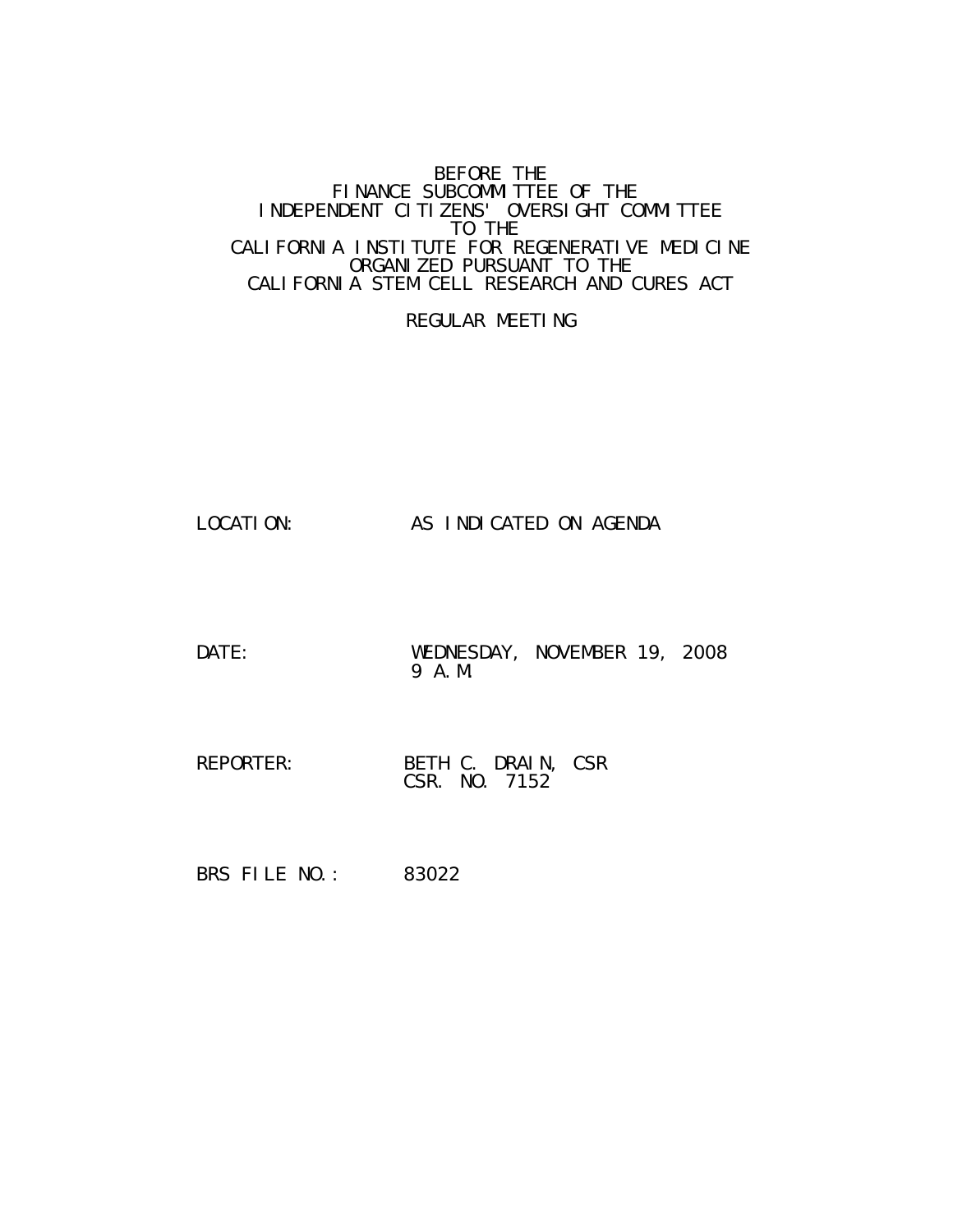# I N D E X

|                | I TEM DESCRIPTION                                                                                                                                                   | PAGE NO. |    |
|----------------|---------------------------------------------------------------------------------------------------------------------------------------------------------------------|----------|----|
| CALL TO ORDER  |                                                                                                                                                                     |          | 3  |
| ROLL CALL      |                                                                                                                                                                     |          | 3  |
|                | CONSIDERATION OF POLICIES AND IMPLEMENTATION<br>PLAN/PROCESSES FOR CIRM LOAN PROGRAM.                                                                               |          |    |
| A.             | CONCEPT PLAN FOR REQUEST FOR<br>PROPOSALS FOR DELEGATED UNDERWRITERS                                                                                                |          | 5  |
| <b>B.</b>      | DRAFT INTERIM CIRM LOAN<br>ADMINISTRATION POLICY FOR FOR-PROFIT<br><b>ORGANI ZATI ONS</b>                                                                           |          | 65 |
|                | CONSIDERATION OF LOAN ADVANCE PROGRAM<br>FOR APPROVAL OF GRANTS AND LOANS                                                                                           |          | 72 |
|                | CONSIDERATION OF CALIFORNIA REQUESTS<br>TO THE US PRESIDENTIAL TRANSITION TEAM<br>FOR CIRM PROGRAMS AND FOR GENERAL<br>BIOTECH COMMUNITY FINANCIAL SUPPORT PROGRAMS |          | 80 |
| PUBLIC COMMENT |                                                                                                                                                                     |          | 84 |
| ADJOURNMENT    |                                                                                                                                                                     |          | 86 |
|                |                                                                                                                                                                     |          |    |
|                |                                                                                                                                                                     |          |    |
|                |                                                                                                                                                                     |          |    |
|                |                                                                                                                                                                     |          |    |
|                |                                                                                                                                                                     |          |    |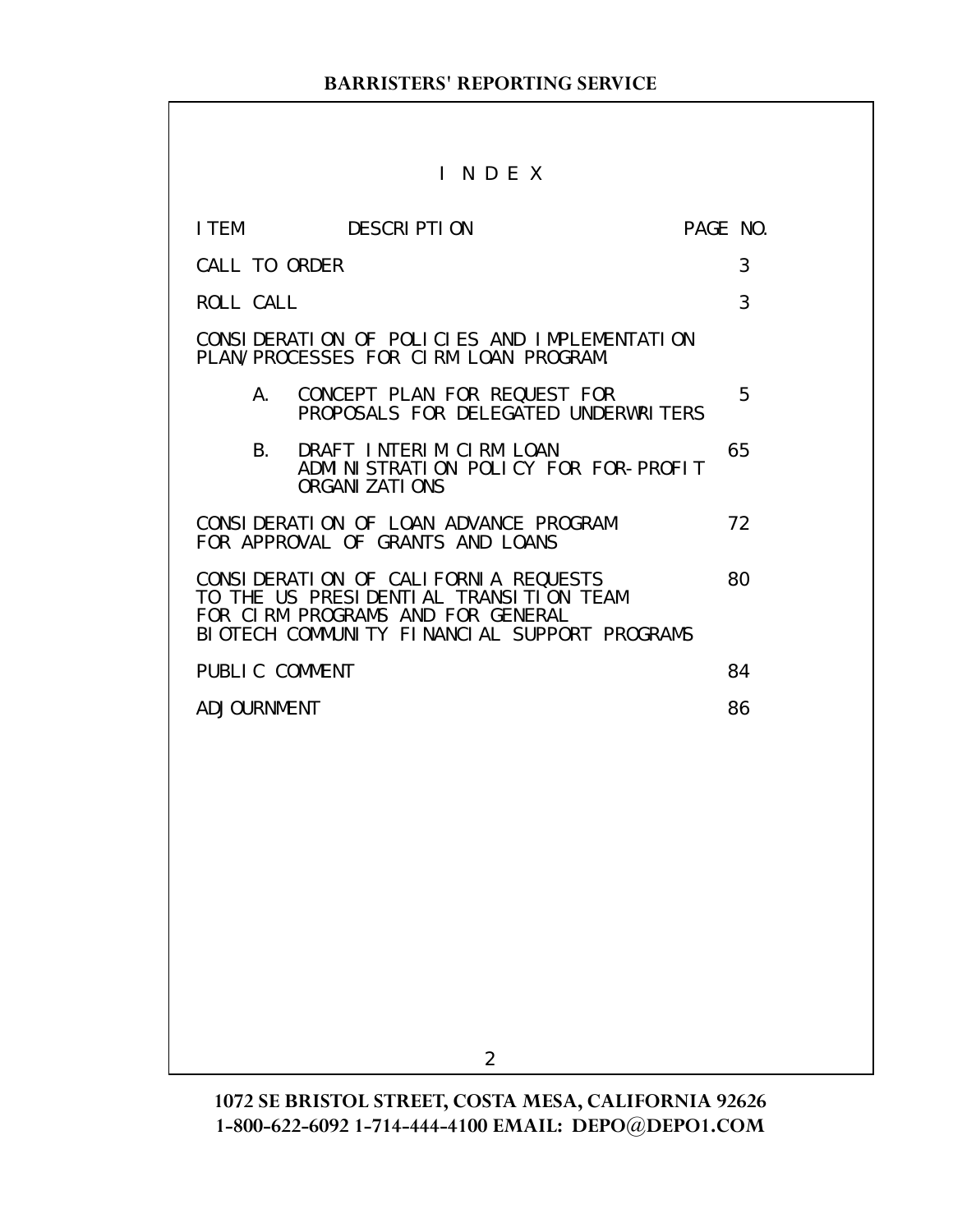|                | <b>BARRISTERS' REPORTING SERVICE</b>                |
|----------------|-----------------------------------------------------|
| 1              | WEDNESDAY, NOVEMBER 19, 2008                        |
| 2              | 9 A.M.                                              |
| 3              |                                                     |
| 4              | CHAI RMAN GOLDBERG: GOOD MORNING,                   |
| 5              | EVERYONE. I'D LIKE TO CALL THE MEETING TO ORDER AND |
| 6              | ASK MELISSA TO CONDUCT A ROLL CALL.                 |
| $\overline{7}$ | MS. KING: OKAY. RICARDO AZZIZ. ROBERT               |
| 8              | PRICE.                                              |
| 9              | DR. PRICE: HERE.                                    |
| 10             | MS. KING: FLOYD BLOOM.                              |
| 11             | DR. BLOOM: HERE.                                    |
| 12             | MS. KING: MARCY FEIT. MICHAEL GOLDBERG.             |
| 13             | CHAI RMAN GOLDBERG: HERE.                           |
| 14             | MS. KING: BOB KLEIN. TED LOVE.                      |
| 15             | DR. LOVE: HERE.                                     |
| 16             | MS. KING: ED PENHOET.                               |
| 17             | DR. PENHOET: HERE.                                  |
| 18             | MS. KING: PHIL PIZZO. DUANE ROTH.                   |
| 19             | MR.<br>ROTH:<br>HERE.                               |
| 20             | KING: JEFF SHEEHY.<br>MS.                           |
| 21             | SHEEHY:<br>HERE.<br>MR.                             |
| 22             | KING: AND OSWALD STEWARD.<br>MS.                    |
| 23             | DR. STEWARD:<br>HERE.                               |
| 24             | CHAI RMAN GOLDBERG: WE HAVE A QUORUM?               |
| 25             | MS. KING: WE DO HAVE A QUORUM.                      |
|                | 3                                                   |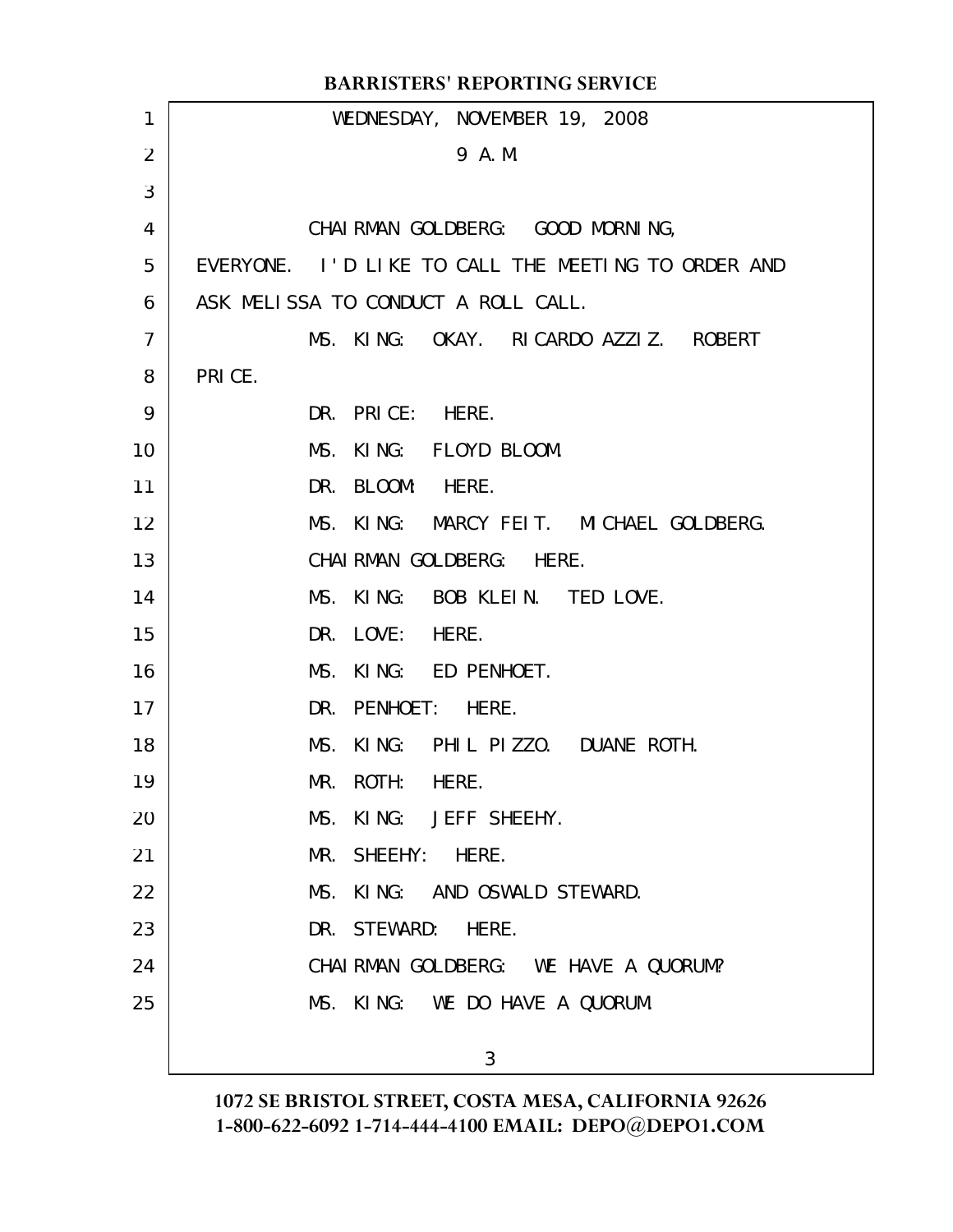| $\mathbf{1}$  | CHAIRMAN GOLDBERG: GREAT. I'D LIKE TO                |
|---------------|------------------------------------------------------|
| 2             | NOW PROCEED TO AGENDA ITEM 3(A), CONSIDERATION OF    |
| 3             | POLICIES AND IMPLEMENTATION PLAN AND PROCESSES FOR   |
| 4             | THE CIRM LOAN PROGRAM. FIRST BEGINNING WITH A        |
| 5             | PRESENTATION BY STAFF OF THE CONCEPT PLAN FOR --     |
| 6             | ACTUALLY LET'S START WITH 3(B), THE DRAFT INTERIM    |
| $\mathcal{I}$ | CIRM LOAN ADMINISTRATION POLICY FOR PROFIT           |
| 8             | ORGANI ZATI ONS.                                     |
| 9             | MR. ROTH: MICHAEL, IT'S DUANE. I'M GOING             |
| 10            | TO HANG UP AND DIAL BACK IN. I'VE GOT A GUEST HERE   |
| 11            | FROM THE PUBLIC, SO I'VE GOT TO MOVE. I'LL BE RIGHT  |
| 12            | BACK.                                                |
| 13            | MS. KING: THANK YOU, DUANE.                          |
| 14            | CHAI RMAN GOLDBERG: SO FOR THOSE OF YOU              |
| 15            | FOLLOWING THE AGENDA AND ATTENDING VIA REMOTE SITES, |
| 16            | THERE'S AGENDA ITEM B OF WHICH WE'RE GOING TO BE LED |
| 17            | THROUGH BY IAN SWEEDLER. AND, IAN, COULD YOU TELL    |
| 18            | US, FOR THOSE OF US NOT FAMILIAR WITH YOU, JUST A    |
| 19            | LITTLE BIT ABOUT YOUR BACKGROUND AND HOW LONG YOU'VE |
| 20            | BEEN AFFILIATED WITH THE AGENCY?                     |
| 21            | MR. SWEEDLER: SURE. I'VE BEEN AFFILIATED             |
| 22            | WITH CIRM SINCE AUGUST. I CAME HERE AS INTERIM       |
| 23            | GENERAL COUNSEL TO THE PRESIDENT WHEN TAMAR PACHTER  |
| 24            | WAS LEAVING TO RETURN TO THE ATTORNEY GENERAL'S      |
| 25            | OFFICE. I CAME HERE ON LOAN FROM THE ATTORNEY        |
|               |                                                      |
|               | 4                                                    |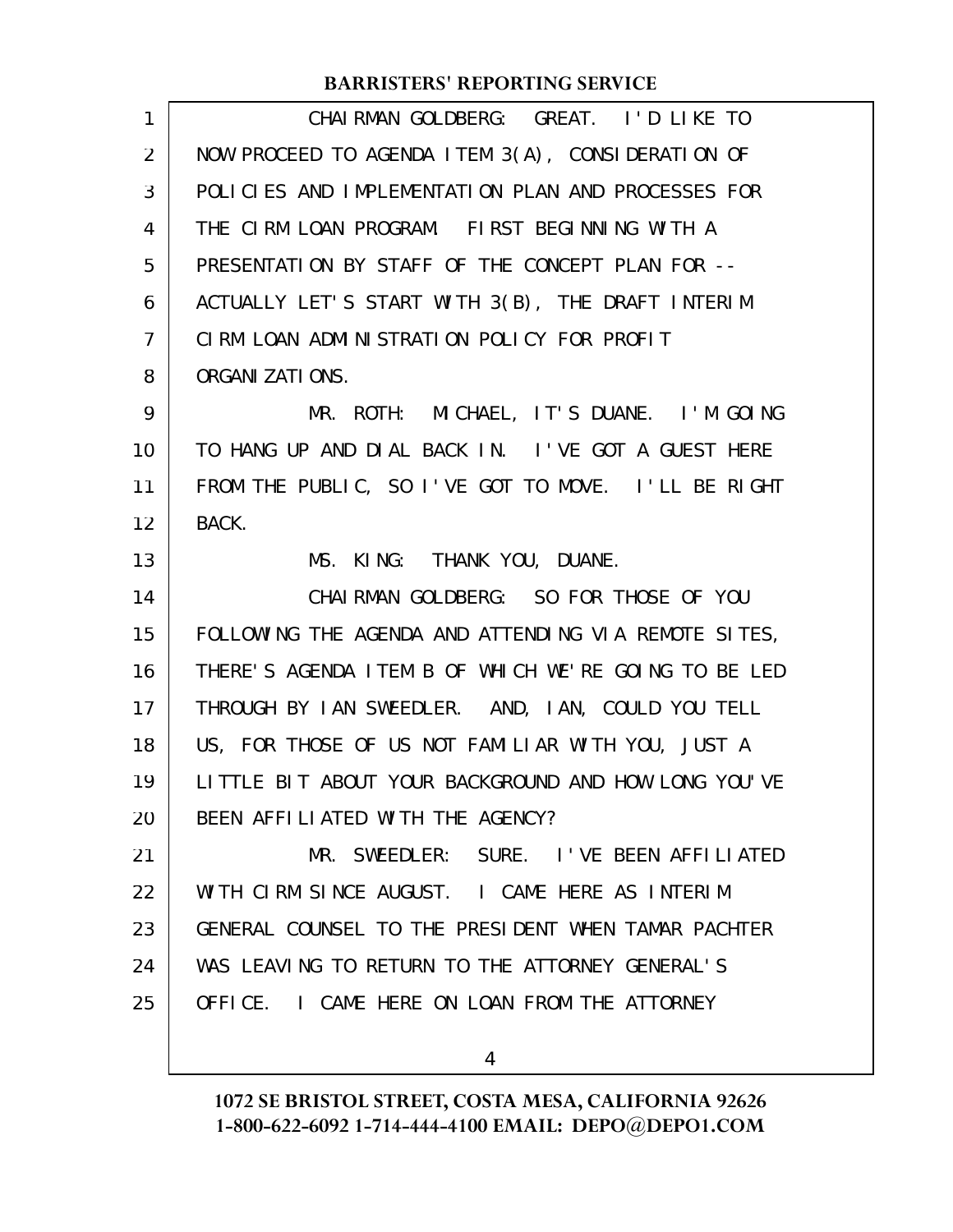| 1              | GENERAL'S OFFICE. SO I'VE BEEN ENJOYING THAT EVER    |
|----------------|------------------------------------------------------|
| 2              | SINCE.                                               |
| 3              | CHAIRMAN GOLDBERG: WELL, BEING ON LOAN               |
| 4              | AND SPEAKING ABOUT LOANS, I GUESS, IS A GOOD         |
| 5              | COMPARISON. SO LET ME DEFER TO YOU. LET ME ASK       |
| 6              | MEMBERS OF THE COMMITTEE IF WE CAN LET IAN GET       |
| $\overline{7}$ | THROUGH HIS EXPLANATION OF THE DOCUMENT ONCE AND     |
| 8              | THEN WE'LL COME BACK AND ASK QUESTIONS AND FOCUS ON  |
| 9              | SOME OF THE KEY ISSUES, THEN WE'LL FOLLOW THAT WITH  |
| 10             | QUESTIONS AND/OR COMMENTS FROM THE PUBLIC.           |
| 11             | MR. SWEEDLER: THANK YOU. THE DOCUMENT                |
| 12             | THAT WE'LL BE LOOKING AT IS -- HAS THE TITLE "AGENDA |
| 13             | ITEM 3(B)" AT THE TOP. THIS IS THE INTERIM LOAN      |
| 14             | ADMINISTRATION POLICY FOR FOR-PROFIT ORGANIZATIONS.  |
| 15             | MS. KING: IAN, IF I COULD JUST BRIEFLY               |
| 16             | ASK. CAN WHOEVER JUST JOINED PLEASE TELL US WHO YOU  |
| 17             | ARE?                                                 |
| 18             | ROTH: IT'S DUANE. I'M BACK.<br>MR.                   |
| 19             | MS. KING: OKAY. THANKS, DUANE. JUST SO               |
| 20             | YOU KNOW, IAN IS WALKING US THROUGH THE DOCUMENT     |
| 21             | LABELED 3(B), THE LOAN ADMINISTRATION POLICY. JUST   |
| 22             | STARTED.                                             |
| 23             | MR. SWEEDLER: CURRENTLY OUR GRANTEES                 |
| 24             | FOLLOW POLICIES OR EXPECTED TO FOLLOW POLICIES THAT  |
| 25             | ARE LAID OUT PRIMARILY IN THE DOCUMENT APPROVED BY   |
|                |                                                      |
|                | 5                                                    |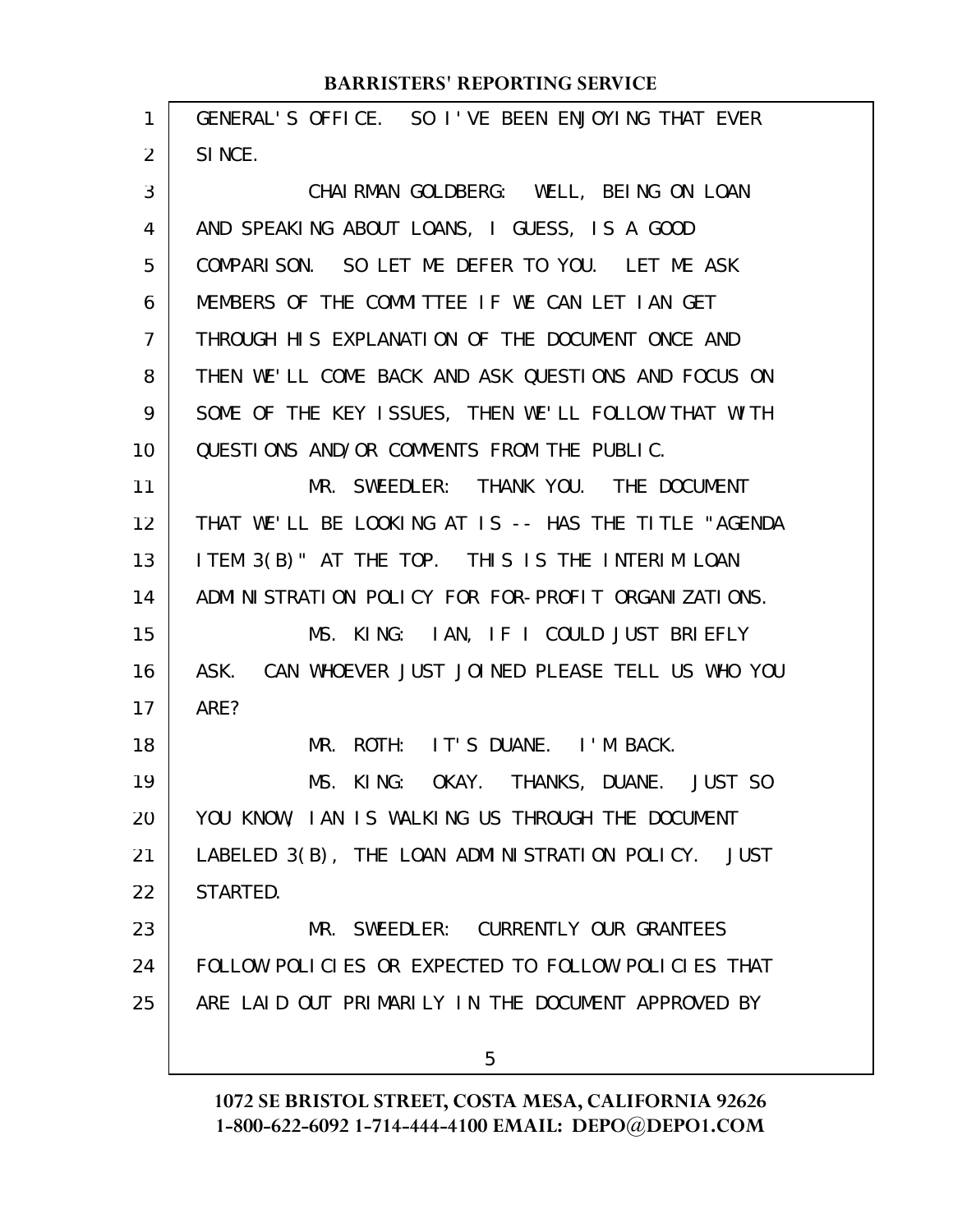| 1              | THE ICOC AS THE GRANT ADMINISTRATION POLICY FOR     |
|----------------|-----------------------------------------------------|
| 2              | ACADEMIC AND NONPROFIT ORGANIZATIONS. WE CREATED AN |
| 3              | ADDITIONAL GAP, AS WE CALL IT, FOR FOR-PROFIT       |
| 4              | ORGANIZATIONS, WHICH TAKES THE FORM OF JUST NOTING  |
| 5              | THE DIFFERENCES IN TREATMENT BETWEEN FOR-PROFIT     |
| 6              | GRANTEES AND NONPROFIT GRANTEES. WE ADOPTED A       |
| $\overline{7}$ | SIMILAR APPROACH HERE.                              |
| 8              | THIS DOCUMENT JUST NOTES THE DIFFERENCES            |
| 9              | BETWEEN HOW FOR-PROFIT LOAN RECIPIENTS ARE TREATED  |
| 10             | AS COMPARED TO NONPROFIT GRANT RECIPIENTS. SO,      |
| 11             | AGAIN, IT JUST READS OFF OF THE NONPROFIT GAP AND   |
| 12             | ONLY NOTES DIFFERENCES.                             |
| 13             | FOR THE SAME REASON, MANY OF THE                    |
| 14             | CHANGES -- MANY OF THE DIFFERENCES NOTED IN THE     |
| 15             | FOR-PROFIT GRANTS ADMINISTRATION POLICY WERE SIMPLY |
| 16             | REPEATED WITH MODIFICATIONS IN THE FOR-PROFIT LOAN  |
| 17             | ADMINISTRATION POLICY.                              |
| 18             | SO MY PLAN HERE TODAY IS TAKE YOU THROUGH           |
| 19             | THIS WITH AN EMPHASIS ON THOSE ITEMS THAT ARE       |
| 20             | DIFFERENT FROM THE FOR-PROFIT GRANTS ADMINISTRATION |
| 21             | POLICY. THE PRIMARY SOURCE FOR THE POLICIES         |
| 22             | REFLECTED IN HERE WAS THE PACKAGE OF MATERIALS THAT |
| 23             | WAS PUT BEFORE THE ICOC AT ITS SEPTEMBER MEETING    |
| 24             | ABOUT THE LOAN POLICY.                              |
| 25             | SO WITH THAT INTRODUCTION, ON PAGE 2 WE             |
|                | 6                                                   |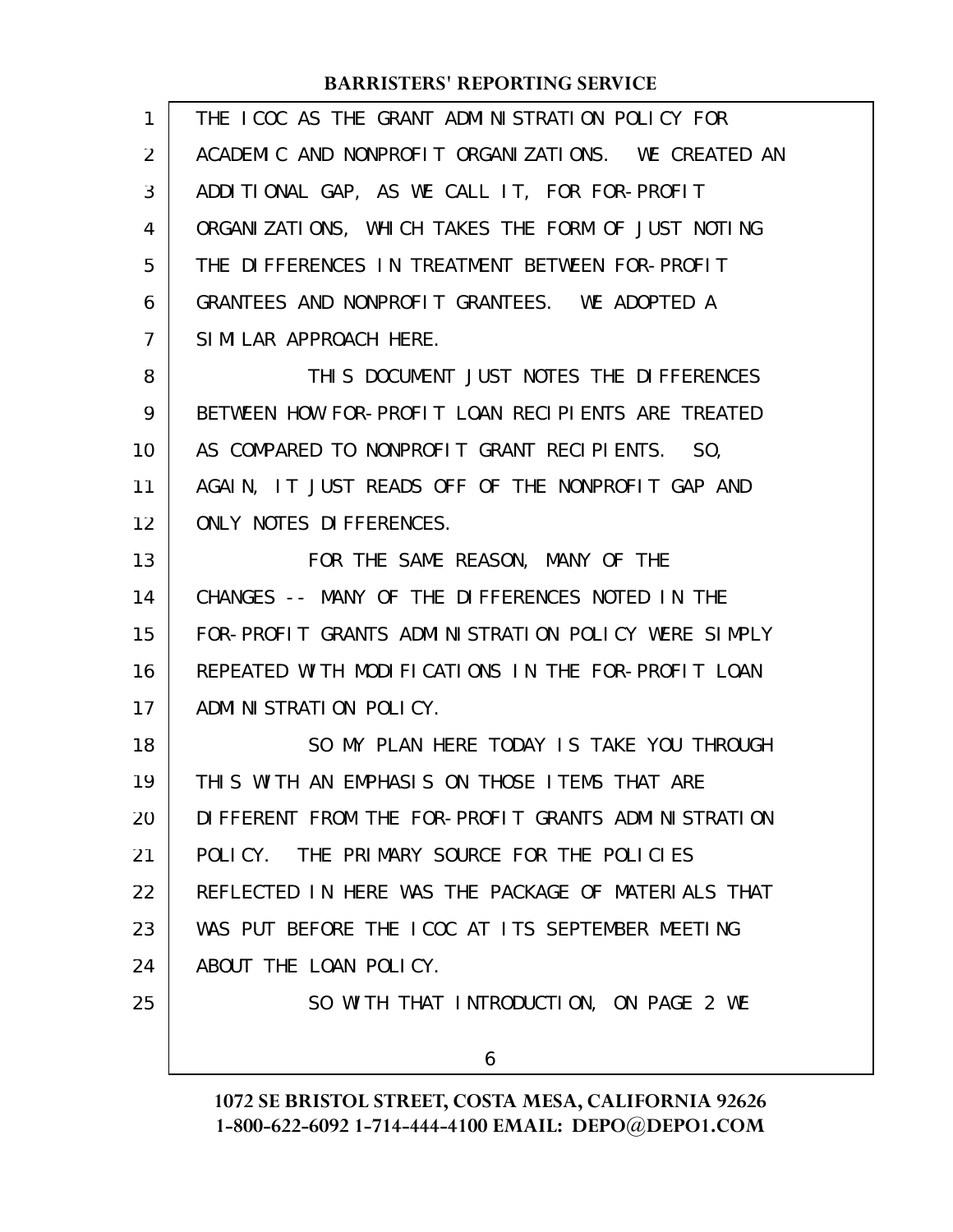| 1  | START WITH A FEW DEFINITIONS. THE THING THAT I       |
|----|------------------------------------------------------|
| 2  | WOULD POINT OUT, JUST TO AVOID THINGS THAT WE PUT IN |
| 3  | TO ADDRESS SOME CONFUSION, THE TERM "LOAN PERIOD,"   |
| 4  | JUST TO AVOID CONFUSION, IS DISTINCT FROM THE TERM   |
| 5  | "PROJECT PERIOD." THE PROJECT PERIOD IS THE TIME IN  |
| 6  | WHICH THE RESEARCH IS OCCURRING. IT'S WHAT ENDS      |
| 7  | WITH IN A GRANT SITUATION WHAT WOULD BE CLOSEOUT,    |
| 8  | AND WE HAVE A SIMILAR CLOSEOUT FOR LOANS; BUT WHEN   |
| 9  | WE JUST CARRIED THAT TERMINOLOGY OVER, IT COULD HAVE |
| 10 | BEEN READ TO MEAN THAT'S ALSO WHEN THE LOAN HAS TO   |
| 11 | BE REPAID. SO THE LOAN PERIOD REFERS TO THE          |
| 12 | FINANCIAL ARRANGEMENT, AND IT'S THE PERIOD AT        |
| 13 | WHICH -- IT ENDS WITH THE PERIOD AT WHICH THE LOAN   |
| 14 | HAS TO BE REPAID.                                    |
| 15 | THE WAY WE'VE CAPTURED DEFINITIONS                   |
| 16 | DI STI NGUI SHI NG RECOURSE AND NONRECOURSE LOANS IS |
| 17 | SIMPLY ADDRESSING THE CIRCUMSTANCE UNDER WHICH A     |
| 18 | NONRECOURSE LOAN WOULD NOT HAVE TO BE REPAID, AND    |
| 19 | THE DETAILS OF THAT ARE PROVIDED FARTHER DOWN IN THE |
| 20 | POLICY. WE'LL GET TO THAT.                           |
| 21 | ON PAGE 3, WE LAY OUT THE GENERAL MAP FOR            |
| 22 | HOW LOANS WILL BE BROUGHT INTO THE PROGRAM.<br>I N   |
| 23 | REQUEST FOR APPLICATIONS, RFA'S, THAT INCLUDE        |
| 24 | PRECLINICAL DEVELOPMENT OR CLINICAL INVESTIGATION,   |
|    |                                                      |
| 25 | WE'LL OFFER LOANS TO FOR-PROFIT ORGANIZATIONS AND    |

7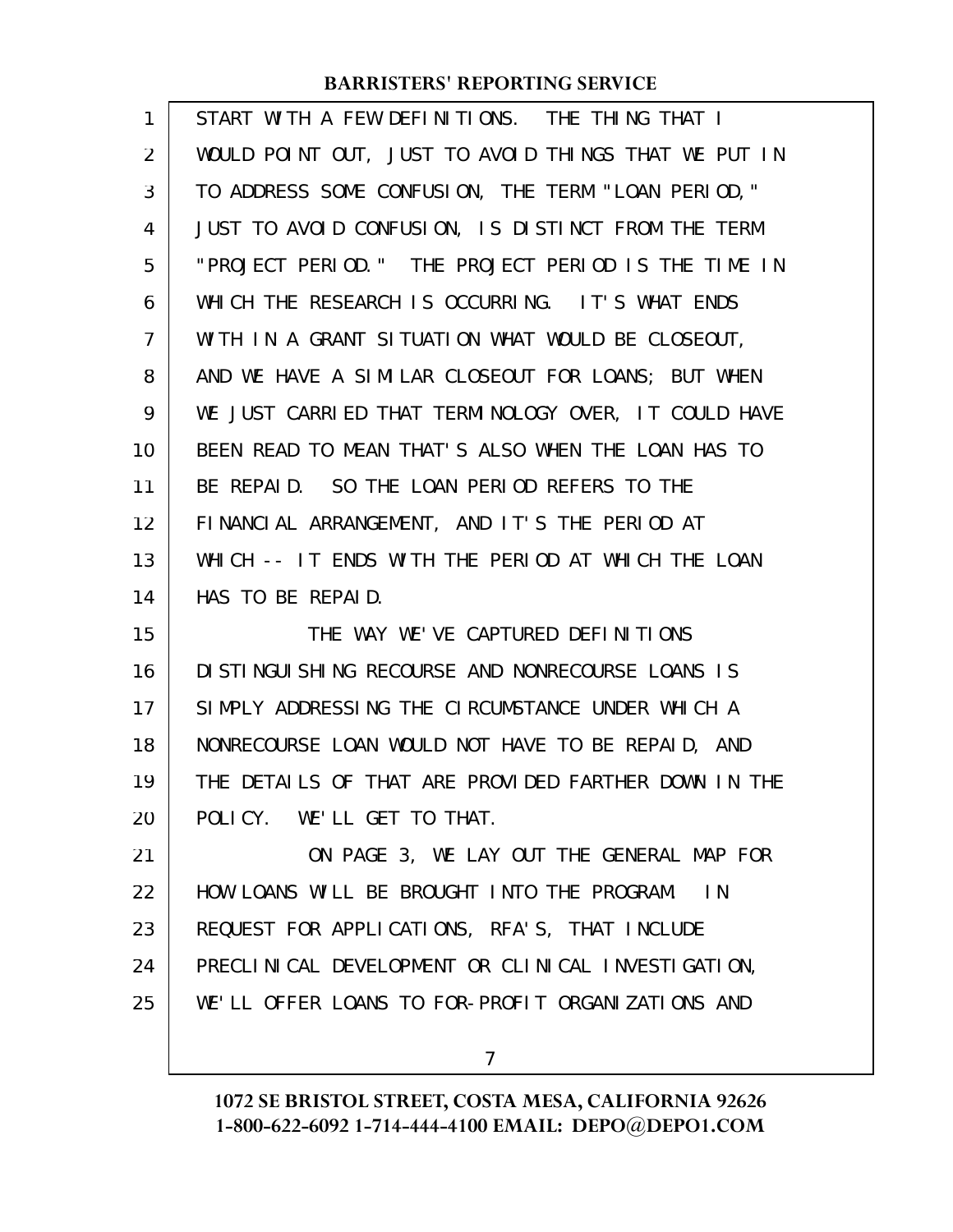| $\mathbf{1}$   | GRANTS TO NONPROFIT ORGANIZATIONS. FOR OTHER RFA'S  |
|----------------|-----------------------------------------------------|
| 2              | WE WILL CONTINUE TO OFFER ONLY GRANT FUNDING FOR    |
| 3              | FOR-PROFIT AND NONPROFIT ORGANIZATIONS.             |
| 4              | MS. KING: COULD I JUST ASK WHO JUST                 |
| 5              | JOINED THE CALL?                                    |
| 6              | MR. KLEIN: THIS IS BOB KLEIN. PREVIOUSLY            |
| $\overline{7}$ | IT SAID THAT THE CIRCUITS WERE BUSY AND I COULDN'T  |
| 8              | GET IN, SO I HAD TO INDIRECTLY GET CROSS-CONNECTED  |
| 9              | $\mathsf{IN}$ .                                     |
| 10             | MS. KING: OKAY. THANKS. AND JUST SO YOU             |
| 11             | HAVE THE RIGHT DOCUMENT IN FRONT OF YOU, IAN        |
| 12             | SWEEDLER IS CURRENTLY WALKING US THROUGH THE        |
| 13             | DOCUMENT LABELED AGENDA 3(B), WHICH IS THE LOAN --  |
| 14             | DRAFT LOAN ADMINISTRATION POLICY.                   |
| 15             | MR. KLEIN: AND, IAN, I'D APPRECIATE IT IF           |
| 16             | YOU COULD JUST REPEAT THE PARAGRAPH YOU JUST WENT   |
| 17             | THROUGH.                                            |
| 18             | MR. SWEEDLER: SURE. SO AT THE TOP OF                |
| 19             | PAGE 3, SUPPLEMENTING THE DISCUSSION IN THE         |
| 20             | NONPROFIT GAP ABOUT TYPES OF SUPPORT, WE STATE,     |
| 21             | "CIRM WILL OFFER LOANS TO FOR-PROFIT APPLICANTS AND |
| 22             | GRANTS TO NONPROFIT APPLICANTS IN THOSE RFA'S THAT  |
| 23             | INCLUDE PRECLINICAL DEVELOPMENT AND/OR CLINICAL     |
| 24             | INVESTIGATION. OTHER RFA'S WILL CONTINUE TO OFFER   |
| 25             | ONLY GRANT FUNDING TO FOR-PROFIT AND NONPROFIT      |
|                |                                                     |

8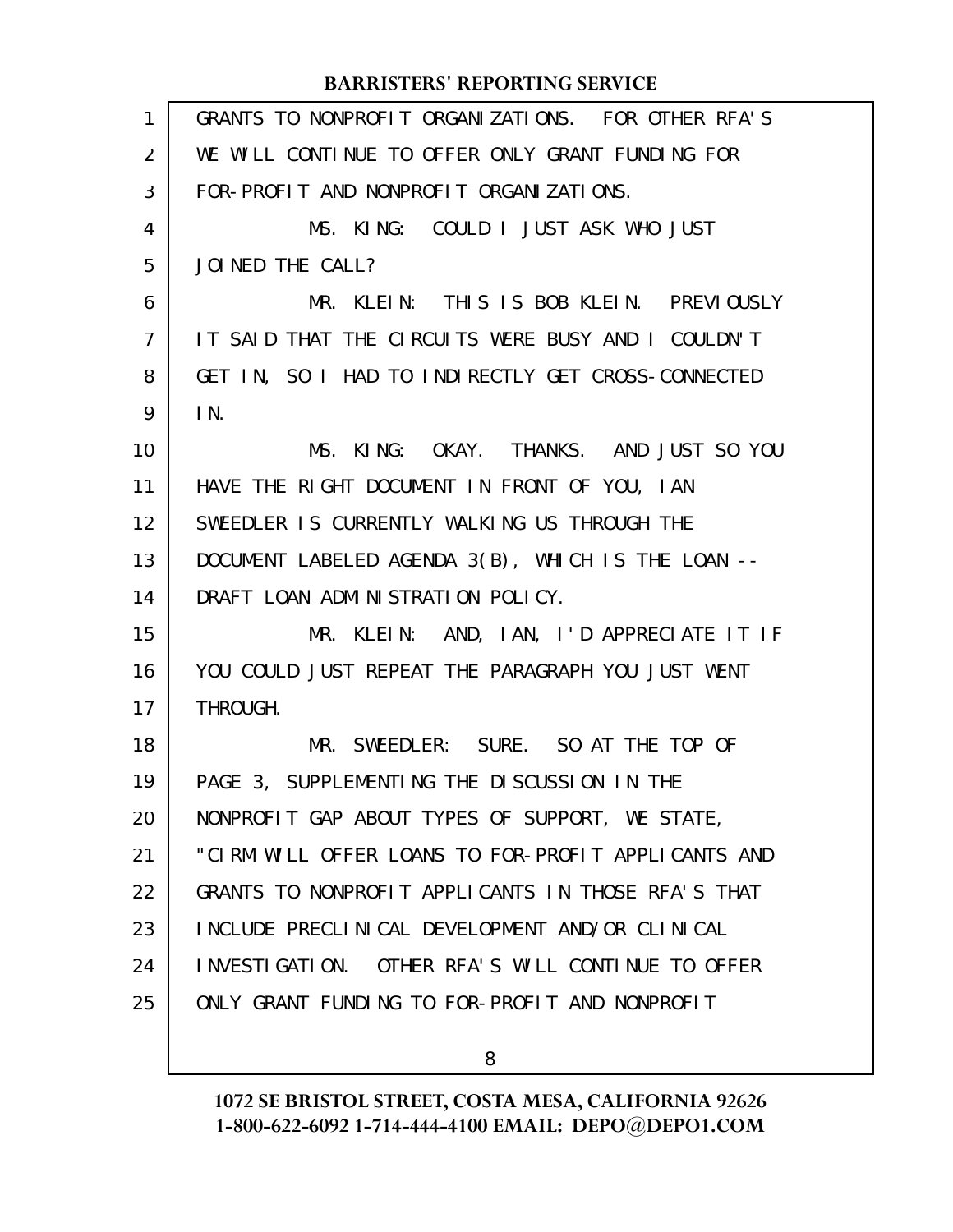APPLICANTS."

1

IN THE PART OF THE GAP WHERE WE DEFINE THE DIFFERENT PEOPLE WHO PLAY A ROLE, BOTH AT CIRM AND AT THE ORGANIZATION, THE APPLICANT, WE ALSO ADDED A REFERENCE TO THE FINANCIAL SERVICES PROVIDER, WHICH IS SOMETIMES CALLED A DELEGATED UNDERWRITER, BUT THIS IS TO ENCOMPASS ALL OF THOSE EXTERNAL FINANCIAL SERVICES WE WOULD EXPECT TO BRING IN REGARDING APPROVING AND SERVICING LOANS. 2 3 4 5 6 7 8 9

PI AND PD ELIGIBILITY IS THE SAME AS THE FOR-PROFIT GAP. ORGANIZATIONAL ELIGIBILITY, WE ADDED AN ADDITIONAL ITEM HERE, AND THAT IS FOR AN RFA THAT OFFERS BOTH GRANT FUNDING AND LOAN FUNDING, FOR-PROFIT ORGANIZATIONS HAVE TO APPLY FOR LOAN FUNDING. THEY'RE NOT ELIGIBLE FOR GRANTS. NONPROFIT ORGANIZATIONS ARE NOT ELIGIBLE FOR LOANS. SO ON RFA'S THAT INCLUDE PRECLINICAL DEVELOPMENT AND/OR CLINICAL INVESTIGATION -- 10 11 12 13 14 15 16 17 18

MR. KLEIN: AND IF I COULD ASK, WHAT IS THE PROTOCOL HERE? ARE WE GOING TO COMMENT AS YOU GO SECTION BY SECTION OR ONLY AT THE END? 19 20 21

CHAIRMAN GOLDBERG: I'M SORRY, BOB. WE DISCUSSED THAT PRIOR TO YOUR JOINING THE CALL. WE'RE GOING TO LET HIM GO THROUGH ONCE AND THEN COME BACK THROUGH WITH QUESTIONS FROM THE COMMITTEE, THEN 22 23 24 25

9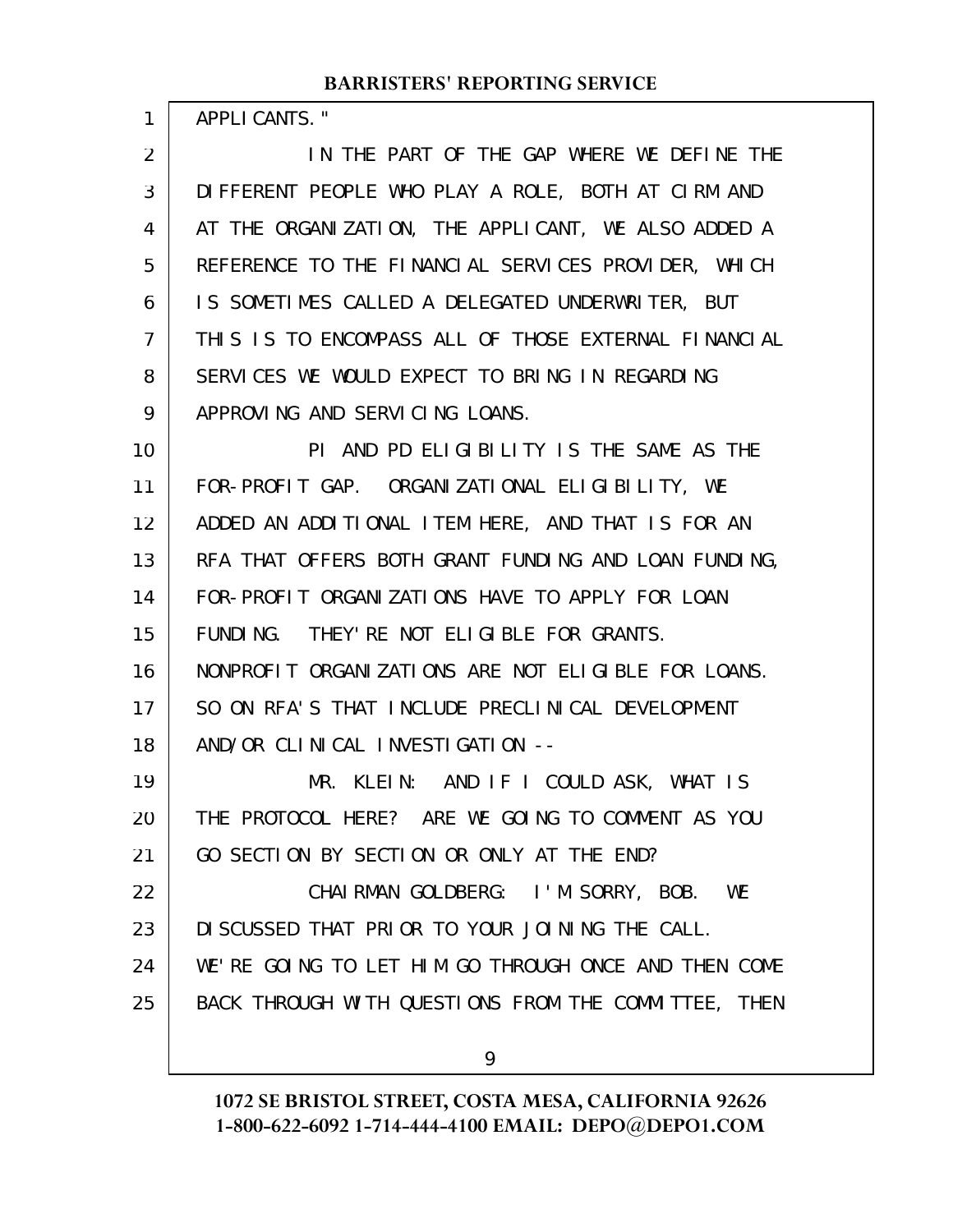| $\mathbf{1}$ | THE PUBLIC AND STAFF.                                |
|--------------|------------------------------------------------------|
| 2            | MR. KLEIN: OKAY.                                     |
| 3            | MR. SWEEDLER: THE NEXT COUPLE OF PAGES               |
| 4            | SIMPLY CARRY OVER PROVISIONS FROM THE FOR-PROFIT     |
| 5            | GAP.                                                 |
| 6            | TURNING TO PAGE 5, INTEREST EARNED ON CIRM           |
| 7            | FUNDS, IN THE GRANT SITUATION WHERE GRANTEES RECEIVE |
| 8            | FUNDS, THEY' RE EXPECTED TO HANDLE THEM IN AN        |
| 9            | INTEREST-BEARING ACCOUNT, AND THEY'RE EXPECTED TO    |
| 10           | APPLY THE INTEREST EARNED TOWARDS THE CIRM-FUNDED    |
| 11           | RESEARCH. WE MADE A COUPLE OF CHANGES HERE, MOSTLY   |
| 12           | JUST TO REFLECT THE FACT THAT IN A LOAN              |
| 13           | CIRCUMSTANCE, THERE'S ANOTHER KIND OF INTEREST       |
| 14           | INVOLVED, AND WE JUST WANTED TO CLARIFY BETWEEN      |
| 15           | INTEREST THAT'S EARNED AND INTEREST THAT'S ACCRUED   |
| 16           | ON THE LOAN.                                         |
| 17           | THE WAY WE HANDLED THAT IS IN RECOURSE               |
| 18           | LOANS, RECIPIENTS WILL BE PAYING US INTEREST ON THE  |
| 19           | FUNDS THEY RECEIVED. IT SEEMED APPROPRIATE THAT      |
| 20           | THEY WOULD NOT PLACE RESTRICTIONS ON WHAT THEY DO    |
| 21           | WITH ANY INTEREST THEY EARN ON THOSE FUNDS THAT      |
| 22           | THEY' RE HOLDING THAT THEY HAVEN'T SPENT YET.        |
| 23           | NONRECOURSE RECIPIENTS ARE EXPECTED TO HANDLE THEM   |
| 24           | JUST LIKE GRANT RECIPIENTS DO. THEY'RE EXPECTED TO   |
| 25           | PUT THEM IN INTEREST-BEARING ACCOUNTS AND APPLY THE  |
|              |                                                      |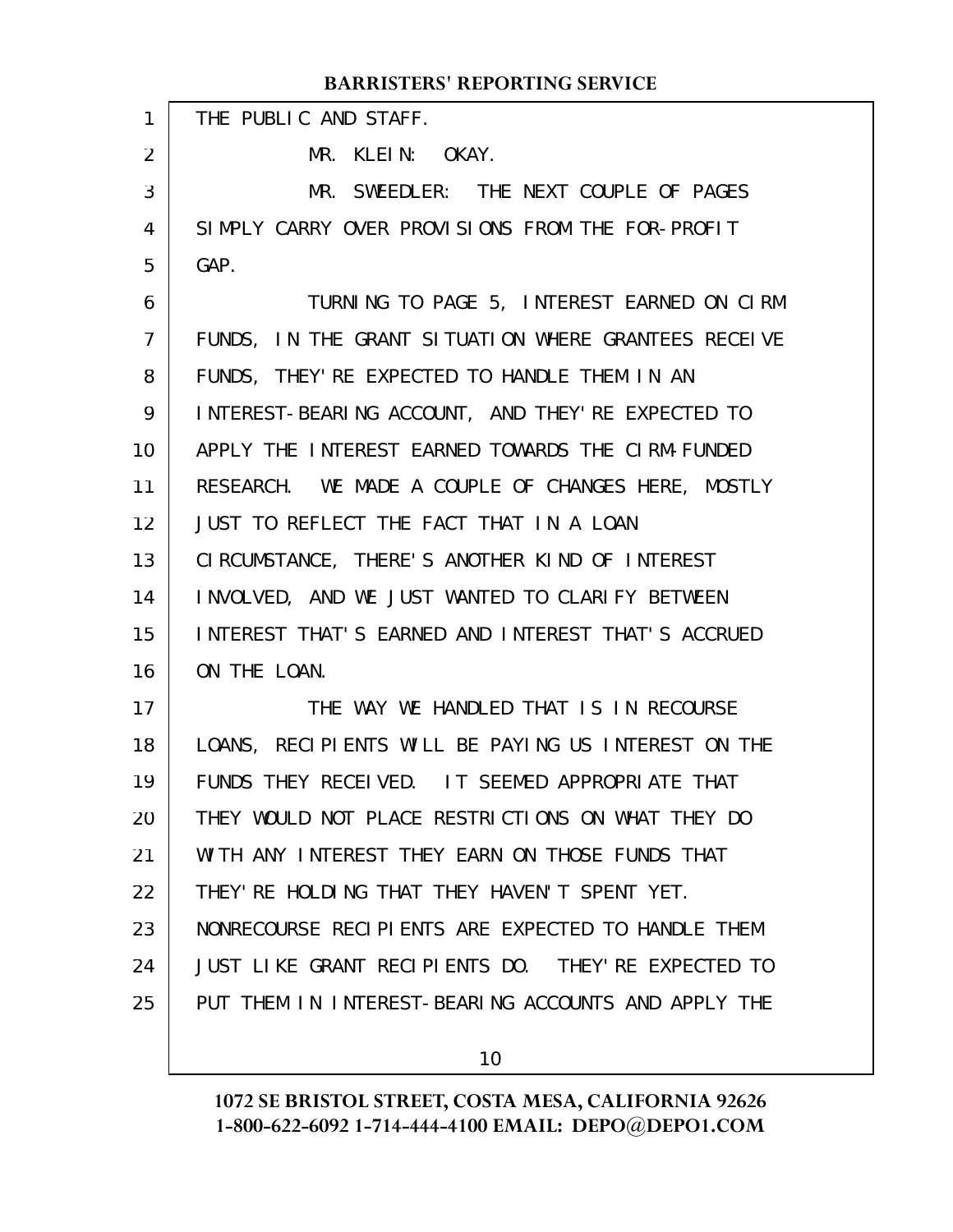| 1  | INTEREST TO THE CIRM-FUNDED PROJECT. AND THE           |
|----|--------------------------------------------------------|
| 2  | INTEREST THAT THEY EARN WILL BEAR ON THEIR REPAYMENT   |
| 3  | OBLIGATION. THAT'S AN INCREASE OR DECREASE.            |
| 4  | MS. KING: COULD I JUST, IAN, JUST FOR A                |
| 5  | MOMENT INTERRUPT AND ASK WHOEVER JUST JOINED, CAN      |
| 6  | YOU PLEASE LET US KNOW WHO YOU ARE? WHO JUST JOINED    |
| 7  | THE CALL? DID YOU MUTE YOURSELF IMMEDIATELY? MAYBE     |
| 8  | IT WAS JUST SOMEONE REJOINING. EXCUSE ME. GO           |
| 9  | AHEAD, I AN.                                           |
| 10 | MR. SWEEDLER: THE NEXT PROVISION, WHICH                |
| 11 | SAYS "PRIOR APPROVED REQUIREMENTS," IS IN THE PART     |
| 12 | OF THE NONPROFIT GAP THAT DEALS WITH A VARIETY OF      |
| 13 | CHANGES THAT OCCUR DURING THE COURSE OF A RESEARCH     |
| 14 | PROJECT THAT REQUIRE PRIOR APPROVAL FROM CIRM.<br>AND  |
| 15 | IT'S ALSO AN EXAMPLE OF HOW WE TOOK A BASIC            |
| 16 | PROCEDURE AND CARRIED IT OVER, BUT HAD TO MAKE SOME    |
| 17 | ADJUSTMENTS TO ACCOUNT FOR THE FACT THAT IT'S A        |
| 18 | SO UNDER APPROPRIATE CIRCUMSTANCES, A TYPICAL<br>LOAN. |
| 19 | EXAMPLE WOULD BE IF A PI WAS TRANSFERRING              |
| 20 | ORGANIZATIONS, CIRM WOULD ALLOW THE GRANT TO BE        |
| 21 | TRANSFERRED FROM ONE ORGANIZATION TO ANOTHER. WE       |
| 22 | WOULD ALSO ALLOW THAT TO HAPPEN WITH LOANS.            |
| 23 | FOR THAT TO WORK, THE WAY WE'VE                        |
| 24 | INCORPORATED THIS IS EXPLAINED ON THE NEXT PAGE,       |
| 25 | PAGE 6, IN THE TWO BOLDED PROVISIONS THERE.            |
|    | 11                                                     |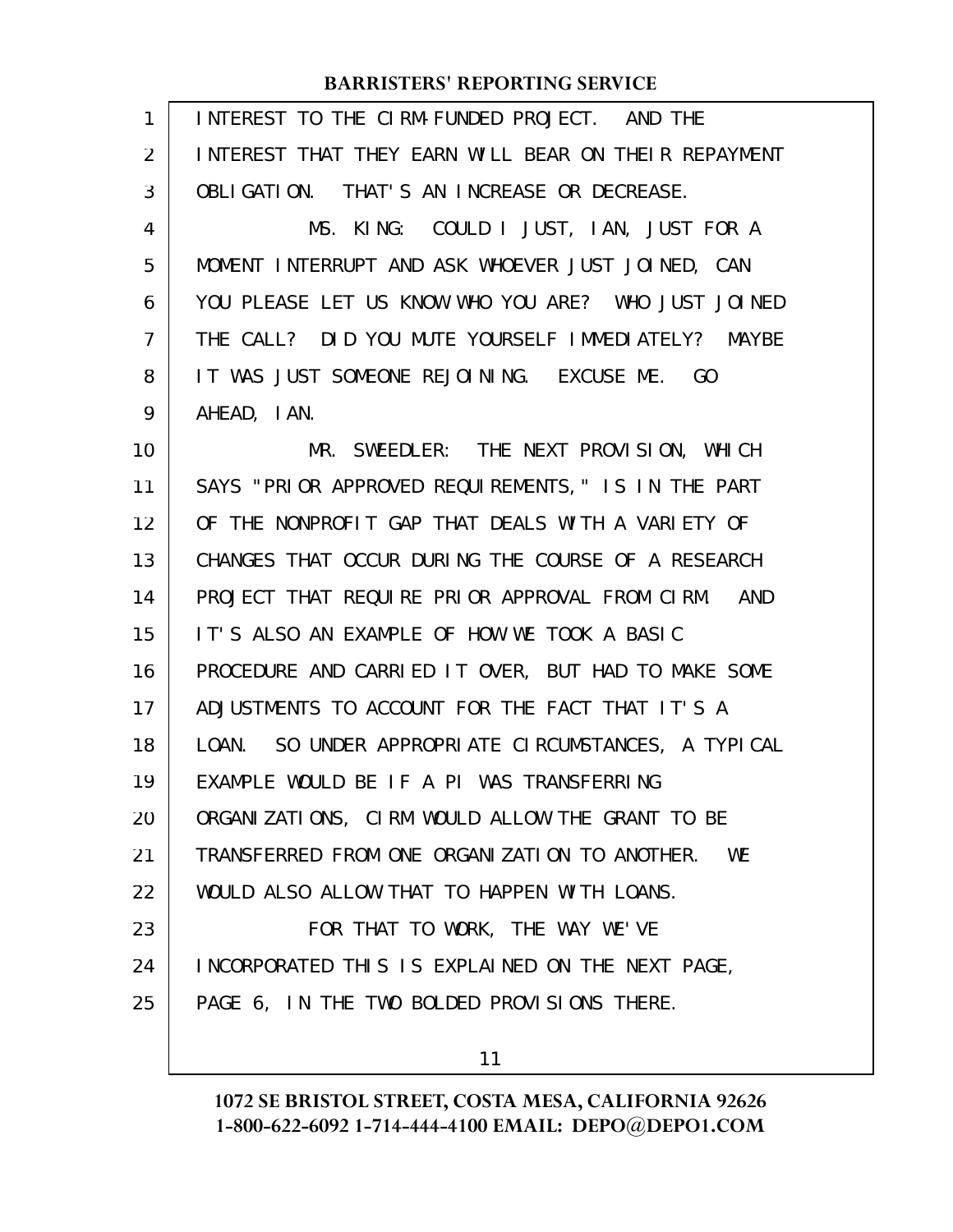| 1  | FIRST, WE WOULD HAVE TO EVALUATE THE                 |
|----|------------------------------------------------------|
| 2  | TRANSFEREE ORGANIZATION UNDER THE SAME FINANCIAL     |
| 3  | SCRUTINY THAT WE WOULD APPLY TO AN APPLICANT FOR A   |
| 4  | LOAN BECAUSE WE HAVE THE SAME CONCERNS ABOUT THELR   |
| 5  | ABILITY TO MANAGE AND REPAY THE FUNDS. THE SECOND    |
| 6  | PART IN THE FINAL PARAGRAPH OF THIS SECTION SAYS     |
| 7  | THAT THE TRANSFEREE ORGANIZATION ASSUMES ALL         |
| 8  | REPAYMENT OBLIGATION. SO WE ARE NOT LOOKING TO THE   |
| 9  | ORIGINAL ORGANIZATION TO COLLECT FROM THE FIRST PART |
| 10 | AND THE TRANSFEREE ORGANIZATION FOR ANYTHING         |
| 11 | THAT'S -- FOR FUNDS ADVANCED AFTER THAT. THEY WOULD  |
| 12 | HAVE TO WORK IT OUT BETWEEN THEMSELVES HOW TO        |
| 13 | ACCOUNT FOR THAT.                                    |
| 14 | PAGE 7, AGAIN, REPORTING REQUIREMENTS,               |
| 15 | WHICH ARE GENERALLY THE SAME AS THEY ARE FOR         |
| 16 | FOR-PROFIT GRANT RECIPIENTS. THE ONLY THING THAT WE  |
| 17 | ADDED HALFWAY DOWN IS REPAYMENT ACCELERATION         |
| 18 | TRIGGERS. AS WE'LL DISCUSS LATER IN THE POLICY,      |
| 19 | THERE ARE CERTAIN EVENTS THAT CAUSE THE REPAYMENT    |
| 20 | OBLIGATION TO BE ACCELERATED, AND WE JUST WANTED TO  |
| 21 | MAKE SURE IT WAS CLEAR THAT THERE'S AN OBLIGATION TO |
| 22 | TELL US THOSE EVENTS OCCUR.                          |
| 23 | ON PAGE 8, JUST CLARIFYING A POINT THAT              |
| 24 | COMES OVER FROM THE NONPROFIT AND FOR-PROFIT GAP.    |
| 25 | IN THE EVENT OF FAILURE OF COMPLIANCE IN TERMS OF    |
|    | 12                                                   |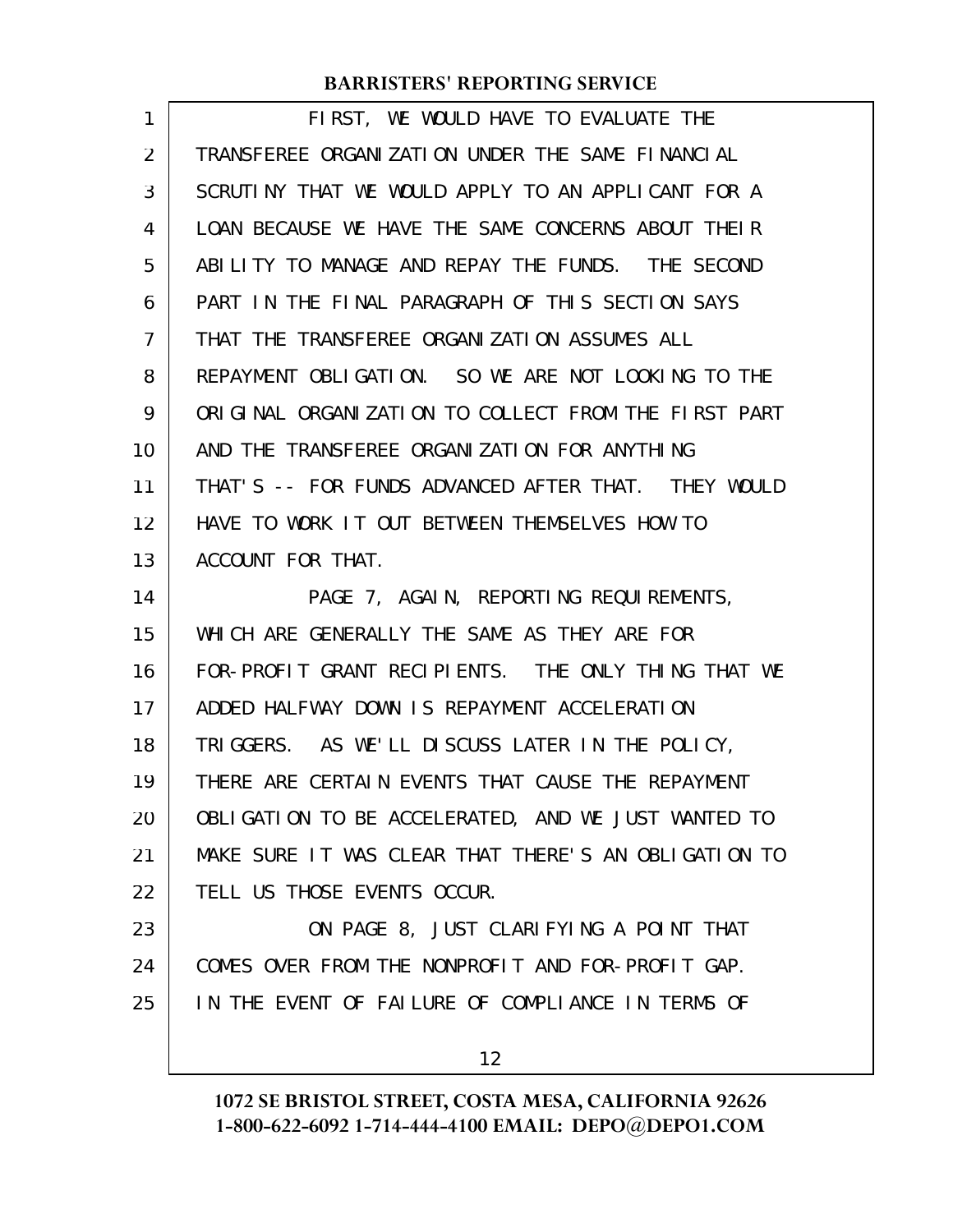| 1  | THE GRANT, CIRM HAS A VARIETY OF REMEDIES AVAILABLE. |
|----|------------------------------------------------------|
| 2  | AND FAILURE OF COMPLIANCE IS A BROAD TERM THAT COULD |
| 3  | RUN THE GAMUT ALL THE WAY UP TO FRAUD OR SCIENTIFIC  |
| 4  | MISCONDUCT. AND ASIDE FROM WHATEVER REMEDIES THERE   |
| 5  | MAY BE OUTSIDE OF CIRM FOR LAW ENFORCEMENT PURPOSES, |
| 6  | CIRM'S AVAILABLE OPTION IS TO DEMAND RECOVERY OF     |
| 7  | <b>GRANTED FUNDS.</b>                                |
| 8  | IN A GRANT CIRCUMSTANCE, WE CAN REQUIRE              |
| 9  | RECIPIENTS TO GIVE BACK THE GRANTED FUNDS. WE JUST   |
| 10 | WANTED TO MAKE CLEAR HERE THAT A LOAN RECIPIENT      |
| 11 | FACES EXACTLY THE SAME POTENTIAL OBLIGATION IN THE   |
| 12 | CIRCUMSTANCE OF MISCONDUCT THAT AMOUNTS TO FAILURE   |
| 13 | OF COMPLIANCE. AND THAT IS, WHETHER IT'S RECOURSE    |
| 14 | OR NONRECOURSE, THIS HAS NOTHING TO DO WITH A LOAN   |
| 15 | REPAYMENT OBLIGATION. THIS IS FOR FAILURE OF         |
| 16 | COMPLIANCE. AND WE DO NOTE HERE THAT TO THE EXTENT   |
| 17 | YOU SEEK TO RECOVER ONLY A PORTION OF THE FUNDS THAT |
| 18 | WERE DISBURSED AS A LOAN, OF COURSE, THAT REDUCES    |
| 19 | THE AMOUNT OF LOAN PRINCIPAL TO BE REPAID. SO THEY   |
| 20 | DON'T HAVE TO REPAY IT TO US TWICE.                  |
| 21 | AND THEN CHAPTER 7, FARTHER DOWN ON THE              |
| 22 | PAGE, IS WHERE WE BEGIN THE PART OF THIS POLICY      |
| 23 | THAT'S ENTIRELY NEW AND PERTAINS JUST TO LOANS AND   |
| 24 | IS GENERALLY INTENDED TO INCORPORATE ALL OF THE      |
| 25 | POLICIES THAT WERE DISCUSSED AT THE MOST RECENT ICOC |
|    |                                                      |

13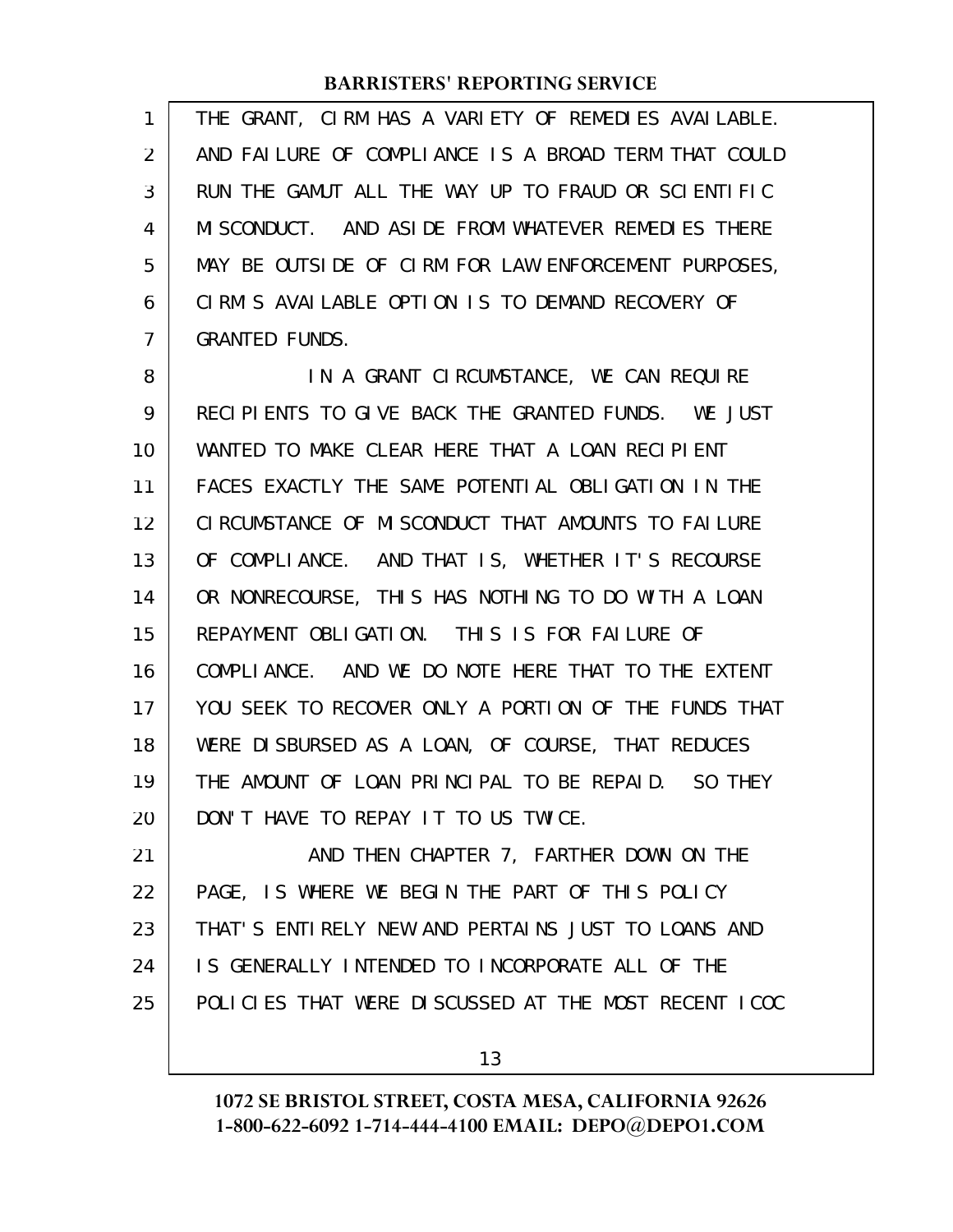MEETING.

1

WE NOTE IN THE INTRODUCTION THERE THAT ONE DIFFERENCE BETWEEN RECOURSE AND NONRECOURSE LOANS IS ELIGIBILITY. EVALUATING APPLICANTS FOR RECOURSE LOANS REQUIRES THAT WE LOOK AT CREDIT ISSUES AND THEIR ABILITY TO REPAY. THE INTEREST RATE WOULD HAVE TO BE STATED IN THE RFA SINCE APPLICANTS WOULD NEED TO KNOW THE TERMS UNDER WHICH THEY'RE APPLYING. THAT WOULD BE DETERMINED BY THE FINANCE SUBCOMMITTEE. WARRANTS, THIS INCORPORATES THE WARRANT 2 3 4 5 6 7 8 9 10 11

POLICY THAT WAS PRESENTED TO THE ICOC. AS WE DISBURSE FUNDS FROM CIRM, WE WOULD EXPECT -- WE WOULD HAVE TO BE ISSUED THE APPROPRIATE WARRANTS FOR THOSE FUNDS DISBURSED. FOR RECOURSE LOANS, THAT WOULD BE WARRANTS WITH A VALUE EQUIVALENT TO 10 PERCENT OF THE AMOUNT DISBURSED. FOR NONRECOURSE LOANS, IT'S THE FULL AMOUNT OF THE AMOUNT DISBURSED. THERE IS A CAP, NOT REQUIRE OR ACCEPT WARRANTS THAT EXCEED 20 PERCENT OF THE LOAN RECIPIENT'S SHARES ON A FULLY DILUTED BASIS. 12 13 14 15 16 17 18 19 20 21

TERMS DESCRIBE HOW WE SET THE STRIKE PRICE FOR THE WARRANTS. AND THE LAST SENTENCE THERE IS NOTEWORTHY. THE WARRANTS ARE TRANSFERABLE. THEY MAY BE EXERCISED AT ANY TIME AND THEY DO NOT EXPIRE. 22 23 24 25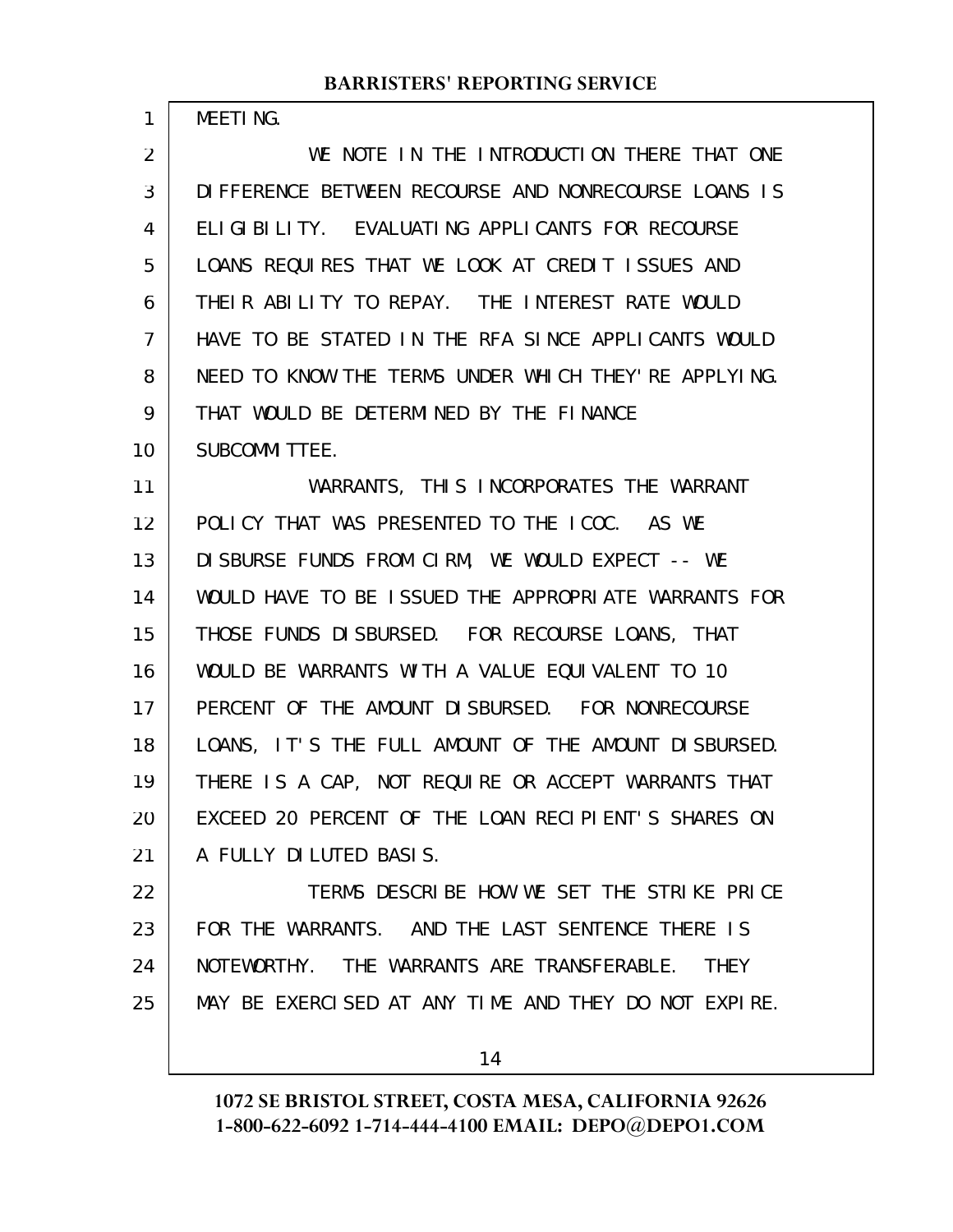| 1              | WE OFFER A LOAN PERIOD OF EITHER SIX OR              |
|----------------|------------------------------------------------------|
| 2              | TEN YEARS. THE APPLICANT MAKES THAT ELECTION AT THE  |
| 3              | TIME THAT THEY SUBMIT THEIR APPLICATION.             |
| 4              | FOR LOAN REPAYMENT, FOR RECOURSE LOANS,              |
| 5              | IT'S VERY SIMPLE. LOANS ARE DUE 30 DAYS AFTER THE    |
| 6              | END OF THE LOAN PERIOD. FOR NONRECOURSE LOANS, THE   |
| $\overline{7}$ | WAY WE HAVE IMPLEMENTED THAT IN THIS POLICY IS AS    |
| 8              | FOLLOWS: FOR NONRECOURSE LOANS, THE BASIC            |
| 9              | OBLIGATION IS THE SAME AS RECOURSE LOANS, TO REPAY   |
| 10             | WITH INTEREST AT THE END OF THE LOAN PERIOD.         |
| 11             | HOWEVER, A LOAN RECIPIENT MAY APPLY FOR SUSPENSION   |
| 12             | OF THE LOAN BASED ON A SHOWING THAT THE PROJECT HAS  |
| 13             | FAILED. RATHER THAN TRY TO CREATE A GENERIC          |
| 14             | DEFINITION OF PROJECT FAILURE, WHICH WOULD OBVIOUSLY |
| 15             | VARY FROM ONE TYPE OF PROJECT TO ANOTHER, EACH RFA   |
| 16             | WILL EXPLAIN WHAT WOULD BE PROJECT FAILURE FOR THAT  |
| 17             | TYPE OF RFA.                                         |
| 18             | THIRTY DAYS BEFORE THE END OF THE LOAN               |
| 19             | PERIOD IS WHEN THE APPLICANT WOULD HAVE TO APPLY FOR |
| 20             | SUSPENSION. BASICALLY HERE'S WHAT SUSPENSION         |
| 21             | AMOUNTS TO. IF THE PROJECT HAS FAILED, THE           |
| 22             | REPAYMENT OBLIGATION IS SUSPENDED IN ITS ENTIRETY.   |
| 23             | HOWEVER, WE WANTED TO ACCOUNT FOR THE POSSIBILITY    |
| 24             | THAT A PROJECT WHICH AT THAT POINT MEETS THE         |
| 25             | DEFINITION OF FAILURE MAY SUBSEQUENTLY LEAD TO SOME  |
|                |                                                      |

15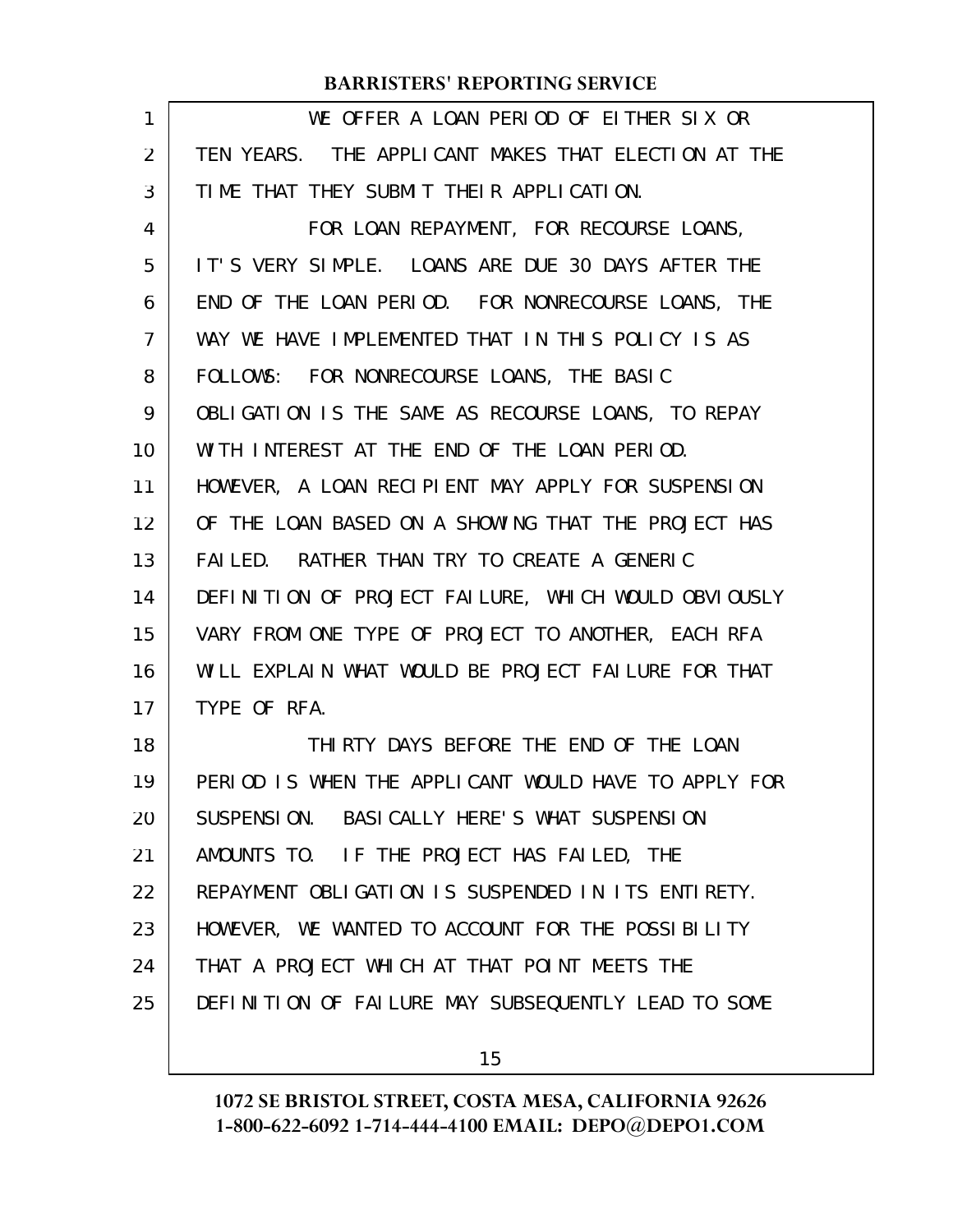| 1  | SORT OF SUBSTANTIAL REVENUE, AND WE WANTED TO MAKE   |
|----|------------------------------------------------------|
| 2  | SURE THAT THE STATE WAS BENEFITING APPROPRIATELY     |
| 3  | FROM THAT.                                           |
| 4  | SO THE POLICY IS WRITTEN FROM THAT POINT             |
| 5  | FORWARD RECIPIENTS OF NONRECOURSE LOANS WOULD HAVE   |
| 6  | TO FOLLOW THE GENERAL REVENUE SHARING PROVISIONS OF  |
| 7  | THE INTELLECTUAL PROPERTY POLICY, MAKING THOSE       |
| 8  | PAYMENTS TO US IN THE FORM OF LOAN PAYMENTS. THE     |
| 9  | AMOUNT THAT THEY WOULD HAVE TO REPAY TO THE EXTENT   |
| 10 | REVENUE IS GENERATED WOULD BE CAPPED AT THE BALANCE  |
| 11 | OF THE LOAN PLUS INTEREST AT THE END OF THE LOAN     |
| 12 | PERIOD. SO THAT OBLIGATION DOES NOT CONTINUE TO      |
| 13 | ACCRUE INTEREST AFTER THE END OF THE LOAN PERIOD.    |
| 14 | PAYMENT ACCELERATION TRIGGERS, AGAIN,                |
| 15 | THESE COME FROM THE POLICIES PRESENTED TO THE ICOC.  |
| 16 | THE FIRST THREE THERE ARE THE SAME FOR LOANS OF      |
| 17 | EITHER SIX OR TEN YEARS, CHANGE OF CONTROL, INITIAL  |
| 18 | PUBLIC OFFERING, OR, WE THOUGHT IT WAS IMPORTANT TO  |
| 19 | INCLUDE THIS, IF THEY TERMINATE -- THE RECIPIENT     |
| 20 | RELINQUISHES THE LOAN, THEY DECIDE TO JUST GIVE UP   |
| 21 | ON THE PROJECT OR IF CIRM TERMINATES THE LOAN FOR    |
| 22 | SOME FORM OF MISCONDUCT OR NONCOMPLIANCE.            |
| 23 | ADDITIONAL TRIGGERS FOR TEN-YEAR LOANS               |
| 24 | INCLUDE FOLLOW-ON FINANCING OR SUBMITTING AN         |
| 25 | INVESTIGATIONAL DEVICE EXEMPTION TO THE FDA OR FILED |
|    | 16                                                   |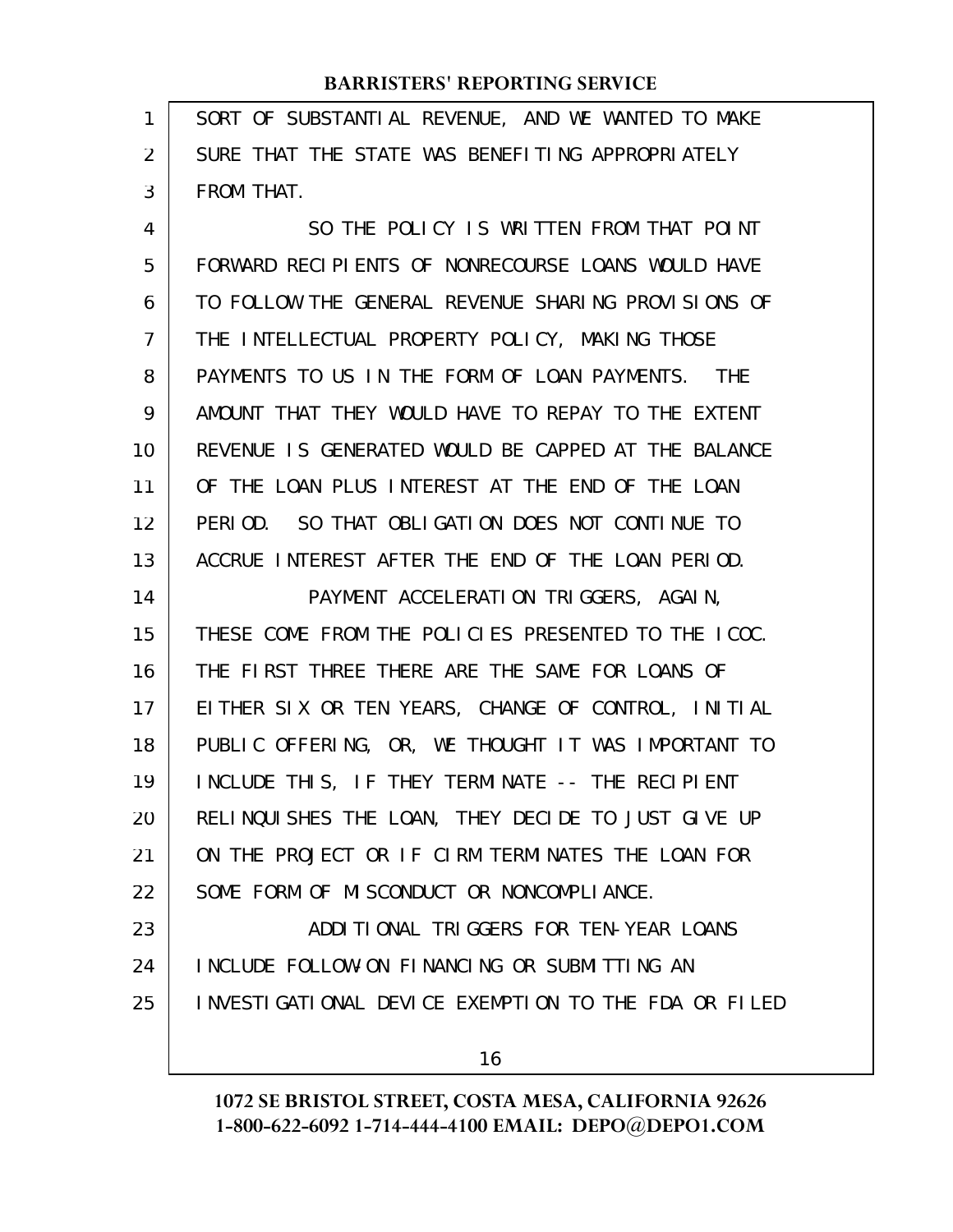| 1              | AN IND APPLICATION. LOAN RECIPIENTS ARE FREE AT ANY  |
|----------------|------------------------------------------------------|
| $\overline{2}$ | TIME TO PREPAY THE FULL AMOUNT OF THE LOAN WITH      |
| 3              | INTEREST THAT HAD ACCRUED TO THAT POINT WITHOUT ANY  |
| 4              | PENALTY.                                             |
| 5              | THE APPLICATION PROCESS, AT THE TIME OF              |
| 6              | APPLICATION, WE ASK APPLICANTS TO INDICATE WHETHER   |
| 7              | THEY WOULD LIKE A SIX- OR A TEN-YEAR LOAN PERIOD AND |
| 8              | WHETHER THEY WANT A RECOURSE LOAN OR A NONRECOURSE   |
| 9              | LOAN. WE RECOGNIZE THAT RECOURSE LOANS HAVE          |
| 10             | FINANCIAL VETTING REQUIREMENTS THAT NONRECOURSE      |
| 11             | LOANS DO NOT, SO IT'S POSSIBLE THAT AN APPLICANT     |
| 12             | WHICH IS RECOMMENDED FOR FUNDING IS NOT RECOMMENDED  |
| 13             | FOR APPROVAL OF A RECOURSE LOAN FOR FINANCIAL        |
| 14             | REASONS, AND SO WE'RE ASKING THEM AT THE TIME OF THE |
| 15             | APPLICATION TO INDICATE, IF THAT HAPPENS, WOULD YOU  |
| 16             | ACCEPT A NONRECOURSE LOAN.                           |
| 17             | FINANCIAL FEASIBILITY REVIEW IS THE                  |
| 18             | PROCESS OF REVIEWING THE RANGE OF ISSUES THAT ARISE  |
| 19             | REGARDING ABILITY TO REPAY FOR A RECOURSE LOAN AS    |
| 20             | WELL AS GENERAL FEASIBILITY OF THE FINANCIAL PLAN    |
| 21             | ASSOCIATED WITH THE PROJECT. THAT'S SOMETHING THAT   |
| 22             | WE WOULD CONTEMPLATE BEING DONE BY AN OUTSIDE        |
| 23             | FINANCIAL SERVICES PROVIDER. THE KEY THING TO NOTE   |
| 24             | HERE IS THAT CIRM STAFF WILL NOT DIRECTLY BE         |
| 25             | INVOLVED IN COLLECTING THAT INFORMATION OR           |
|                |                                                      |

17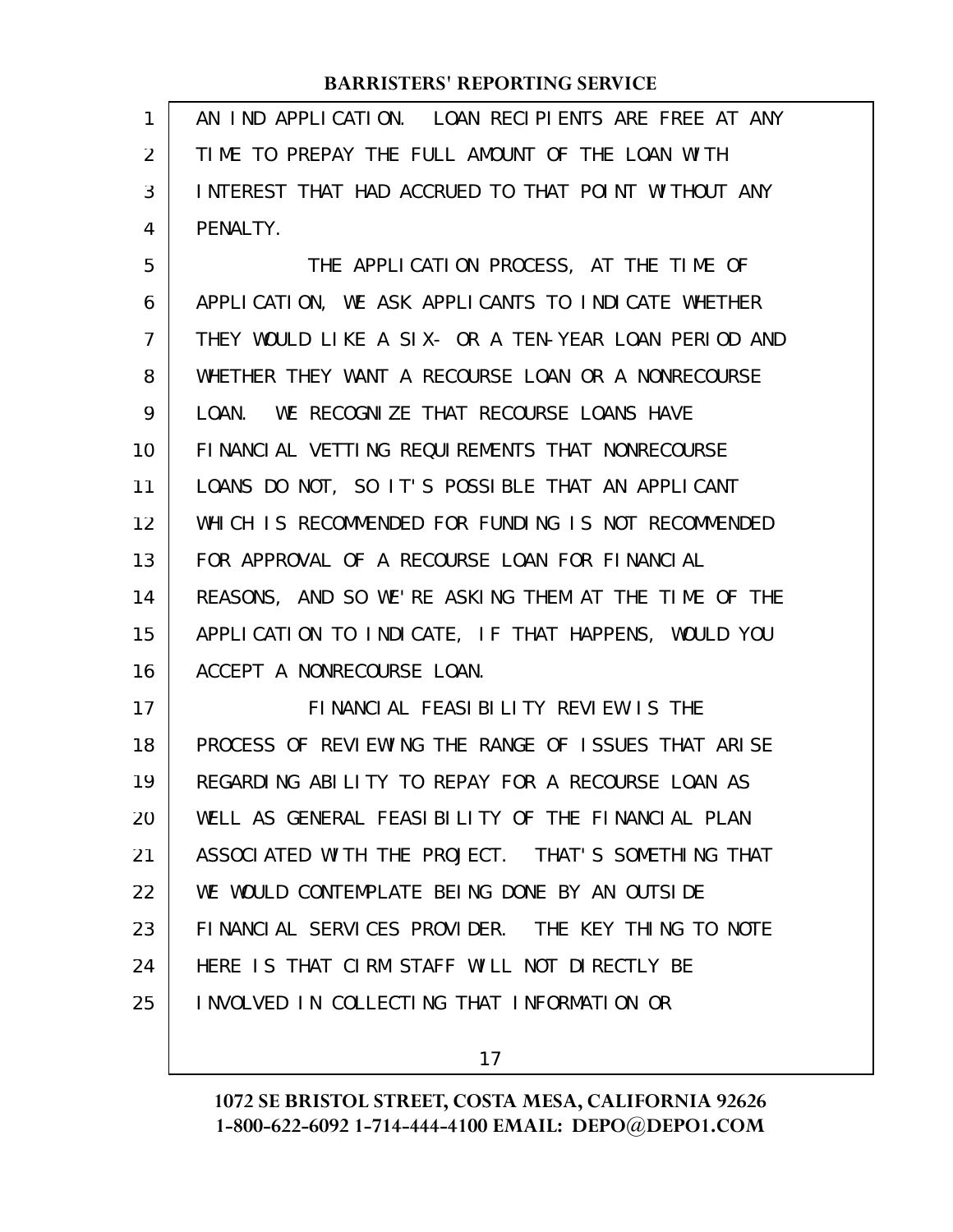| 1  | PROCESSING IT. THE IDEA IS THAT ONCE WE RECEIVE THE  |
|----|------------------------------------------------------|
| 2  | APPLICATIONS AND WE SEE WHO IS APPLYING FOR WHAT     |
| 3  | KIND OF LOANS, WE WOULD DIRECT THEM TO -- WE WOULD   |
| 4  | CONNECT THEM WITH A FINANCIAL SERVICES PROVIDER, AND |
| 5  | THE FINANCIAL SERVICES PROVIDER WOULD HANDLE         |
| 6  | COLLECTING THE APPROPRIATE INFORMATION AND TIMING    |
| 7  | ITS OWN PROCESS SO THAT THEY CAN HAVE A              |
| 8  | RECOMMENDATION TO THE ICOC.                          |
| 9  | WE'VE SAID IN HERE THAT THE FINANCIAL                |
| 10 | SERVICES PROVIDER WILL COLLECT FROM THE APPLICANT A  |
| 11 | PROCESSING FEE TO OFFSET THE COST OF FINANCIAL       |
| 12 | FEASIBILITY REVIEW. THAT WAS THE BEST                |
| 13 | RECOMMENDATION WE COULD COME UP WITH FOR HOW TO      |
| 14 | HANDLE THE COST OF THAT REVIEW. AND I KNOW THAT A    |
| 15 | NUMBER OF DIFFERENT OPTIONS HAVE BEEN DISCUSSED.     |
| 16 | AND THEN, FINALLY, WE JUST MAKE THE POINT            |
| 17 | WHICH IS ONE OF THE ESSENTIAL ASPECTS OF LOANS, AND  |
| 18 | THAT IS LOAN RECIPIENTS ARE NOT SUBJECT TO THE       |
| 19 | REVENUE SHARING PROVISIONS OF OUR INTELLECTUAL       |
| 20 | PROPERTY REGULATIONS WITH THE EXCEPTION OF A         |
| 21 | NONRECOURSE LOAN WHICH HAS BEEN SUSPENDED.           |
| 22 | SO THAT PRETTY MUCH RUNS THROUGH IT, AND             |
| 23 | I'D BE HAPPY TO TAKE ANY QUESTIONS.                  |
| 24 | CHAI RMAN GOLDBERG: GREAT. LET ME REMIND             |
| 25 | EVERYONE THAT THE GOAL WAS OF OUR REVIEW TODAY IS TO |
|    | 18                                                   |
|    |                                                      |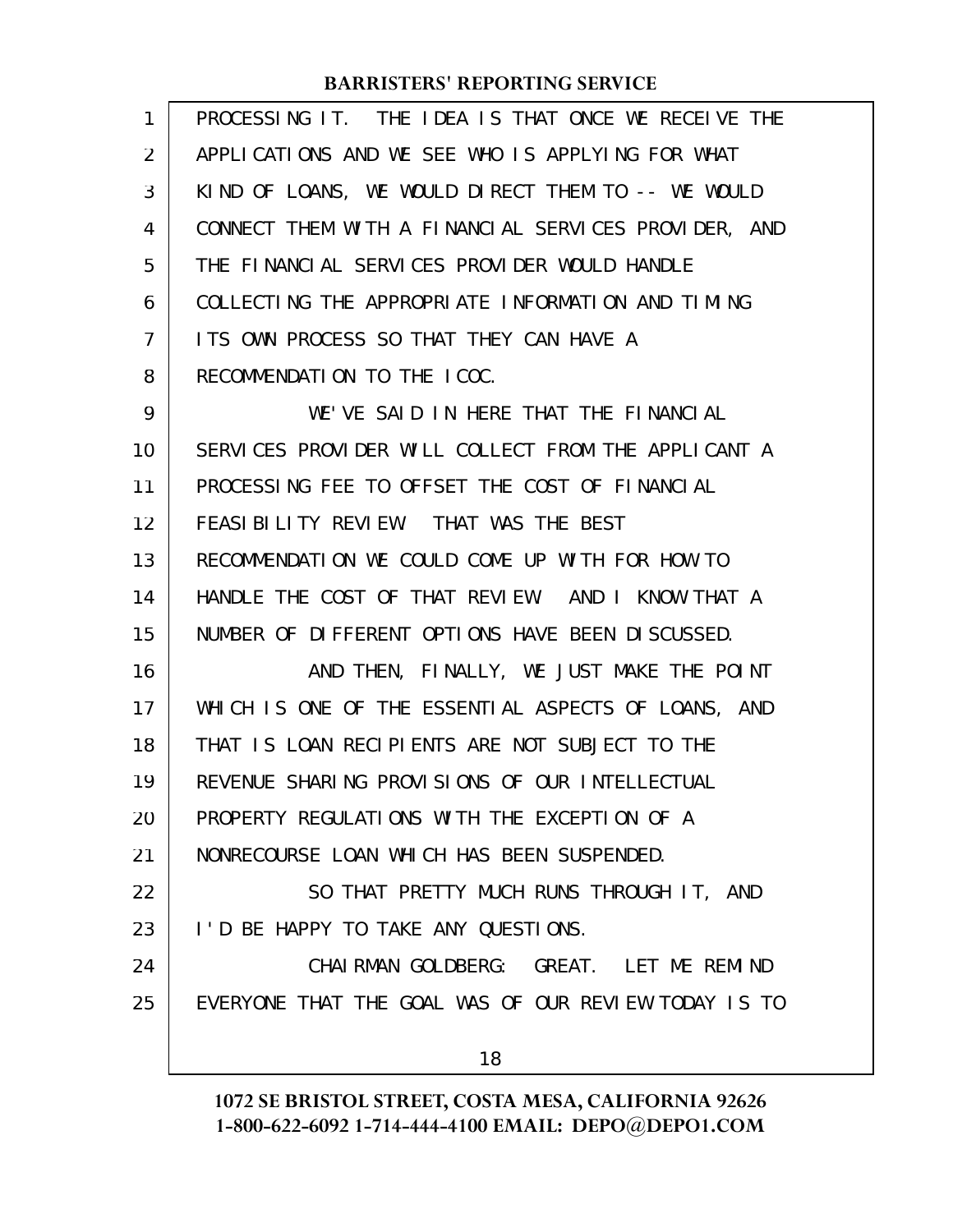| 1  | SATI SFY OURSELVES OF ANY QUESTIONS WE MAY HAVE,     |
|----|------------------------------------------------------|
| 2  | SURFACE ANY ISSUES THAT COME OUT OF PUBLIC COMMENT   |
| 3  | WITH THE GOAL OF BEING ABLE TO MAKE A RECOMMENDATION |
| 4  | TO THE FULL ICOC AT OUR DECEMBER MEETING IN IRVINE.  |
| 5  | SO THAT'S THE OBJECTIVE. LET ME FIRST ASK MEMBERS    |
| 6  | OF THE COMMITTEE IF THERE ARE QUESTIONS. I'LL START  |
| 7  | WITH THIS SITE WITH JEFF SHEEHY, AND THEN WE'LL POLL |
| 8  | THE VARIOUS SITES FOR MEMBER QUESTIONS AND ISSUE     |
| 9  | I DENTIFICATION, THEN WE'LL GO BACK AND GIVE MEMBERS |
| 10 | OF THE PUBLIC AN OPPORTUNITY TO ASK QUESTIONS OR     |
| 11 | MAKE COMMENTS.                                       |
| 12 | MR. SHEEHY: SHOULD I START AT THE END OR             |
| 13 | THE BEGINNING? LET ME JUST -- BECAUSE WE WERE JUST   |
| 14 | TALKING. I THINK THIS IS CLEAR, AND A LOT OF THESE   |
| 15 | ARE JUST GOING TO BE CLARIFICATION QUESTIONS.        |
| 16 | THINK I GET THIS. I JUST WANT TO CONFIRM.            |
| 17 | SO THE VERY LAST SENTENCE THAT CLEARLY               |
| 18 | SHOWS THE COVENANTS.                                 |
| 19 | MR. SWEEDLER: YES.                                   |
| 20 | MR. SHEEHY: OKAY. THEN GOING BACKWARDS,              |
| 21 | IN THE EVENT A NONRECOURSE LOAN, SO E(1)(B), ARE     |
| 22 | THOSE COVENANTS SUSPENDED OR STILL (INAUDIBLE)?      |
| 23 | MR. SWEEDLER: THEY REMAIN APPLICABLE.                |
| 24 | MR. SHEEHY: SO THEY REMAIN APPLICABLE.               |
| 25 | AND IF THEY -- THIS IS THE SITUATION WHERE THEY ARE  |
|    | 19                                                   |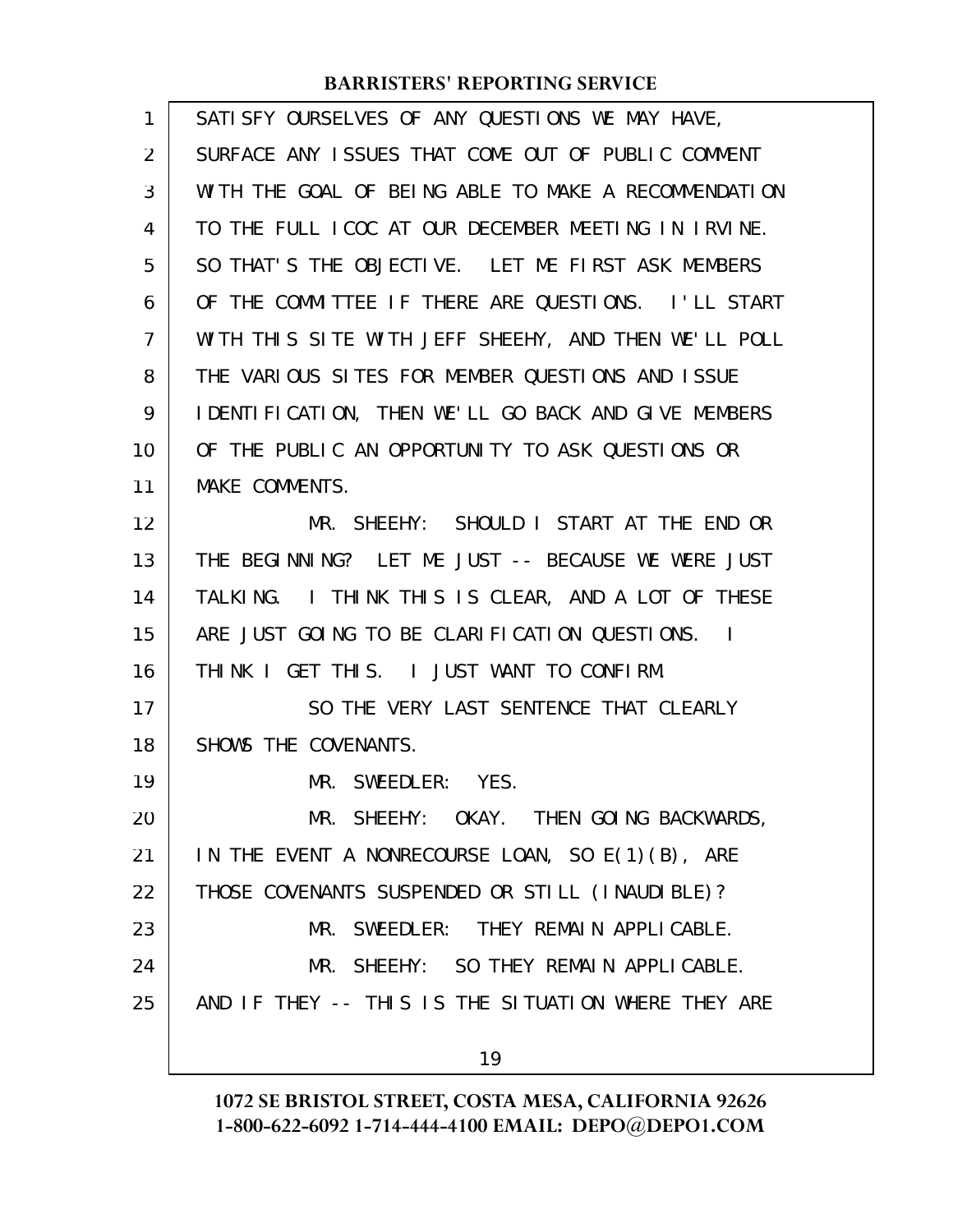| $\mathbf{1}$ | ABLE TO PRODUCE REVENUE OFF THE FAILED PROJECT. SO  |
|--------------|-----------------------------------------------------|
| 2            | THE QUESTION IS IT DOESN'T FOLLOW --                |
| 3            | MR. SWEEDLER: YOU'RE REFERRING TO THE               |
| 4            | ACCESS OF PRICING. THOSE ARE IN PLACE FOR ALL LOAN  |
| 5            | RECIPIENTS LIKE GRANTS ARE TO THE COVENANTS.        |
| 6            | MR. SHEEHY: GOING BACKWARDS, SORRY.                 |
| 7            | OKAY. THEN GOING TO D.                              |
| 8            | THE REPORTER: EXCUSE ME. THIS IS THE                |
| 9            | REPORTER. FOR PEOPLE WHO ARE SPEAKING, COULD THEY   |
| 10           | $GIVE - -$                                          |
| 11           | MS. KING: I THINK THERE'S SOME PAPERS               |
| 12           | RUSTLING BY ONE OF THE PHONES. IF EVERYBODY COULD   |
| 13           | PLEASE BE CAREFUL TO KEEP YOUR PAPERS FAR AWAY FROM |
| 14           | THE PHONE, IT WOULD BE EASIER FOR EVERYBODY ON THE  |
| 15           | LINE TO HEAR. THANKS SO MUCH.                       |
| 16           | CHAIRMAN GOLDBERG: FOR THE REPORTER, IT             |
| 17           | IS MEMBER SHEEHY WHO IS ASKING THE QUESTIONS AND    |
| 18           | COUNSEL SWEEDLER WHO IS ANSWERING THEM.             |
| 19           | MR. SHEEHY: OKAY. ON PAGE 6, NOW, SO                |
| 20           | WHEN WE TALK ABOUT TERMINATING, THERE WAS SOME IDEA |
| 21           | THAT WE HAD THAT THERE WOULD BE -- IF THERE WAS     |
| 22           | FLOATING AROUND IP, THAT WE WOULD HAVE SOME SORT OF |
| 23           | CALL ON THAT. THE PROJECT FAILS, YOU KNOW, ON A     |
| 24           | NONRECOURSE LOAN, WE'RE NOT GOING TO GET REPAID. IT |
| 25           | SEEMS TO ME THAT WE HAD A CONCEPT THAT IF THERE WAS |
|              |                                                     |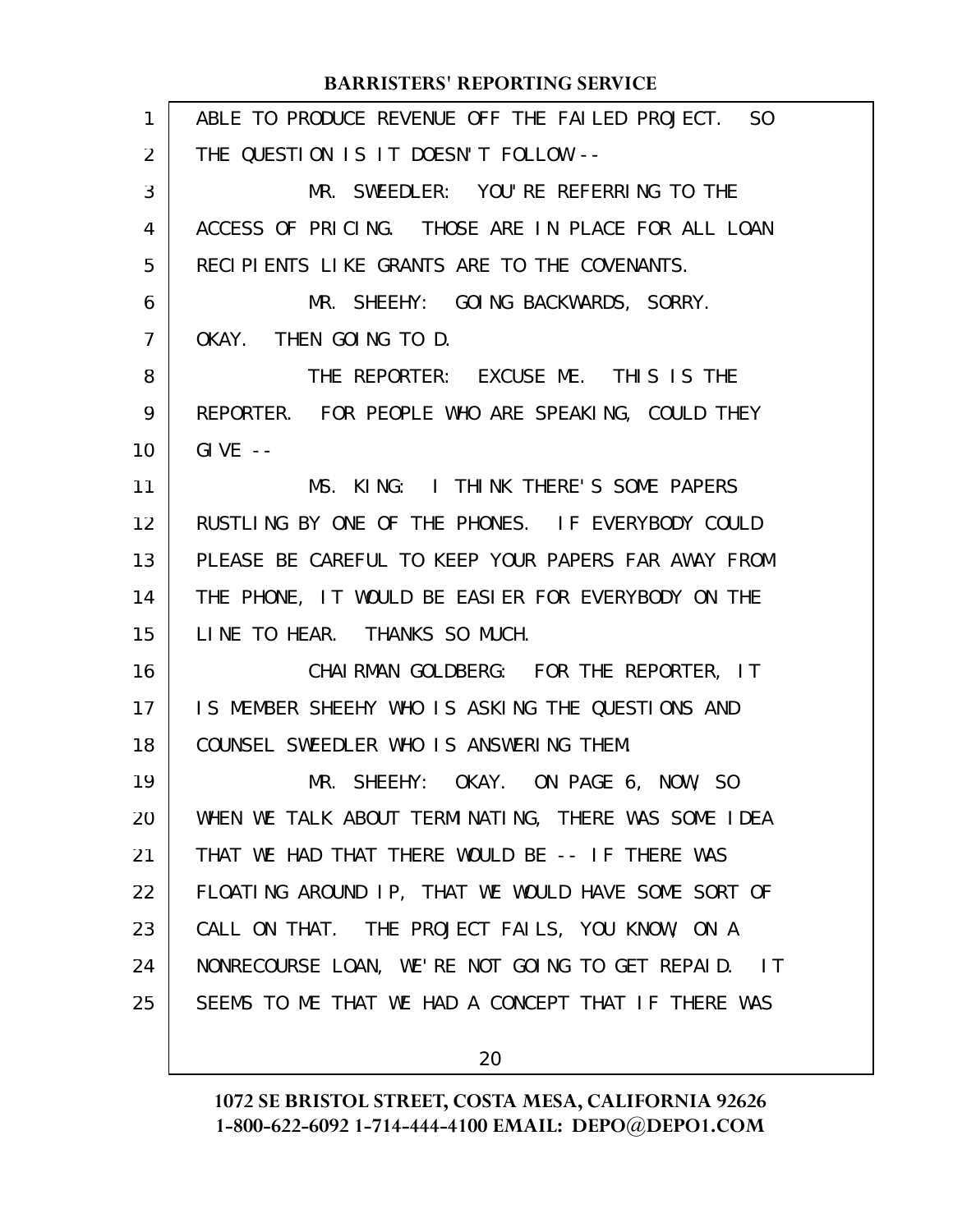| 1              | SOME VALUABLE IP THAT WAS LINGERING, THAT WE HAD     |
|----------------|------------------------------------------------------|
| $\overline{2}$ | SOME SORT OF CLAIM UPON THAT. AM I IMAGINING? DID    |
| 3              | WE HAVE THAT NOTION? IN A NONRECOURSE LOAN, PROJECT  |
| 4              | FAILS, THEY DIDN'T HIT THEIR MILESTONES, BUT THEY'RE |
| 5              | NOT GOING TO CONTINUE ON IT, WE LOSE ALL OF OUR      |
| 6              | MONEY; BUT THERE WAS IP INVOLVED, WE HAD SOME        |
| $\overline{7}$ | SUGGESTION ABOUT MAYBE, YOU KNOW, BEING ABLE TO GET  |
| 8              | THAT IP, IF I REMEMBER CORRECTLY, HAVING SOME SORT   |
| 9              | OF CLAIM ON THAT IP EVEN THOUGH THE COMPANY -- IT    |
| 10             | PROBABLY WOULD BE WORTHLESS, BUT --                  |
| 11             | MR. HARRISON: THERE WAS A QUESTION. I                |
| 12             | DON'T RECALL WHETHER THERE WAS --                    |
| 13             | MR. SHEEHY: I CAN'T REMEMBER WHAT WE                 |
| 14             | ENDED UP DOING IN OUR POLICY.                        |
| 15             | DR. PENHOET: I HAD STATED EARLIER THAT WE            |
| 16             | WOULD HAVE SOME CLAIM TO REPAYMENT IF THEY GOT SOME  |
| 17             | VALUE OUT OF WHAT WE PUT INTO IT DURING THE LOAN     |
| 18             | PERIOD OR THE ACTIVE PERIOD. SO THAT'S SOMEWHERE IN  |
| 19             | THIS DOCUMENT ALREADY. BUT DURING THE CONVERSATION   |
| 20             | WE HAD YESTERDAY AT THE INTELLECTUAL PROPERTY TASK   |
| 21             | FORCE, I THINK THAT THAT -- THOSE PAYMENTS SHOULD BE |
| 22             | LINKED DIRECTLY TO PATENTED INTELLECTUAL PROPERTY,   |
| 23             | NOT TO KNOW-HOW BECAUSE, YOU KNOW, I THINK INDUSTRY  |
| 24             | HAS BROUGHT UP SOME VERY LEGITIMATE CONCERNS ABOUT   |
| 25             | THE PERVASIVE SORT OF NATURE OF KNOW-HOW AND THE     |
|                |                                                      |

21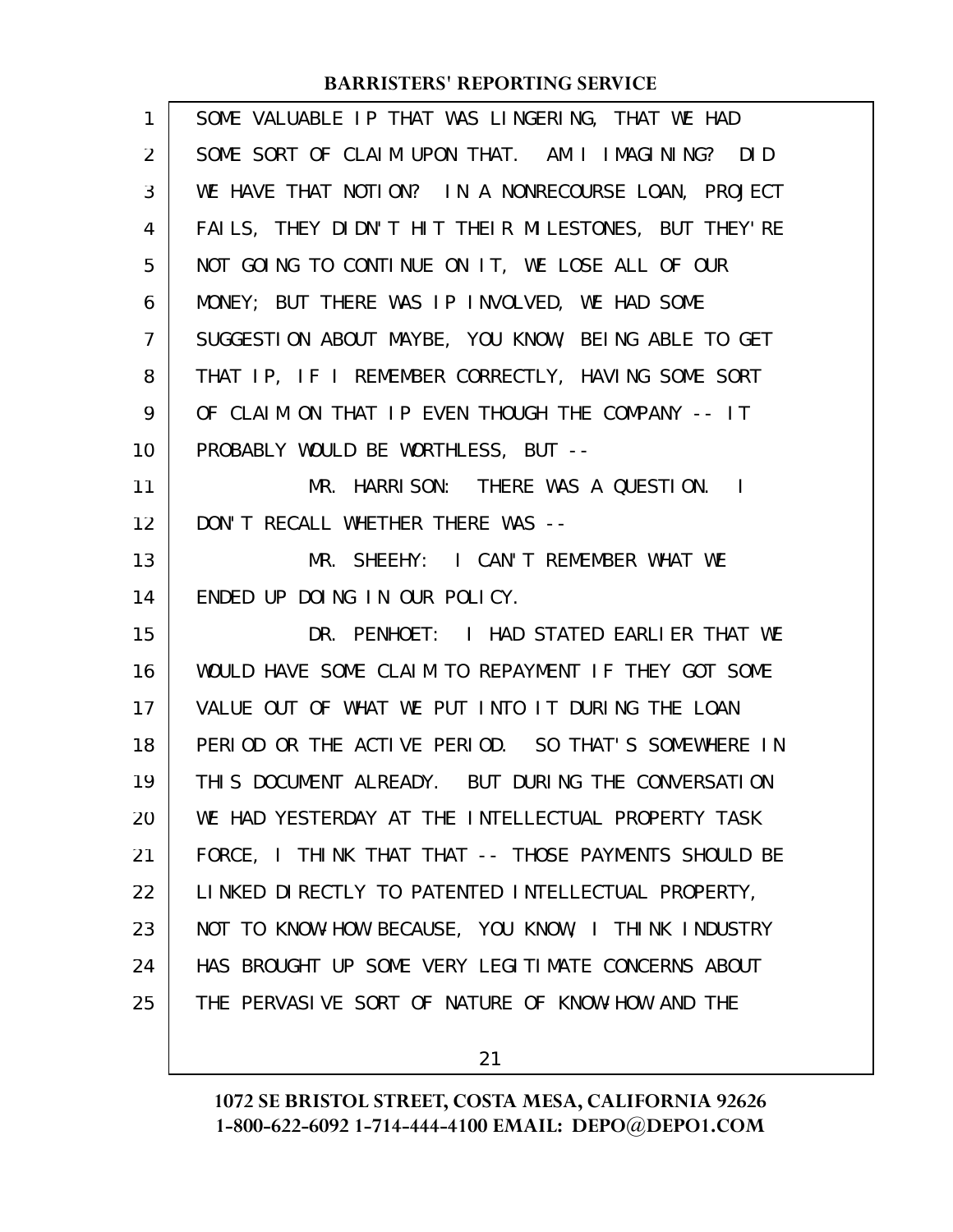| AMBIGUITIES ASSOCIATED WITH CLAIMS THAT THE KNOW-HOW |
|------------------------------------------------------|
| WAS GENERATED DURING THE PERIOD OF TIME OF A CIRM    |
| FUNDI NG.                                            |
| SO, YOU KNOW, WE HAVEN'T REACHED A FINAL             |
| CONCLUSION ON THAT ISSUE WITH RESPECT TO THE IP      |
| ALWAYS THAT ARE BEING DEVELOPED FOR THE COMBINED     |
| NOT-FOR-PROFIT AND FOR-PROFIT, BUT WE HAVE HEARD     |
| GREAT CONCERN ABOUT, YOU KNOW, SO-CALLED FUZZY       |
| INTELLECTUAL PROPERTY THAT IS NONPATENTED AND,       |
| THEREFORE, HARD TO IDENTIFY.                         |
| SO, YOU KNOW, I WOULD SUPPORT YOUR VIEW,             |
| JEFF, THAT IF IT'S PATENTED TECHNOLOGY, THAT WE      |
| SHOULD HAVE SOME RIGHT TO RETURN ON IT. BUT FOR      |
| NONPATENTED JUST KNOW-HOW, ETC., IT'S GOING TO BE    |
| VERY HARD FOR US TO DETERMINE, YOU KNOW, WHAT THOSE  |
| INTANGIBLE ASSETS, IF YOU WILL, WERE ACTUALLY USED   |
| OR NOT USED OR DEVELOPED WHEN OR NOT DEVELOPED WHEN  |
| AND WHO CONTRIBUTED TO IT. IT'S VERY HARD TO         |
| DETERMINE.                                           |
| CHAIRMAN GOLDBERG: DR. PENHOET, NANCY                |
| KOCH HAS A COMMENT SHE'D LIKE TO MAKE.               |
| MS. KOCH: JEFF, ONE THING THAT I RECALL              |
| IN THE CONTEXT OF THE LOAN TASK FORCE DISCUSSIONS,   |
| AND I THINK DUANE ROTH MAY BE ON THE LINE WITH US,   |
| AND, DUANE, YOU MAY REMEMBER THIS AS WELL, WAS WE    |
| 22                                                   |
|                                                      |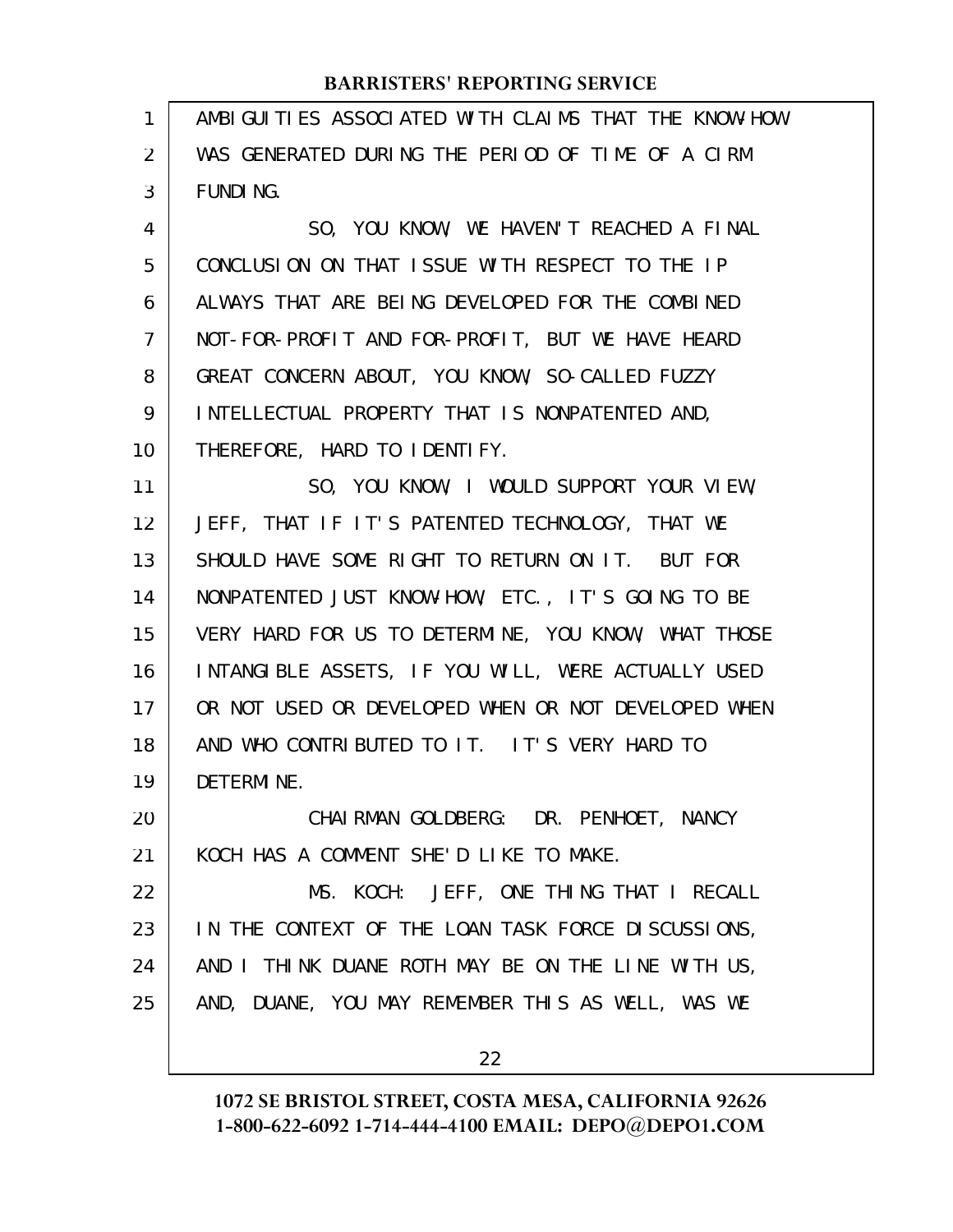| 1  | HAD A DISCUSSION ABOUT WHAT WOULD HAPPEN IF ONE OF           |
|----|--------------------------------------------------------------|
| 2  | OUR GRANTEES WHO HAD FILED PATENT APPLICATIONS OR            |
| 3  | ACTUALLY RECEIVED PATENTS WAS ABOUT TO GO UNDER AND          |
| 4  | IN SO DOING WOULD THREATEN THE ABILITY TO CONTINUE           |
| 5  | PROSECUTION OF THE APPLICATIONS, ETC.                        |
| 6  | AND WE DISCUSSED IT IN THAT CONTEXT, AND                     |
| 7  | THIS MAY BE WHAT YOU'RE REMEMBERING, THAT WE WOULD           |
| 8  | ASK THE GRANTEE TO COME TO US BEFORE THEY ABANDONED          |
| 9  | THE APPLICATIONS AND STOPPED PAYING THE ISSUANCE             |
| 10 | FEES AND THE LIKE, GIVE US A HEADS-UP IF THIS WERE           |
| 11 | THE CASE, AND THEN COOPERATE WITH US IN TRYING TO            |
| 12 | FIND ANOTHER POTENTIAL ENTITY WHO MIGHT WANT TO STEP         |
| 13 | INTO THE SHOES OF THE GRANTEE, TAKE OVER THE                 |
| 14 | INTELLECTUAL PROPERTY, AND TAKE OVER THE                     |
| 15 | INTELLECTUAL PROPERTY OBLIGATIONS. SO THAT'S WHAT            |
| 16 | WE DISCUSSED EARLY ON AT THE LOAN TASK FORCE.                |
| 17 | MR. SHEEHY: I WAS NOT THINKING ABOUT THIS                    |
| 18 | BROADER DEFINITION OF IP. I WAS REALLY FOCUSING ON           |
| 19 | IF THERE'S A PATENT -- IF THERE'S SOMETHING THAT'S           |
| 20 | PATENTED. EVEN AT THAT TIME I THINK THE IDEA WAS             |
| 21 | THAT THEY WERE THINKING MAYBE THE PROJECT DIDN'T             |
| 22 | WORK, BUT WE WOULDN'T WANT TO LOSE THAT INVENTION            |
| 23 | THAT WE HAD HELPED PAY FOR JUST BECAUSE THAT COMPANY         |
| 24 | COULDN'T -- YOU KNOW, WHO KNOWS DOWN THE ROAD.<br><b>TEN</b> |
| 25 | YEARS, FIVE YEARS THERE MIGHT BE SOME VALUE THERE.           |
|    |                                                              |

23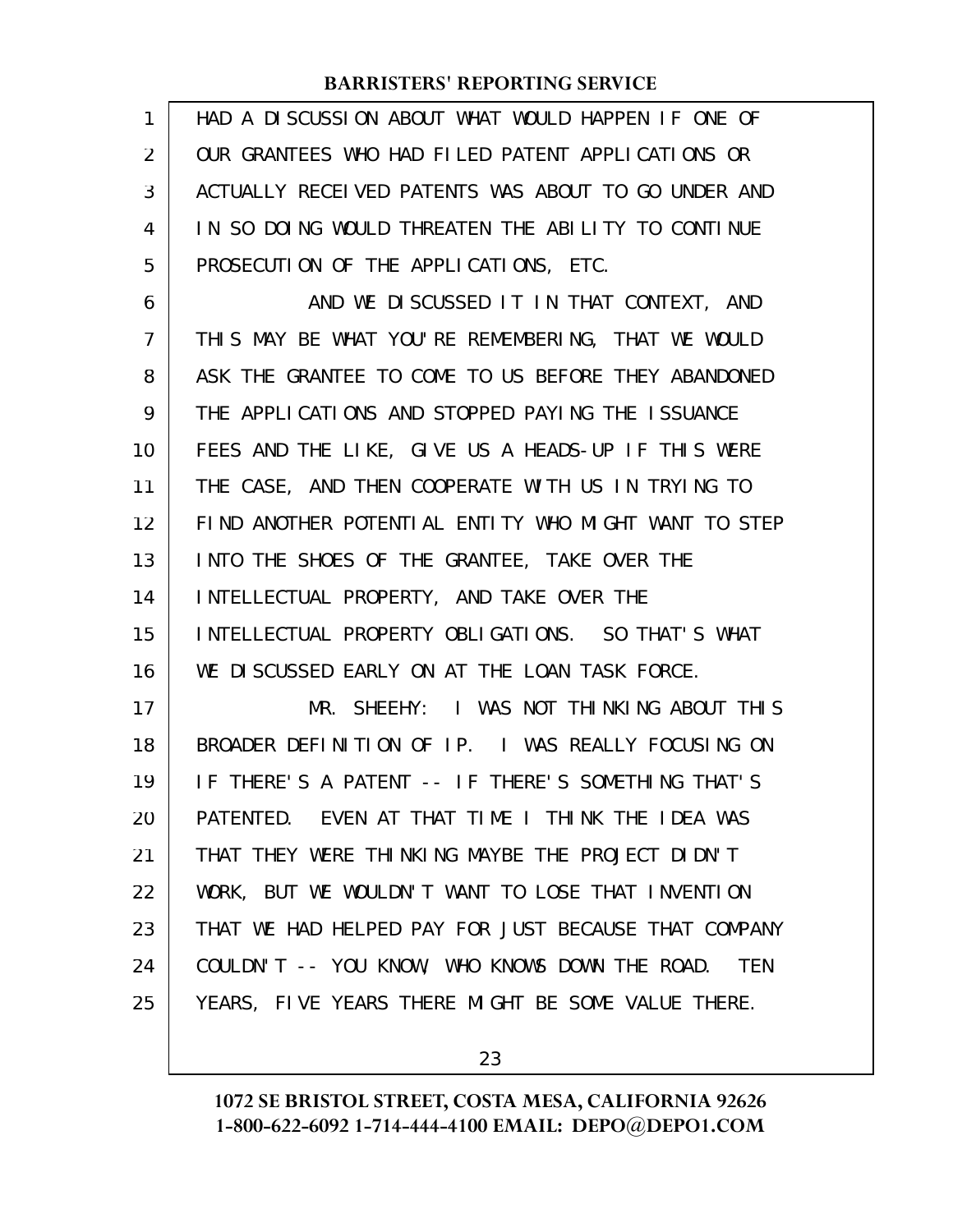| 1  | AND WE WOULDN'T WANT IT BURIED WITH THAT COMPANY.           |
|----|-------------------------------------------------------------|
| 2  | IT'S NOT NECESSARILY ABOUT GETTING A RETURN, JUST           |
| 3  | KEEPING THAT SCIENCE, BEING ABLE TO MAKE SURE THAT          |
| 4  | THAT SCIENCE COULD GET BACK INTO THE FLOW, I THINK,         |
| 5  | IS WHERE WE WERE TRYING TO HAVE THE DISCUSSION.             |
| 6  | AND THAT'S A QUESTION THAT I DON'T THINK                    |
| 7  | IS ADDRESSED IN THIS DRAFT. IS THAT SOMETHING MAYBE         |
| 8  | WE COULD --                                                 |
| 9  | MR. SWEEDLER: LET ME JUST SAY THAT                          |
| 10 | RECOURSE AND -- NONRECOURSE LOANS HAVE EXACTLY THE          |
| 11 | SAME REPAYMENT OBLIGATION AS RECOURSE LOANS UP UNTIL        |
| 12 | THE POINT AT WHICH AN APPLICATION FOR SUSPENSION IS         |
| 13 | GRANTED. SO IF THEY TERMINATE THE PROJECT, UNLESS           |
| 14 | THE REPAYMENT IS SUSPENDED, THEY HAVE TO REPAY IT.          |
| 15 | IF THEY -- IF IT IS SUSPENDED IN TERMS OF THEIR             |
| 16 | REPAYMENT OBLIGATION, THEY BASICALLY SWITCH OVER TO         |
| 17 | BE THE SAME AS A GRANT RECIPIENT. AS THE IP                 |
| 18 | EVOLVES, WE'LL HAVE TO MAKE SURE THAT WE'RE                 |
| 19 | CAPTURING THE RIGHT ASPECTS OF THE IP POLICY.               |
| 20 | MR. SHEEHY: YEAH, BUT ON A RECOURSE LOAN,                   |
| 21 | THEY' RE GOING TO PAY US BACK. SO WE HAVEN'T PAID           |
| 22 | FOR SOMETHING AND THEN LOST ACCESS TO THE IP.<br><b>BUT</b> |
| 23 | IN THIS THING, WE DON'T HAVE ANY CLAIM ON THEIR IP.         |
| 24 | BUT ON THIS ONE THEY HAVEN'T PAID US, THE PROJECT           |
| 25 | FAILS, THERE'S SOME VALUABLE IP, BUT SHOULDN'T WE           |
|    |                                                             |

24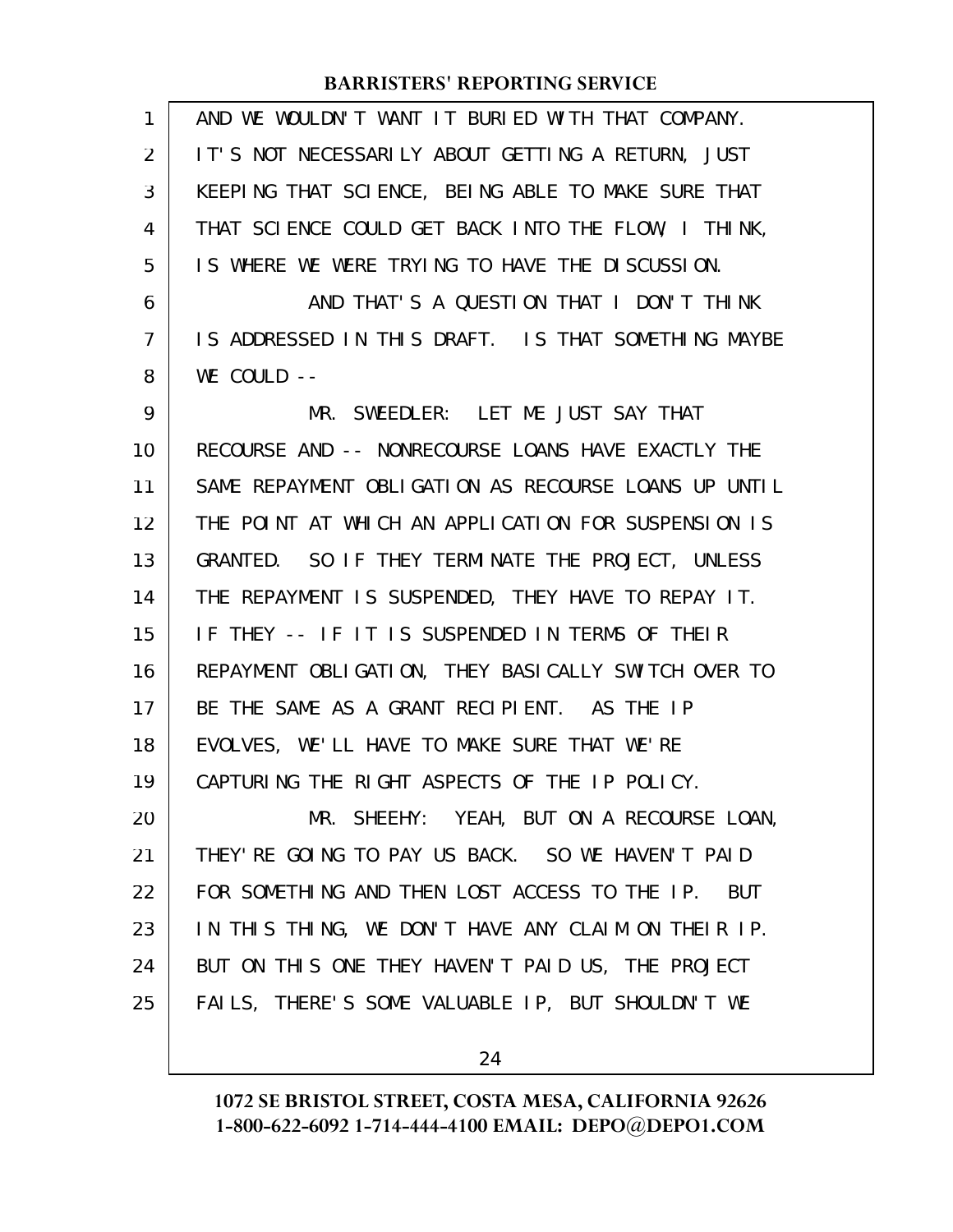| 1              | HAVE SOME SORT OF LINGERING -- IT SEEMS TO ME WE     |
|----------------|------------------------------------------------------|
| $\overline{2}$ | HAVE SOME INTEREST IN AT LEAST MAKING SURE THAT IP,  |
| 3              | AS NANCY WAS SAYING, GETS FURTHER DEVELOPED IF       |
| 4              | THERE'S ANY VALUE IN HAVING IT DEVELOPED.            |
| 5              | MR. HARRISON: AND I THINK PERHAPS THE WAY            |
| 6              | THAT YOU CAN ADDRESS THAT IS IN THE CONTEXT OF THE   |
| 7              | APPLICATION FOR SUSPENSION OF REPAYMENT. IF THERE    |
| 8              | IS A PATENT APPLICATION PENDING AT THAT TIME, ONE OF |
| 9              | THE CONDITIONS THAT COULD BE IMPOSED UPON GRANTING   |
| 10             | THE APPLICATION FOR SUSPENSION OF REPAYMENT FOR A    |
| 11             | NONRECOURSE LOAN WOULD BE TO TRY TO ADDRESS THE      |
| 12             | INTEREST IN THAT PENDING INTELLECTUAL PROPERTY       |
| 13             | RI GHT.                                              |
|                |                                                      |
| 14             | MS. KOCH: I THINK THAT'S RIGHT. IT WAS               |
| 15             | STAFF'S HOPE THAT AFTER WE HAD YESTERDAY'S MEETING   |
| 16             | OF THE IP TASK FORCE AND TODAY'S MEETING OF YOUR     |
| 17             | COMMITTEE, WE WOULD TAKE BACK THE SENTIMENTS OF BOTH |
| 18             | OF THOSE ENTITIES AND TRY AND CRAFT A SPECIFIC IP    |
| 19             | POLICY FOR THE LOAN CONTEXT.                         |
| 20             | MR. ROTH: MICHAEL, IT'S DUANE ROTH.                  |
| 21             | HAVE JUST A LITTLE BIT DIFFERENT THOUGHT ON THIS     |
| 22             | SECTION E AND IN PARTICULAR ON B. SO THE THOUGHT     |
| 23             | WAS THAT THE LOAN, THE NONRECOURSE LOAN, FOLLOWS THE |
| 24             | PRODUCT OR PROJECT WHEREVER IT GOES UP UNTIL THE     |
| 25             | POINT THAT THE LOAN RECIPIENT WOULD DECLARE THAT     |

25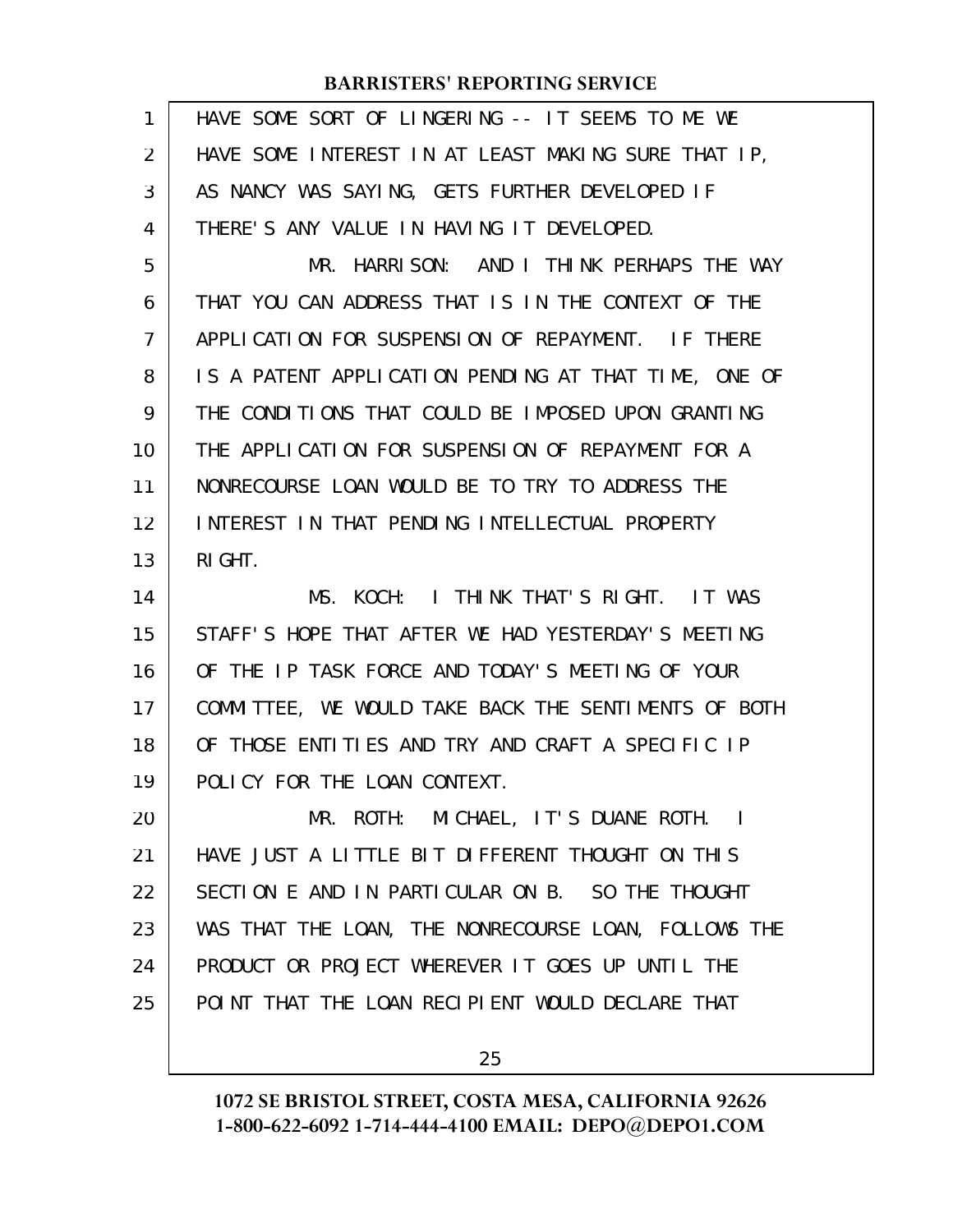| 1                 | THEY' RE ABANDONING THE PROJECT. INSTEAD OF          |
|-------------------|------------------------------------------------------|
| $\overline{2}$    | SUSPENDING, ABANDON. AND THE CONCEPT THERE WAS WE    |
| 3                 | HAVE STOPPED, WE'RE NOT GOING TO LICENSE, WE'RE NOT  |
| 4                 | GOING TO DO ANYTHING WITH THE IP, WE'RE DONE. AND    |
| 5                 | THEY WOULD HAVE THE RESPONSIBILITY TO TELL US THEY   |
| 6                 | HAVE DONE SUCH.                                      |
| 7                 | AT THAT POINT, THEN, WE SHOULD DISCUSS HOW           |
| 8                 | WE MIGHT WORK WITH THEM IF THERE IS IP THAT WE THINK |
| 9                 | IS OF VALUE TO DO SOMETHING WITH IT. THAT'S KIND OF  |
| 10                | A SEPARATE ISSUE.                                    |
| 11                | BUT THIS CONCEPT OF SUSPENSION, I THINK I            |
| $12 \overline{ }$ | WOULD PROBABLY MOVE TOWARDS MAKING THEM DECLARE      |
| 13                | THEY' RE ABANDONING THE PROJECT BECAUSE SUSPENSION   |
| 14                | MEANS IF THEY GO ON TO LICENSE IT, WHATEVER IT IS,   |
| 15                | THE TECHNOLOGY OR THE PRODUCT, THE LOAN WOULD FOLLOW |
| 16                | THAT. AND THE LOAN SHOULD STAY WITH THAT UP UNTIL    |
| 17                | THE POINT THAT IT'S CLEARLY ABANDONED BY SOMEBODY.   |
| 18                | MS. KING: COULD I JUST ASK --                        |
| 19                | MR. ROTH: WE COULD ALWAYS NEGOTIATE AT               |
| 20                | THE POINT OF THAT ABANDONMENT. WE SHOULD HAVE, I     |
| 21                | THINK, THE RIGHT TO NEGOTIATE WITH THEM TO GET THE   |
| 22                | INTELLECTUAL PROPERTY TO SOMEBODY ELSE.              |
| 23                | MR. SHEEHY: THAT'S MY RECOLLECTION. MY               |
| 24                | RECOLLECTION IS YOU LED THAT DISCUSSION, DUANE.      |
| 25                | THAT'S EXACTLY HOW I REMEMBER. IT WAS A NONRECOURSE  |
|                   | 26                                                   |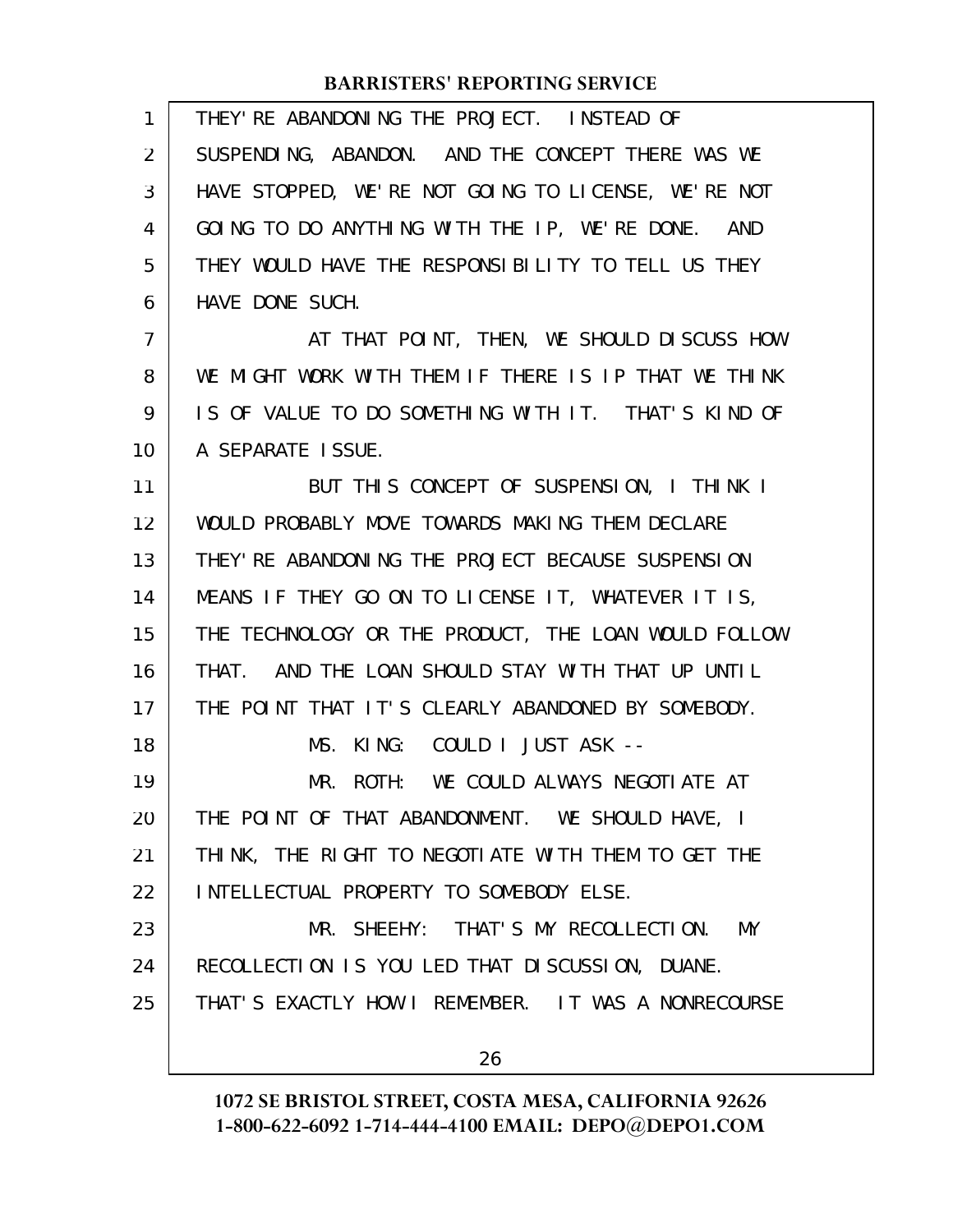| 1  | LOAN WAS TO FOLLOW A PROJECT, SO THERE WOULD HAVE    |
|----|------------------------------------------------------|
| 2  | BEEN SOME SPECIFIC IP INVOLVED. THEY ABANDON IT.     |
| 3  | WE WANTED TO MAKE SURE THAT IT DIDN'T JUST           |
| 4  | COMPLETELY DI SAPPEAR AND SOMEBODY ELSE COULD DO     |
| 5  | SOMETHING WITH IT AND WE COULD MEDIATE THAT.         |
| 6  | MR. KLEIN: THIS IS BOB KLEIN. IF I COULD             |
| 7  | COMMENT ON THIS SECTION AS WELL. I DON'T THINK THE   |
| 8  | CONCEPT WE WANT HERE IS A FAILED PROJECT BECAUSE     |
| 9  | JUST BECAUSE THEY CANNOT PAY THE MONEY BACK AT THE   |
| 10 | END OF THE TERM DOES NOT MEAN IT IS A FAILED         |
| 11 | PROJECT. SO I THINK WHAT WE NEED TO DO IS CREATE     |
| 12 | SOME OTHER CLASSIFICATIONS.                          |
| 13 | THEY MAY HAVE REFINANCING IN PROCESS.                |
| 14 | THEY MAY BE DOING SOME MODIFIED TRIALS TO TRY AND    |
| 15 | FIND ALTERNATIVE USES. SO FROM A REPORTING PURPOSE,  |
| 16 | IF WE'RE REPORTING ALL THESE THINGS ARE FAILED, THE  |
| 17 | PROCESS IN MANY CASES MAY BE THAT THEY JUST HAVE     |
| 18 | REACHED AN OBSTACLE. THEY CAN'T GET A NEW -- THEY    |
| 19 | CAN'T GET A VENTURE CAPITAL ROUND. THEY CAN'T GET    |
| 20 | FINANCING AT THAT POINT, BUT THEY ARE WORKING ON IT. |
| 21 | AND THAT SHOULD NOT END UP HAVING THE INTEREST       |
| 22 | CAPPED AT THE AMOUNT OF THE OUTSTANDING LOAN.        |
| 23 | SO I THINK WE'RE GOING TO NEED TO REWORK             |
| 24 | THIS SECTION BECAUSE THERE'S SOME MULTIPLE           |
| 25 | CONDITIONS HERE THAT ARE DIFFERENT THAN, AS DUANE    |
|    | 27                                                   |
|    |                                                      |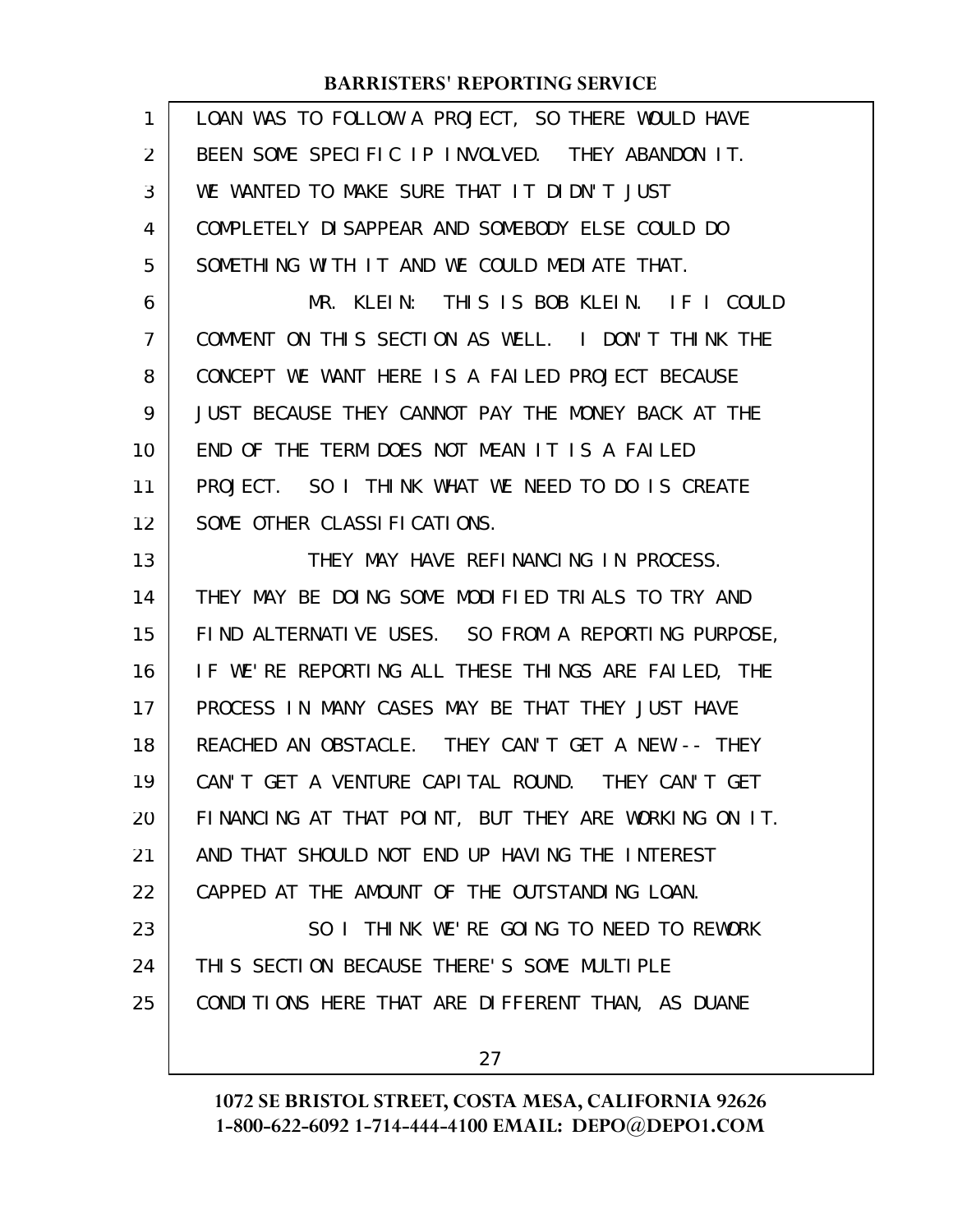| $\mathbf{1}$ | AND JEFF HAVE JUST SAID, ABANDONMENT, WHICH IS A     |
|--------------|------------------------------------------------------|
| 2            | VERY DI FFERENT CLASSI FICATION. AND WE CERTAINLY    |
| 3            | DON'T WANT TO LIMIT OUR RETURN JUST BECAUSE SOMEONE  |
| 4            | DOESN'T HAVE A CURRENT ABILITY TO PAY US BACK AND    |
| 5            | HAS SUSPENDED ACTIVITY WHILE THEY'RE TRYING TO       |
| 6            | RESTRUCTURE.                                         |
| 7            | SO I DO THINK THAT WE DO NEED TO                     |
| 8            | SPECIFICALLY ADDRESS VARIOUS CERTAIN DIFFERENT FACT  |
| 9            | PATTERNS HERE WHICH ARE DIFFERENT THAN TERMINATION.  |
| 10           | THIS IS MELISSA. I JUST VERY<br>MS. KING:            |
| 11           | BRIEFLY WANT TO CHECK. WHO JOINED THE CALL IN THE    |
| 12           | LAST COUPLE OF MINUTES? I KNOW SOMEBODY NEW JOINED   |
| 13           | THE CALL.                                            |
| 14           | MR. ROTH: MELISSA, THAT WAS ME. I HIT                |
| 15           | THE OFF BUTTON INSTEAD OF MUTE AND HAD TO DIAL BACK  |
| 16           | IN.                                                  |
| 17           | DR. AZZIZ: MELISSA, I DON'T KNOW IF YOU              |
| 18           | ARE AWARE. THIS IS RICARDO WITH BILL ADAMS FROM THE  |
| 19           | PUBLIC AT OUR PLACE IN CEDARS. I DON'T KNOW IF MY    |
| 20           | STAFF TOLD YOU THAT OR NOT.                          |
| 21           | MS. KING: NOT YET. MAYBE I JUST HAVEN'T              |
| 22           | CHECKED. SO THANK YOU, DR. AZZIZ. JUST SO YOU KNOW   |
| 23           | THERE, WE'RE GOING THROUGH AGENDA ITEM NO. 3(B), THE |
| 24           | LOAN ADMINISTRATION POLICY. THAT'S ACTUALLY THE      |
| 25           | FIRST ITEM WE'RE GOING THROUGH. WE'RE GOING TO GO    |
|              | 28                                                   |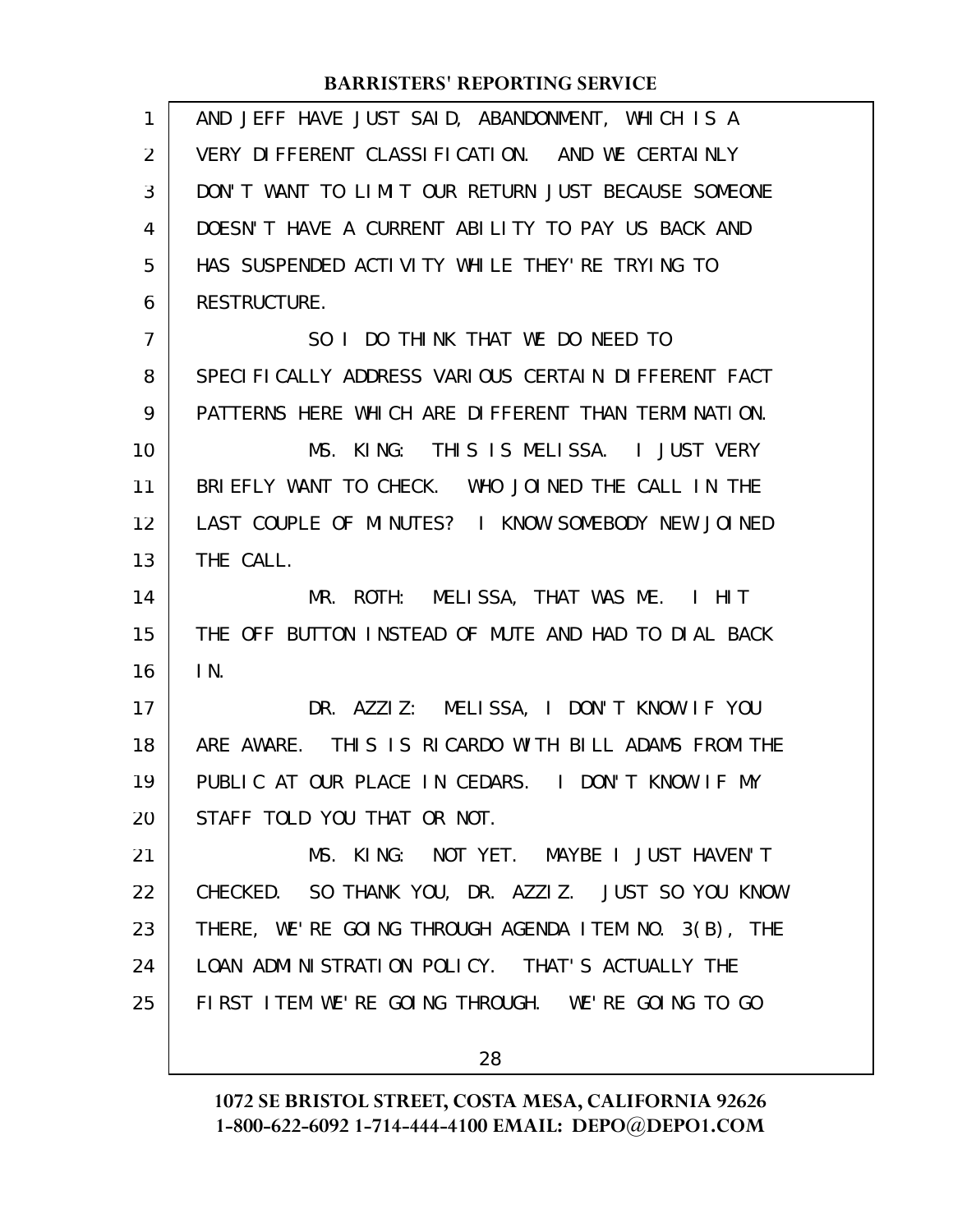| 1              | BACK TO ITEM 3(A). SO WE'RE IN THE MIDDLE OF A      |
|----------------|-----------------------------------------------------|
| $\overline{2}$ | CONVERSATION ON THAT DOCUMENT, DR. AZZIZ, IN CASE   |
| 3              | YOU WANT TO --                                      |
| 4              | DR. AZZIZ: WE'VE ACTUALLY BEEN ON THE               |
| 5              | CALL FOR ABOUT 40 MINUTES.                          |
| 6              | MR. KLEIN: THIS IS BOB KLEIN. I'D JUST              |
| $\overline{7}$ | LIKE TO SAY WE ALL STARTED CRITICALLY ANALYZING     |
| 8              | THIS; BUT, IAN, I CERTAINLY BELIEVE ALL OF US       |
| 9              | RECOGNIZE A HUGE AMOUNT OF EFFORT WAS PUT IN THIS.  |
| 10             | IT'S A VERY GOOD STARTING POINT HERE, AND WE        |
| 11             | APPRECIATE ALL OF THE EFFORT AND ENERGY THAT'S GONE |
| 12             | INTO THIS.                                          |
| 13             | CHAIRMAN GOLDBERG: SO LET ME SUGGEST AS             |
| 14             | AN ACTION FROM THE DISCUSSION THUS FAR THAT WE ASK  |
| 15             | STAFF TO HARMONIZE THE INTELLECTUAL PROPERTY POLICY |
| 16             | WITH THE LOAN ADMINISTRATION POLICY AND GIVE SOME   |
| 17             | CONSIDERATION AND PROPOSE SOME LANGUAGE TO ADDRESS  |
| 18             | THE SITUATION CHAIRMAN KLEIN DESCRIBES WHERE THERE  |
| 19             | MAY BE AN INTERMEDIATE ZONE BETWEEN AN ACTIVE       |
| 20             | PROPOSAL, AN INTACT LOAN, AND TERMINATION AND WHAT  |
| 21             | HAPPENS IN THE EVENT OF TERMINATION.                |
| 22             | SO IS THAT SATISFACTORY ON THAT POINT?              |
| 23             | LET ME CONTINUE THROUGH THE SITES. JEFF SHEEHY HAS  |
| 24             | ANOTHER QUESTION BEFORE WE GO TO YOUR SITE, DR.     |
| 25             | AZZI Z.                                             |
|                |                                                     |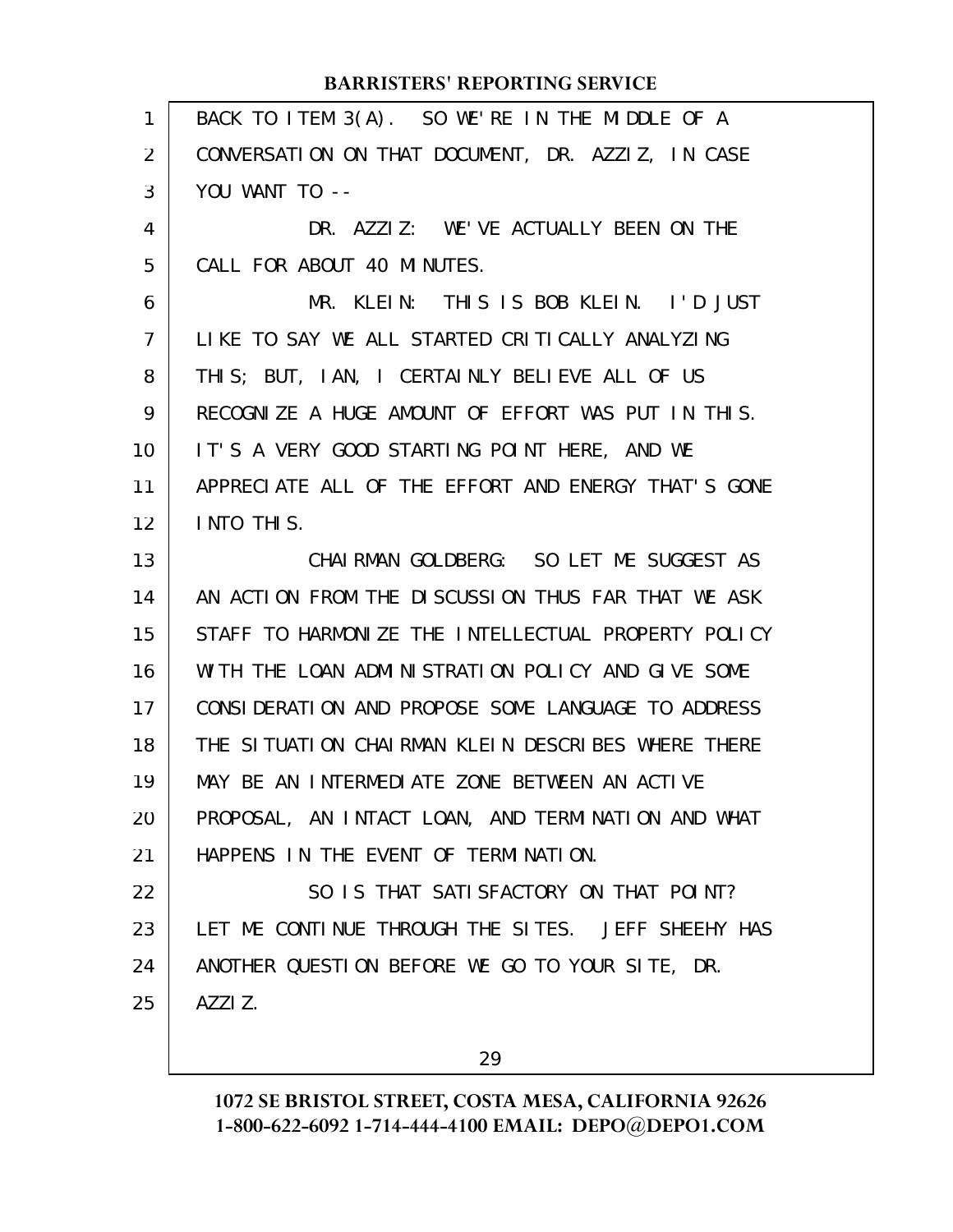| $\mathbf{1}$   | MR. SHEEHY: YEAH. MY NEXT QUESTION WAS               |
|----------------|------------------------------------------------------|
| 2              | ON RELINQUISHMENT. SO I KNOW IN THE OTHER ONES       |
| 3              | WE'VE TIED THIS TO PI'S. DO WE WANT TO TIE THIS SO   |
| 4              | STRONGLY TO PI'S AS OPPOSED TO -- AND THIS IS        |
| 5              | JUST --                                              |
| 6              | DR. AZZIZ: JEFF, I'M SORRY. COULD YOU                |
| $\overline{7}$ | TELL US THE SECTION YOU'RE LOOKING AT?               |
| 8              | MR. SHEEHY: I'M SORRY. I'M ON PAGE 5, D.             |
| 9              | SO THIS SEEMS -- THE RELINQUISHMENT OF AWARD AND     |
| 10             | AWARD TRANSFER SEEMS TO BE CONSISTENT WITH OUR OTHER |
| 11             | POLICIES WHERE WE TIE THESE VERY STRONGLY TO A PI.   |
| 12             | AND I JUST WANT -- AND THIS IS JUST A POINT OF       |
| 13             | CLARIFICATION -- WANT TO ASK DO WE -- IN THIS        |
| 14             | PARTICULAR CIRCUMSTANCE, DO WE WANT TO TIE THIS TO   |
| 15             | THE PI, OR IS THIS MORE RELEVANT TO THE COMPANY?     |
| 16             | MR. SWEEDLER: THIS IS AN AREA WHERE THE              |
| 17             | NONPROFIT GAP ACTUALLY ALREADY COVERS THAT. AT SOME  |
| 18             | POINT IN THE COURSE OF A GRANT PROJECT, EITHER THE   |
| 19             | PI MIGHT CHANGE OR THE INSTITUTION MIGHT CHANGE, BUT |
| 20             | THE GRANT IS TO THE INSTITUTION. IF THE PI CHANGES,  |
| 21             | IT'S NOT A NEW GRANT AND IT WOULDN'T BE A NEW LOAN.  |
| 22             | THAT WOULD JUST BE A CHANGE OF THE TERM.             |
| 23             | IF THE INSTITUTION CHANGES, WE HAVE TO               |
| 24             | ISSUE A NEW GRANT OR A NEW LOAN. SO THAT'S WHY WE    |
| 25             | HAVE TO HANDLE IT SOMEWHAT DIFFERENTLY WITH A LOAN   |
|                | 30                                                   |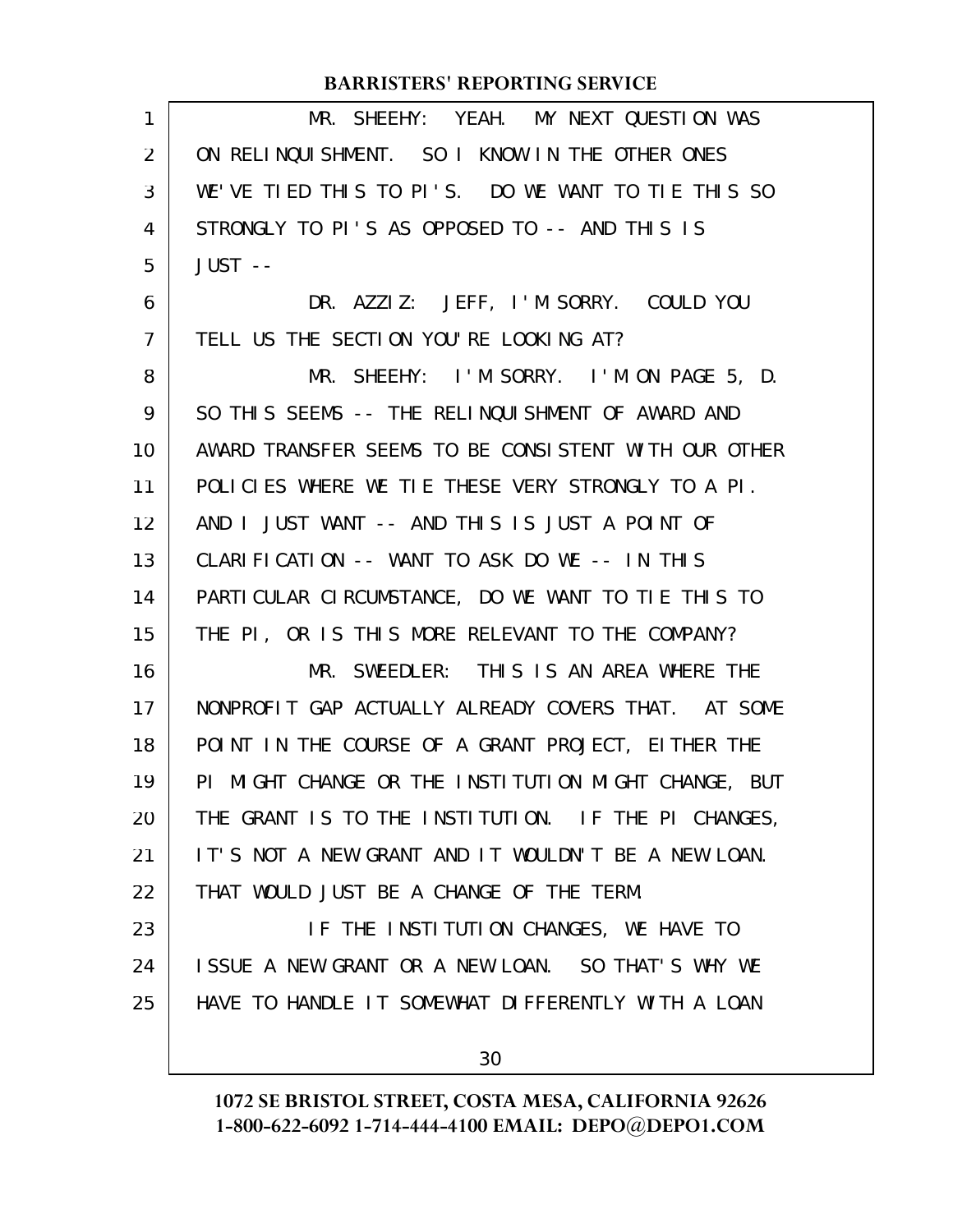| 1              | BECAUSE THE REPAYMENT OBLIGATION IS INSTITUTIONAL.   |
|----------------|------------------------------------------------------|
| 2              | THE SAME OPTION IS THERE FOR A CHANGE IN PI WHILE IT |
| 3              | STAYS WITH AN INSTITUTION. THAT'S ALSO A             |
| 4              | POSSIBILITY. IT'S JUST THAT WOULD BE HANDLED THE     |
| 5              | SAME AS IT IS WITH A GRANT.                          |
| 6              | DR. AZZIZ: I'M SORRY. THIS IS RICARDO.               |
| $\overline{7}$ | I ALSO -- I MEAN SO IT'S A LITTLE UNCLEAR. IS THIS   |
| 8              | JUST A POTENTIAL OPTION? THE WAY IT'S WRITTEN IT'S   |
| 9              | AS IF THE PI ACTUALLY TRANSFERS, THEN THIS KICKS IN, |
| 10             | BUT THAT MAY OR MAY NOT BE THE CASE. SO HOW DO WE    |
| 11             | PHRASE IT SO THAT WE UNDERSTAND THAT THESE ARE JUST  |
| 12             | POSSIBILITIES?                                       |
| 13             | CHAIRMAN GOLDBERG: DR. OLSON WOULD LIKE              |
| 14             | TO COMMENT ON THIS POINT.                            |
| 15             | DR. OLSON: I JUST WANT TO MAKE A                     |
| 16             | CLARIFICATION, AND THIS SPEAKS TO JEFF'S POINT, THAT |
| 17             | IN POINT OF FACT THE ORGANIZATION WHO HAS THE LOAN   |
| 18             | HAS TO RELINQUISH IT. IF THE ORGANIZATION DOES NOT   |
| 19             | RELINQUISH THE LOAN, THE LOAN CANNOT POSSIBLY FOLLOW |
| 20             | THE PI. SO, THEREFORE, THE ORGANIZATION HAS THE      |
| 21             | OPPORTUNITY TO NAME ANOTHER PI. AND SO IT, IN FACT,  |
| 22             | ADDRESSES, I'D SAY, WHAT IS COMMON INDUSTRY          |
| 23             | PRACTICE.                                            |
| 24             | MR. KLEIN: AND, DR. OLSON, THIS IS BOB               |
| 25             | KLEIN. WOULD IT BE APPROPRIATE TO HAVE A PROVISION   |
|                | 31                                                   |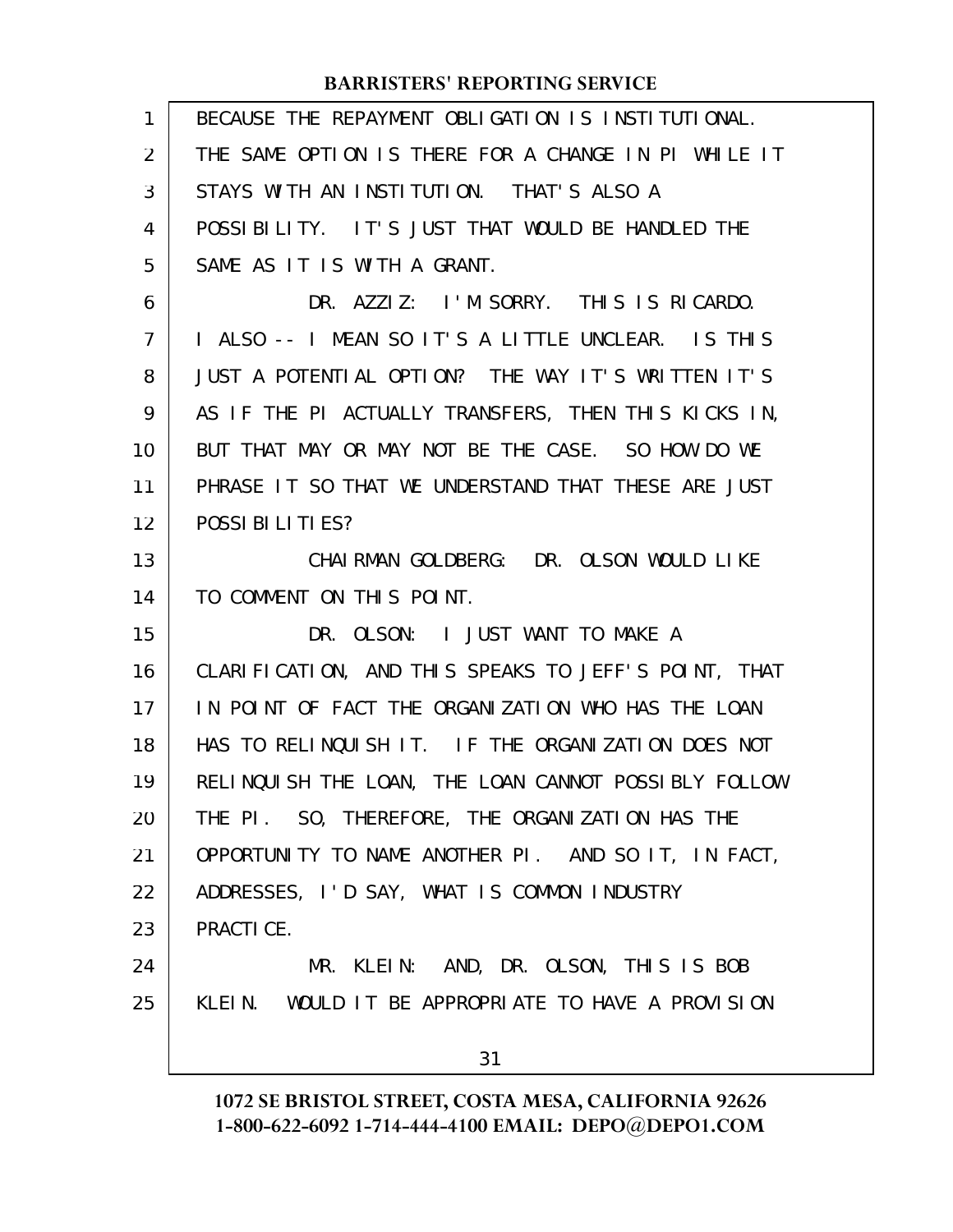| 1              | THAT IF THE ORGANIZATION IS GOING TO NAME ANOTHER   |
|----------------|-----------------------------------------------------|
| 2              | PI, THAT THERE IS -- THAT THE AGENCY WILL NOT       |
| 3              | UNREASONABLY WITHHOLD APPROVAL, BUT HAVE SOME       |
| 4              | APPROVAL RIGHT OF THE SUBSTITUTE PI?                |
| 5              | DR. OLSON: THE AGENCY HAS PRIOR APPROVAL            |
| 6              | RIGHTS UNDER THOSE CIRCUMSTANCES. SO THEY WOULD     |
| $\overline{7}$ | HAVE TO PRESENT THE OTHER PI TO US AND THEIR        |
| 8              | QUALIFICATIONS, AND WE WOULD HAVE TO REVIEW THEM.   |
| 9              | SO WE DO HAVE PRIOR APPROVAL. AND, YOU KNOW, WE     |
| 10             | LIKE TO THINK OF OURSELVES AS REASONABLE, SO,       |
| 11             | THEREFORE, IT WOULD NOT BE UNREASONABLY WITHHELD.   |
| 12             | MR. KLEIN: WELL, I'M TRYING TO SEE WHERE            |
| 13             | IN THIS DOCUMENT DOES IT, IN FACT, GIVE YOU THAT    |
| 14             | RIGHT TO PRIOR APPROVAL OF CHANGE IN THE PI?        |
| 15             | MR. SWEEDLER: IT'S NOT IN THIS DOCUMENT             |
| 16             | BECAUSE THIS DOCUMENT INCORPORATES THE NONPROFIT    |
| 17             | GAP. THAT'S A PROVISION THAT APPLIES ACROSS THE     |
| 18             | BOARD TO ALL GRANTS AND LOANS. IT RUNS OFF THE      |
| 19             | POLICY IN THE NONPROFIT GAP.                        |
| 20             | MR. KLEIN: ALL RIGHT. AND THAT                      |
| 21             | CROSS-REFERENCE IS CLEAR AS TO THAT SPECIFIC POINT? |
| 22             | DR. AZZIZ: THIS IS RICARDO. I HAVE                  |
| 23             | TO -- IT JUST WASN'T CLEAR, SO A LITTLE BIT OF TEXT |
| 24             | IN HERE REFERRING TO THAT WOULD BE SORT OF HELPFUL. |
| 25             | MR. KLEIN: I THINK TO THE EXTENT THAT WE            |
|                | 32                                                  |
|                |                                                     |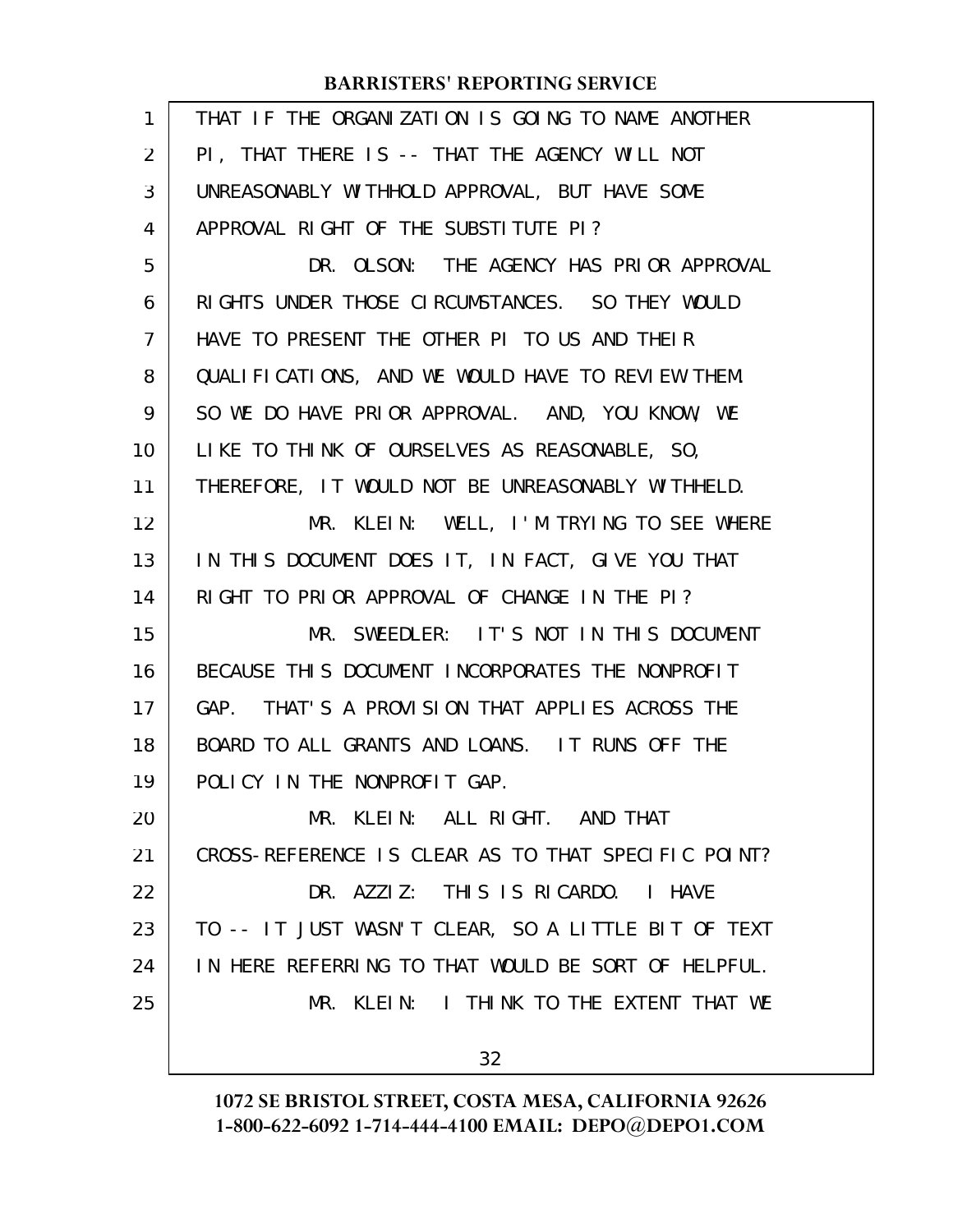| $\mathbf{1}$ | HAVE TOO MUCH OF A GENERAL INCORPORATION OF THE               |
|--------------|---------------------------------------------------------------|
| 2            | NONPROFIT GAP, SOMEONE READS THIS DOCUMENT AND THEY           |
| 3            | DON'T HAVE THE WHOLE PICTURE. I THINK RICARDO'S               |
| 4            | SUGGESTION IS VERY GOOD.                                      |
| 5            | MR. SWEEDLER: THAT IS A PERSISTENT                            |
| 6            | PROBLEM WITH THE DOCUMENT, AND THAT IS IT'S HARD TO           |
| 7            | READ IT AS A STAND-ALONE DOCUMENT. THERE ARE ALSO             |
| 8            | DRAWBACKS TO TRYING TO RESTATE THE SAME POLICY                |
| 9            | ACROSS THREE DOCUMENTS WITH POTENTIAL CONFUSION AND           |
| 10           | CARRY-OVER. SO WE CAN TRY TO MAKE A POINT OF MAKING           |
| 11           | MORE EXPLICIT CROSS-REFERENCES SO THAT SOMEONE                |
| 12           | READING THIS DOCUMENT UNDERSTANDS WHERE THE POLICY            |
| 13           | IS ON ANOTHER PARTICULAR POINT.                               |
| 14           | MR. KLEIN: I THINK THAT WOULD BE VERY                         |
| 15           | HELPFUL.                                                      |
| 16           | CHAIRMAN GOLDBERG: ANOTHER POINT FOR JEFF                     |
| 17           | SHEEHY.                                                       |
| 18           | MR. SHEEHY: SORRY. THIS IS JUST BECAUSE                       |
| 19           | WENT FIRST. THIS IS MY LAST ONE, AND THIS IS,<br>$\mathbf{I}$ |
| 20           | AGAIN, ON PI'S AND PI ELIGIBILITY. AND I JUST                 |
| 21           | WANT -- YOU KNOW, WE HAVE THIS GREATER THAN 50                |
| 22           | PERCENT, AND THAT SEEMS THAT THAT MUST BE A PURE              |
| 23           | CARRY-OVER. DOES THAT STILL MAKE SENSE? AGAIN, I              |
| 24           | TEND TO THINK THAT WE'RE FUNDING COMPANIES IN THIS            |
| 25           | PARTICULAR INSTANCE MORE THAN PI'S, AND SO I'M                |
|              |                                                               |

33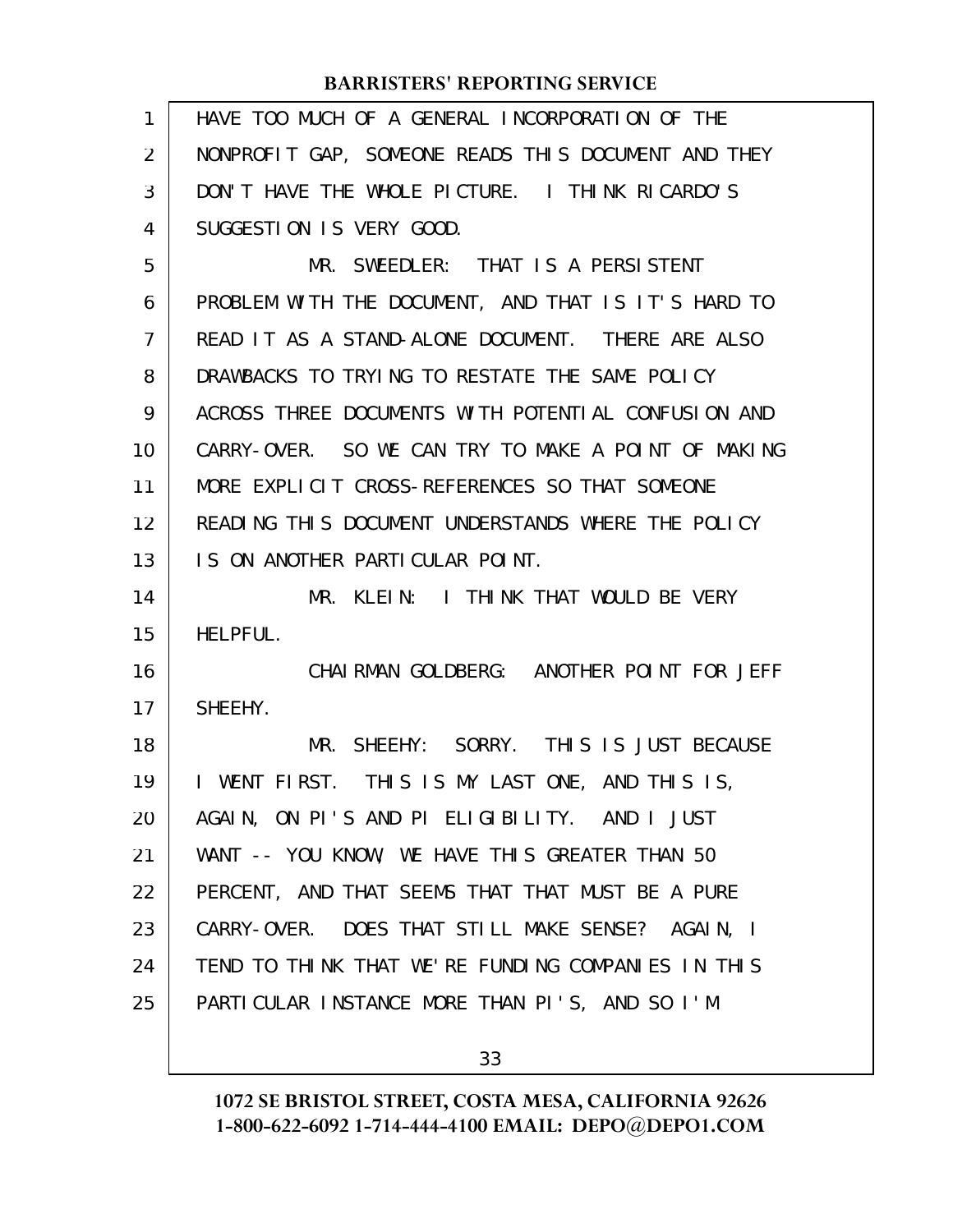| 1  | WONDERING, YOU KNOW, IF IN THIS PARTICULAR INSTANCE  |
|----|------------------------------------------------------|
| 2  | WE WANT TO CONTINUE TO HAVE THIS AT THIS LEVEL.      |
| 3  | CHAI RMAN GOLDBERG: DR. OLSON.                       |
| 4  | DR. OLSON: I WOULD JUST COMMENT THAT THAT            |
| 5  | IS REGARDING EMPLOYMENT, NOT TO PERCENT OF TIME ON   |
| 6  | THE PROJECT. AND I THINK THAT IN A FOR-PROFIT        |
| 7  | ORGANIZATION, A 50-PERCENT EMPLOYMENT COMMITMENT IS  |
| 8  | NOT UNREASONABLE FOR -- A REQUIREMENT ON OUR PART IS |
| 9  | NOT UNREASONABLE FOR SOMEONE WHO WE HAVE LEADING A   |
| 10 | CIRM-FUNDED PROJECT.                                 |
| 11 | CHAIRMAN GOLDBERG: IN FACT, IT'S                     |
| 12 | GENERALLY A THRESHOLD FOR BEING CONSIDERED AN        |
| 13 | EMPLOYEE.                                            |
| 14 | DR. OLSON: CORRECT.                                  |
| 15 | MR. SHEEHY: I'M JUST PUTTING IT OUT                  |
| 16 | THERE. AGAIN, IT'S JUST --                           |
| 17 | MR. KLEIN: JEFF, ARE YOU ASKING THAT IN              |
| 18 | THE CONTEXT THAT A NUMBER OF THESE START-UPS MAY     |
| 19 | HAVE CRITICAL INVESTIGATORS OR PI'S THAT ARE, IN     |
| 20 | FACT, ALSO WORKING FOR A UNIVERSITY OR SOMETHING,    |
| 21 | AND SO THEY ARE A PART-TIME EMPLOYEE, NOT A          |
| 22 | FULL-TIME, AND LEAVING THE ABILITY OF THE SCIENTIFIC |
| 23 | TEAM TO MAKE A DISCRETIONARY JUDGMENT IF THAT PERSON |
| 24 | IS CRITICAL TO THE GRANT AND IT'S A HIGH RANKING     |
| 25 | GRANT, NOT FORECLOSING OUR ABILITY TO CONSIDER       |
|    |                                                      |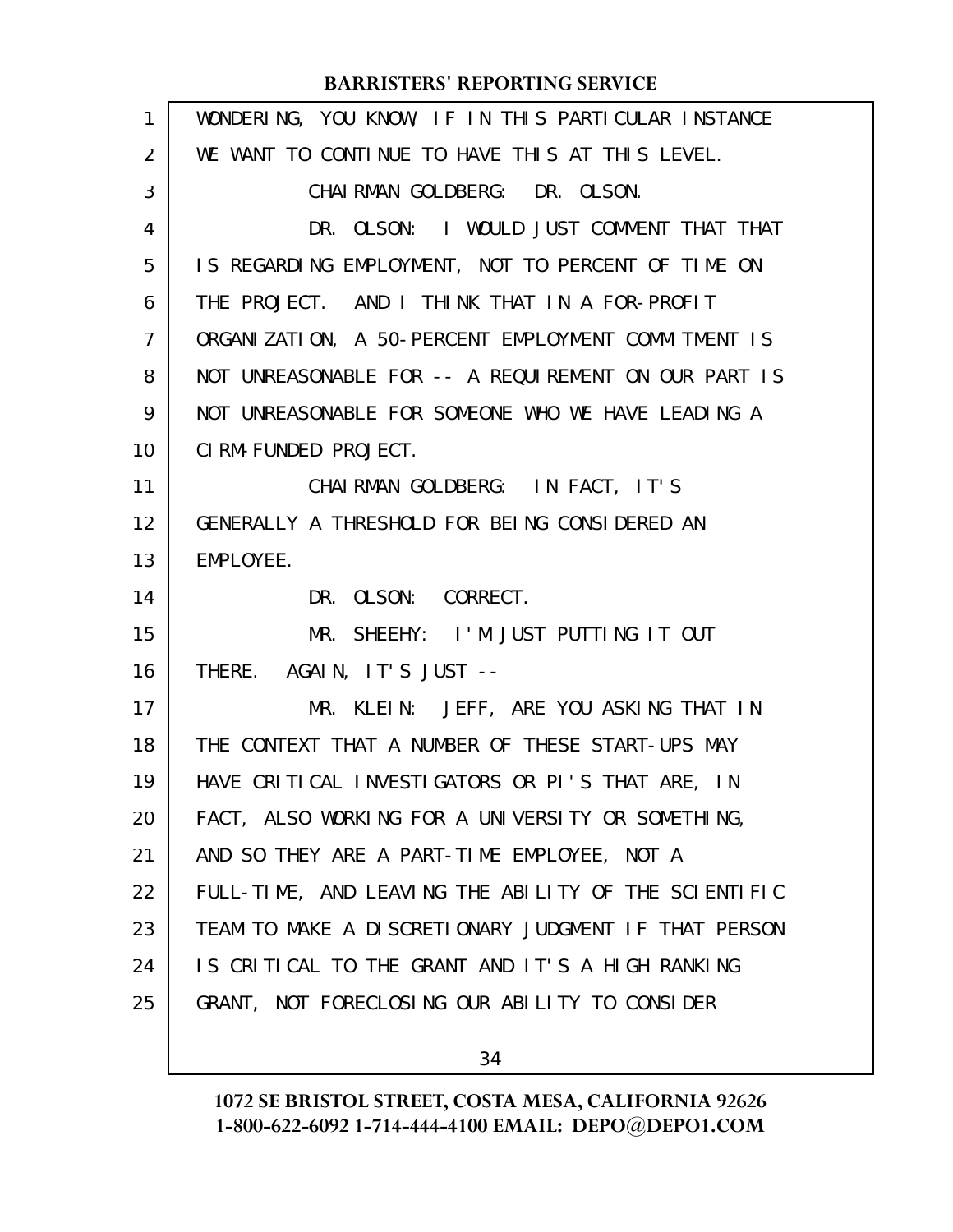| $\mathbf{1}$   | SOMETHING LESS.                                      |
|----------------|------------------------------------------------------|
| 2              | MR. SHEEHY: YOU KNOW, I KNOW BILL ADAMS              |
| 3              | IS THERE AT CEDARS-SINAI, AND HE HAS MADE            |
| 4              | REPRESENTATIONS THAT CIRCUMSTANCES RELATIVELY        |
| 5              | SIMILAR TO WHAT YOU'RE DESCRIBING MIGHT BE POSSIBLE. |
| 6              | AGAIN, I'M NOT ADVOCATING FOR ANY POSITION OR        |
| $\overline{7}$ | ANOTHER. I JUST KNOW THAT THIS HAS BEEN AN ISSUE,    |
| 8              | PI ELIGIBILITY. AND, AGAIN, BECAUSE WE'RE REALLY     |
| 9              | FOCUSED ON COMPANIES, I WANT TO MAKE SURE THAT WE    |
| 10             | GET IT RIGHT.                                        |
| 11             | CHAIRMAN GOLDBERG: THANK YOU, JEFF.                  |
| 12             | WE'LL GO TO THE CEDARS-SINAI SITE FOR ANY QUESTIONS  |
| 13             | OR COMMENTS FROM THE MEMBERS PRESENT.                |
| 14             | DR. AZZIZ: THIS IS RICARDO. I'VE MADE MY             |
| 15             | COMMENTS. OVERALL IT LOOKS LIKE A GREAT STARTING     |
| 16             | DOCUMENT. I MEAN I REALLY CONGRATULATE YOU ON THAT.  |
| 17             | OF COURSE, WE'VE CLARIFIED IT. BILL, DO YOU          |
| 18             | $HAVE - -$                                           |
| 19             | CHAI RMAN GOLDBERG: RICARDO, WE'RE GOING             |
| 20             | TO HOLD --                                           |
| 21             | DR. AZZIZ: READY FOR PUBLIC COMMENTS,                |
| 22             | CORRECT?                                             |
| 23             | CHAIRMAN GOLDBERG: WE'RE GOING --                    |
| 24             | CORRECT. WE'RE GOING TO HOLD PUBLIC COMMENTS AFTER   |
| 25             | WE POLL THE COMMITTEE.                               |
|                | 35                                                   |
|                |                                                      |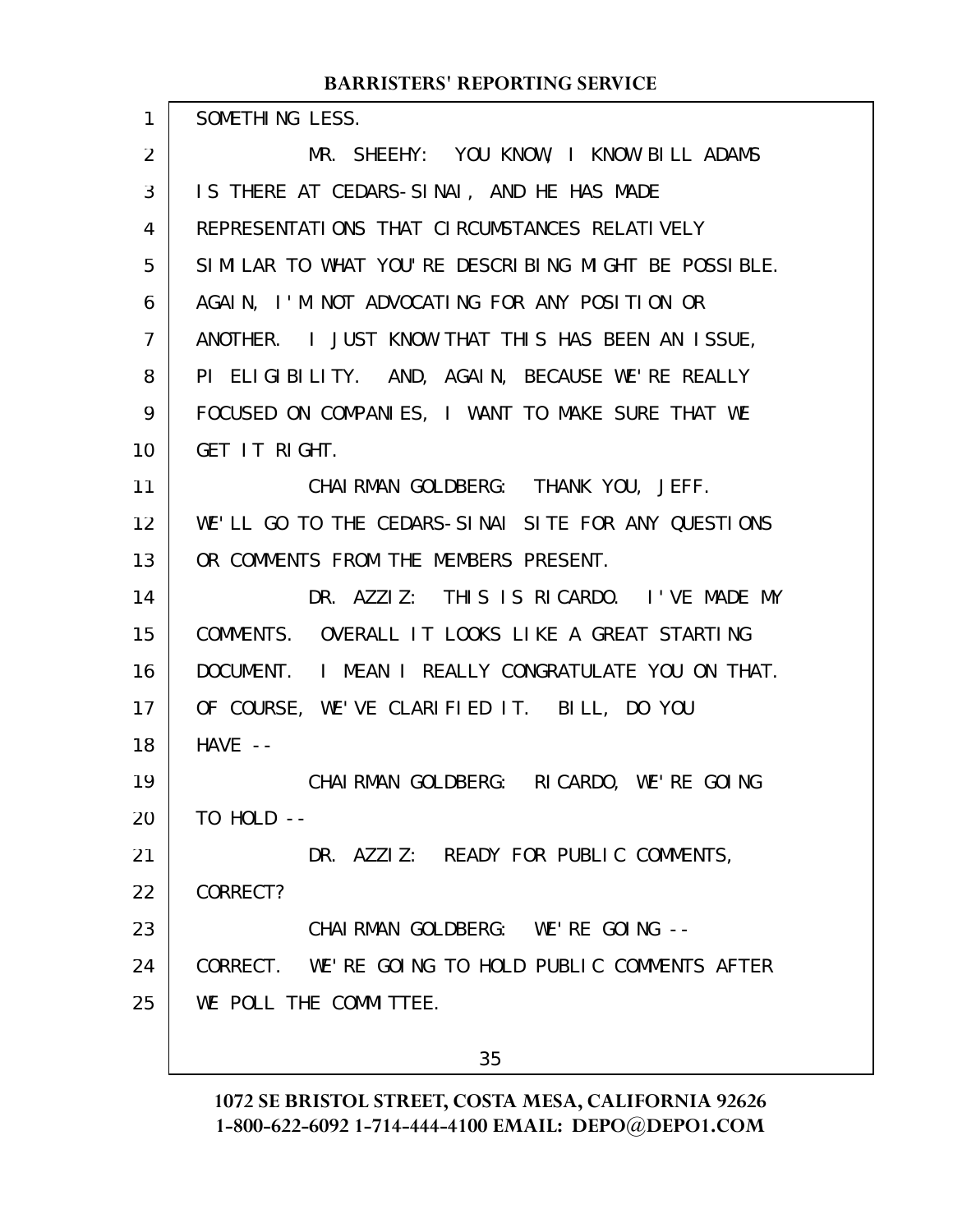#### DR. AZZIZ: VERY GOOD. CHAIRMAN GOLDBERG: OKAY. NEXT SITE IS CONNECT. DUANE. MR. ROTH: SO JUST A COUPLE OF THINGS. I AGREE WITH MANY OF THE THINGS THAT WE TALKED ABOUT. JEFF MENTIONED COMPANIES VERSUS PEOPLE. AND I THINK WE MIGHT WANT TO GIVE SOME CONSIDERATION TO MAKE THIS PRIMARILY A COMPANY RESPONSIBILITY VERSUS A PI RESPONSIBILITY. THAT WE CAN DISCUSS A LITTLE LATER. I WANTED TO GO TO PAGE 9, AND I WANT TO RETURN TO THIS END OF LOAN PERIOD. WHEN BOB KLEIN WAS SPEAKING, IT JUST OCCURRED TO ME THAT THIS NONRECOURSE LOAN ABANDONMENT CONCEPT HAS -- IT SHOULD NOT BE TIED TILL THE END OF THE LOAN PERIOD, THE SIX OR TEN YEARS. IT SHOULD BE AT THE TIME THEY ABANDON. SO HOW WE RECTIFY THAT IN THIS DOCUMENT I THINK NEEDS TO BE CONSIDERED. BUT IF SOMEBODY IS WORKING ON A PROJECT AND THEY DECIDE IT'S DEAD, WE WANT TO BE NOTIFIED OF THAT. OBVIOUSLY THE LOAN AMOUNTS SHOULD BE RETURNED IF THERE'S ANY LEFT. AND WE THEN MOVE TO THE INTELLECTUAL PROPERTY PART OF THAT. THAT'S ON THE NONRECOURSE SIDE. I THINK JUST CONSIDERATION. RIGHT NOW IT SAYS WITHIN 30 DAYS AFTER THE END OF THE LOAN PERIOD. THAT WOULD NOT BE APPROPRIATE FOR SOMETHING **BARRISTERS' REPORTING SERVICE** 1 2 3 4 5 6 7 8 9 10 11 12 13 14 15 16 17 18 19 20 21 22 23 24 25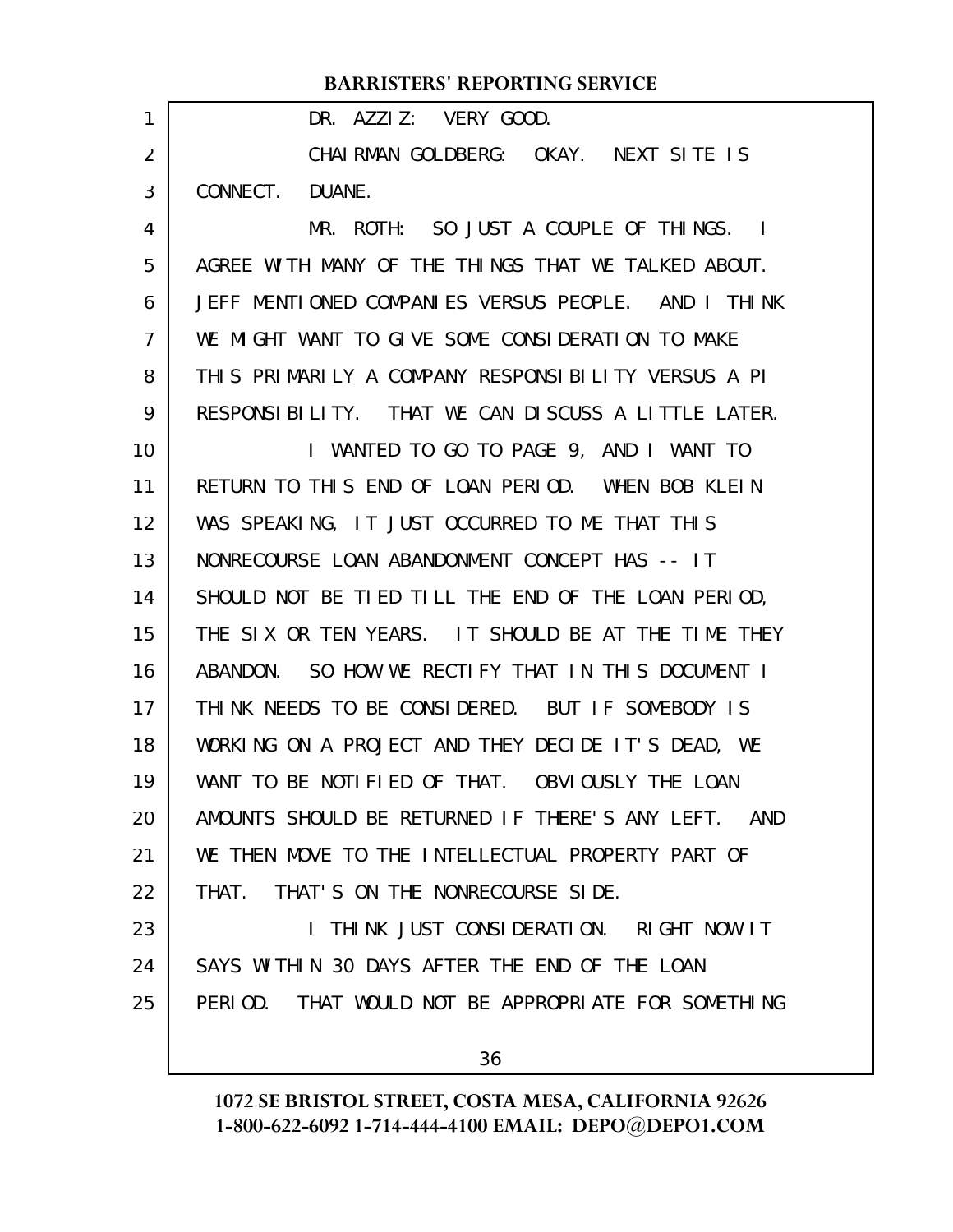| $\mathbf{1}$ | THAT'S ABANDONED IN YEAR THREE OF A SIX-YEAR PERIOD. |
|--------------|------------------------------------------------------|
| 2            | SO THAT IS ONE.                                      |
| 3            | CHAIRMAN GOLDBERG: IAN SWEEDLER WOULD                |
| 4            | LIKE TO COMMENT ON THAT.                             |
| 5            | MR. SWEEDLER: I JUST WANTED TO POINT OUT             |
| 6            | ON PAGE 10, IF SOMEBODY ABANDONS THE PROJECT DURING  |
| 7            | THE PROJECT PERIOD, THEN THAT RESULTS IN -- THAT'S   |
| 8            | AN ACCELERATION TRIGGER. SO --                       |
| 9            | MR. ROTH: ALL RIGHT. AND I WAS LOOKING               |
| 10           | FOR THAT. SO IT'S RELINQUISHMENT OR TERMINATION, C   |
| 11           | ON PAGE 10.                                          |
| 12           | MR. SWEEDLER: RIGHT.                                 |
| 13           | CHAI RMAN KLEIN: THANK YOU. YOU HAVE                 |
| 14           | ANOTHER POINT, DUANE?                                |
| 15           | MR. ROTH: THE ONLY OTHER ONE THAT I WANT             |
| 16           | TO RAISE, BECAUSE I THINK IT WILL BE RAISED LATER,   |
| 17           | DEALS WITH -- I'LL TRY AND FIND IT HERE REAL QUICK.  |
| 18           | IT DEALS WITH THE WARRANTS AS NEVER EXPIRING. AND,   |
| 19           | MICHAEL, THIS IS MORE A QUESTION FOR YOU. THAT'S     |
| 20           | UNUSUAL IN MY EXPERIENCE.                            |
| 21           | CHAIRMAN GOLDBERG: YEAH. THERE WAS --                |
| 22           | I'M NOT CLEAR ON RECONCILING TWO DIFFERENT THINGS ON |
| 23           | THE WARRANTS. ONE WAS WE TALKED ABOUT THE ELECTION   |
| 24           | OF THE SIX-YEAR WARRANT OR A TEN-YEAR WARRANT, AND   |
| 25           | THEN WE TALKED ABOUT SEPARATELY THE WARRANTS HAVING  |
|              |                                                      |
|              | 37                                                   |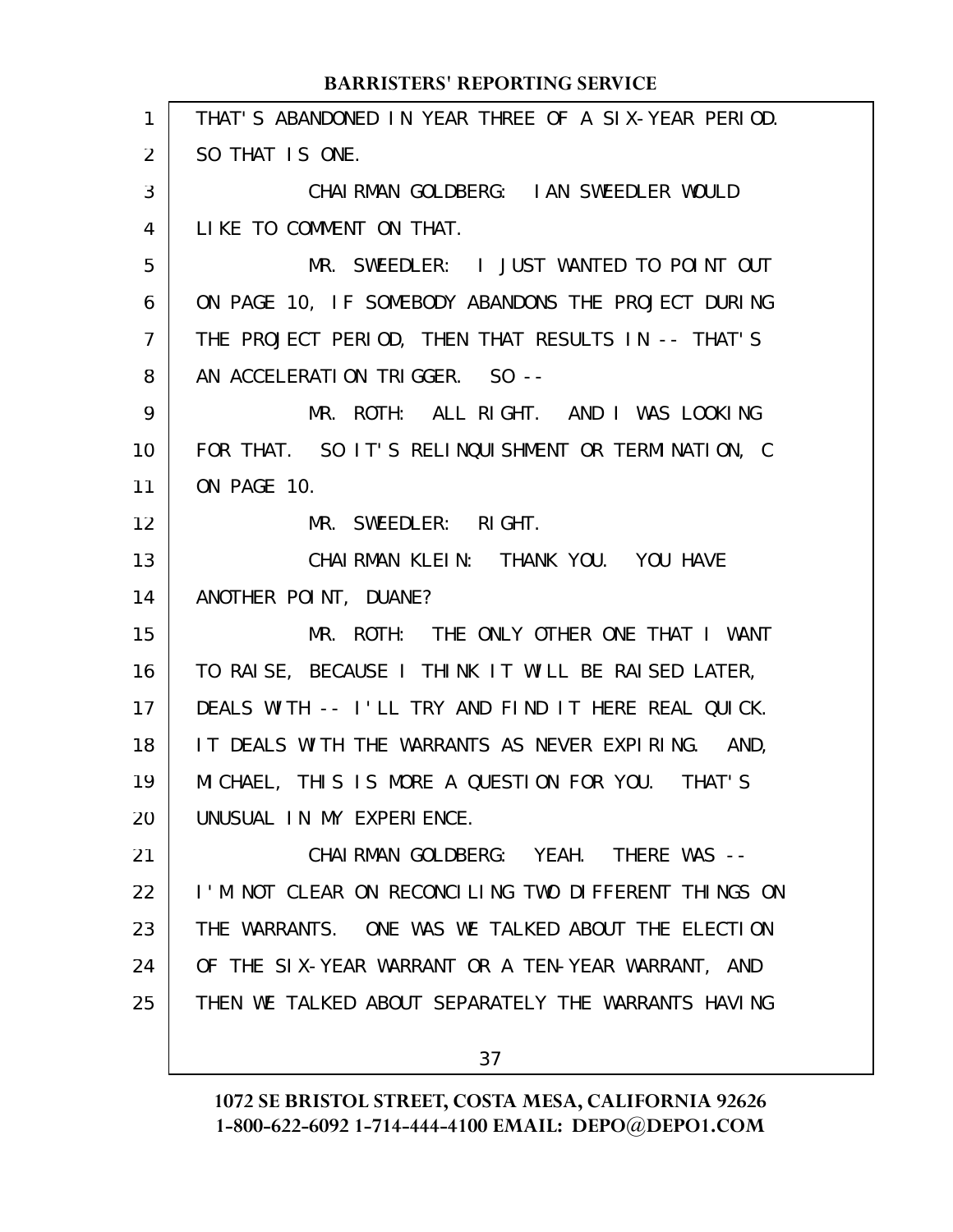| $\mathbf{1}$   | ESSENTIALLY A PERPETUAL LIFE. I'M NOT FAMILIAR WITH |
|----------------|-----------------------------------------------------|
| 2              | ANY WARRANTS THAT COMPANIES ISSUE THAT HAVE         |
| 3              | PERPETUAL LIFE. IT'S EITHER A FIXED TERM, AND       |
| 4              | SOMETIMES THAT FIXED TERM IS TRIGGERED BY EVENTS    |
| 5              | SUCH AS A CHANGE OF CONTROL OR A PUBLIC OFFERING OF |
| 6              | A CERTAIN SIZE, WHAT HAVE YOU. IS THAT THE          |
| $\overline{7}$ | $POINT$ --                                          |
| 8              | MR. ROTH: YEAH. IT'S MORE THIS -- YOU               |
| 9              | KNOW, IT'S ON PAGE 9, NO. 2, WARRANT TERMS. THE     |
| 10             | LOAN TERM IS SIX OR TEN YEARS. I UNDERSTAND THAT.   |
| 11             | BUT THE WARRANTS --                                 |
| 12             | CHAI RMAN GOLDBERG: THE WARRANTS OUGHT TO           |
| 13             | BE -- I THINK THE SIMPLEST THING TO SAY, AND IN     |
| 14             | GENERAL PRACTICE, WOULD BE TEN-YEAR WARRANTS.       |
| 15             | MR. ROTH: I'M OPEN TO DISCUSS THAT. IT'S            |
| 16             | WONDERFUL IF WE COULD GET THEM FOREVER, BUT I THINK |
| 17             | THAT MIGHT CREATE SOME ISSUES WITH THE COMPANIES    |
| 18             | THEMSELVES.                                         |
| 19             | CHAI RMAN GOLDBERG: YEAH, I AGREE. I                |
| 20             | THINK TEN-YEAR WARRANTS SHOULD BE GENERALLY         |
| 21             | ACCEPTABLE.                                         |
| 22             | DR. LOVE: I THINK YOU'LL END UP PAYING              |
| 23             | FOREVER FOR ACCOUNTANTS TO FIGURE OUT HOW TO VALUE  |
| 24             | WARRANTS THAT NEVER EXPIRE.                         |
| 25             | CHAIRMAN GOLDBERG: THAT'S TED LOVE.                 |
|                | 38                                                  |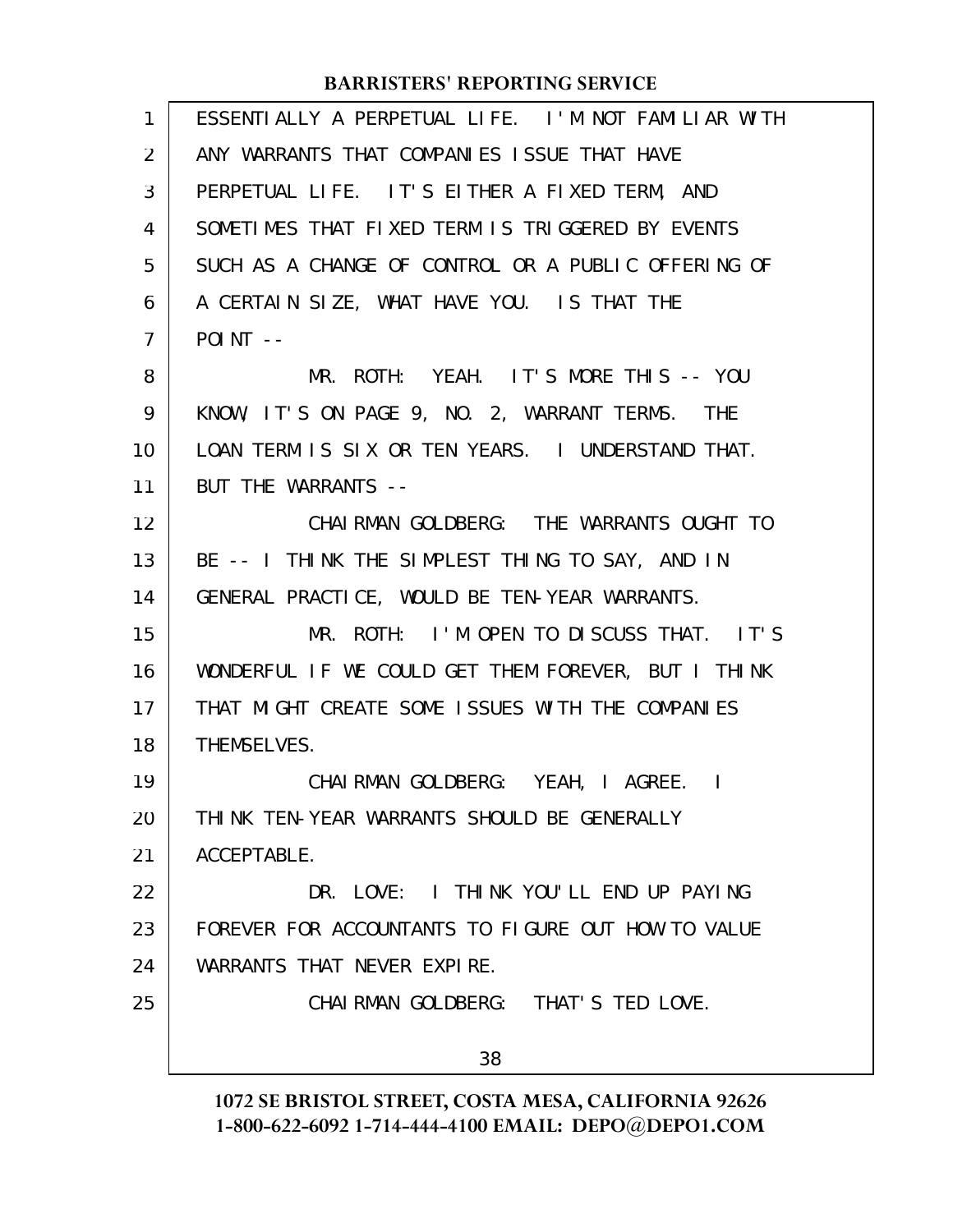| $\mathbf{1}$    | THANK YOU FOR THAT COMMENT. WE'LL GET TO YOU         |
|-----------------|------------------------------------------------------|
| $\overline{2}$  | SHORTLY.                                             |
| 3               | MR. ROTH: OKAY. THAT'S IT FOR ME.                    |
| 4               | CHAIRMAN GOLDBERG: OKAY. WE'RE NOW GOING             |
| 5               | TO UC IRVINE.                                        |
| 6               | DR. STEWARD: NO COMMENTS. I THINK THIS               |
| $\overline{7}$  | IS A VERY WELL-DESIGNED WORKING DOCUMENT.            |
| 8               | CHAIRMAN GOLDBERG: THANK YOU, OS. TED                |
| 9               | LOVE, WE'RE NOW AT NUVELO.                           |
| 10 <sup>°</sup> | DR. LOVE: AS USUAL, DUANE CAUGHT MY POINT            |
| 11              | ABOUT THE WARRANTS. I DID WANT TO ASK A QUESTION     |
| 12 <sup>2</sup> | ABOUT ON PAGE 3 IN TERMS OF ORGANIZATIONAL           |
| 13              | ELIGIBILITY. IAN, COULD YOU REMIND US WHY WE MAKE    |
| 14              | THE POINT THAT, IF THE RFA OFFERS BOTH GRANT FUNDING |
| 15              | AND LOAN FUNDING, FOR-PROFIT ORGANIZATIONS COULD     |
| 16              | ONLY APPLY FOR LOANS? I'M SURE WE TALKED ABOUT       |
| 17              | THAT, BUT WOULD YOU REMIND US AGAIN WHY WE DECIDED   |
| 18              | THAT THEY COULD ONLY APPLY FOR LOANS?                |
| 19              | CHAIRMAN GOLDBERG: I'M GOING TO ASK DR.              |
| 20              | OLSON TO ADDRESS THAT SINCE SHE HAS A DOG IN THIS    |
| 21              | HUNT.                                                |
| 22              | DR. OLSON: YOU MAY RECALL THAT THIS WAS A            |
| 23              | VERY LIVELY DISCUSSION, I BELIEVE, AT THE PREVIOUS   |
| 24              | TASK FORCE MEETING. AND THE IDEA WAS THAT WE -- YOU  |
| 25              | KNOW, WE DO WANT TO ENCOURAGE LOANS. AND THERE'S     |
|                 |                                                      |

39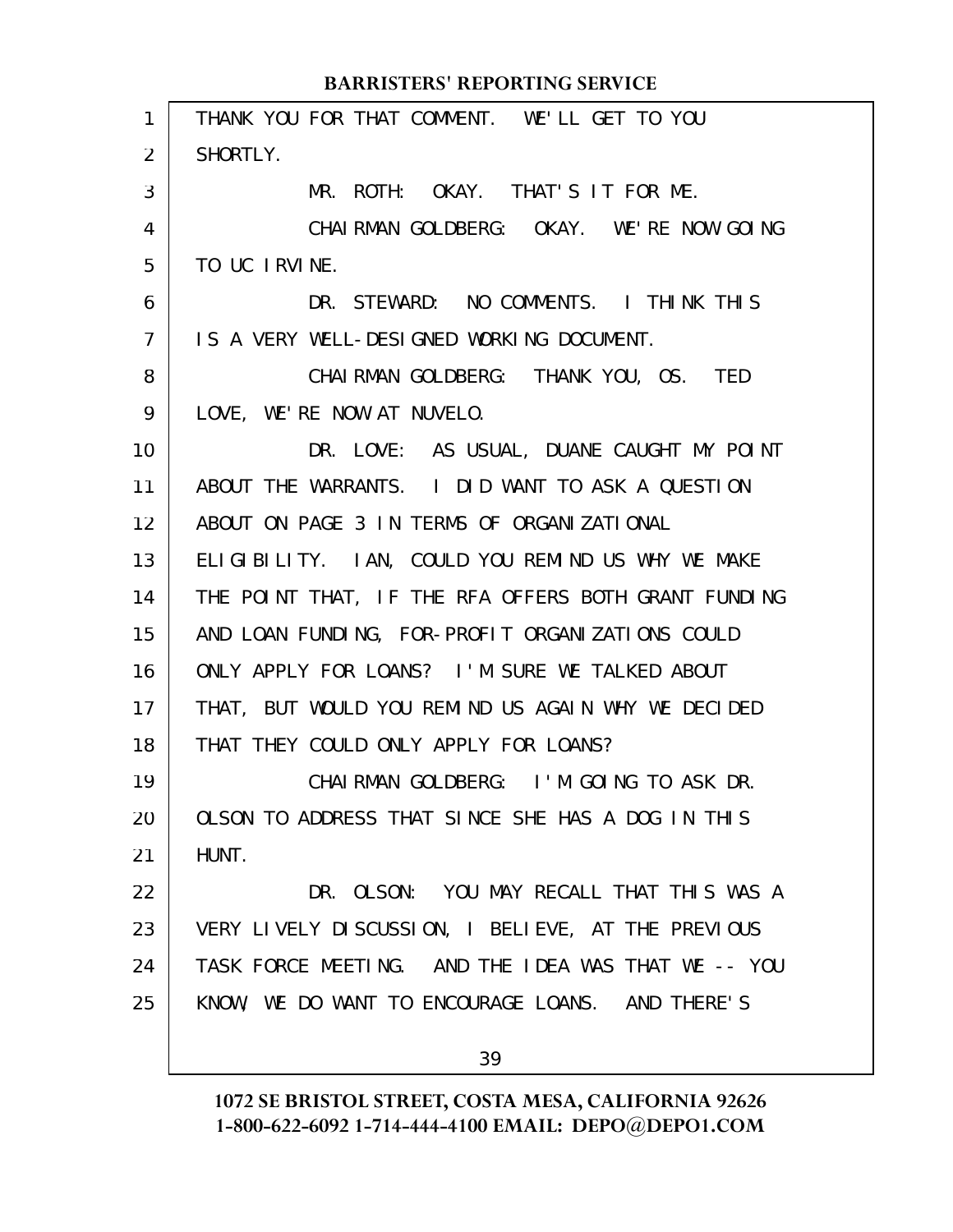| $\mathbf{1}$   | BEEN VARIOUS PROPOSALS AS TO HOW WE COULD DO THAT.    |
|----------------|-------------------------------------------------------|
| $\overline{2}$ | AND ONE OF THE PROPOSALS WAS OFFER DIFFERENT AMOUNTS  |
| 3              | OF FUNDING IN A GIVEN RFA TO EITHER AN ORGANIZATION   |
| 4              | THAT WOULD CHOOSE TO TAKE A LOAN VERSUS AN            |
| 5              | ORGANIZATION THAT WOULD CHOOSE TO TAKE A GRANT.       |
| 6              | TO MY MIND THAT'S BASICALLY ENCOURAGING               |
| $\overline{7}$ | PEOPLE TO PAD BUDGETS OR THINGS LIKE THAT. SO I       |
| 8              | THINK SINCE WE ALSO LOOKED AT THIS AS BEING           |
| 9              | PARTI CULARLY APPROPRIATE FOR THE EXPENSIVE STAGES OF |
| 10             | RESEARCH, PRECLINICAL DEVELOPMENT AND CLINICAL        |
| 11             | DEVELOPMENT, THAT WE CONSIDERED IT WOULD BE           |
| 12             | PARTICULARLY -- AND THAT THAT'S WHERE WE REALLY       |
| 13             | WANTED TO ENCOURAGE FOR-PROFIT COMPANIES TO           |
| 14             | PARTICIPATE, THAT BY REQUIRING FOR-PROFIT             |
| 15             | ORGANIZATIONS TO TAKE A LOAN, WE ESSENTIALLY SAY,     |
| 16             | YOU KNOW, GIVE THEM -- WE SERVE OUR GOALS OF TRYING   |
| 17             | TO HAVE LOANS AVAILABLE. TO SOME EXTENT, I THINK IT   |
| 18             | SERVES THE FOR-PROFIT ORGANIZATION'S GOALS AS WELL    |
| 19             | AND REMOVE INCENTIVES FOR GAMING.                     |
| 20             | MR. KLEIN: TED, THIS IS BOB KLEIN. IF I               |
| 21             | COULD COMMENT. ONE OF THE MOTIVATIONS IN, AS DR.      |
| 22             | OLSON REFERENCED, IS WITH LOANS, WE HAVE A PLAN FOR   |
| 23             | RECOVERY OF THOSE. AND WE'RE GOING TO HAVE MORE       |
| 24             | FUNDS AVAILABLE FOR LOANS. AND AS WE GO INTO THE      |
| 25             | PRECLINICAL AND CLINICAL AND THE DOLLAR AMOUNTS ARE   |
|                |                                                       |

40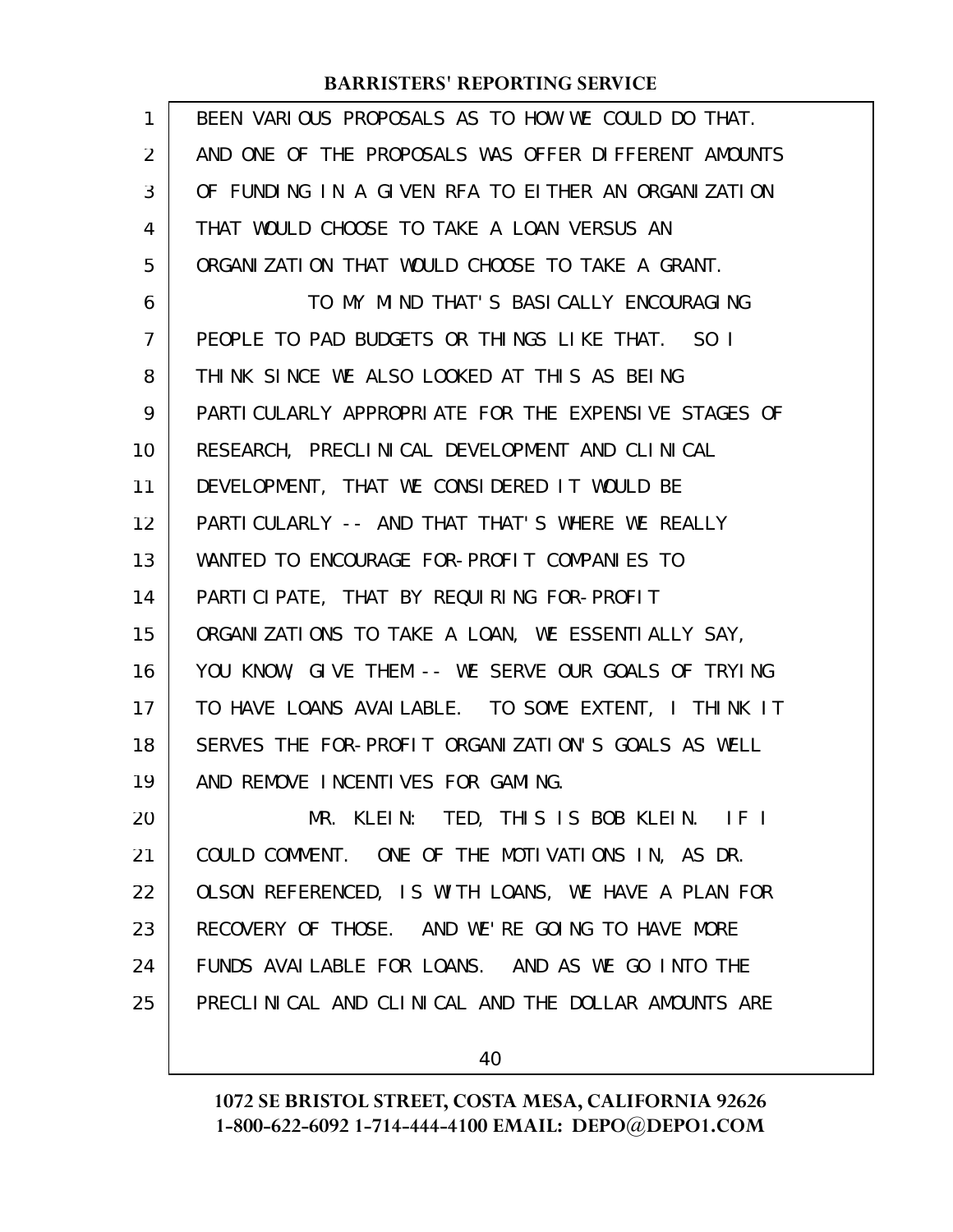| 1              | HIGHER IN THOSE AWARDS, IT'S IMPORTANT, IF WE'RE     |
|----------------|------------------------------------------------------|
| 2              | GOING TO BE ABLE TO OFFER A SIGNIFICANT NUMBER OF    |
| 3              | AWARDS IN EACH OF THOSE ROUNDS, TO HAVE A VERY LARGE |
| 4              | NUMBER OF LOANS AS VERSUS GRANTS BECAUSE WE JUST     |
| 5              | DON'T HAVE THE FUNDS OTHERWISE TO FUND A PROGRAM OF  |
| 6              | SCALE.                                               |
| $\overline{7}$ | NOW, THE OTHER SIDE OF THAT, THOUGH, IS              |
| 8              | THAT I DO BELIEVE THAT WE SHOULD RETAIN AT THE BOARD |
| 9              | AND WITH THE RECOMMENDATION OF THE SCIENTIFIC STAFF  |
| 10             | OR PLACE IT ON THE SCIENTIFIC STAFF THE ABILITY TO   |
| 11             | HAVE GRANTS FOR FOR-PROFITS BECAUSE YOU CAN HAVE AN  |
| 12             | ORPHAN DISEASE WITH A VERY SMALL POPULATION WHERE    |
| 13             | IT'S JUST NOT GOING TO BE FEASIBLE TO HAVE A LOAN    |
| 14             | PROGRAM AND SUPPORT THE FINANCIAL INCENTIVES TO      |
| 15             | ADDRESS A SMALL POPULATION ORPHAN DISEASE.           |
| 16             | SO I DO BELIEVE THAT WHILE THERE CAN BE A            |
| 17             | BURDEN OF PROOF ON THE COMPANY TO APPLY FOR A LOAN   |
| 18             | AND PRESUMPTIONS THAT ONLY A LOAN WOULD GENERALLY    |
| 19             | APPLY, THAT WE SHOULD DEFINITELY RETAIN THE ABILITY  |
| 20             | TO HAVE GRANTS. THIS IS PARTICULARLY TRUE IN THE     |
| 21             | STAGE THAT WE'RE IN BECAUSE SOME OF THE EARLY        |
| 22             | BREAKTHROUGHS, WE MAY GET A FASTER FDA APPROVAL      |
| 23             | BECAUSE WE HAVE THESE ORPHAN DISEASES THAT ARE FATAL |
| 24             | AND THAT HAVE VERY SMALL POPULATIONS AND JUST DON'T  |
| 25             | HAVE A GOOD ECONOMIC MODEL TO DRIVE THEM.            |
|                |                                                      |

41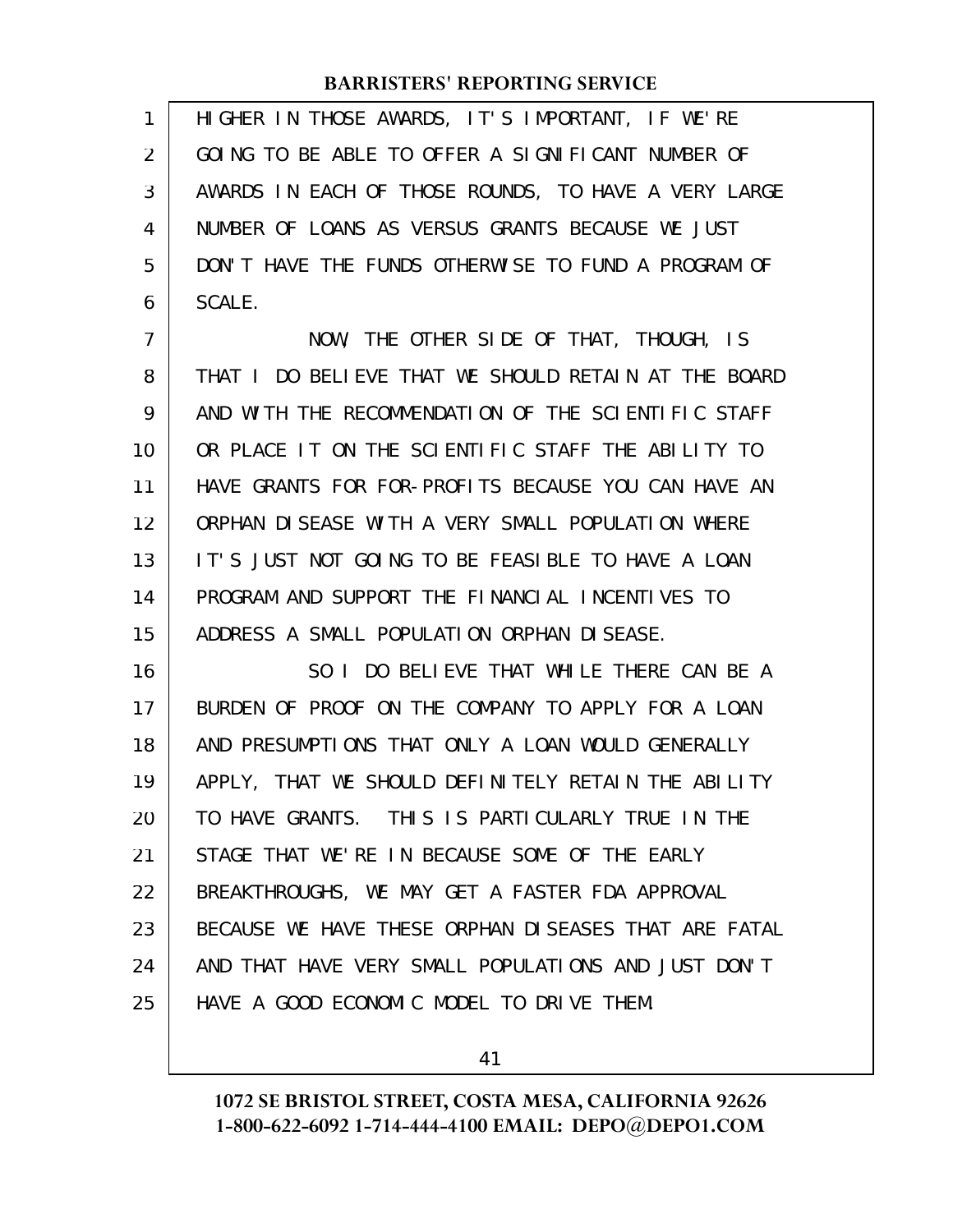| 1              | SO I DON'T THINK WE SHOULD FORECLOSE THE            |
|----------------|-----------------------------------------------------|
| $\overline{2}$ | ABILITY TO HAVE GRANTS, BUT HAVE A PRESUMPTION FOR  |
| 3              | LOANS.                                              |
| 4              | CHAI RMAN GOLDBERG: DR. OLSON.                      |
| 5              | DR. OLSON: I APPRECIATE THE COMMENTS. I             |
| 6              | WOULD -- THERE'S USUALLY NOT AN ECONOMIC RETURN     |
| $\overline{7}$ | ARGUMENT THAT FIGURES INTO THE SCIENTIFIC REVIEW OF |
| 8              | ANY GRANT OR LOAN. SO, IN FACT, I THINK IT IS THE   |
| 9              | RECOGNITION OF THE MANY WHO HAVE PARTICIPATED IN    |
| 10             | DRUG DEVELOPMENT THAT, IN FACT, AN ORPHAN CASE IS   |
| 11             | OFTEN A VERY POSITIVE ENTRY. I DON'T THINK THAT     |
| 12             | REALLY IMPACTS ON A COMPANY'S ABILITY TO            |
| 13             | EITHER -- THAT WOULD NOT BE A CONSIDERATION IN      |
| 14             | REPAYMENT OF A LOAN, NOR WOULD IT BE A SCIENTIFIC   |
| 15             | CONSIDERATION NECESSARILY IN EVALUATING A LOAN OR A |
| 16             | GRANT.                                              |
| 17             | SO I GUESS I WOULD JUST RESPECTFULLY                |
| 18             | SUBMIT THAT IT'S NOT OBVIOUS TO ME THAT AN ORPHAN   |
| 19             | DI SEASE OR NOT WOULD BE DI SADVANTAGED IN A LOAN   |
| 20             | SETTING.                                            |
| 21             | MR. KLEIN: OKAY. COULD I GET -- THIS IS             |
| 22             | BOB. COULD I GET, TED, YOUR COMMENTS ON THAT        |
| 23             | BECAUSE FROM A FINANCIAL PERSPECTIVE, IF I WERE     |
| 24             | TRYING TO ATTRACT, PUTTING MYSELF IN THE PLACE OF   |
| 25             | SOMEONE WITH A SMALL COMPANY THAT'S TRYING TO       |
|                |                                                     |
|                | 42                                                  |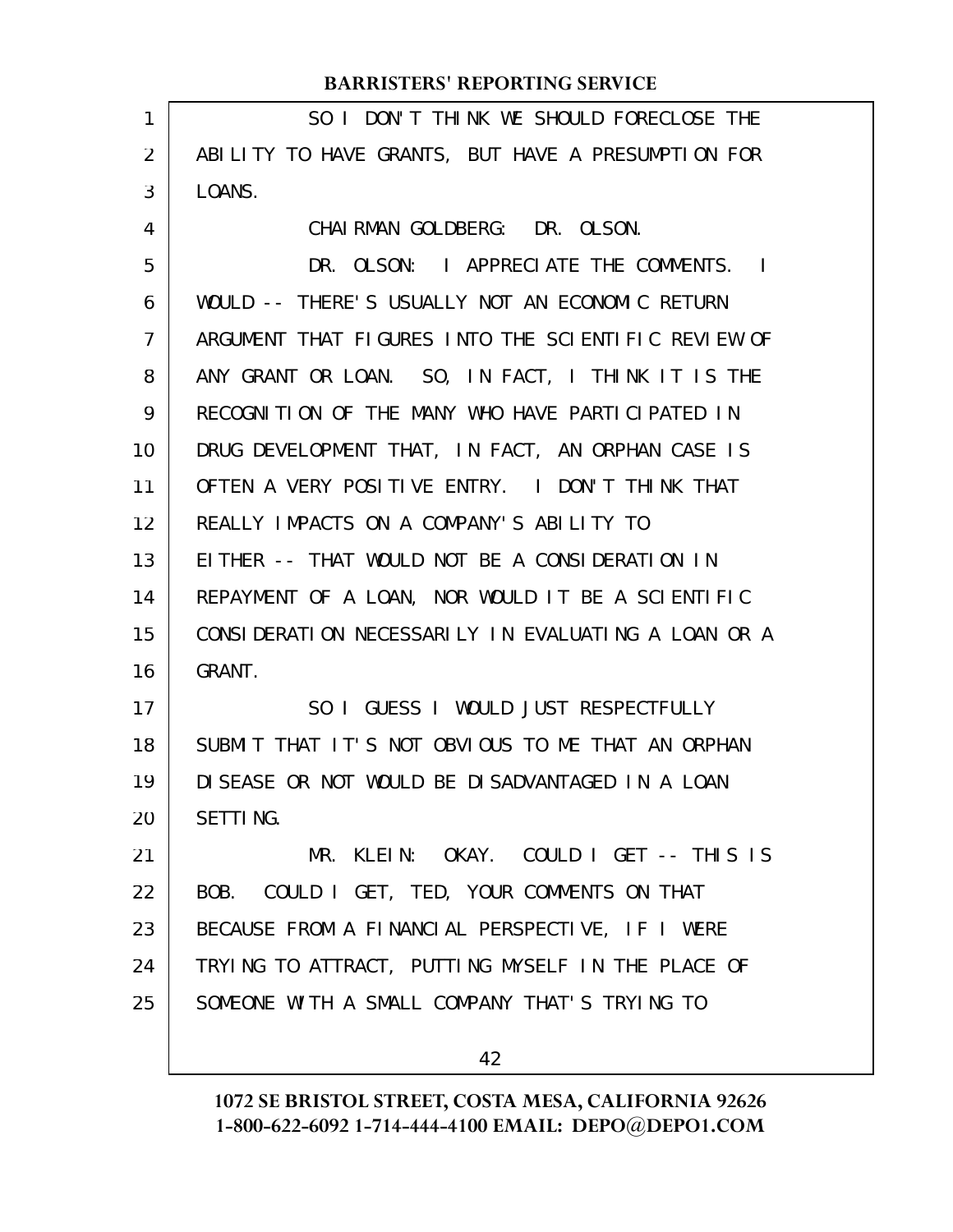ADDRESS AN ORPHAN DISEASE, I WOULD THINK THAT WITH VERY LIMITED FEASIBILITY, STARTING OUT WITH A LOAN WOULD REALLY ENCUMBER MY ABILITY TO ATTRACT MINIMAL CAPITAL NECESSARY TO ADVANCE THIS TO A THERAPEUTIC STAGE. 1 2 3 4 5

DR. LOVE: I ACTUALLY THINK I KIND OF COME OUT WHERE DR. OLSON SUGGESTED, AND THAT IS I THINK THAT EVEN FOR ORPHAN DISEASE WHERE YOU'RE HAVING A DRAMATIC IMPACT, WE'VE SEEN OVER AND OVER AND OVER AGAIN THAT THERAPIES WHICH ESSENTIALLY TAKE A SMALL GROUP OF PEOPLE WHO WOULD ORDINARILY DIE OR SUFFER ENORMOUS MORBIDITY AND ESSENTIALLY CORRECTING THAT PROBLEM, WHICH IS WHAT OUR GOAL WOULD BE HERE, ACTUALLY CAN BE VERY LUCRATIVE FOR A COMPANY. SO I MEAN I COULD IMAGINE A SITUATION WHERE THERE ARE REALLY ONLY A HANDFUL OF PEOPLE IN THE WORLD; BUT CERTAINLY WHEN YOU GET INTO TENS OF THOUSANDS OF PEOPLE ON A WORLDWIDE BASIS, ORPHAN HAS BEEN VERY ATTRACTIVE IF YOU CAN HAVE A MAJOR IMPACT. 6 7 8 9 10 11 12 13 14 15 16 17 18 19

MR. KLEIN: WELL, THEN, ON THAT SIDE OF IT, GIVEN THAT WE'RE TRYING TO GET TO ACCESSIBILITY AND AFFORDABILITY FOR THE STATE, IF WE HAVE A LOAN PROGRAM FOR AN ORPHAN DISEASE WITH A RAPID MORBIDITY PATTERN, I WOULD HOPE THAT WE WOULD INCORPORATE IN OUR THINKING THE ABILITY TO WRITE OFF OR WRITE DOWN 20 21 22 23 24 25

43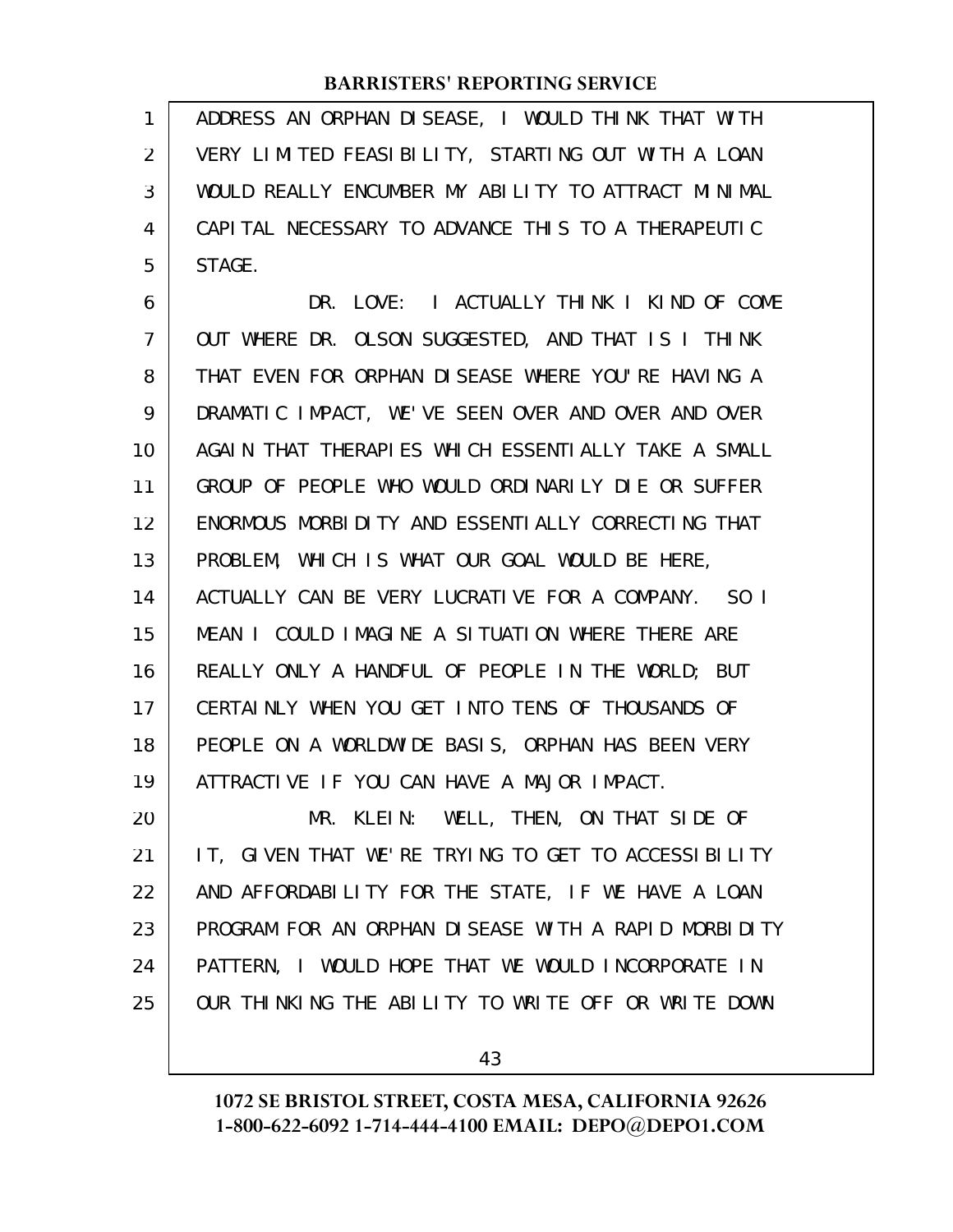| 1  | THAT LOAN AS A PART OF GETTING TO THE ACCESSIBILITY           |
|----|---------------------------------------------------------------|
| 2  | WE NEED.                                                      |
| 3  | CHAIRMAN GOLDBERG: JEFF SHEEHY.                               |
| 4  | MR. SHEEHY: I ACTUALLY AM NOT COMFORTABLE                     |
| 5  | WITH THE RATIONALE FOR THIS. IT SEEMS LIKE THAT WE            |
| 6  | WENT FROM LOOKING AT DIFFERENT WAYS TO MOTIVATE               |
| 7  | PEOPLE TO TAKE LOANS, AND I DON'T THINK THAT'S A              |
| 8  | VALID REASON FOR DISCRIMINATION ON THIS BASIS. AND            |
| 9  | I THINK WE SHOULD GO BACK TO OUR ORIGINAL IDEA,               |
| 10 | WHICH IS THAT A COMPANY COULD ELECT FOR A GRANT OR A          |
| 11 | LOAN. THE ONLY DISTINCTION IS WHO THE ULTIMATE                |
| 12 | RECIPIENT OF THE FUNDS FOR SUCCESS IS. AND IF A               |
| 13 | COMPANY ACTUALLY TAKES A GRANT AND THEN HAS SUCCESS,          |
| 14 | THE FRUIT OF THAT SUCCESS GOES TO THE GENERAL FUND.           |
| 15 | AND IF THE COMPANY TAKES A LOAN AND THEN IS ABLE TO           |
| 16 | PAY BACK THAT LOAN, WE GET TO KEEP THE MONEY.                 |
| 17 | SO I WOULD PREFER GOING BACK TO THE                           |
| 18 | ORIGINAL IDEA OF LETTING THE COMPANY ELECT.<br>$\overline{1}$ |
| 19 | SEEMS LIKE THAT WE HAD THIS CONCEPT, AND I CAN                |
| 20 | REMEMBER DISCUSSIONS ABOUT IT. ON A GIVEN RFA WE              |
| 21 | MAY SAY THAT A GRANT -- YOU CAN APPLY FOR A GRANT OF          |
| 22 | 15 MILLION; BUT IF YOU TAKE A LOAN, YOU CAN GET 20            |
| 23 | MILLION, AND THAT WAY WE WOULD INCENTIVIZE THE                |
| 24 | COMPANIES. BUT INCENTIVIZING COMPANIES TO TAKE                |
| 25 | LOANS SO WE CAN MAKE MONEY ISN'T REALLY TO ME                 |
|    |                                                               |

44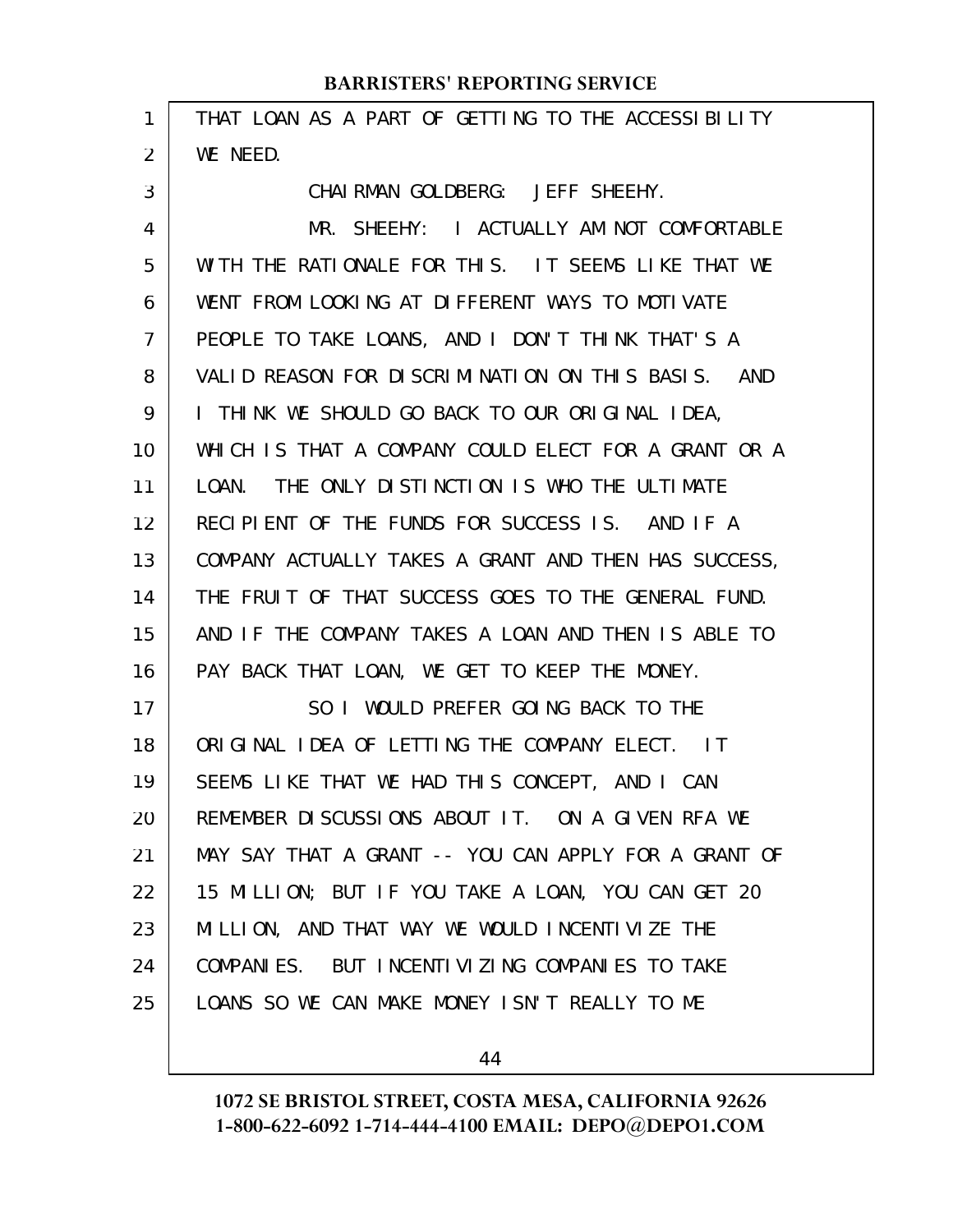PARAMOUNT TO OUR MISSION.

1

AND A COMPANY SHOULD BE ABLE TO CHOOSE WHETHER TO TAKE A GRANT OR A LOAN BECAUSE IF A COMPANY HAS A BIG SUCCESS, THERE'S THE POTENTIAL FOR A LARGE PAYBACK TO THE STATE OF CALIFORNIA, WHICH COULD HELP US IN THESE DIRE BUDGET TIMES. AND I REALLY DON'T THINK THAT OUR PRIMARY MOTIVATION HERE SHOULD BE TO MAKE MONEY. WE'RE TRYING TO OFFER SOMETHING TO COMPANIES THAT CAN ENABLE THEM TO DO MORE WORK, TO GET FUNDS TO CONTINUE IN THESE TOUGH TIMES. BUT I'M NOT COMFORTABLE WITH THIS PROVISION. I'D RATHER GO BACK TO OUR ORIGINAL DECISION, WHICH WAS THE OPTION. MR. KLEIN: JEFF, OUR MOTIVATION IS NOT TO MAKE MONEY. IN THE ORIGINAL DEBATE WE WENT THROUGH 2 3 4 5 6 7 8 9 10 11 12 13 14 15

THE FACT THAT YOU'RE GOING TO TAKE AN IMMEDIATE HIT OF ABOUT 40 PERCENT TO YOUR DISEASE TEAM GRANTS IF YOU DON'T HAVE A MAJOR LOAN PROGRAM COMPONENT WHERE YOU HAVE THE ABILITY TO RECOVER LOAN PROCEEDS AND THEN BE ABLE TO PUT THEM OUT ON A PROGRAMMATIC BASIS. PURPOSE OF THE LOAN PROGRAM IS, IN FACT, DRIVEN BY THE ABILITY TO FUND MORE THERAPY DEVELOPMENT. TO GO FURTHER INTO CLINICAL FUNDING AT LARGER DOLLARS, AS YOU MENTIONED, WITHOUT THE ABILITY TO RECOVER FUNDS, WE HAVE TO REALLY SCALE 16 17 18 19 20 21 22 23 24 25

45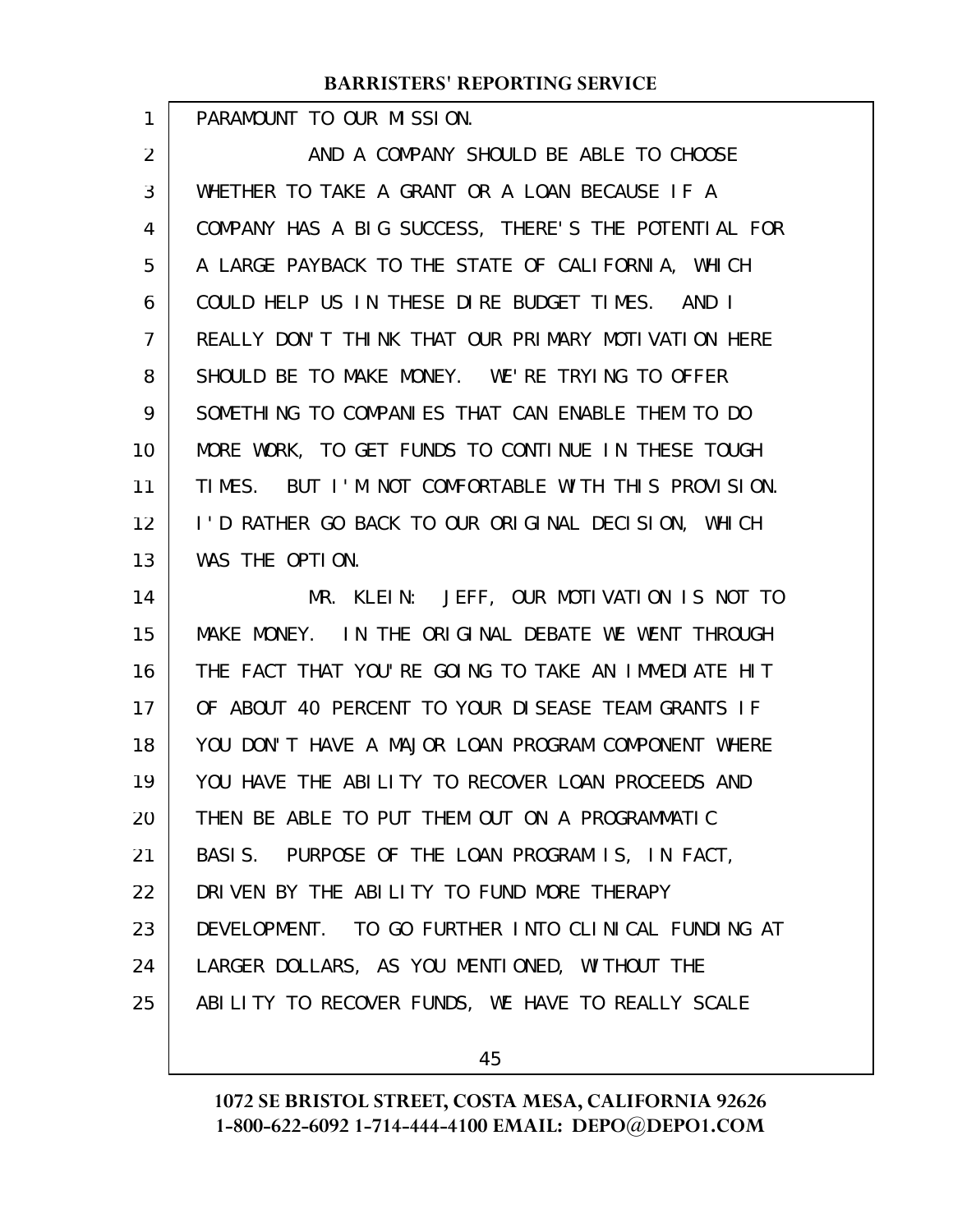| 1  | DOWN WHAT WE'RE GOING TO DO, HOW MANY RESEARCH            |
|----|-----------------------------------------------------------|
| 2  | PROGRAMS WE'RE GOING TO REACH, AND WHAT THE SIZE OF       |
| 3  | OUR CLINICAL SUPPORT FOR FUNDING TO GET TO PATIENTS       |
| 4  | IS GOING TO BE.                                           |
| 5  | SO IT'S DEFINITELY NOT THAT. AND THE                      |
| 6  | RECOVERIES ON ROYALTIES ARE DE MINIMIS COMPARED TO        |
| 7  | THE POTENTIAL FOR THE STATE IF WE HAVE A BROADER          |
| 8  | PORTFOLIO TO HAVE LOWER HEALTHCARE COST FOR PATIENTS      |
| 9  | AND FAMILIES SUFFERING FROM CHRONIC DISEASE.              |
| 10 | MR. SHEEHY: I'M JUST NOT COMFORTABLE WITH                 |
| 11 | THIS AS A BASIS FOR MAKING THIS DISCRIMINATION. I         |
| 12 | THINK A COMPANY SHOULD BE ABLE TO ELECT A LOAN OR A       |
| 13 | GRANT. THAT IS THE POSITION I WOULD SUPPORT. I            |
| 14 | WOULD NOT SUPPORT GOING FORWARD REQUIRING                 |
| 15 | FOR-PROFITS TO TAKE LOANS IN AN RFA WHERE LOANS ARE       |
| 16 | OFFERED. THEY SHOULD HAVE THE SAME OPTION AS A            |
| 17 | NOT-FOR-PROFIT TO TAKE A GRANT.                           |
| 18 | CHAIRMAN GOLDBERG: DR. OLSON, WOULD YOU                   |
| 19 | LIKE TO ADDRESS STAFF'S VIEW ON THAT POINT?               |
| 20 | DR. OLSON: I THINK STAFF'S OPINION --                     |
| 21 | STAFF IS NOT NECESSARILY AGAINST THAT WHILE               |
| 22 | RECOGNIZING THE DESIRE TO ESSENTIALLY BE ABLE TO          |
| 23 | CONTINUE TO FUND PROGRAMS SUCH AS THE DISEASE TEAM        |
| 24 | AND THAT A LOAN DOES PROVIDE A MECHANISM.<br><b>STAFF</b> |
| 25 | DOES HAVE ISSUES WHERE THE NOTION OF INCENTIVIZING        |
|    | 46                                                        |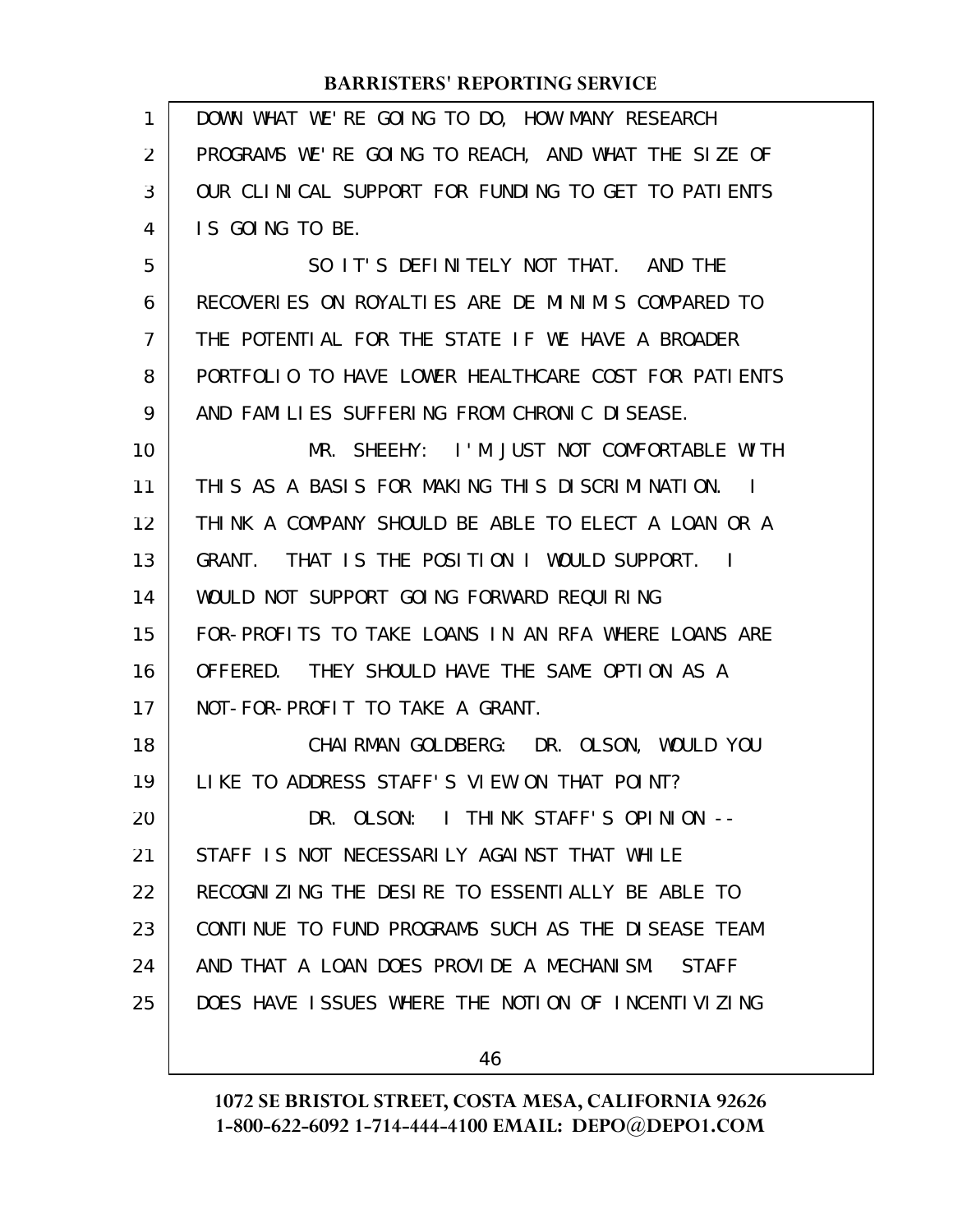| 1              | LOANS BY PROVIDING DIFFERENTIAL AMOUNTS OF MONEY     |
|----------------|------------------------------------------------------|
| 2              | AVAILABLE IN ANY GIVEN RFA. BUT A PRIORI STAFF DOES  |
| 3              | NOT DISAGREE WITH MR. SHEEHY'S POINT, BUT RECOGNIZES |
| 4              | THE DESIRABILITY OF HAVING ADDITIONAL FUNDS          |
| 5              | AVAI LABLE THROUGH A LOAN PROGRAM.                   |
| 6              | MR. SHEEHY: WE WERE RIGHT IN THE MIDDLE              |
| $\overline{7}$ | OF AN RFA PHASE WITH THE TOOLS AND TECHNOLOGY        |
| 8              | WHERE -- I MEAN I JUST -- YOU KNOW, COMPANIES WOULD  |
| 9              | APPLY, NONPROFITS WOULD APPLY, THEY'RE BOTH APPLYING |
| 10             | FOR GRANTS. I WOULD HATE TO THINK THAT SOMEBODY      |
| 11             | WHO -- YOU KNOW, THIS SEEMS LIKE THAT THERE ARE      |
| 12             | COMPANIES THAT ARE INTERESTED IN TAKING GRANTS FROM  |
| 13             | US. AND I DON'T WANT TO TELL THEM THAT THEY CAN NO   |
| 14             | LONGER TAKE GRANTS WITHIN CERTAIN RFA'S UNLESS --    |
| 15             | THAT THEY HAVE TO TAKE LOANS. I JUST DON'T THINK     |
| 16             | THAT THERE'S ANY -- I DON'T THINK THE POLICY         |
| 17             | RATIONALE FOR DOING SO IS SUFFICIENT TO MAKE THAT    |
| 18             | DI SCRI MI NATI ON.                                  |
| 19             | CHAIRMAN GOLDBERG: I'M GOING TO GO TO                |
| 20             | DR. OLSON AND THEN TO YOU, DUANE.                    |
| 21             | DR. OLSON: AGAIN, I JUST WANTED TO REMIND            |
| 22             | THE COMMITTEE OF ONE OTHER ASPECT OF THE STAFF       |
| 23             | RECOMMENDATION THAT ATTEMPTS TO RECONCILE ALL THESE, |
| 24             | YOU KNOW, RELEVANT VIEWPOINTS. AND THAT IS THAT      |
| 25             | BASI CALLY THE LOANS WOULD ONLY BE IN THOSE RFA'S    |
|                | 47                                                   |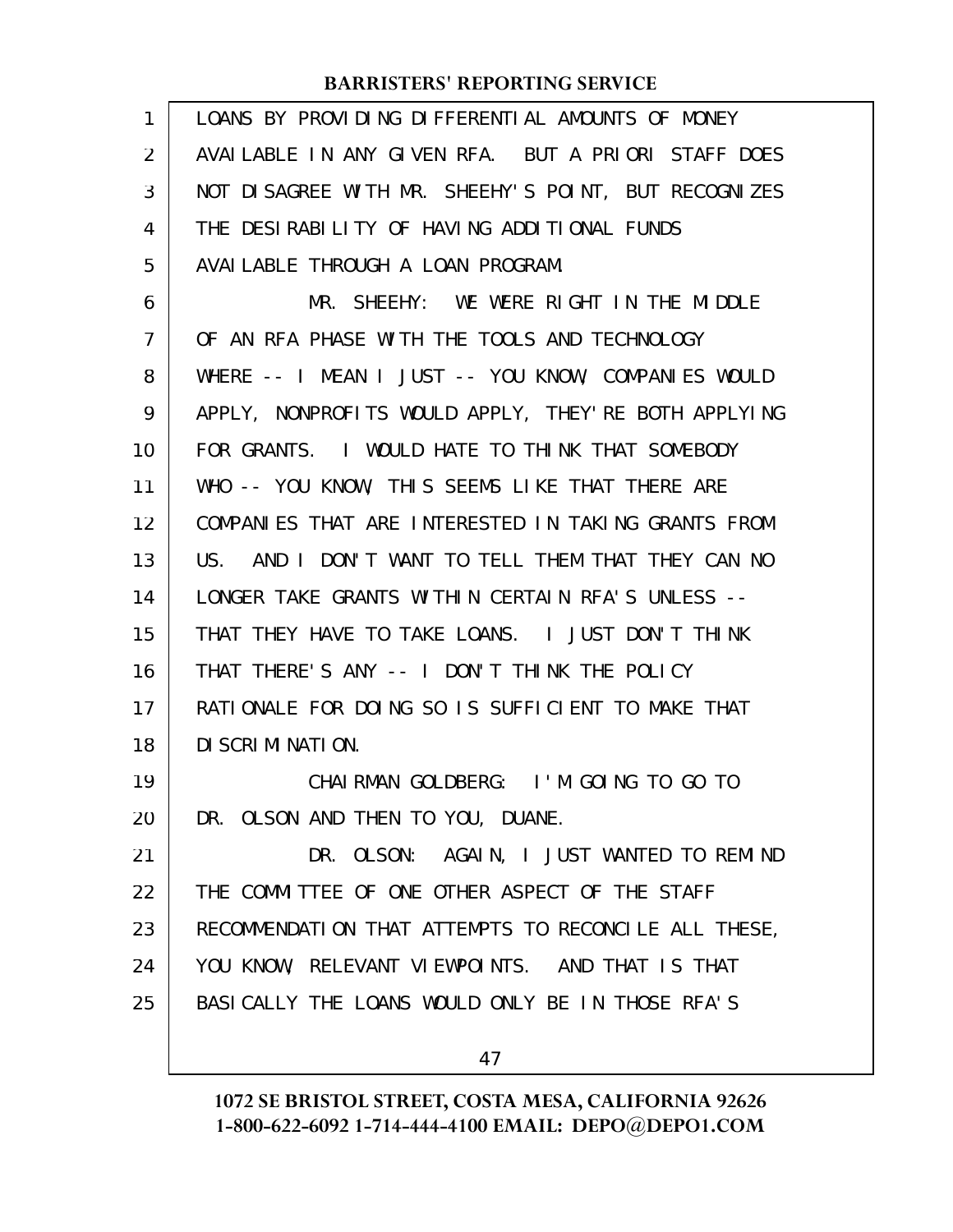| 1              | WHERE PRECLINICAL DEVELOPMENT AND CLINICAL           |
|----------------|------------------------------------------------------|
| 2              | DEVELOPMENT WERE PART OF THE RFA. SO THE             |
| 3              | PARTI CULARLY LARGE PROGRAMS, SUCH AS DISEASE TEAMS  |
| 4              | OR, YOU KNOW, IF WE HAVE INDEPENDENT CLINICAL RFA'S  |
| 5              | OR DISEASE TEAMS STARTS TO INCORPORATE CLINICAL      |
| 6              | INVESTIGATIONS, THOSE ARE THE ONLY TYPES OF RFA'S    |
| $\overline{7}$ | WHERE WE WOULD REQUIRE COMPANIES TO TAKE A LOAN.     |
| 8              | IN OTHER SITUATIONS COMPANIES WOULD HAVE             |
| 9              | THE FULL -- WOULD HAVE A GRANT.                      |
| 10             | CHAI RMAN GOLDBERG: THANK YOU. DUANE.                |
| 11             | MR. ROTH: SO THIS IS THE VERY REASON THAT            |
| 12             | THE TASK FORCE RECOMMENDED NOT INCLUDING THIS IN THE |
| 13             | POLICY. AND IT WAS TO GIVE FLEXIBILITY TO MAKE IT    |
| 14             | ON AN RFA -- MAKE A DECISION ON AN RFA-BY-RFA BASIS. |
| 15             | AND SO I WOULD STRONGLY SUPPORT THAT WE NOT LOCK     |
| 16             | OURSELVES IN ON POLICY THAT'S THIS ABSOLUTE. AND     |
| 17             | LET'S HAVE THIS DISCUSSION BASED ON WHAT THE RFA IS, |
| 18             | AND THEN WE CAN DETERMINE WHETHER WE WANT TO, YOU    |
| 19             | KNOW, FORCE PEOPLE ONE WAY OR THE OTHER OR IF WE     |
| 20             | WANT TO LET THEM CHOOSE OR IF WE WANT TO PUT         |
| 21             | DIFFERENTIAL AMOUNTS IN THE TWO -- IN THE TWO SIDES  |
| 22             | OF IT.                                               |
| 23             | DR. AZZIZ: SO, MICHAEL, YOU WANT TO                  |
| 24             | JUST -- DO I SPEAK OR DO YOU WANT TO JUST GO AROUND  |
| 25             | THE TABLE?                                           |
|                |                                                      |

48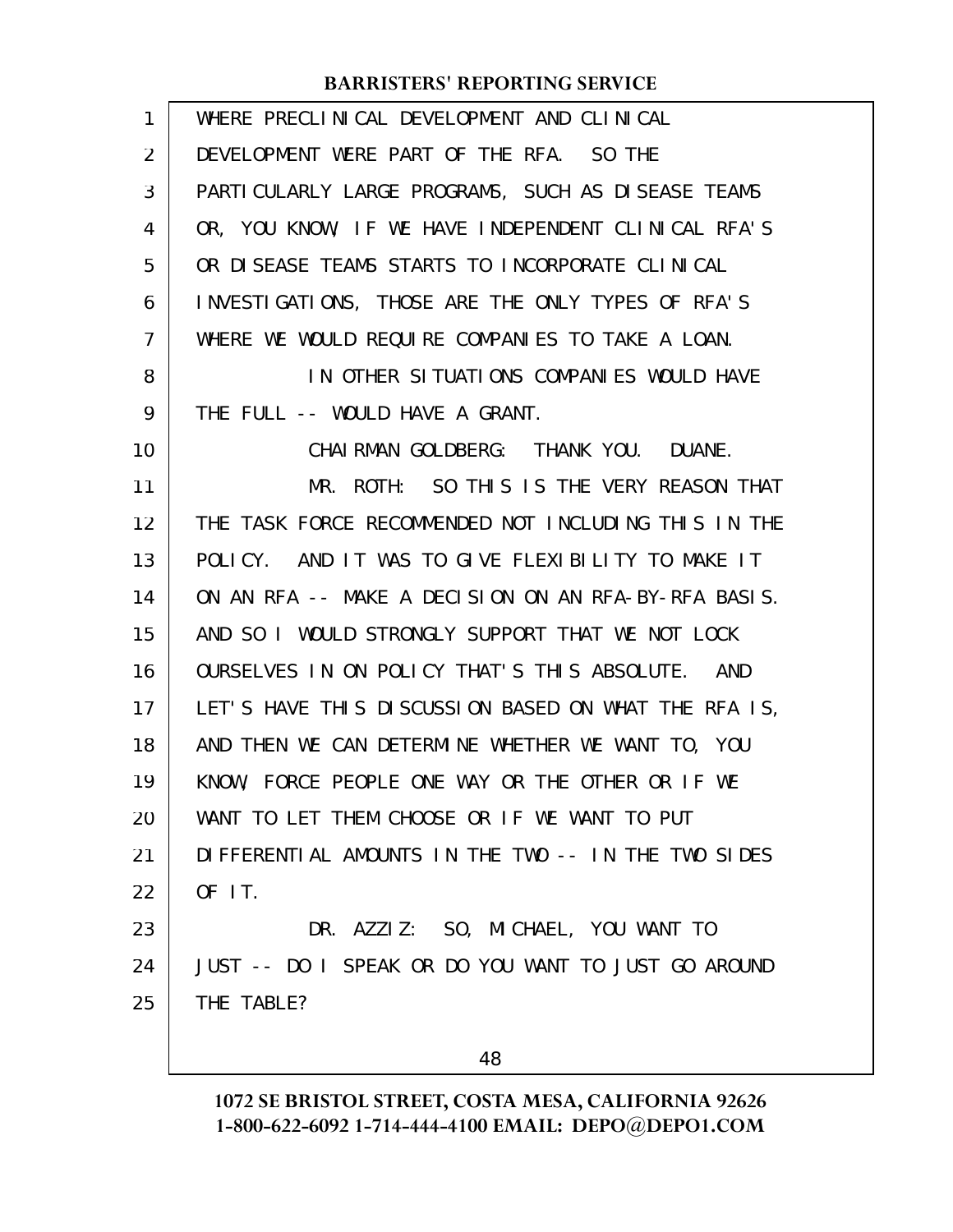| 1              | CHAIRMAN GOLDBERG: PLEASE GO AHEAD.                  |
|----------------|------------------------------------------------------|
| $\overline{2}$ | DR. AZZIZ: I JUST WANTED TO SUPPORT THAT.            |
| 3              | I MEAN WE WENT BACK AND FORTH THROUGH THIS, AND I    |
| 4              | THINK WE ALL UNDERSTAND THAT WE'D LIKE TO            |
| 5              | INCENTIVIZE LOANS AS A PARTIALLY RETURNABLE          |
| 6              | RESOURCE, BUT THE REALITY IS IT WILL VARY ACCORDING  |
| $\overline{7}$ | TO THE RFA. AND SOME RFA'S MAY BE ABLE TO ALLOW A    |
| 8              | GRANT TO A COMPANY WHO THEN GETS A LOAN FOR THE      |
| 9              | LARGER AMOUNT, ETC. SO I JUST THINK I AGREE THAT WE  |
| 10             | NEED TO LEAVE IT OPEN AND DECIDE IT ON AN RFA        |
| 11             | <b>INDIVIDUAL BASIS.</b>                             |
| 12             | CHAIRMAN GOLDBERG: GREAT. LET ME ASK THE             |
| 13             | UC BERKELEY SITE FOR MEMBER COMMENTS. HEARING        |
| 14             | NONE $--$                                            |
| 15             | DR. PRICE: NO COMMENTS.                              |
| 16             | CHAI RMAN GOLDBERG: STANFORD.                        |
| 17             | MR. KLEIN: YEAH. THIS IS BOB KLEIN. ON               |
| 18             | AN RFA BASIS I THINK THAT MAKES SOME GOOD SENSE      |
| 19             | WHILE REALIZING THAT WE'RE GOING TO, IF WE DON'T     |
| 20             | HAVE A VERY STRONG PREFERENCE FOR COMPANIES TAKING   |
| 21             | LOANS, WE'RE GOING TO RADICALLY CUT PROJECTIONS OF   |
| 22             | THE SCALE OF THESE PRECLINICAL PROGRAMS AND CLINICAL |
| 23             | PROGRAMS.                                            |
| 24             | CHAI RMAN GOLDBERG: WASHI NGTON, D.C.                |
| 25             | DR. BLOOM: I HAVE NO FURTHER COMMENTS.               |
|                | 49                                                   |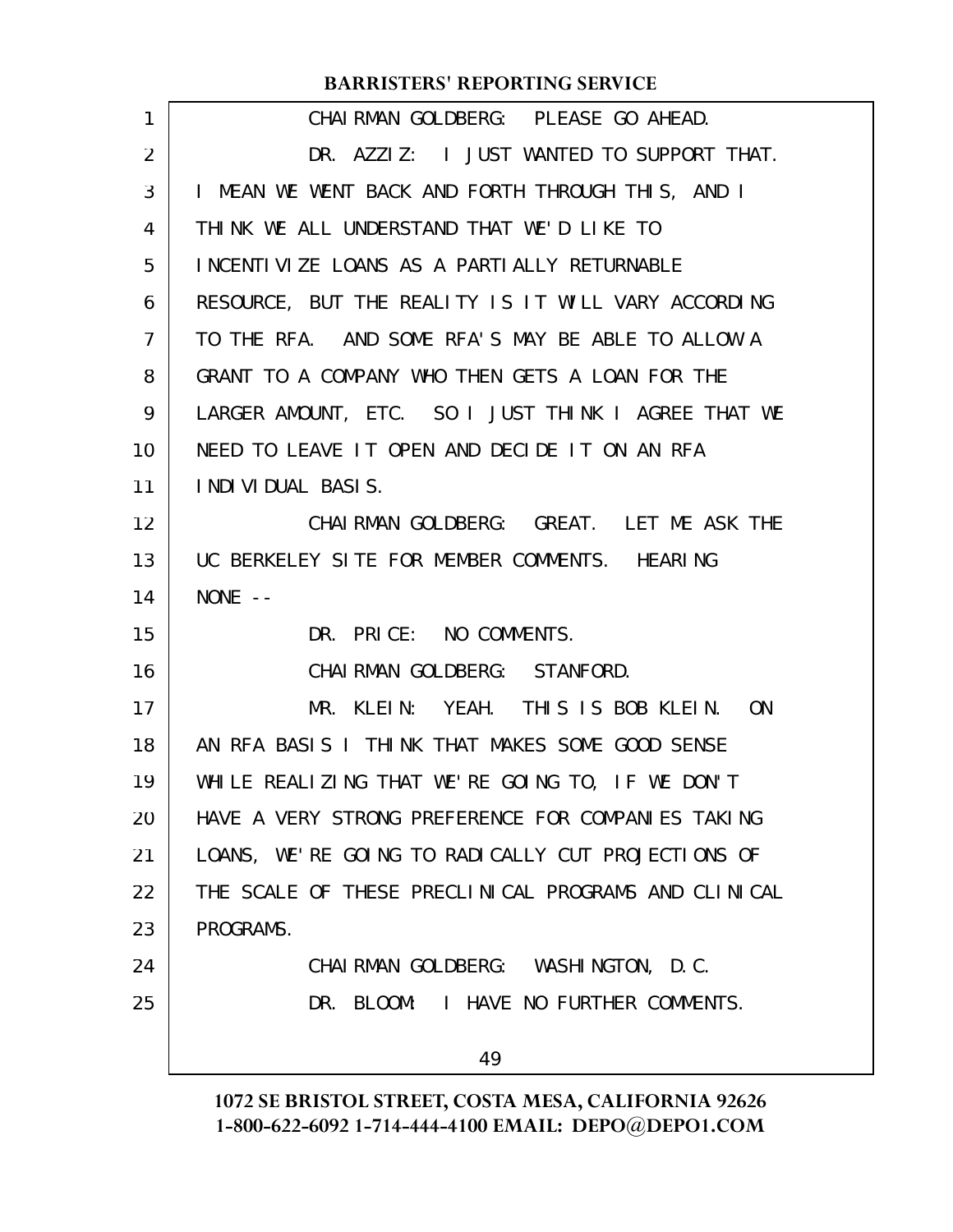|    | <b>BARRISTERS' REPORTING SERVICE</b>                |
|----|-----------------------------------------------------|
| 1  | I'VE ENJOYED THE DISCUSSION. I THINK IT WAS A GOOD  |
| 2  | DOCUMENT TO START WITH, AND THE DISCUSSION WILL     |
| 3  | IMPROVE IT.                                         |
| 4  | CHAIRMAN GOLDBERG: THANK YOU, FLOYD.                |
| 5  | BERKELEY SITE.                                      |
| 6  | DR. PENHOET: NO FURTHER COMMENTS.                   |
| 7  | CHAIRMAN GOLDBERG: OKAY. SO WHY                     |
| 8  | DON'T -- DO YOU HAVE ANY FURTHER COMMENTS, DR.      |
| 9  | OLSON?                                              |
| 10 | DR. OLSON: I GUESS I JUST WANTED TO ASK             |
| 11 | ONE QUESTION OF THE COMMITTEE, AND IT'S FOR MY OWN  |
| 12 | CLARIFICATION. ON PAGE 11 OF THE DOCUMENT AT THE    |
| 13 | TOP OF THE PAGE, ESSENTIALLY THE PAYMENT            |
| 14 | ACCELERATION, I WOULD JUST -- IF IT WAS THE INTENT  |
| 15 | OF THE COMMITTEE TO HAVE A LOAN COME DUE UPON IND   |
| 16 | FILING, I WOULD NOTE THAT IND FILING IS WHEN YOU    |
| 17 | ENTER CLINICAL TRIALS. IT'S TYPICALLY PART OF WHAT  |
| 18 | I WOULD CALL THE VALLEY OF DEATH. ENTERING PIVOTAL  |
| 19 | TRIAL, I DISTINGUISH COMPLETELY, THAT I THINK THE   |
| 20 | LOAN SHOULD BECOME DUE UPON ENTERING PIVOTAL        |
| 21 | CLINICAL TRIALS. BUT I WOULD JUST ASK THE COMMITTEE |
| 22 | IF IT WAS ITS INTENT TO HAVE A LOAN PAYMENT TRIGGER |
| 23 | AT THESE EARLY STAGES?                              |
| 24 | CHAIRMAN GOLDBERG: I THINK NOT. I THINK             |
| 25 | THAT'S A GOOD CATCH. DUANE, YOU HAD A COMMENT?      |
|    | 50                                                  |
|    |                                                     |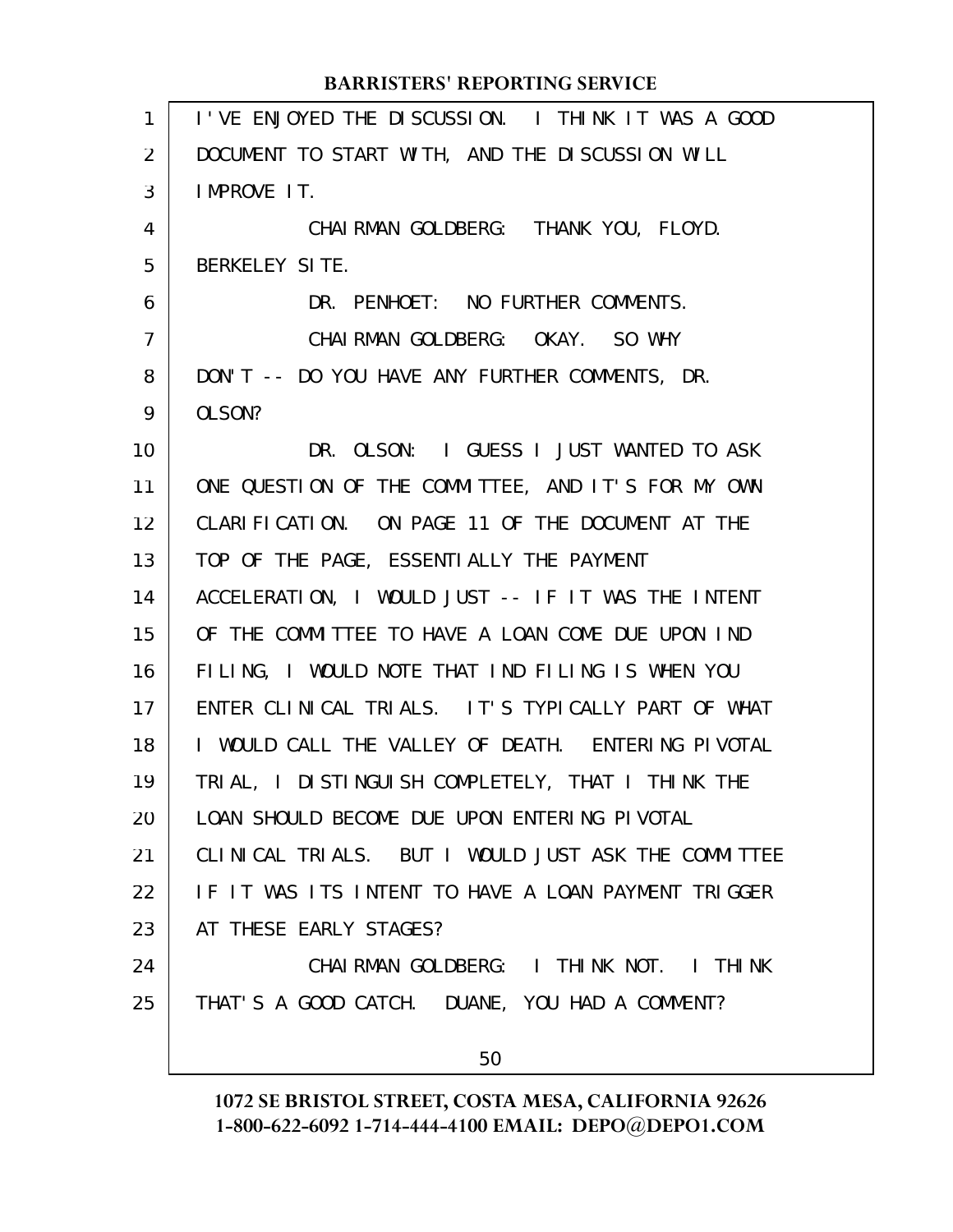|                | <b>BARRISTERS' REPORTING SERVICE</b>                 |
|----------------|------------------------------------------------------|
| 1              | MR. ROTH: YEAH. THAT SHOULD NOT BE IND.              |
| 2              | THAT SHOULD BE THE MEDICAL DEVICE, THE APPLICATION   |
| 3              | OR FILING OF A MEDICAL DEVICE APPLICATION. IT'S NOT  |
| 4              | IND. NANCY, WHAT IS IT? I FORGET THE TERM.           |
| 5              | DR. OLSON: SO IS IDE THE FILING FOR                  |
| 6              | MARKETING FOR A DEVICE?                              |
| $\overline{7}$ | MR. ROTH: THAT'S IDE IS WHAT IT'S                    |
| 8              | SUPPOSED TO BE.                                      |
| 9              | DR. OLSON: OKAY. SO THAT'S -- YEAH.                  |
| 10             | THAT'S, I THINK, FILING FOR MARKETING APPROVAL FOR A |
| 11             | DEVICE, AND THAT'S AN ACCEPTABLE TRIGGER AS WELL.    |
| 12             | DR. LOVE: IT'S LIKE A PMA OR SOMETHING               |
| 13             | LIKE THAT.                                           |
| 14             | DR. OLSON: YEAH.                                     |
| 15             | MR. ROTH: MICHAEL, I NEED TO MAKE ONE                |
| 16             | MORE SUGGESTION ON PAGE 10.                          |
| 17             | CHAI RMAN GOLDBERG: CERTAI NLY.                      |
| 18             | MR. ROTH: SO UNDER THESE PAYMENT                     |
| 19             | ACCELERATION TRIGGERS, THE ONES THAT APPLY TO BOTH,  |
| 20             | WE HAVE CHANGE OF CONTROL, INITIAL PUBLIC OFFERING,  |
| 21             | RELINQUISHMENT, OR TERMINATION. I WOULD LIKE TO      |
| 22             | SUGGEST THAT WE ELIMINATE (B) UNDER THAT AND CATCH   |
| 23             | IT UNDER THE ADDITIONAL TRIGGERS, (D) BELOW.<br>IN.  |
| 24             | THINKING ABOUT AN IPO OF 20 MILLION WHERE THEY COULD |
| 25             | HAVE A LOAN FOR FIVE MILLION FROM US, THAT'S A       |
|                |                                                      |

# 51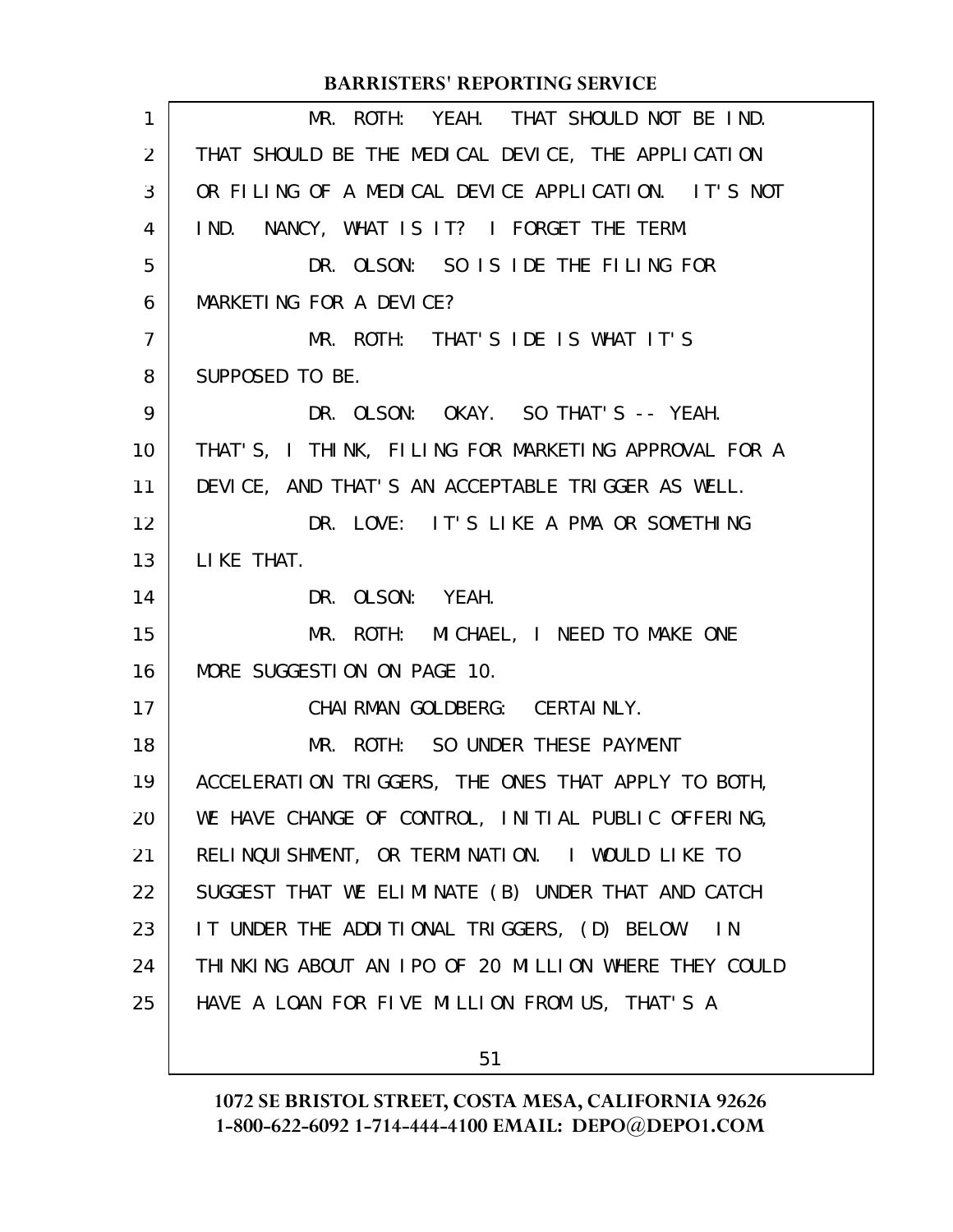| $\mathbf{1}$ | SIGNIFICANT AMOUNT OF THEIR NEW CAPITAL --           |
|--------------|------------------------------------------------------|
| 2            | CHAI RMAN GOLDBERG: YEAH.                            |
| 3            | MR. ROTH: -- THAT WE WOULD BE SUCKING                |
| 4            | OUT. TWENTY MILLION IS KIND OF AN ARBITRARY NUMBER.  |
| 5            | IT DEPENDS ON WHO YOU ARE. YOU KNOW, IF YOU'RE A     |
| 6            | SMALL COMPANY AND 20 MILLION TO DO A CLINICAL TRIAL  |
| 7            | OR TO FINISH ONE, GIVING US BACK FIVE MILLION OUT OF |
| 8            | THAT WOULD BE A BIG HIT.                             |
| 9            | MR. KLEIN: DUANE, THIS IS BOB. INSTEAD               |
| 10           | OF JUST ELIMINATING IT, WHY DON'T YOU -- WHY DON'T   |
| 11           | YOU CREATE A PROPORTIONALITY STANDARD BECAUSE IN     |
| 12           | EXCESS OF 20 MILLION. SO IF YOU ELIMINATE IT, IF     |
| 13           | THEY HAVE A \$100 MILLION IPO OR A \$50 MILLION IPO  |
| 14           | AND THEY HAVE A \$5 MILLION LOAN --                  |
| 15           | MR. ROTH: LET ME TRY SOMETHING, BOB. I               |
| 16           | WOULD SUGGEST THAT YOU TAKE UNDER (D), LITTLE (I)    |
| 17           | THE LOAN RECIPIENT SECURES FOLLOW-ON FINANCING, AND  |
| 18           | THAT MEANS ANY KIND OF FINANCING, IN AN AMOUNT AT    |
| 19           | LEAST 20 TIMES OUR LOAN AMOUNT, THE LOAN WOULD       |
| 20           | BECOME DUE WITHIN 30 DAYS. I'D MOVE THAT UP TO       |
| 21           | REPLACE THE IPO.                                     |
| 22           | DR. LOVE: I THINK THAT'S A GOOD IDEA,                |
| 23           | DUANE. I WROTE A QUESTION MARK BEHIND THE IPO AS     |
| 24           | WELL FOR ALL THE SAME REASONS YOU MENTION.           |
| 25           | MR. KLEIN: SO IN TERMS OF -- INSTEAD                 |
|              | 52                                                   |
|              |                                                      |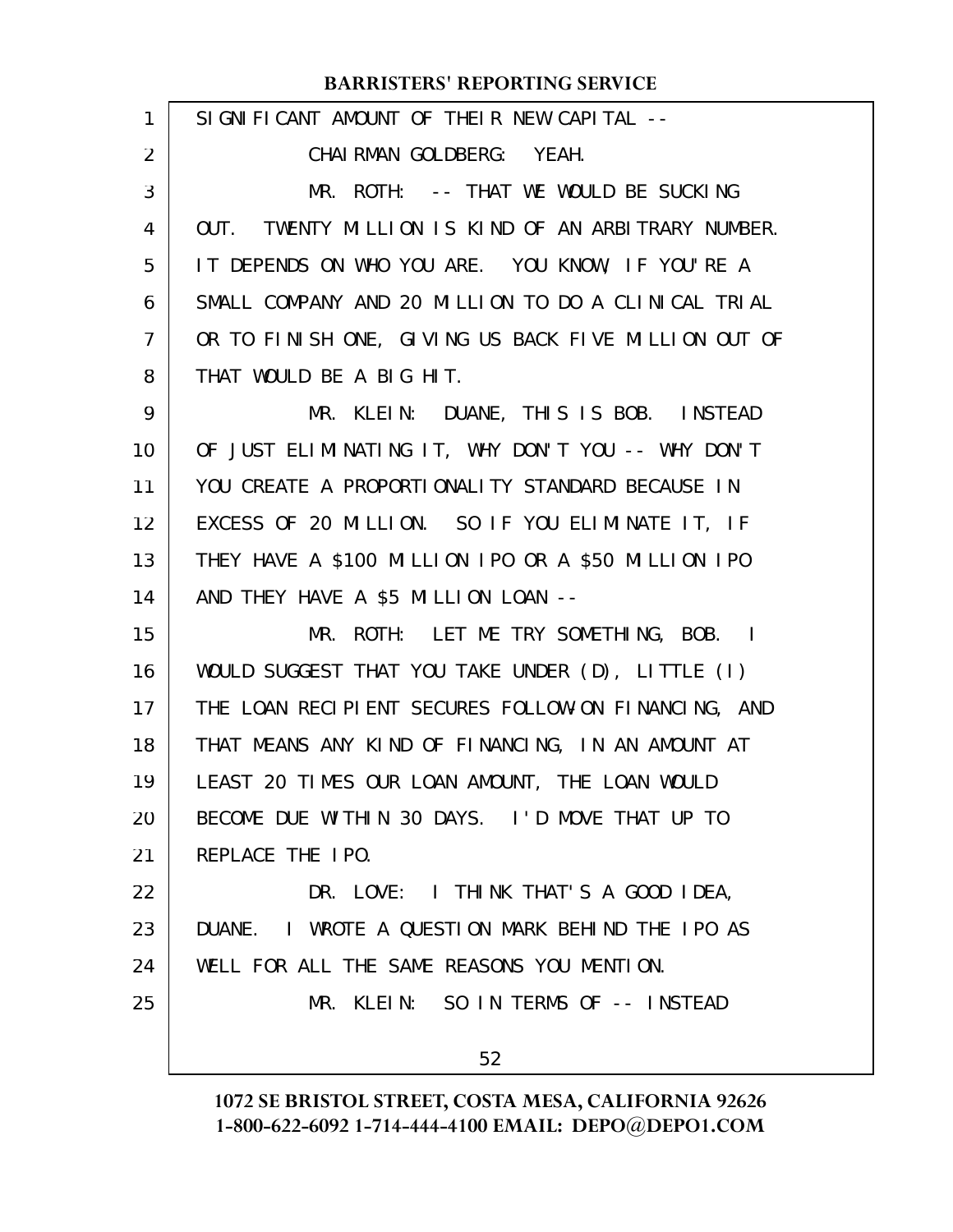| 1              | OF -- CAN WE TALK ABOUT FOLLOW-ON FUNDING INSTEAD OF |
|----------------|------------------------------------------------------|
| $\overline{2}$ | FINANCING SO WE'RE NOT IMPLYING A LOAN?              |
| 3              | MR. ROTH: YEAH. THAT'S FINE. JUST                    |
| 4              | TERMINOLOGY-WISE, BUT I THINK WE CAN GET RID OF THE  |
| 5              | INITIAL PUBLIC OFFERING AND JUST PUT IF THEY REACH A |
| 6              | POINT WHERE THEY'VE GOT 20 TIMES MORE FUNDING IN     |
| $\overline{7}$ | FOLLOW-ON FUNDING THAN THE AMOUNT WE HAVE A LOAN,    |
| 8              | THAT WOULD BE A TRIGGER.                             |
| 9              | CHAI RMAN GOLDBERG: I AGREE. ANY -- I                |
| 10             | THINK THAT CONCLUDES COMMENTS FROM THE MEMBERS --    |
| 11             | MR. KLEIN: MICHAEL, I HAVE SOME IF YOU               |
| 12             | ARE READY TO GO TO STANFORD.                         |
| 13             | CHAIRMAN GOLDBERG: WE'VE BEEN TO                     |
| 14             | STANFORD, BUT IF WE DIDN'T COMPLETE YOUR LIST OF     |
| 15             | POINTS, PLEASE GO AHEAD.                             |
| 16             | DR. STEWARD: JUST BEFORE YOU START, THIS             |
| 17             | IS OS. I HAVE TO SIGN OFF HERE. SO HOPE YOU HAVE A   |
| 18             | GOOD CONTINUING MEETING.                             |
| 19             | CHAI RMAN GOLDBERG: THANK YOU, OS.                   |
| 20             | DR. PRICE: YEAH. THIS IS BOB PRICE. I'M              |
| 21             | IN THE SAME POSITION. DO YOU HAVE ANY QUORUM         |
| 22             | PROBLEMS THERE?                                      |
| 23             | MS. KING:<br>NO.                                     |
| 24             | DR. PRICE: OKAY.                                     |
| 25             | MS. KING: AS OF RIGHT NOW. THANK YOU,                |
|                | 53                                                   |
|                |                                                      |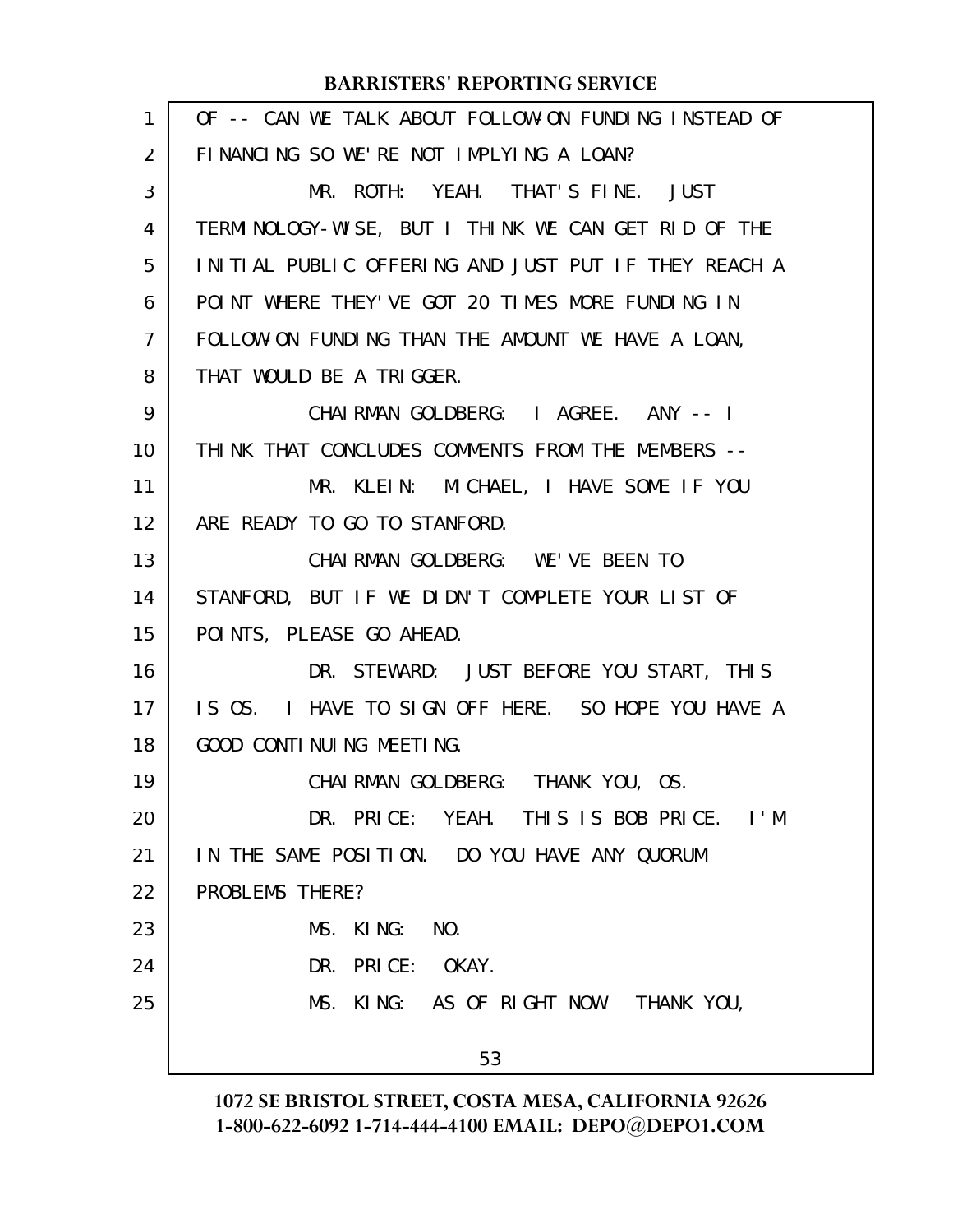| 1              | DR. PRICE.                                           |
|----------------|------------------------------------------------------|
| $\overline{2}$ | CHAIRMAN GOLDBERG: BOB, ON ITEM 3(B) IN              |
| 3              | THE AGENDA, YOU HAVE SOME MORE POINTS YOU'D LIKE TO  |
| 4              | MAKE?                                                |
| 5              | MR. KLEIN: YEAH, DEFINITELY. IF YOU GO               |
| 6              | TO PAGE 10, YOU'VE GOT LOAN APPLICATION PROCESS,     |
| $\overline{7}$ | YOU'VE GOT FINANCIAL FEASIBILITY REVIEW, AND WE      |
| 8              | HAVEN'T SEEMED TO ADDRESSED THE LOAN ADMINISTRATION  |
| 9              | POLICY -- THE LOAN ADMINISTRATION PERIOD. AND I      |
| 10             | THINK WE SHOULD -- WE NEED TO ADD A PROVISION THAT   |
| 11             | DEALS WITH THE LOAN ADMINISTRATION PERIOD AND        |
| 12             | REFERENCE THAT THERE WILL BE A COMPENSATION POLICY   |
| 13             | SET BY THE BOARD BASED UPON REVIEW OF COMPETITIVE    |
| 14             | RFA'S. BUT DURING THE LOAN ADMINISTRATION PERIOD,    |
| 15             | YOU'RE GOING TO HAVE POTENTIALLY PROPOSALS THAT      |
| 16             | DON'T HAVE FEES FOR ANNUAL ADMINISTRATION. THEY MAY  |
| 17             | HAVE INTEREST SPREADS BECAUSE OF BANK REGULATORY     |
| 18             | PREFERENCES OR CAPITAL IMPACTS OF DIFFERENT          |
| 19             | REPORTING OF INCOME.                                 |
| 20             | BUT YOU ALSO ARE GOING TO HAVE A SPECIAL             |
| 21             | ADMINISTRATIVE FEE FOR SPECIAL SERVICES LIKE DEALING |
| 22             | WITH THE WARRANTS. SO UNLESS WE'VE DEALT WITH IT     |
| 23             | SOMEWHERE ELSE, WE SHOULD CONTEMPLATE AS A           |
| 24             | SUBSECTION HERE THAT WE DON'T HAVE THE COMPENSATION  |
| 25             | OF THE EXTERNAL FINANCIAL SERVICE PROVIDER DURING    |
|                |                                                      |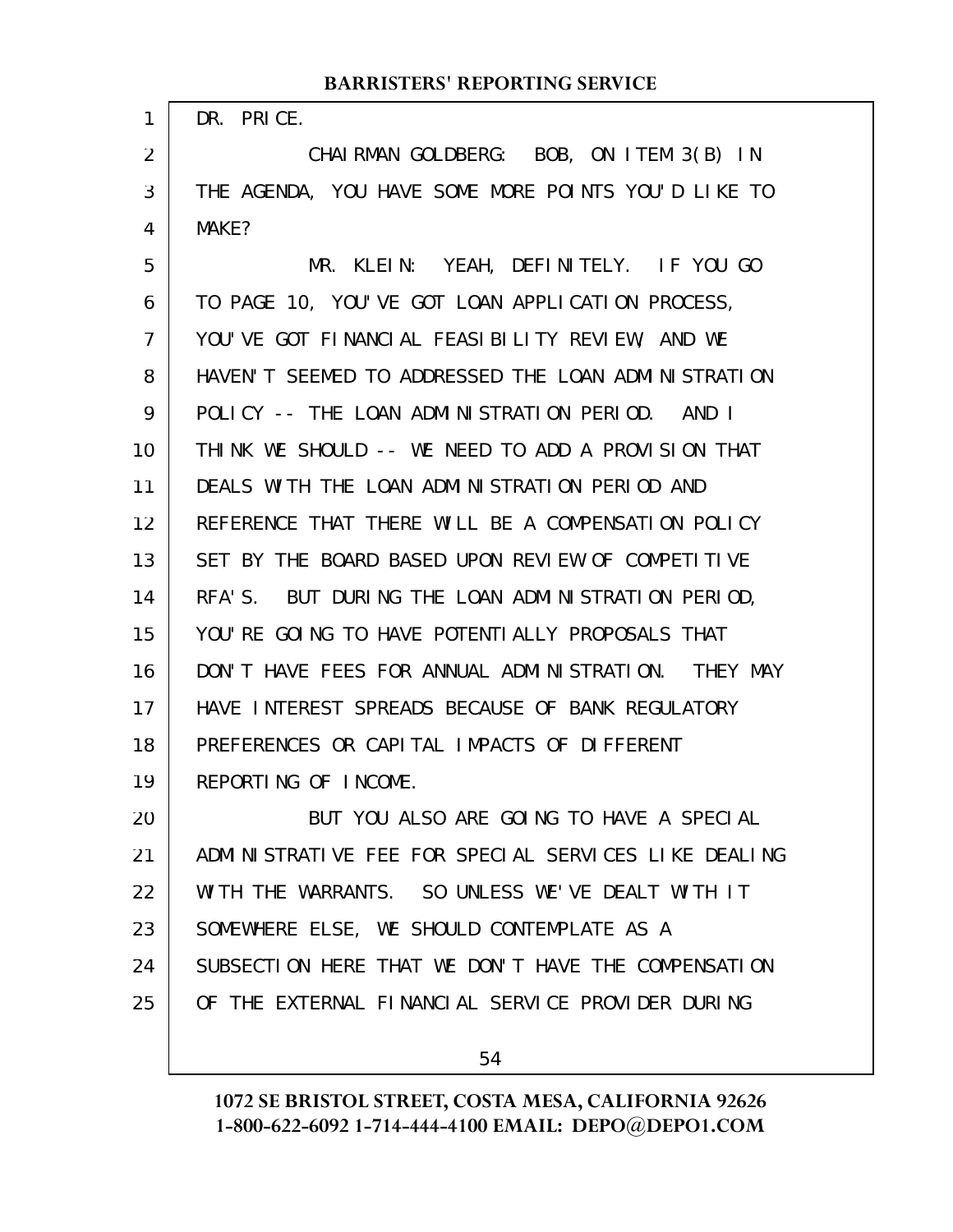| 1  | THE LOAN ADMINISTRATION PERIOD.                     |
|----|-----------------------------------------------------|
| 2  | CHAIRMAN GOLDBERG: DR. OLSON.                       |
| 3  | DR. OLSON: MR. KLEIN, IT WAS MY                     |
| 4  | UNDERSTANDING THAT WE WERE GOING TO DEAL WITH THOSE |
| 5  | KINDS OF CONSIDERATIONS IN THE RFP AS OPPOSED TO IN |
| 6  | THE POLICY. I JUST PUT THAT FORTH FOR YOUR          |
| 7  | CONSIDERATION.                                      |
| 8  | MR. KLEIN: SURE. I'M NOT DICTATING                  |
| 9  | WHAT -- THE SETTING OF FEES IS NOT WHAT I'M         |
| 10 | SUGGESTING, BUT WE DON'T HAVE ANY PROVISION IN HERE |
| 11 | AS A POLICY TO ESSENTIALLY PROVIDE COMPENSATION     |
| 12 | DURING THE LOAN ADMINISTRATION PERIOD. JUST DON'T   |
| 13 | ADDRESS IT AT ALL.                                  |
| 14 | CHAI RMAN GOLDBERG: I AN SWEEDLER.                  |
| 15 | MR. SWEEDLER: IF I UNDERSTAND WHAT YOU'RE           |
| 16 | SAYING, YOU HAVE A FEE. WE HAVE A PROVISION IN HERE |
| 17 | FOR A FEE TO COVER THE COST OF EVALUATING AN        |
| 18 | APPLICATION. TO THE EXTENT FINANCIAL SERVICES ARE   |
| 19 |                                                     |
|    | NEEDED AFTER A LOAN IS BEING ADMINISTERED, WE       |
| 20 | HAVEN'T YET GIVEN AUTHORITY IN HERE TO CHARGE A FEE |
| 21 | TO COVER THAT. AND YOU'RE SUGGESTING THAT WE        |
| 22 | INCLUDE THAT OPTION; IS THAT CORRECT?               |
| 23 | MR. KLEIN: WELL, YEAH, BECAUSE IT WILL BE           |
| 24 | A FUNDAMENTAL RESPONSIBILITY OF THE FINANCIAL       |
| 25 | SERVICES PROVIDER TO ADMINISTER THESE LOANS         |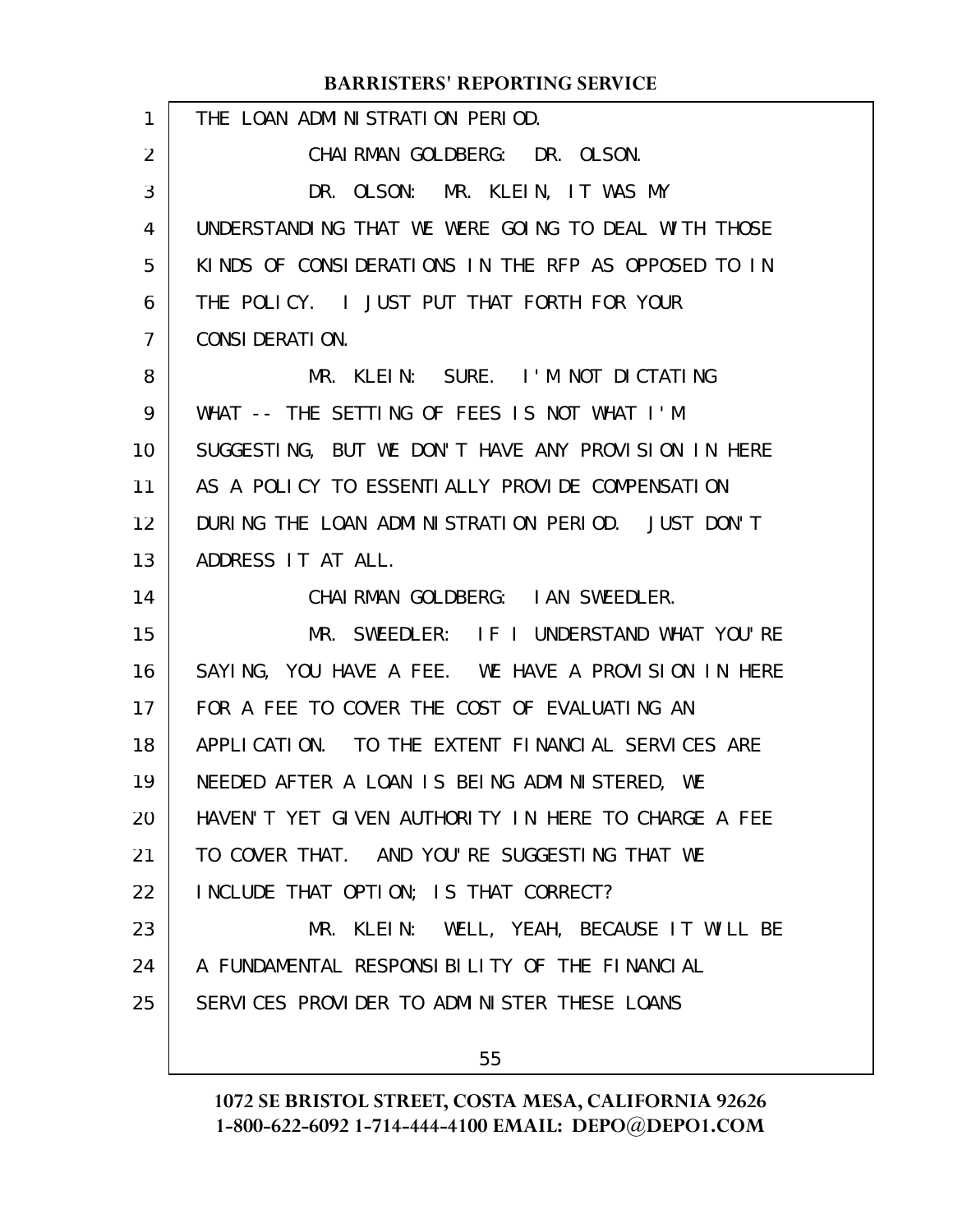| 1              | INCLUDING, FOR EXAMPLE, MONITORING THE WARRANT       |
|----------------|------------------------------------------------------|
| $\overline{2}$ | PROVISIONS OR OTHER FUNCTIONS. AND SO WE NEED TO BE  |
| 3              | ABLE TO HAVE THAT UNDER OUR POLICIES TO AUTHORIZE    |
| 4              | COMPENSATION DURING THAT PERIOD.                     |
| 5              | MR. SWEEDLER: I THINK THAT'S A GOOD                  |
| 6              | POI NT.                                              |
| 7              | CHAIRMAN GOLDBERG: ANYTHING ELSE ON 3(B),            |
| 8              | BOB?                                                 |
| 9              | MR. KLEIN: QUESTION FOR YOU AND, DUANE,              |
| 10             | MAYBE YOU CAN COMMENT ON THIS. I THINK DURING THE    |
| 11             | PREVIOUS DISCUSSIONS, ON PAGE 8 WHEN WE DISCUSSED    |
| 12             | THE LOAN PERIODS OF SIX OR TEN YEARS, TWO POINTS.    |
| 13             | ONE IS WE ARE CONTEMPLATING DIFFERENT INTEREST RATES |
| 14             | FOR THE DIFFERENT LOAN PERIODS; IS THAT CORRECT?     |
| 15             | MR. ROTH: I DON'T THINK NECESSARILY, BOB,            |
| 16             | THAT WE WOULD DO THAT. IT'S AN OPTION, BUT I DID     |
| 17             | NOT THINK THERE WOULD BE. IT'S SIMPLY THE TERMS ARE  |
| 18             | SHORTER. AND ON THE TEN-YEAR, THERE'S ACCELERATION   |
| 19             | OPTIONS THAT WE WOULD HAVE THE APPLICANTS HAVE TO    |
| 20             | ABIDE BY. BUT I DID NOT ANTICIPATE THERE WOULD BE    |
| 21             | DI FFERENT INTEREST RATES.                           |
| 22             | MR. KLEIN: OKAY. I THINK WE SHOULD HAVE              |
| 23             | THAT CAPACITY BECAUSE AS A BASIC INCENTIVE FOR       |
| 24             | PEOPLE TO HAVE A SHORTER PERIOD, IF THEY CAN LIVE    |
| 25             | WITH IT, HAVING DIFFERENT INTEREST RATES IS ONE OF   |
|                | 56                                                   |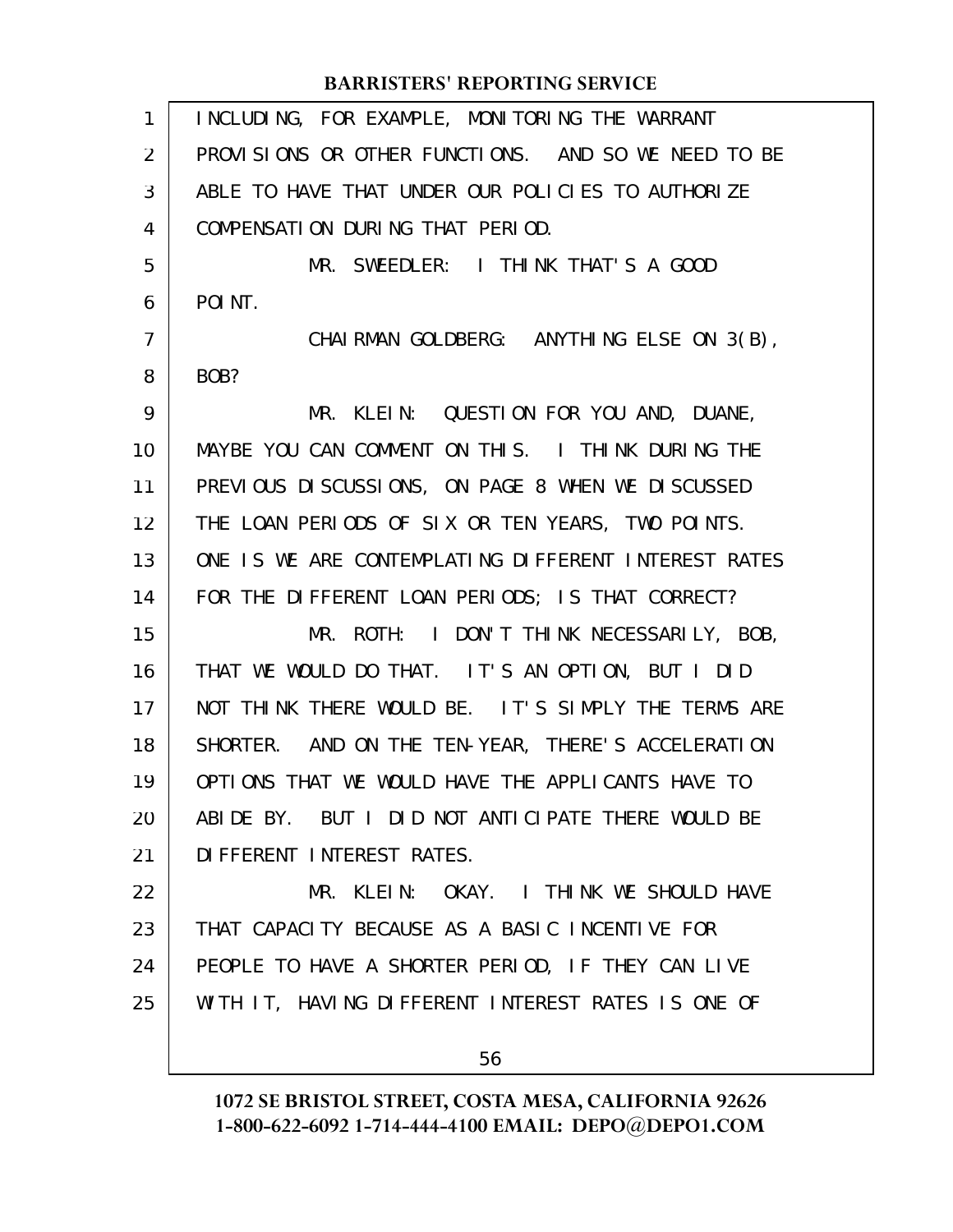| 1              | THE TOOLS I THINK WE SHOULD HAVE AVAILABLE TO US     |
|----------------|------------------------------------------------------|
| $\overline{2}$ | BECAUSE CLEARLY FROM OUR PROGRAMMATIC GOALS OF       |
| 3              | TURNING MONEY OVER AND PUTTING OUT MORE PROGRAMMATIC |
| 4              | FUNDING, TO THE EXTENT WE CAN INCENTIVIZE            |
| 5              | WITHOUT -- INCENTIVIZE SHORTER TERMS, WE'RE MUCH     |
| 6              | BETTER OFF IN ACCOMPLISHING OUR GOAL OF HAVING MORE  |
| $\overline{7}$ | PROGRAM FUNDS TO PUT OUT.                            |
| 8              | MR. ROTH: BOB, PERHAPS THE BEST ANSWER IS            |
| 9              | THAT THE INTEREST RATE WILL BE DETERMINED AS PART OF |
| 10             | THE RFA, WHICH IT IS NOW, AND THAT WE COULD HAVE THE |
| 11             | FLEXIBILITY TO SAY NONRECOURSE IS 6 PERCENT AND      |
| 12             | RECOURSE LOANS ARE 4 PERCENT.                        |
| 13             | MR. KLEIN: RIGHT. SO I THINK --                      |
| 14             | MR. ROTH: TEN-YEAR TERM IS 8 PERCENT,                |
| 15             | WHATEVER WE WANT TO DO, WE'D HAVE THE FLEXIBILITY TO |
| 16             | DO 1 T.                                              |
| 17             | MR. KLEIN: I THINK THAT'S GOOD. AND THEN             |
| 18             | THE QUESTION IS WHY IS IT SIX OR TEN? WHY DON'T WE   |
| 19             | SAY SIX TO TEN SO THAT WE CAN HAVE THE FLEXIBILITY   |
| 20             | OF SETTING THESE BASED UPON THE RFA AND THE          |
| 21             | STRUCTURE OF THE TASK THAT THESE COMPANIES ARE       |
| 22             | LOOKING AT ON A SPECIFIC RFA AT THE RIGHT TERMS?     |
| 23             | MR. ROTH: YEAH. I'M THINKING ABOUT WHAT,             |
| 24             | YOU KNOW, THE COMPLEXITY OF THAT.                    |
| 25             | MR. KLEIN: WELL, THE LOAN ADMINISTRATOR              |
|                | 57                                                   |
|                |                                                      |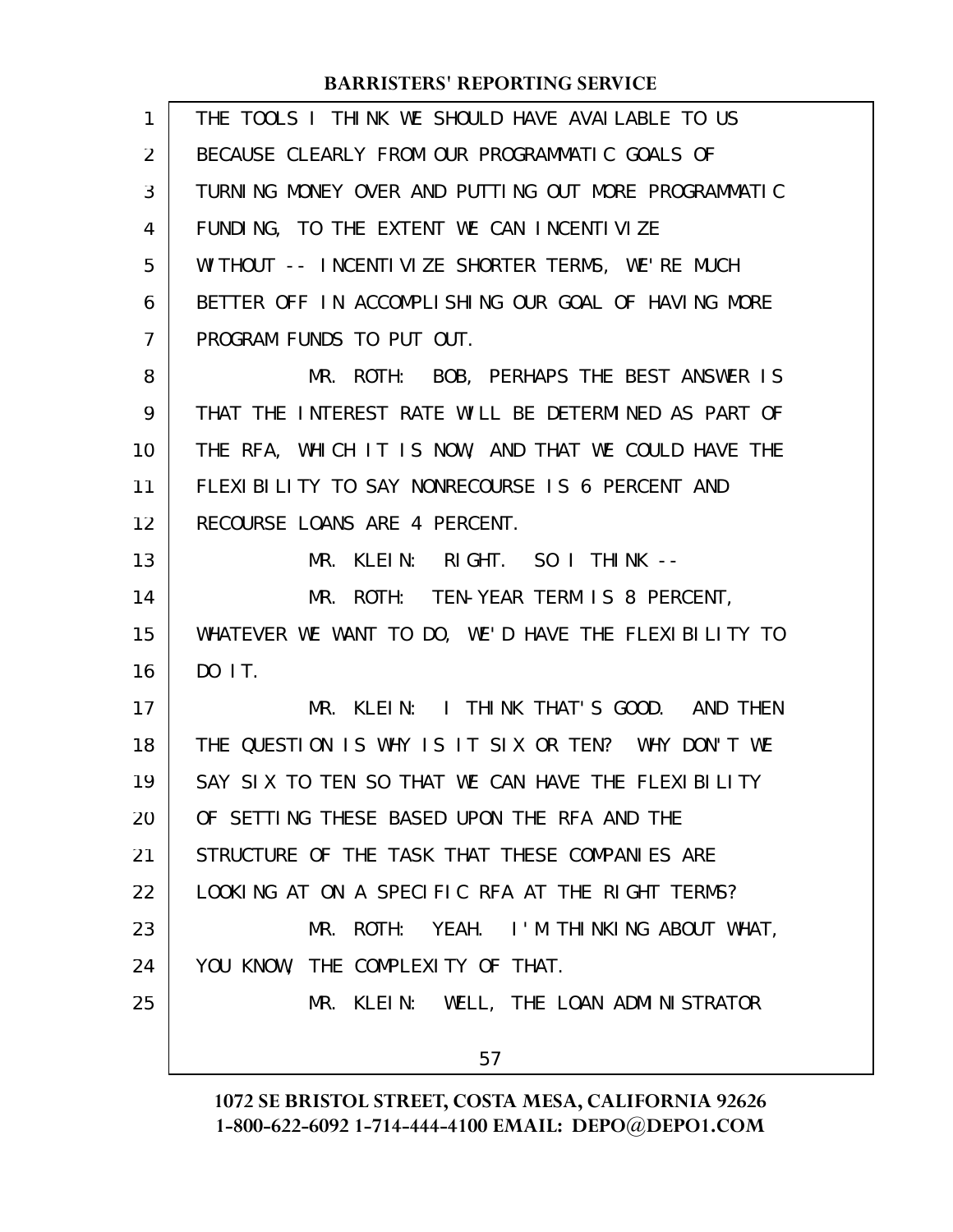| 1              | IS GOING TO DEAL WITH THE REASON. IT TAKES THE       |
|----------------|------------------------------------------------------|
| 2              | SAME -- THE SAME TRANSACTION COST TO ORIGINATE A     |
| 3              | LOAN AT SIX, SEVEN, EIGHT, NINE, OR TEN YEARS. AND   |
| 4              | SO THE QUESTION IS GIVING OURSELVES THE FLEXIBILITY, |
| 5              | WHY WOULDN'T WE DO THAT INSTEAD OF JUST GIVING       |
| 6              | OURSELVES A DICHOTOMOUS OPTION?                      |
| $\overline{7}$ | MR. ROTH: I THINK WE STARTED OUT WITH ALL            |
| 8              | THE LOANS BEING TEN YEARS, AND THEN WE SAID, WELL,   |
| 9              | WE'D LIKE TO GET PEOPLE REPAYING US SOONER IF        |
| 10             | THEY'RE ABLE TO. SO WE SAID IF YOU TAKE A SIX-YEAR   |
| 11             | LOAN, YOU HAVE NO OBLIGATIONS OTHER THAN CHANGE OF   |
| 12             | CONTROL AND NOW THE 20 TIMES FOLLOW-ON FINANCING.    |
| 13             | BUT IF YOU TAKE A TEN-YEAR, A LONGER TERM LOAN, THEN |
| 14             | IF YOU GET IN A PIVOTAL TRIAL OR YOU FILE AN         |
| 15             | APPLICATION FOR A MEDICAL DEVICE APPROVAL, THINGS    |
| 16             | LIKE THAT WOULD TRIGGER EARLY REPAYMENT. BUT I       |
| 17             | DON'T KNOW HOW YOU WOULD DEAL WITH THE FLEXIBILITY   |
| 18             | AND WHAT THE DIFFERENCES WOULD BE ON THOSE POLICIES  |
| 19             | IF YOU DID A SEVEN-YEAR OR AN EIGHT-YEAR OR A        |
| 20             | NI NE-YEAR.                                          |
| 21             | CHAIRMAN GOLDBERG: IAN SWEEDLER HAS A                |
| 22             | POINT HE'D LIKE TO MAKE HERE.                        |
| 23             | MR. SWEEDLER: JUST TWO ITEMS. FIRST OF               |
| 24             | ALL, IF THE IDEA IS TO HAVE THIS COMMITTEE SET       |
| 25             | DI FFERENTI AL INTEREST RATES FOR SIX-YEAR AND       |
|                | 58                                                   |
|                |                                                      |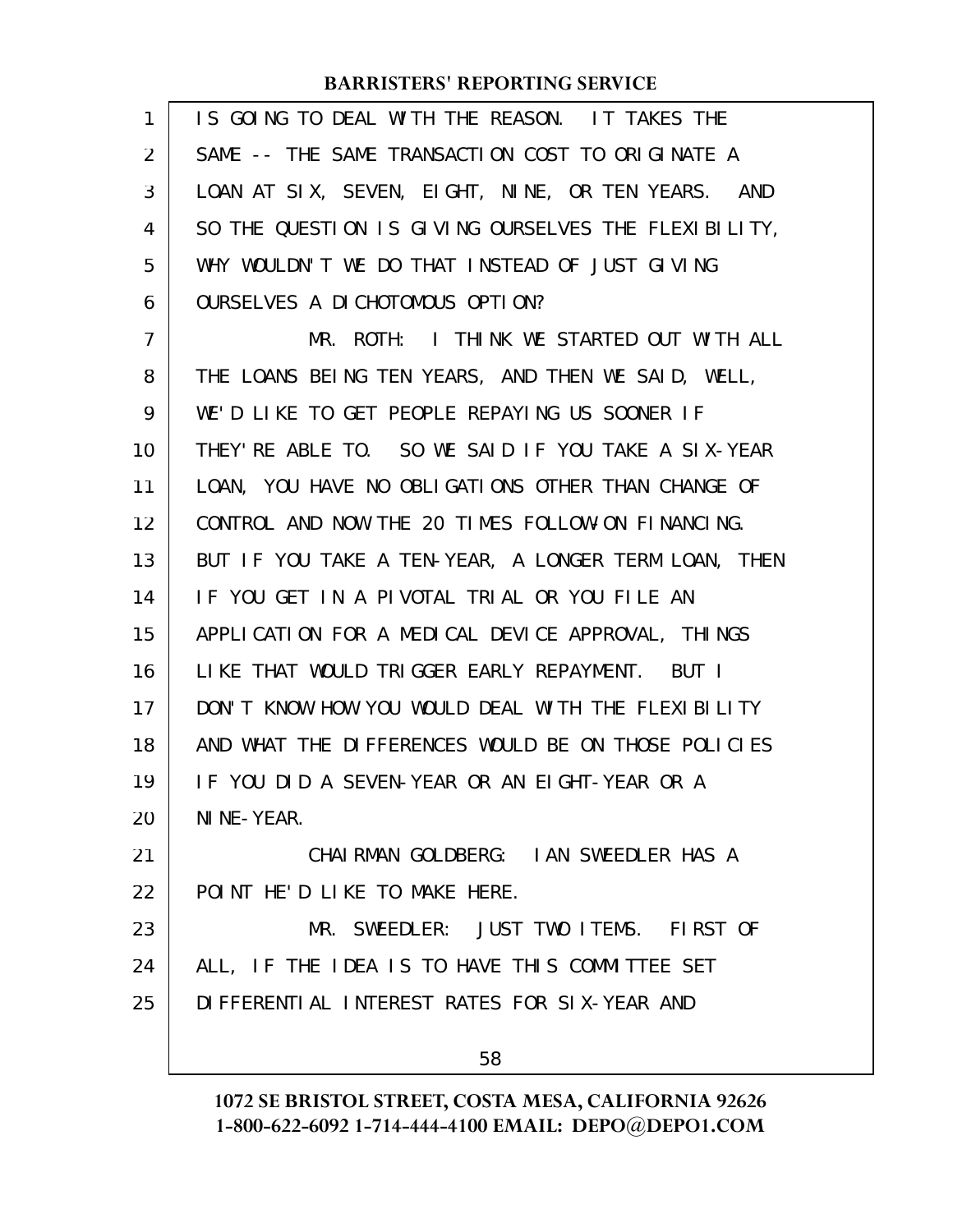| TEN-YEAR LOANS, THEN HAVING AN INFINITE NUMBER OF    |
|------------------------------------------------------|
| DI FFERENT LOAN TERMS WOULD COMPLICATE THAT TASK.    |
| MR. KLEIN: INFINITE IS NOT -- SIX, SEVEN,            |
| EIGHT, NINE, AND TEN IS NOT INFINITE.                |
| MR. SWEEDLER: BUT I WOULD ALSO POINT OUT             |
| THAT BECAUSE OF THE OPTION FOR PREPAYMENT WITHOUT    |
| PENALTY, SOMEONE WHO TAKES A TEN-YEAR LOAN, IT MAKES |
| ECONOMIC SENSE TO REPAY IT AFTER EIGHT YEARS, GOES   |
| INTO THE TEN-YEAR LOAN KNOWING THAT THEY'LL BE ABLE  |
| TO DO THAT IF THEY WANT TO AND ONLY PAYING INTEREST  |
| THAT'S ACCRUED FOR THE EIGHT YEARS.                  |
| MR. KLEIN: I'M NOT LOOKING AT THEIR                  |
| INTEREST. I'M LOOKING AT OUR INTEREST. BUT LET ME    |
| JUST MAKE A SUGGESTION. WHY DON'T WE JUST SAY MAY    |
| ELECT A LOAN PERIOD OF SIX OR TEN YEARS AT THE TIME  |
| OF THE APPLICATION OR SUCH OTHER TERM AS THIS        |
| COMMITTEE MAY -- AS THE BOARD MAY DETERMINE AT THE   |
| TIME OF THE RFA AND JUST RETAIN OUR OPTION HERE?     |
| CHAI RMAN GOLDBERG: DR. OLSON WOULD LIKE             |
| TO MAKE A COMMENT TO THAT.                           |
| DR. OLSON: I GUESS I JUST HAVE ONE                   |
| COMMENT IS THAT THIS WILL HAVE TO BE PART OF OUR     |
| APPLICATION PROCESS. IT WILL HAVE TO BE -- IF WE     |
| ALLOW DIFFERENT OPTIONS, IT WILL BE A DIFFERENT      |
| PROGRAM EVERY TIME. SO THAT JUST I WOULD PUT FORTH   |
| 59                                                   |
|                                                      |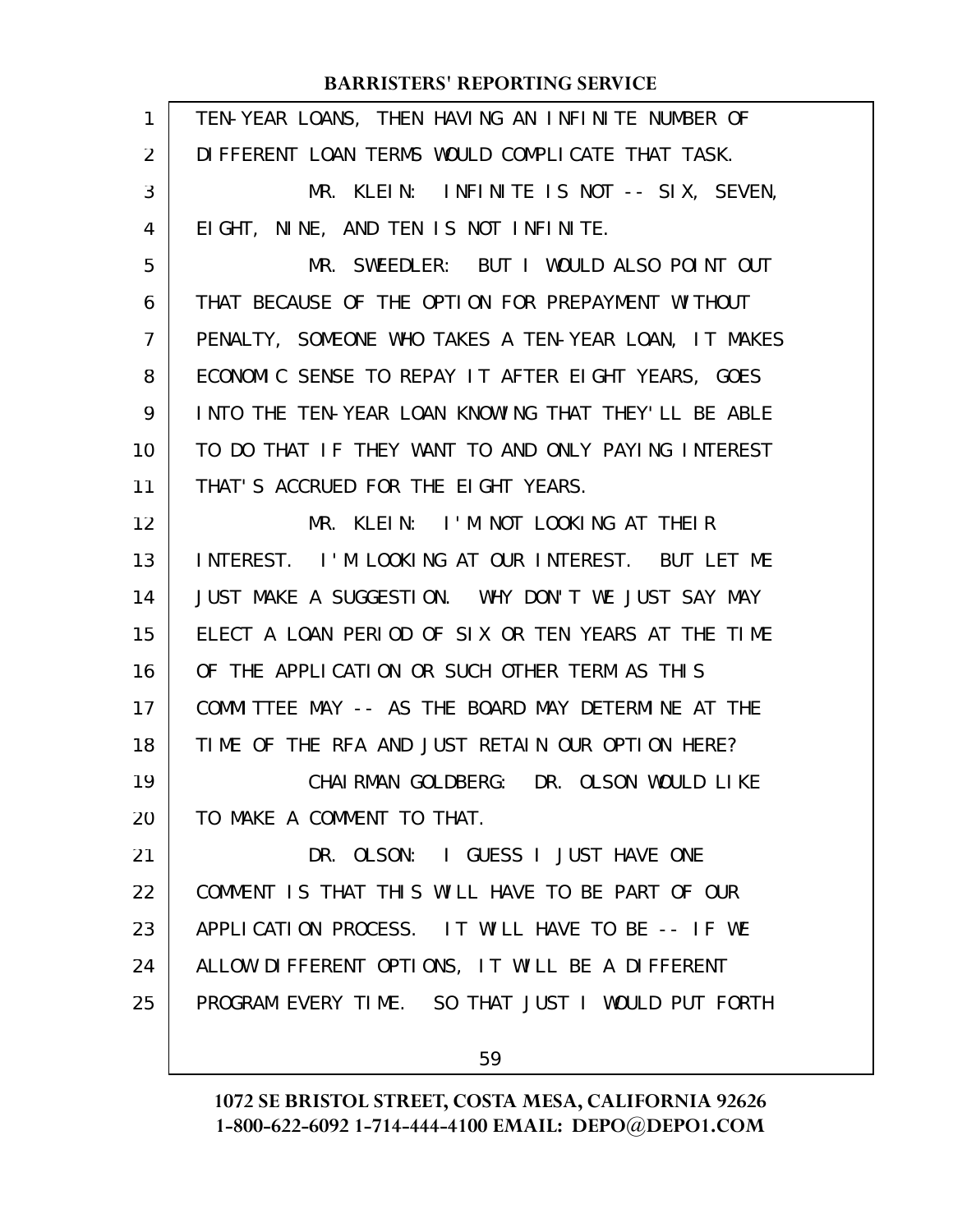| 1              | FOR YOUR CONSIDERATION.                             |
|----------------|-----------------------------------------------------|
| $\overline{2}$ | MR. KLEIN: AND HOW DO WE -- WELL, LET ME            |
| 3              | SAVE -- I HAVE ANOTHER COMMENT I WILL SAVE FOR A    |
| 4              | LATER DATE, I GUESS. GENERALLY SPEAKING, YOU DON'T  |
| 5              | HAVE TO USE FLEXIBILITY. IF YOU DON'T USE           |
| 6              | FLEXIBILITY, YOU GET DOWNSTREAM TO A POINT THAT YOU |
| $\overline{7}$ | NEED IT AND YOUR JAMMED AGAINST THE WALL. SO HAVING |
| 8              | AN OPTION TO HAVE ANOTHER TERM, I THINK, IS         |
| 9              | VALUABLE. BUT BEING SENSITIVE TO DR. OLSON'S        |
| 10             | COMMENT, YOU DON'T NEED -- YOU DON'T USE IT UNLESS  |
| 11             | YOU REALLY NEED IT.                                 |
| 12             | CHAIRMAN GOLDBERG: OKAY. BOB, ANY OTHER             |
| 13             | POINTS ON 3(B) BECAUSE WE NEED TO COVER 3(A)?       |
| 14             | MR. KLEIN: NO.                                      |
| 15             | CHAIRMAN GOLDBERG: OKAY. WE'RE GOING TO             |
| 16             | QUICKLY GO THROUGH FOR COMMENTS. COULD YOU INDICATE |
| 17             | TO ME WHERE WE HAVE MEMBERS OF THE PUBLIC WHO WOULD |
| 18             | LIKE TO MAKE COMMENTS AND I'LL MAKE A LIST. WE HAVE |
| 19             | ONE HERE.                                           |
| 20             | DR. AZZIZ: I THINK BILL ADAMS HERE WOULD            |
| 21             | LIKE TO MAKE A COMMENT ON 3(B) THAT WE JUST         |
| 22             | DI SCUSSED.                                         |
| 23             | CHAI RMAN GOLDBERG: OKAY. ANY OTHER                 |
| 24             | SI TES?                                             |
| 25             | MR. ROTH: YES, SAN DIEGO.                           |
|                | 60                                                  |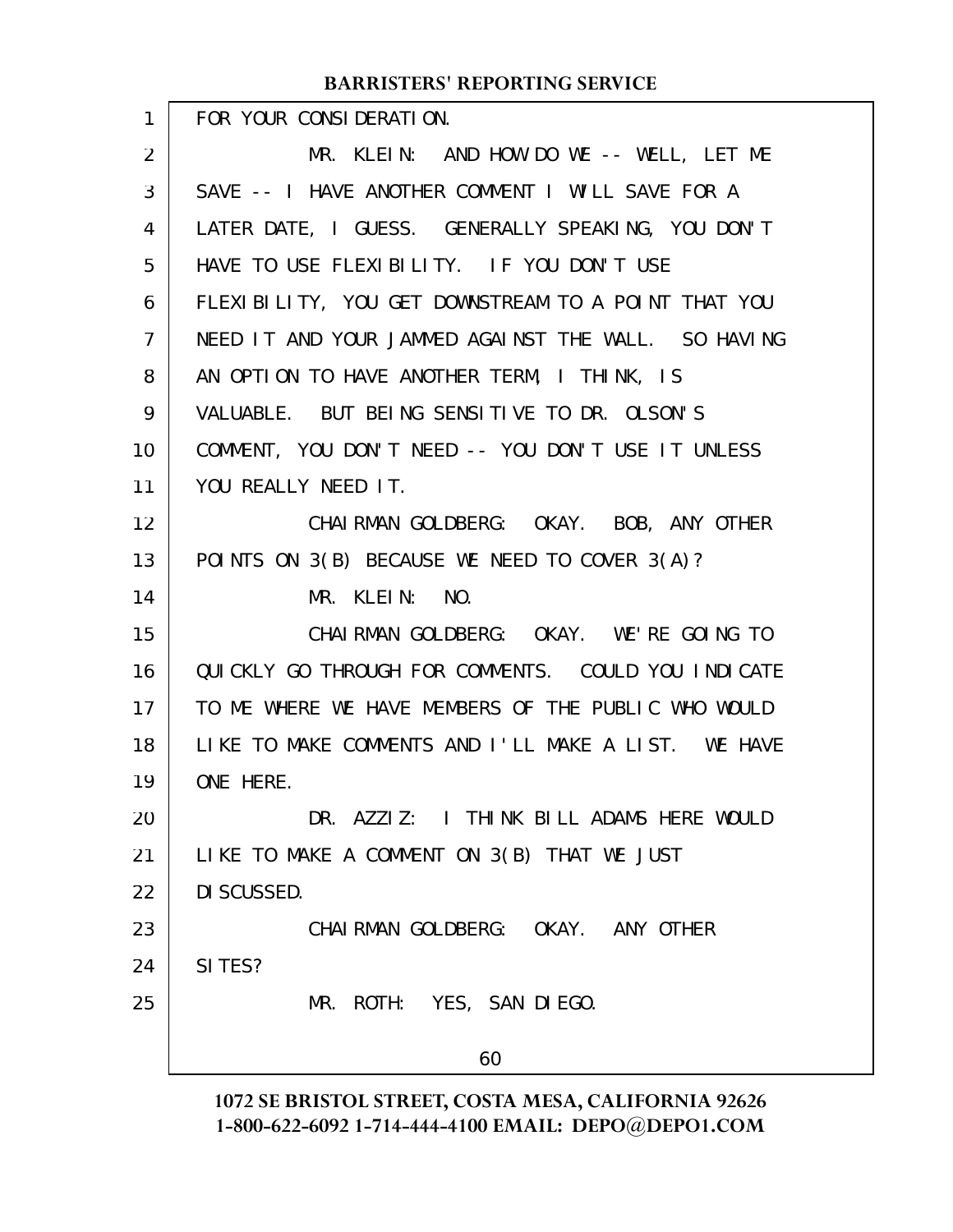| $\mathbf{1}$   | CHAIRMAN GOLDBERG: OKAY. WHY DON'T WE                |
|----------------|------------------------------------------------------|
| $\overline{2}$ | START IN THE SOUTH AND MOVE NORTH. SAN DIEGO.        |
| 3              | MR. ESMAELI-AZAD: THIS IS BABAK                      |
| 4              | ESMAELI-AZAD, THE CEO OF DNA MICROARRAY, INC. JUST   |
| 5              | A QUICK COMMENT THAT HAVING BEEN INVOLVED WITH THE   |
| 6              | PROCESS, I WANT TO FIRST THANK EVERYONE INVOLVED FOR |
| 7              | GENERATING THE PROGRAM AND REALLY APPRECIATE THIS    |
| 8              | AND LOOK FORWARD TO BEING ABLE TO APPLY FOR THE      |
| 9              | LOANS.                                               |
| 10             | NOW, I TOOK A LOT OF NOTES THROUGHOUT THE            |
| 11             | DISCUSSION ON THIS DOCUMENT, AND I THINK IN THE      |
| 12             | INTEREST OF TIME, I SHOULD NOT GO THROUGH ALL OF     |
| 13             | THEM. AND WANT TO FIND OUT IF WE COULD MAYBE DRAFT   |
| 14             | A TRANSCRIPT AND SUBMIT IT TO YOU FOR YOUR           |
| 15             | CONSIDERATION THAT WOULD BE COVERING ALL THE         |
| 16             | CONCERNS WE MIGHT HAVE?                              |
| 17             | CHAI RMAN GOLDBERG: YEAH. YOU'RE WELCOME             |
| 18             | TO SUBMIT YOUR COMMENTS IN WRITING TO THE CIRM       |
| 19             | STAFF. AND I'D ASK YOU TO DIRECT THEM TO IAN         |
| 20             | SWEEDLER, WHO WILL CIRCULATE THEM TO MEMBERS OF THE  |
| 21             | <b>COMMITTEE.</b>                                    |
| 22             | MR. ESMAELI-AZAD: WELL, I APPRECIATE                 |
| 23             | THAT. JUST A QUICK, AGAIN, COMMENT THAT THE          |
| 24             | MIND-SET THAT WE COME FROM, THAT WE WOULD LIKE TO    |
| 25             | SEE A LOAN PROGRAM THAT'S VERY INDUSTRY FRIENDLY AND |
|                | 61                                                   |
|                |                                                      |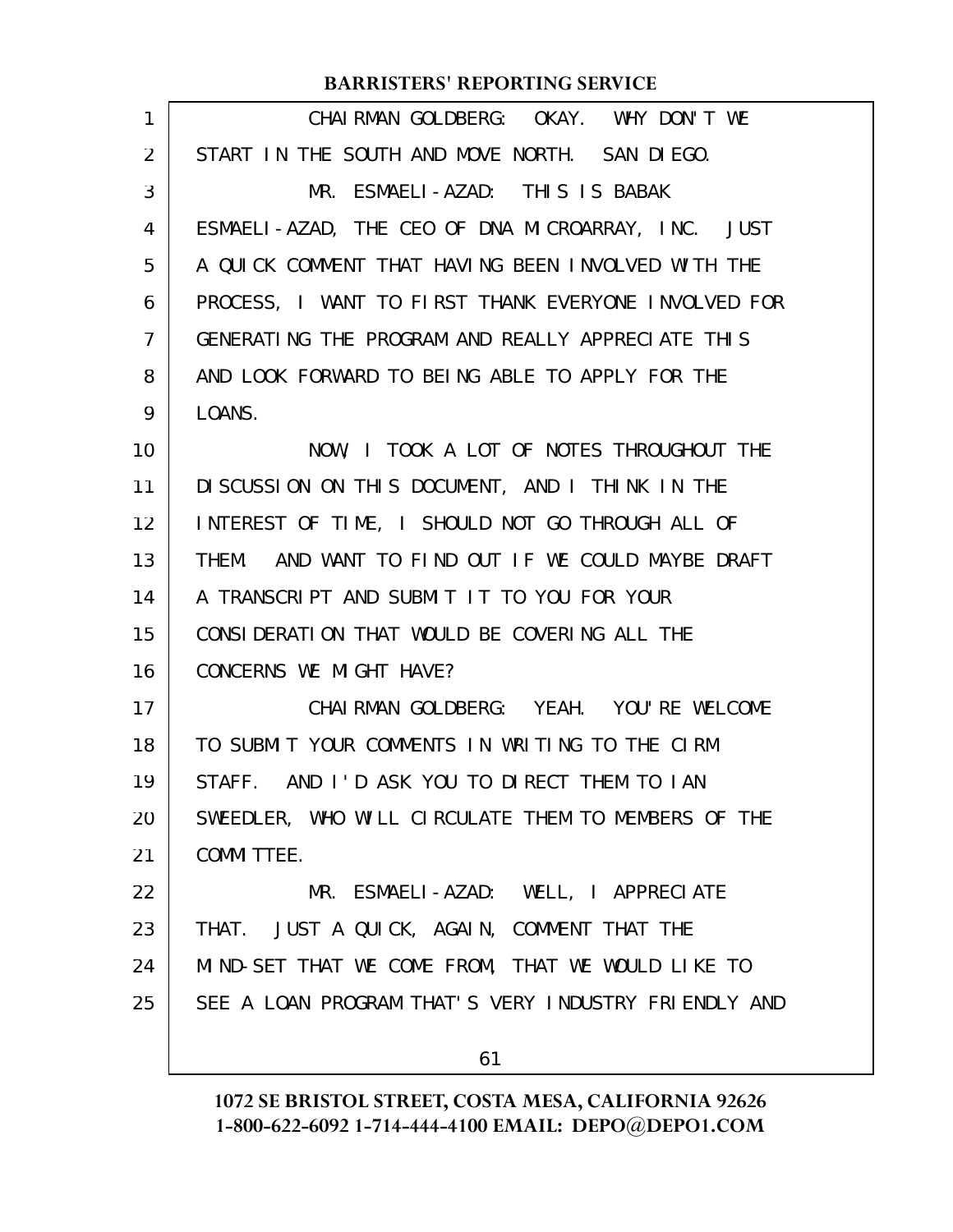| $\mathbf{1}$   | IT IS VERY ATTRACTIVE. AND THE WAY I THINK OF IT IS |
|----------------|-----------------------------------------------------|
| 2              | THAT THE GRANTS PROGRAM IS ZERO COST CAPITAL WHERE  |
| 3              | THE LOAN PROGRAM HAS A COST ASSOCIATED WITH IT. SO  |
| 4              | THE PROCESS HAS TO BE SUCH THAT IT WOULD PROMOTE    |
| 5              | COMPANIES TO BE VERY MUCH INTERESTED IN GOING FOR   |
| 6              | THE LOAN APPLICATIONS.                              |
| $\overline{7}$ | CHAIRMAN GOLDBERG: WE SUPPORT THAT AS AN            |
| 8              | <b>OBJECTIVE.</b>                                   |
| 9              | MR. ESMAELI-AZAD: OKAY. SO WE'LL DRAFT              |
| 10             | ALL THE COMMENTS AND FORWARD THEM TO YOU WITHIN     |
| 11             | COUPLE OF DAYS, AND I APPRECIATE THE OPPORTUNITY.   |
| 12             | CHAIRMAN GOLDBERG: THANK YOU VERY MUCH.             |
| 13             | LOS ANGELES.                                        |
| 14             | MR. ADAMS: HI, IT'S BILL ADAMS. ON THE              |
| 15             | ISSUE OF PI'S WITH A 50 PERCENT, YOU KNOW, ONE OF   |
| 16             | THE PROBLEMS WE HAD WITH THE PAST RFA IS THAT, AS A |
| 17             | FOR-PROFIT COMPANY, WE WERE NOT ABLE TO IDENTIFY A  |
| 18             | PI FROM OUTSIDE OF OUR OWN STAFF, WHICH I THINK PUT |
| 19             | US AT A SUBSTANTIAL DISADVANTAGE AND WAS A LOSS FOR |
| 20             | US AND CERTAINLY A LOSS FOR CIRM. I AM NOT GOING TO |
| 21             | GET A TOP ACADEMIC OUT OF STANFORD OR UCI OR        |
| 22             | SOMEWHERE ELSE THAT WOULD BE ABLE TO WORK FOR US 50 |
| 23             | PERCENT OF THE TIME.                                |
| 24             | I THINK THEY SHOULD -- THE LIMITS SHOULD            |
| 25             | BE THE TIME THAT THE PI IS PUTTING INTO THE GRANT.  |
|                | 62                                                  |
|                |                                                     |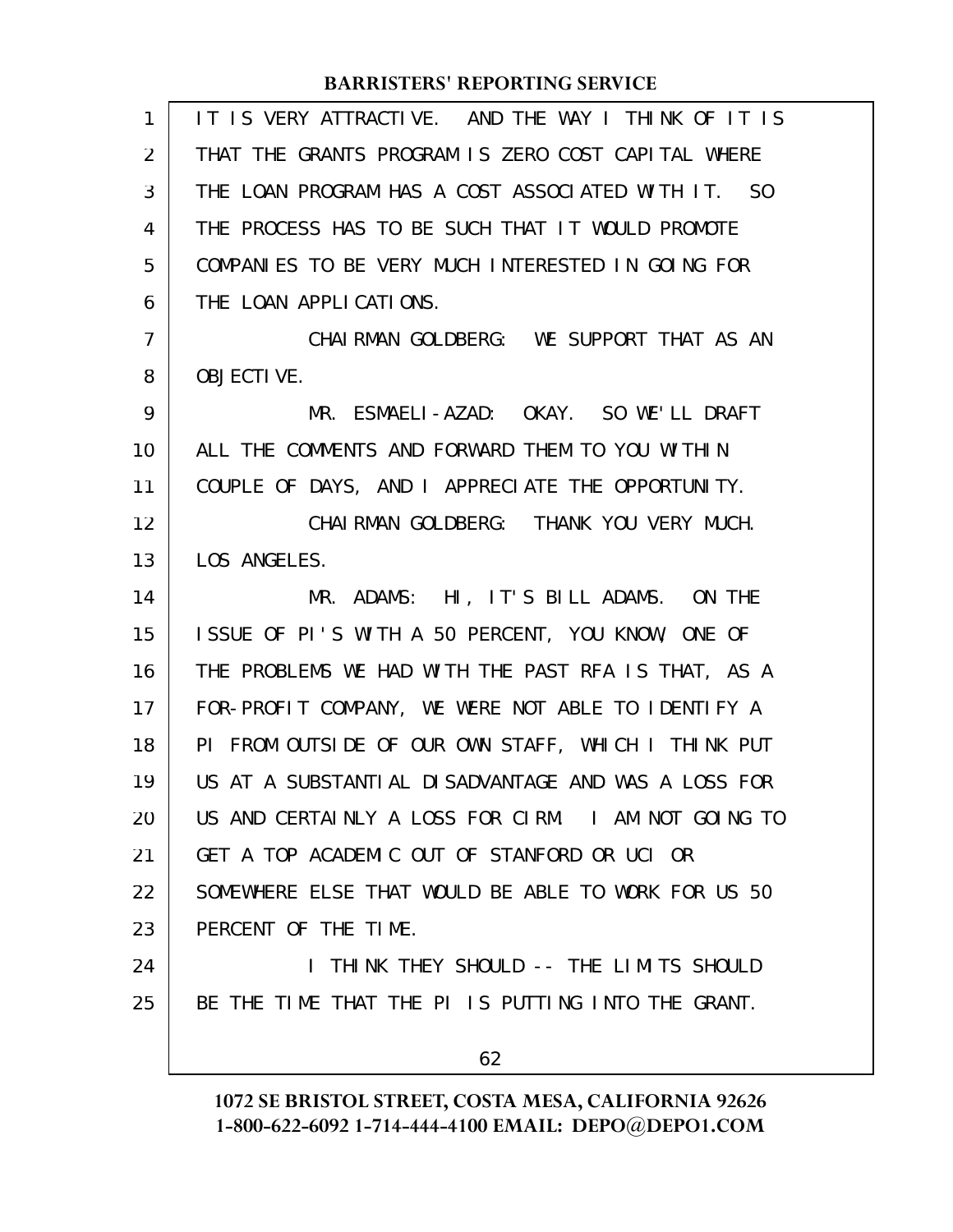| 1                 | SO IF THEY' RE PUTTING 10 PERCENT INTO THE GRANT,    |
|-------------------|------------------------------------------------------|
| 2                 | THAT SHOULD BE THE BENCHMARK FOR COMPANIES LIKE      |
| 3                 | OURS.                                                |
| 4                 | I THINK I HAD QUESTIONS ABOUT SIX TO TEN             |
| 5                 | YEARS ON LOANS. MY ONLY SUGGESTION ON LOANS WOULD    |
| 6                 | BE THAT THERE SHOULD BE A REAL INCENTIVE FOR         |
| $\overline{7}$    | COMPANIES OR FOR THE BORROWERS TO PAY OFF EARLY,     |
| 8                 | EITHER REDUCE INTEREST RATES OR MAYBE EVEN A REDUCED |
| 9                 | WARRANT COVERAGE BECAUSE IF I -- IF WE'RE VERY       |
| 10                | SUCCESSFUL AND WE CAN PAY BACK A SIX- OR A TEN-YEAR  |
| 11                | LOAN IN TWO YEARS, THAT'S DEFINITELY TO THE          |
| $12 \overline{ }$ | ADVANTAGE OF CIRM. AND NEEDLESS TO SAY, I'D LIKE     |
| 13                | THE LOAN OFF MY BOOKS.                               |
| 14                | LAST THING IS ON WARRANTS, YOU DO NEED A             |
| 15                | TIME LIMIT. PRICE WATERHOUSE, MY AUDITORS FOR A      |
| 16                | PUBLIC COMPANY, WILL GO NUTS AND TELL ME THAT        |
| 17                | THERE'S NO TIME LIMIT ON THOSE WARRANTS. WE'RE       |
| 18                | ALREADY DEALING WITH WHAT'S CALLED A BLACK-SCHOLES   |
| 19                | FORMULA, WHICH IS MORE COMPLICATED THAN I EVEN WANT  |
| 20                | TO TRY TO DESCRIBE TO ANYBODY HERE. BUT I            |
| 21                | APPRECIATE YOUR -- OUR DOCUMENT IS GETTING VERY      |
| 22                | CLOSE. THANK YOU.                                    |
| 23                | CHAI RMAN GOLDBERG: THANK YOU. DON REED              |
| 24                | IN SAN FRANCISCO.                                    |
| 25                | MR. REED: YES. I HAD A QUESTION ON PAGE              |
|                   | 63                                                   |
|                   |                                                      |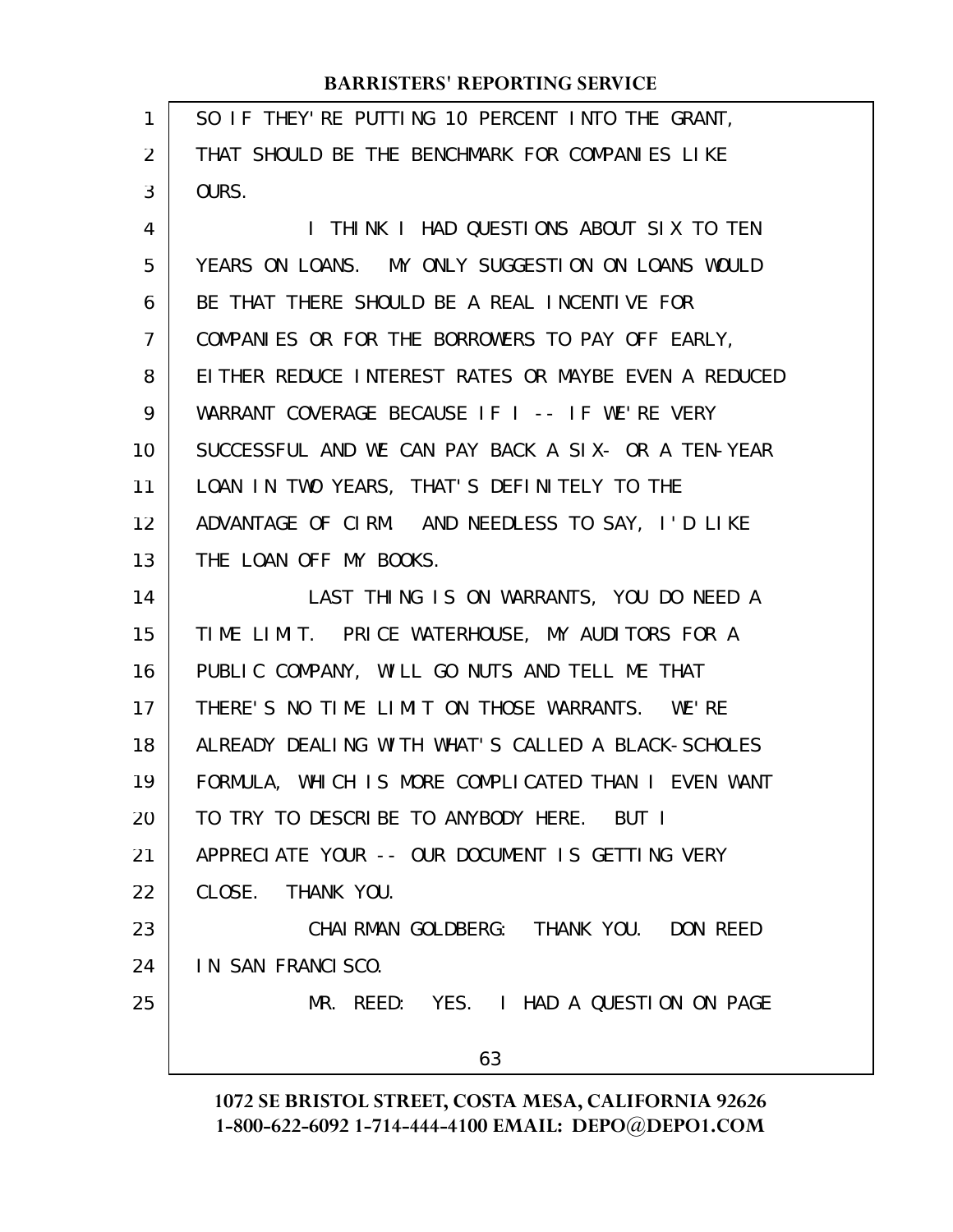| 1              | 9 OF THE NONRECOURSE LOAN. IT SAYS THE LOAN          |
|----------------|------------------------------------------------------|
| $\overline{2}$ | RECIPIENT MAY APPLY FOR SUSPENSION OF ALL OR PART OF |
| 3              | THE LOAN BASED ON SHOWING THAT THE PROJECT FUNDED    |
| 4              | HAS FAILED. I HAVE TWO QUESTIONS. NO. 1, HOW IS      |
| 5              | THAT DECIDED WHETHER IT GETS ALL OF IT OR NONE OF IT |
| 6              | <b>FORGI VEN?</b>                                    |
| $\overline{7}$ | AND SECONDLY, THERE WAS A COMMENT MADE               |
| 8              | EARLIER ABOUT THE FLOATING IP. IN OTHER WORDS, IF    |
| 9              | THERE'S STILL SOME VALUE THERE, EVEN THOUGH THE      |
| 10             | PROJECT FAILED, WHO HANGS ONTO THAT? ARE WE AT       |
| 11             | CROSS PURPOSES WITH THEM? DO WE WANT TO LIKE SAY,    |
| 12             | WELL, YOU KEEP IT AND WE ENCOURAGE YOU TO GO FURTHER |
| 13             | AND DEVELOP IT IF YOU CAN? OR WE LIKE THIS, WE WANT  |
| 14             | TO KEEP IT SO WE CAN GET SOMETHING OF VALUE? COULD   |
| 15             | YOU GUYS COMMENT ON THAT A LITTLE BIT?               |
| 16             | MR. SWEEDLER: I THINK THOSE ARE GOOD                 |
| 17             | POINTS, AND THOSE ARE AREAS WHERE PARTLY IT'S AN     |
| 18             | AREA WHERE WE'LL BE ADDRESSING IT IN OUR EFFORTS TO  |
| 19             | HARMONIZE THIS POLICY WITH THE IP POLICY. THE        |
| 20             | NOTION BEHIND PARTIAL SUSPENSION, YOU WOULD SEE A    |
| 21             | SITUATION WHERE THE STATUS OF THE PROJECT IS SUCH    |
| 22             | THAT SOME REASONABLENESS SHOULD BE JUSTIFIED AND     |
| 23             | WARRANTED WHERE THEY WOULD WANT TO GET THAT OFF      |
| 24             | THEIR BOOKS.                                         |
| 25             | IN TERMS OF WHAT IS FAILURE OF A PROJECT,            |
|                | 64                                                   |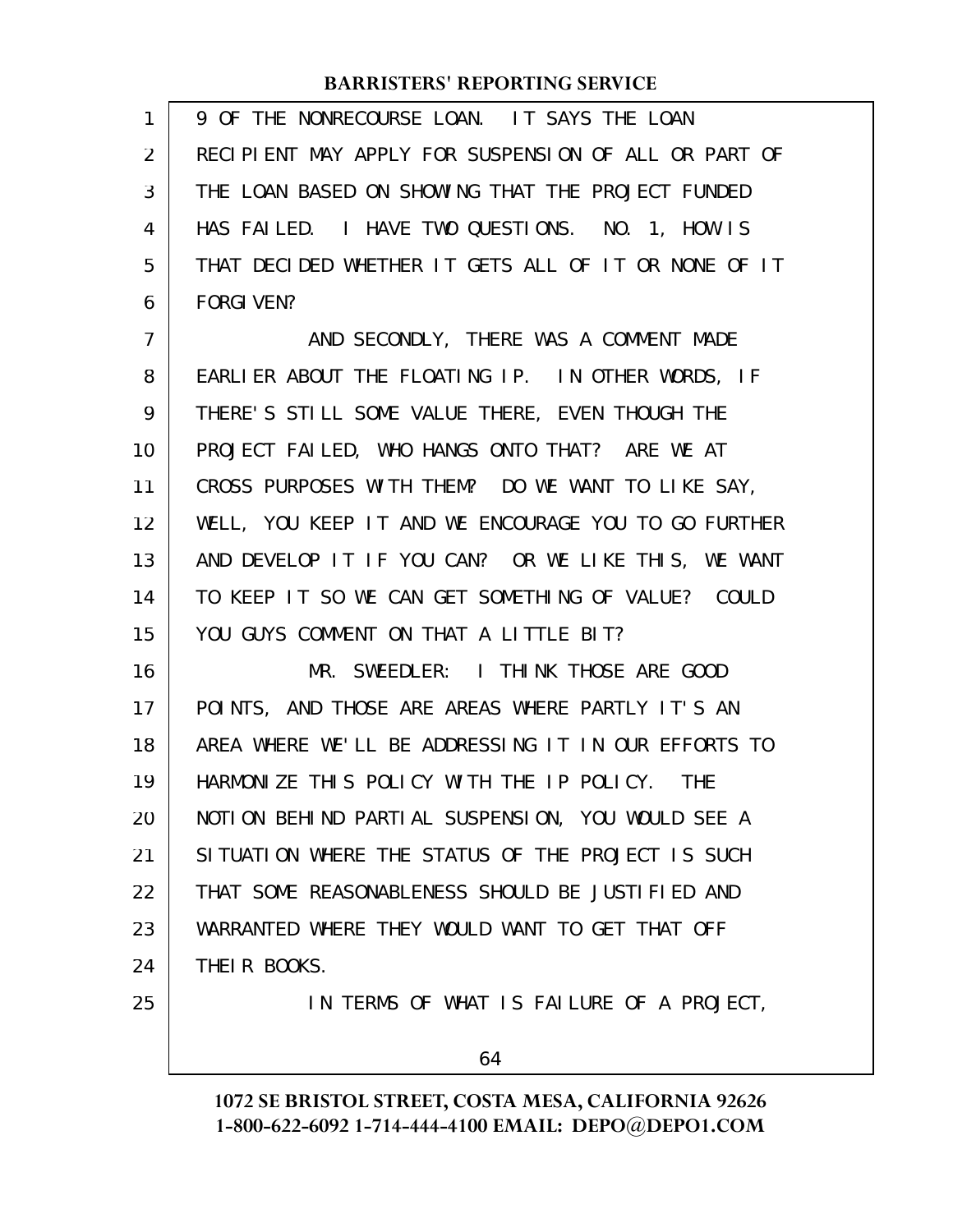| 1              | CHAIRMAN KLEIN ALREADY RAISED SOME ISSUES ABOUT      |
|----------------|------------------------------------------------------|
| $\overline{2}$ | THAT, AND IT DOES LOOK LIKE WE'LL NEED TO, FIRST OF  |
| 3              | ALL, MAYBE CHANGE THAT TERM TO SOMETHING ELSE AND    |
| 4              | THEN TERM IT IN THE RIGHT WAY TO MAKE THAT           |
| 5              | DETERMINATION. THE ACTUAL STANDARD WOULD PROBABLY    |
| 6              | STILL HAVE TO BE SET PER RFA BECAUSE IT WILL RELATE  |
| 7              | TO THE TYPE OF RESEARCH INVOLVED. BUT I THINK THOSE  |
| 8              | ARE GOOD POINTS THAT WE WILL BE TRYING TO ADDRESS IN |
| 9              | THE NEXT DRAFT.                                      |
| 10             | CHAIRMAN GOLDBERG: THANK YOU, MR. REED.              |
| 11             | HEARING NO OTHER COMMENTS FROM THE PUBLIC, I'D LIKE  |
| 12             | TO PROCEED TO A DISCUSSION OF ITEM 3(A), THE CONCEPT |
| 13             | PLAN FOR REQUESTS FOR PROPOSALS FOR DELEGATED        |
| 14             | UNDERWRITERS. WE'VE DISCUSSED THIS IN PART IN PRIOR  |
| 15             | COMMITTEE SESSIONS. AND I THINK WHAT WE'RE           |
| 16             | INTERESTED IN OBTAINING RECOMMENDATIONS FOR IS TO    |
| 17             | DIRECT STAFF TO GO FORWARD AND PUT TOGETHER AN RFP   |
| 18             | FOR DELEGATED UNDERWRITERS WHICH WE WOULD THEN HAVE  |
| 19             | AN OPPORTUNITY TO REVIEW. BUT THIS PROVIDES THE      |
| 20             | GUIDANCE THAT WOULD ENABLE THEM TO INITIATE THAT     |
| 21             | EFFORT.                                              |
| 22             | ARE THERE ANY QUESTIONS FROM MEMBERS OF              |
| 23             | THE COMMITTEE ON THE CONCEPT PIECE OR WHAT WE'RE     |
| 24             | PROPOSING TO DO HERE?                                |
| 25             | MR. ROTH: MICHAEL, IT'S DUANE IN SAN                 |
|                | 65                                                   |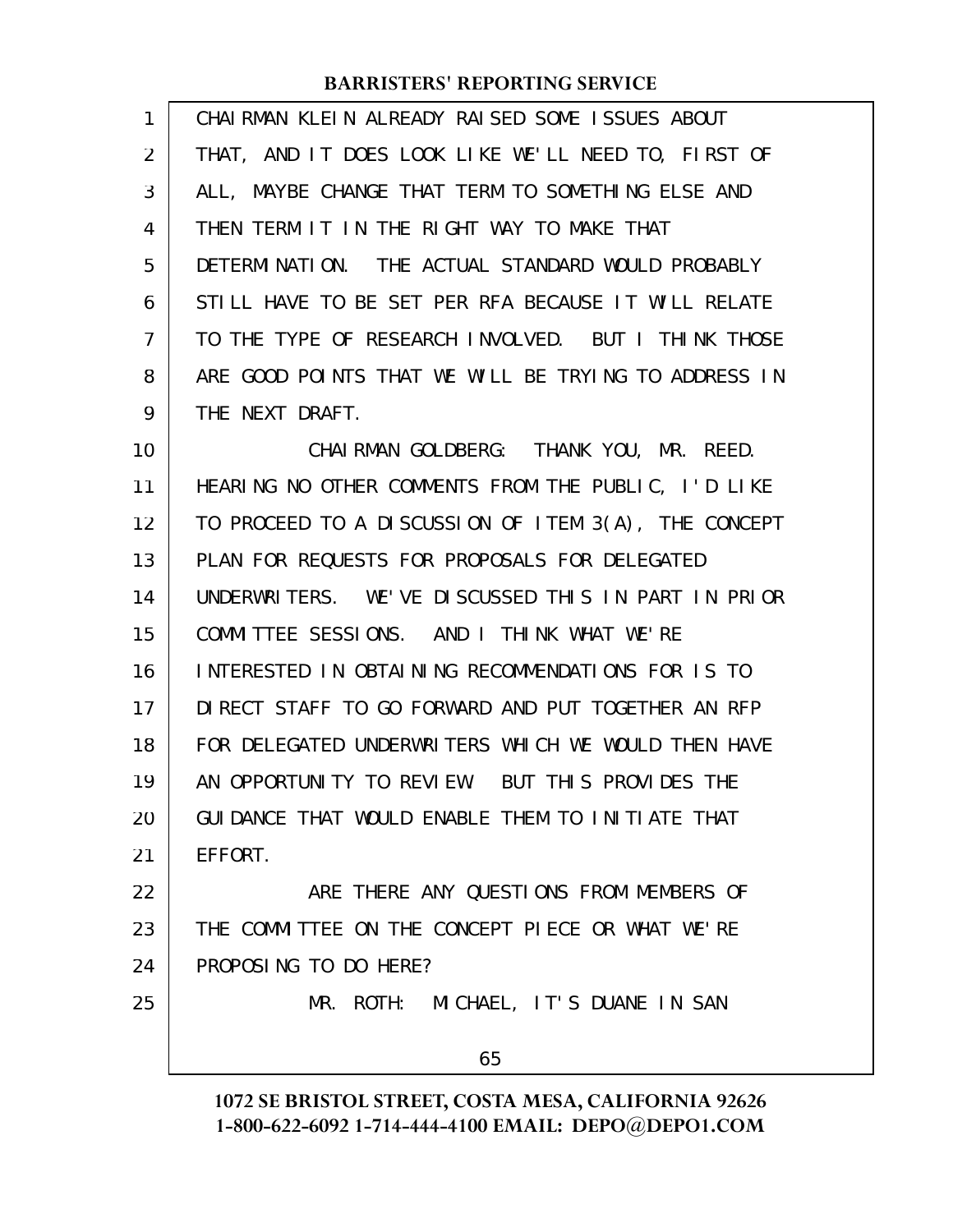| 1              | THE ONLY -- I THINK IT'S FINE. I HAVE NO<br>DI EGO.  |
|----------------|------------------------------------------------------|
| $\overline{2}$ | COMMENTS SPECIFICALLY TO THE DOCUMENT IN TERMS OF    |
| 3              | WHAT'S HERE, BUT I WANT TO RAISE THE ISSUE OF HOW    |
| 4              | WE'RE GOING TO HANDLE CONFLICT OF INTEREST OF        |
| 5              | POTENTIAL UNDERWRITERS. AND I'M THINKING ABOUT       |
| 6              | THINGS LIKE, YOU KNOW, COMPETITIVE -- THEY HAVE A    |
| 7              | CLIENT THAT'S COMPETITIVE WITH THE COMPANY THAT'S    |
| 8              | ASKING FOR A LOAN OR THEY' RE FUNDING SOMEBODY THAT  |
| 9              | IS ASKING FOR A LOAN. THERE ARE MANY THINGS I CAN    |
| 10             | THINK OF THAT PROBABLY SHOULD BE THOUGHT OUT NOW     |
| 11             | INSTEAD OF WAITING TILL WE PUT IT OUT THERE AND THEN |
| 12             | DECIDE THERE ARE PARTIES THAT ARE DISINTERESTED      |
| 13             | PARTIES THAT ARE CAPABLE OF DOING THIS, BUT NOT      |
| 14             | FUNDING EARLY STAGE.                                 |
| 15             | CHAIRMAN GOLDBERG: RIGHT. THIS IS AN                 |
| 16             | IMPORTANT POINT. I'M GLAD YOU BROUGHT IT UP, DUANE.  |
| 17             | I'M GOING TO ASK COUNSEL TO ADDRESS IT.              |
| 18             | MR. HARRISON: THIS IS JAMES HARRISON. I              |
| 19             | THINK YOU'RE RIGHT. THOSE ARE ISSUES THAT WE WILL    |
| 20             | HAVE TO ADDRESS AS WE DEVELOP THE RFP ITSELF BECAUSE |
| 21             | WE WILL CLEARLY NEED TO SET OUT GUIDELINES SO THAT   |
| 22             | THE DELEGATED UNDERWRITERS ARE AWARE OF THE POLICIES |
| 23             | THAT WE WOULD IMPOSE UPON THEM TO PREVENT CONFLICTS  |
| 24             | OF INTEREST.                                         |
| 25             | AND I SHOULD ADD THAT ONE OF THE RATIONALE           |
|                | 66                                                   |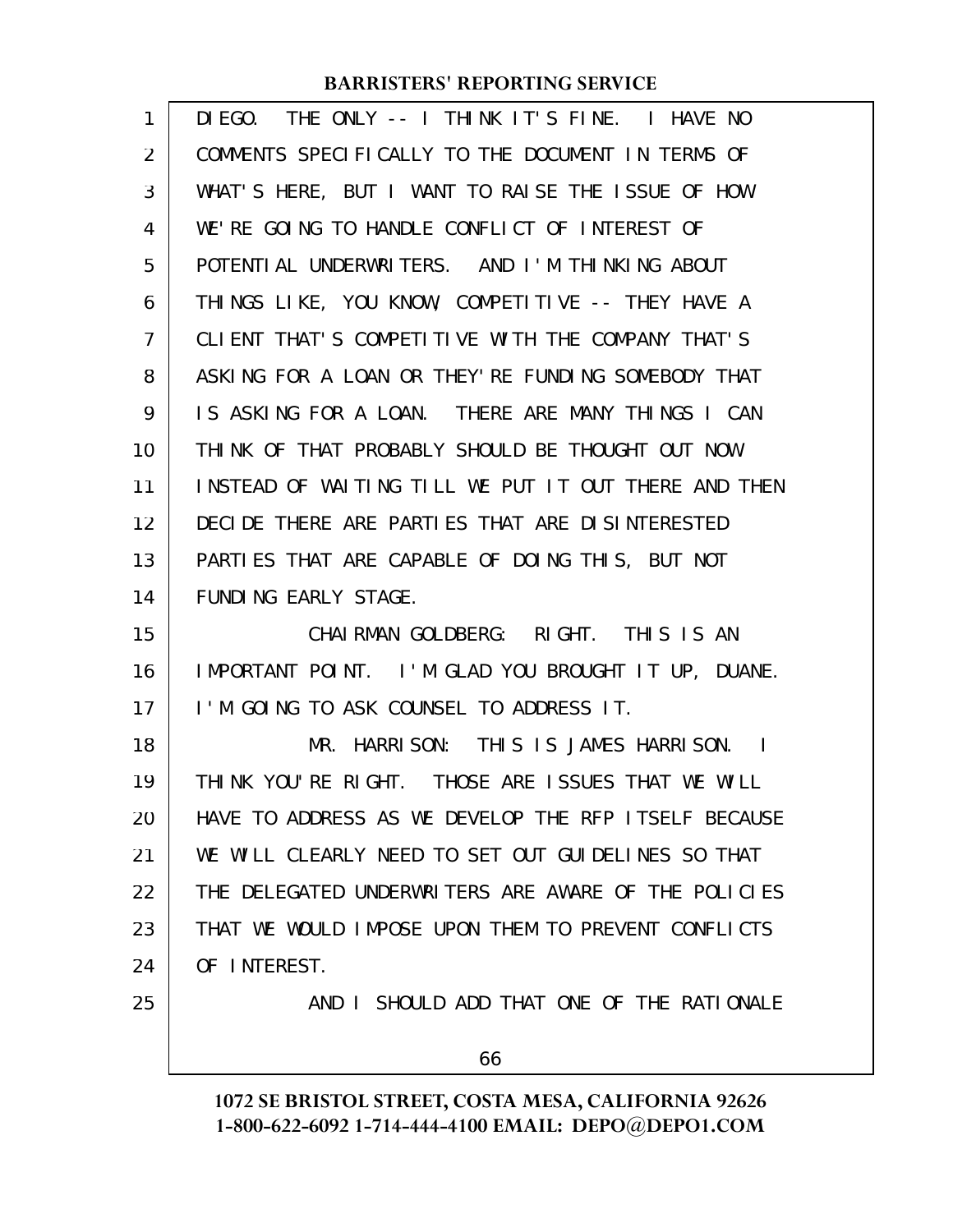| $\mathbf{1}$ | BEHIND SEEKING MULTIPLE CONTRACTORS IN THIS CASE IS  |
|--------------|------------------------------------------------------|
| 2            | TO ENABLE US TO AVOID THOSE SORTS OF CONFLICTS OF    |
| 3            | INTEREST BY USING A DELEGATED UNDERWRITER THAT       |
| 4            | DOESN'T HAVE A CONFLICT WITH RESPECT TO A PARTICULAR |
| 5            | APPLICANT. SO THOSE ARE POLICIES THAT WE WILL        |
| 6            | DEVELOP AS PART OF THE RFP LTSELF.                   |
| 7            | MR. ROTH: GREAT. THANK YOU.                          |
| 8            | CHAI RMAN GOLDBERG: JEFF SHEEHY HAS A                |
| 9            | COMMENT.                                             |
| 10           | MR. SHEEHY: YEAH. WHAT'S THE DECISION                |
| 11           | POINT ON THIS?                                       |
| 12           | MS. KING: ON WHO GETS THE CONTRACT, YOU              |
| 13           | MEAN?                                                |
| 14           | MR. SHEEHY: YEAH. I MEAN I WOULD HOPE                |
| 15           | THAT WE'D HAVE -- IDEALLY IT SEEMS LIKE WE GET A     |
| 16           | RECOMMENDATION FROM THIS COMMITTEE IN A PUBLIC       |
| 17           | HEARING, AND THEN IT GOES TO THE BOARD FOR --        |
| 18           | MR. KLEIN: IT WILL GO TO THE BOARD, JEFF.            |
| 19           | THIS IS A BOARD DECISION.                            |
| 20           | MR. SHEEHY: IT SAYS -- JUST BECAUSE IN               |
| 21           | THE FIRST PARAGRAPH IT SAYS THAT CIRM WILL SELECT,   |
| 22           | BUT I JUST WANT TO BE CLEAR THAT THE -- AND I THINK  |
| 23           | WE SHOULD, YOU KNOW, BECAUSE OF ISSUES LIKE COI, IT  |
| 24           | MIGHT BE EASIER TO HAVE -- I DON'T KNOW IF YOU WANT  |
| 25           | TO DO IT IN THE SUBCOMMITTEE, BUT IF THERE IS SOME   |
|              |                                                      |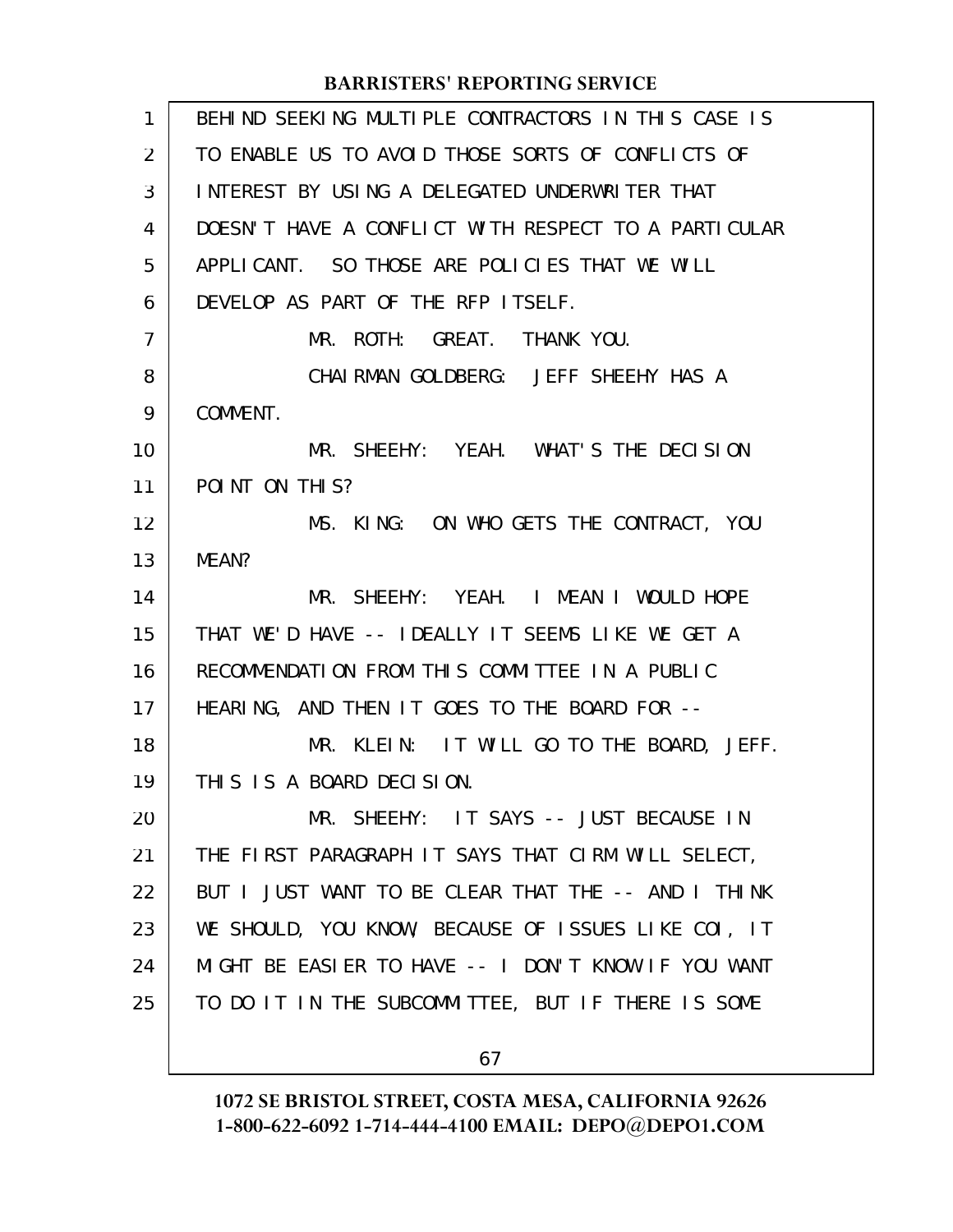| $\mathbf{1}$   | DI SCUSSION TO DO THAT AND NOT BURDEN THE BOARD, THE |
|----------------|------------------------------------------------------|
| 2              | PEOPLE IN THE PUBLIC WANT TO WEIGH IN OR SOMETHING;  |
| 3              | BUT AS LONG AS IT COMES TO THE BOARD EVENTUALLY, I'M |
| 4              | FINE.                                                |
| 5              | CHAIRMAN GOLDBERG: I THINK IT'S                      |
| 6              | CONTEMPLATED THAT RESPONSES FROM THE RFA, THE RFP,   |
| $\overline{7}$ | RATHER, THAT WOULD LEAD TO POTENTIAL DESIGNATED      |
| 8              | UNDERWRITERS WOULD THEN COME TO US SO THAT WE CAN    |
| 9              | UNDERSTAND WHO THEY ARE. BUT I THINK WITH RESPECT    |
| 10             | TO SELECTION OF A SPECIFIC DESIGNATED UNDERWRITER OR |
| 11             | A SPECIFIC LOAN APPLICATION, THAT IS A STAFF JOB.    |
| 12             | MR. SHEEHY: YEAH. I WOULD THINK WE'D                 |
| 13             | HAVE WHATEVER NUMBER OF BROAD CONTRACTORS, BUT THEN  |
| 14             | THE STAFF WOULD ASSIGN INTERNALLY PER PROJECT.       |
| 15             | CHAIRMAN GOLDBERG: RIGHT.                            |
| 16             | MR. SHEEHY: I THINK THE CONTRACTORS                  |
| 17             | THEMSELVES WHO ARE GOING TO DO THIS SHOULD BE        |
| 18             | SELECTED BY THE ICOC AND, YOU KNOW, THERE SHOULD BE  |
| 19             | SOME OPPORTUNITY FOR SOME PUBLIC TO WEIGH IN WITH    |
| 20             | SOME SUBSTANCE IF PEOPLE HAVE CONCERNS. IT MAY BE    |
| 21             | VERY PRO FORMA, BUT I JUST WANT TO MAKE SURE.        |
| 22             | PEOPLE HAVE RAISED SOME CONCERNS IN THE PAST.        |
| 23             | CHAIRMAN GOLDBERG: IAN SWEEDLER.                     |
| 24             | MR. SWEEDLER: I THINK -- I DON'T KNOW                |
| 25             | THAT WE DISCUSSED THIS AMONG THE STAFF. MY           |
|                | 68                                                   |
|                |                                                      |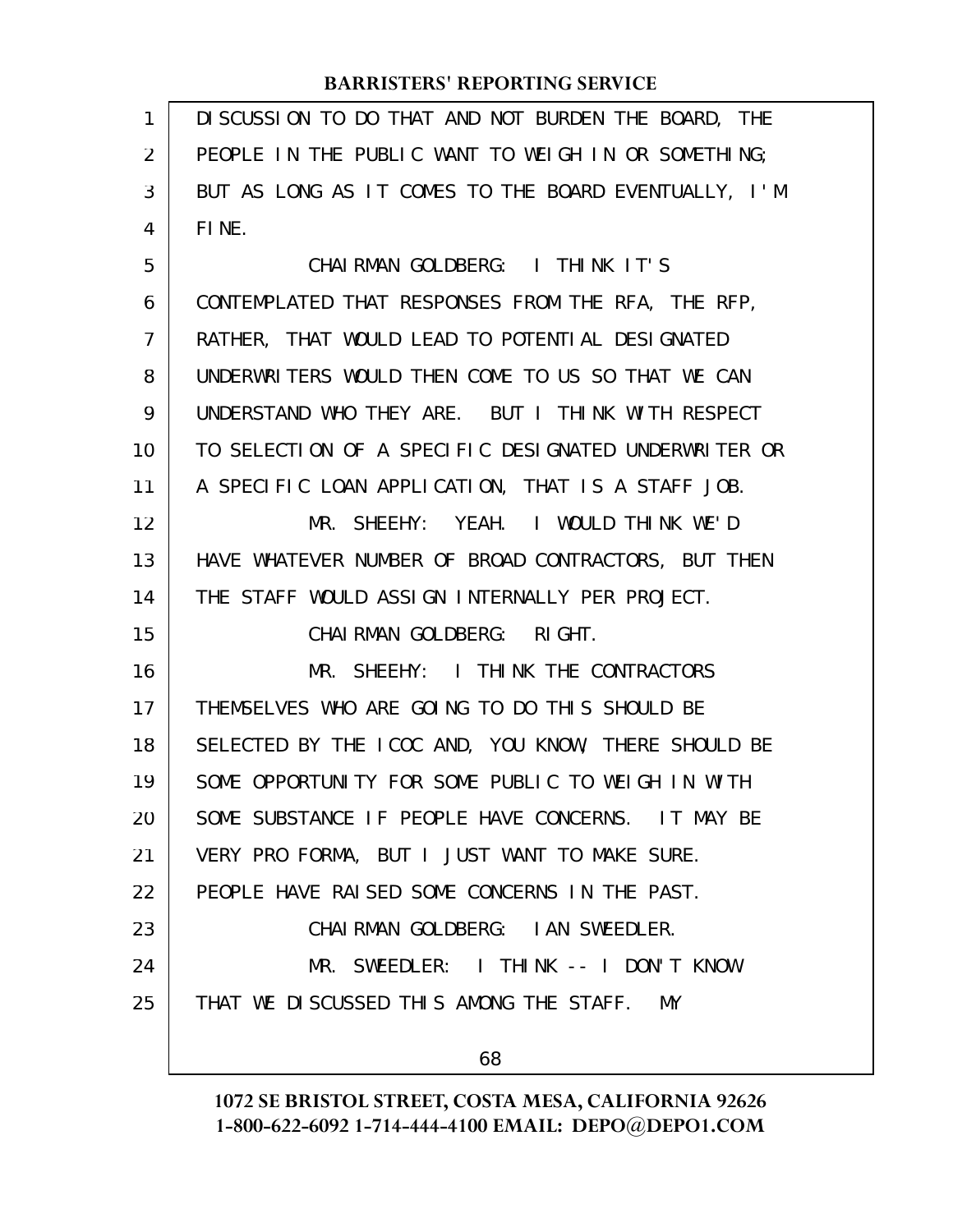| $\mathbf{1}$   | ASSUMPTION IS THAT CIRM WOULD FOLLOW THE CONTRACTING |
|----------------|------------------------------------------------------|
| 2              | POLICIES WE'RE SUPPOSED TO FOLLOW, WHICH PROVIDE     |
| 3              | THAT CONTRACTS AT A CERTAIN LEVEL ARE DECIDED BY THE |
| 4              | PRESIDENT AND THEN SO ON UP TO THE GOVERNANCE        |
| 5              | COMMITTEE AND THE ICOC. IF THE BOARD WANTS TO        |
| 6              | CHANGE THAT POLICY OR HAVE US TREAT IT DIFFERENTLY   |
| $\overline{7}$ | HERE, WE JUST WOULD NEED DIRECTION ABOUT THAT.       |
| 8              | MR. KLEIN: MICHAEL, THIS IS BOB. CAN I               |
| 9              | COMMENT ON THAT?                                     |
| 10             | CHAI RMAN GOLDBERG: CERTAINLY.                       |
| 11             | MR. KLEIN: I THINK YOUR CLARIFICATION WAS            |
| 12             | GOOD, MICHAEL. IN THE NORMAL COURSE OF CONTRACTING,  |
| 13             | THE DESIGNATION OF A LOAN GOING TO ONE CONTRACTOR OR |
| 14             | ANOTHER IS VERY APPROPRIATE. BUT THIS IS AN          |
| 15             | INNOVATIVE PROGRAM; AND AS JEFF POINTS OUT, THE      |
| 16             | PUBLIC HAS A REAL INTEREST IN UNDERSTANDING IT. AND  |
| 17             | SO THE INTENTION, I THINK, AT THE BOARD LEVEL HAS    |
| 18             | BEEN FOR THE BOARD TO APPROVE THE ACTUAL             |
| 19             | CONTRACTORS. THE BOARD MAY WELL SEE THAT WHEN THE    |
| 20             | RFA COMES IN, THERE ARE SOME POLICY QUESTIONS THAT   |
| 21             | ARE BURIED IN THOSE PROPOSALS THAT NEED TO BE        |
| 22             | DECIDED AND DISCUSSED PUBLICLY AT THE TIME OF THE    |
| 23             | DECISION ON THE CONTRACTORS. SO I PUT THIS INTO A    |
| 24             | DIFFERENT CATEGORY, IAN, THAN NORMAL CONTRACTING FOR |
| 25             | RATHER CUSTOMARY SERVICES.                           |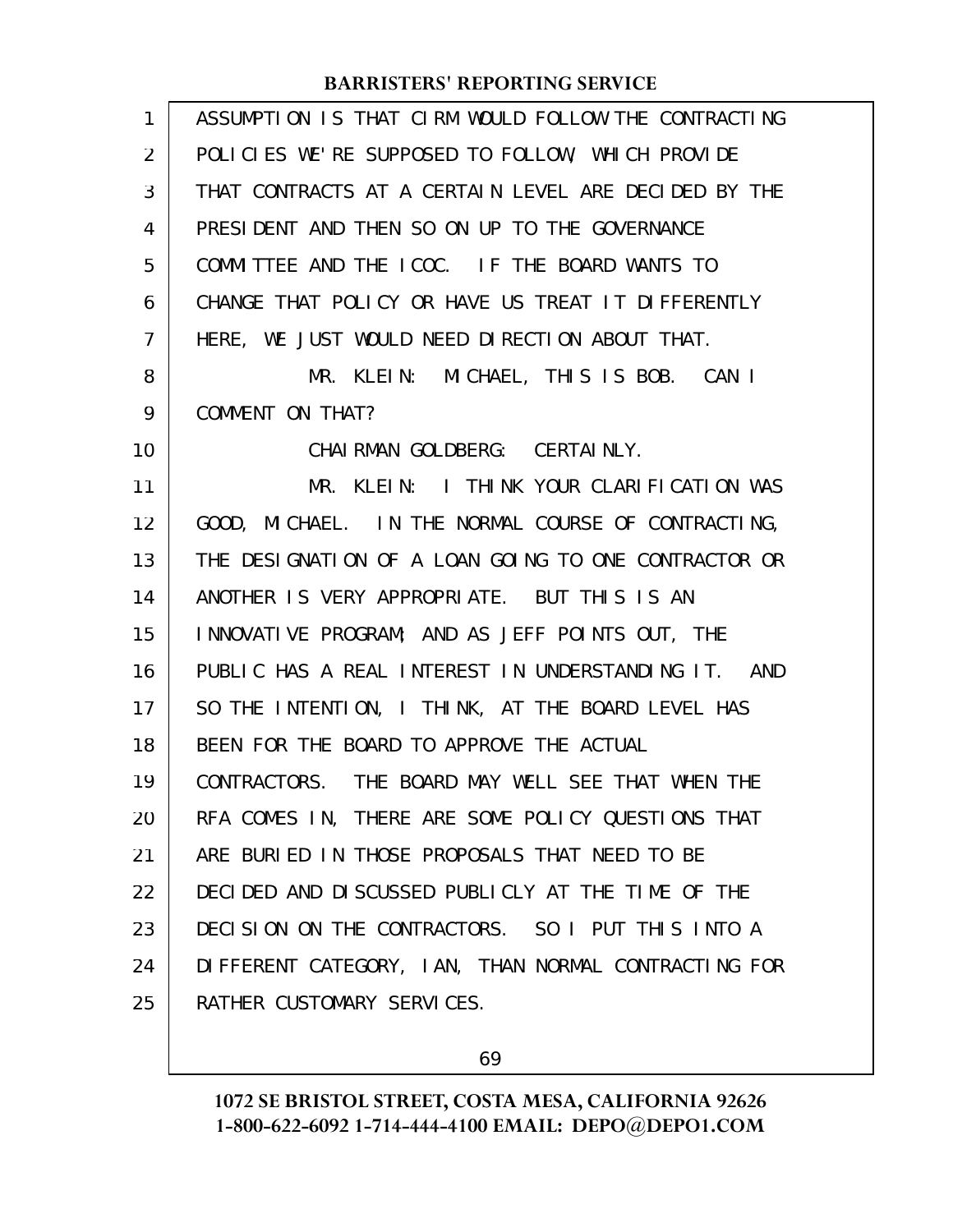| 1              | MS. KING: LIKE WE DID WITH PRESIDENTIAL                        |
|----------------|----------------------------------------------------------------|
| $\overline{2}$ | SEARCH.                                                        |
| 3              | CHAIRMAN GOLDBERG: ARE THERE ANY OTHER                         |
| 4              | COMMENTS ON THIS AGENDA ITEM? ANY PUBLIC COMMENTS              |
| 5              | ON THIS AGENDA ITEM? HEARING NONE, I'D LIKE TO ASK             |
| 6              | CHAIRMAN KLEIN, GIVEN THE LIMITED AMOUNT OF TIME WE            |
| $\overline{7}$ | HAVE, AND WE HAVE TWO REMAINING AGENDA ITEMS AND               |
| 8              | BOTH OF THEM ARE, I KNOW, VERY IMPORTANT TO HIM, IF            |
| 9              | HE WOULD PREFER TO SEQUENCE THEM IN THE ORDER THAT             |
| 10             | HE THINKS ARE MOST IMPORTANT TO THE AGENCY.                    |
| 11             | MS. KING: BOB, THOSE ARE AGENDA ITEMS NO.                      |
| 12             | 4 AND 5. AND FOR NO. 4 WE HAVE A DOCUMENT. AND                 |
| 13             | WHAT CHAIR GOLDBERG IS SUGGESTING IS THAT YOU CAN              |
| 14             | CHOOSE TO START WITH EITHER FOUR OR FIVE GIVEN THAT            |
| 15             | WE HAVE 20 MINUTES LEFT FOR THE MEETING. YOU MIGHT             |
| 16             | WANT TO TAKE THAT UNDER ADVISEMENT. THANK YOU.                 |
| 17             | DR. AZZIZ: MELISSA, THIS IS RICARDO. I                         |
| 18             | APOLOGIZE TO EVERYBODY. I HAVE ANOTHER MEETING THAT            |
| 19             | HAVE TO BE OUT. SO I'M LEAVING OFF. BILL ADAMS<br>$\mathbf{I}$ |
| 20             | WILL REMAIN HERE ON THE PHONE AS A MEMBER OF THE               |
| 21             | PUBLIC HERE AT CEDARS.                                         |
| 22             | MS. KING: THANK YOU, DR. AZZIZ, AND                            |
| 23             | THANKS FOR BEING HERE.                                         |
| 24             | DR. AZZIZ: THANK YOU VERY MUCH. QUORUM                         |
| 25             | IS OKAY FOR YOU?                                               |
|                | 70                                                             |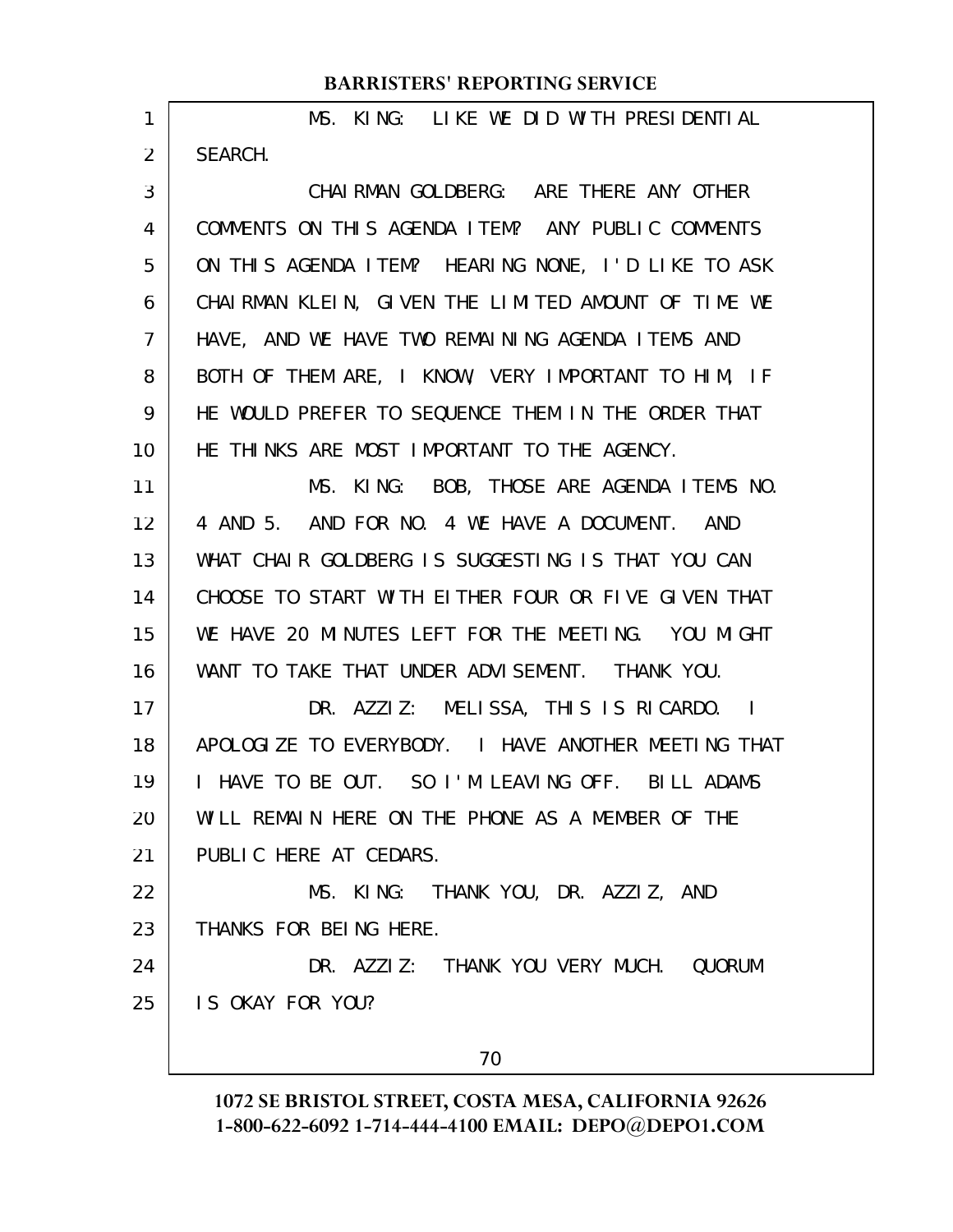|                   | <b>BARRISTERS' REPORTING SERVICE</b>                 |
|-------------------|------------------------------------------------------|
| 1                 | MS. KING: I WAS JUST ABOUT TO ASK. DID               |
| $\overline{2}$    | DR. PIZZO END UP JOINING WITH YOU, BOB?              |
| 3                 | MR. KLEIN: HE HAS NOT JOINED YET.                    |
| 4                 | MS. KING: SO, DR. AZZIZ, WE KNOW YOU HAVE            |
| 5                 | TO GO.                                               |
| 6                 | DR. AZZIZ: LET ME PUT IT THIS WAY. I                 |
| $\overline{7}$    | WILL BE IN A MEETING IN AN ADJACENT OFFICE. IF YOU   |
| 8                 | HAVE SOMETHING TO VOTE ON THAT YOU NEED AN ELECTION, |
| 9                 | MY STAFF WILL GET ME. HOW ABOUT THAT?                |
| 10                | MS. KING: THANK YOU.                                 |
| 11                | MR. KLEIN: LET ME ASK THIS QUESTION.                 |
| $12 \overline{ }$ | MICHAEL, BEFORE DR. AZZIZ LEAVES, DID YOU WANT TO    |
| 13                | TAKE ANY ACTION ON A FORMAL RECOMMENDATION ON THE    |
| 14                | TWO I TEMS WE'VE JUST GONE OVER?                     |
| 15                | CHAI RMAN GOLDBERG: I GUESS I LEAVE THAT             |
| 16                | TO YOU. I DON'T THINK WE NEED A RECOMMENDATION       |
| 17                | FORMALLY TO TAKE THIS FORWARD TO THE ICOC IN         |
| 18                | DECEMBER. THAT'S MY UNDERSTANDING.                   |
| 19                | MR. HARRISON: ACTUALLY I THINK WITH                  |
| 20                | RESPECT TO THE LOAN ADMINISTRATION POLICY THAT WE    |
| 21                | PLANNED TO BRING IT TO THE BOARD IN JANUARY BECAUSE  |
| 22                | OF THE CROWDED AGENDA WE HAVE IN DECEMBER.<br>AND I  |
| 23                | THINK THE SUBCOMMITTEE HAS COMMUNICATED ITS CLEAR    |
| 24                | DESIRE WITH RESPECT TO THE PROPOSED MODIFICATIONS TO |
| 25                | THE LOAN ADMINISTRATION POLICY, AND I THINK STAFF    |
|                   |                                                      |

71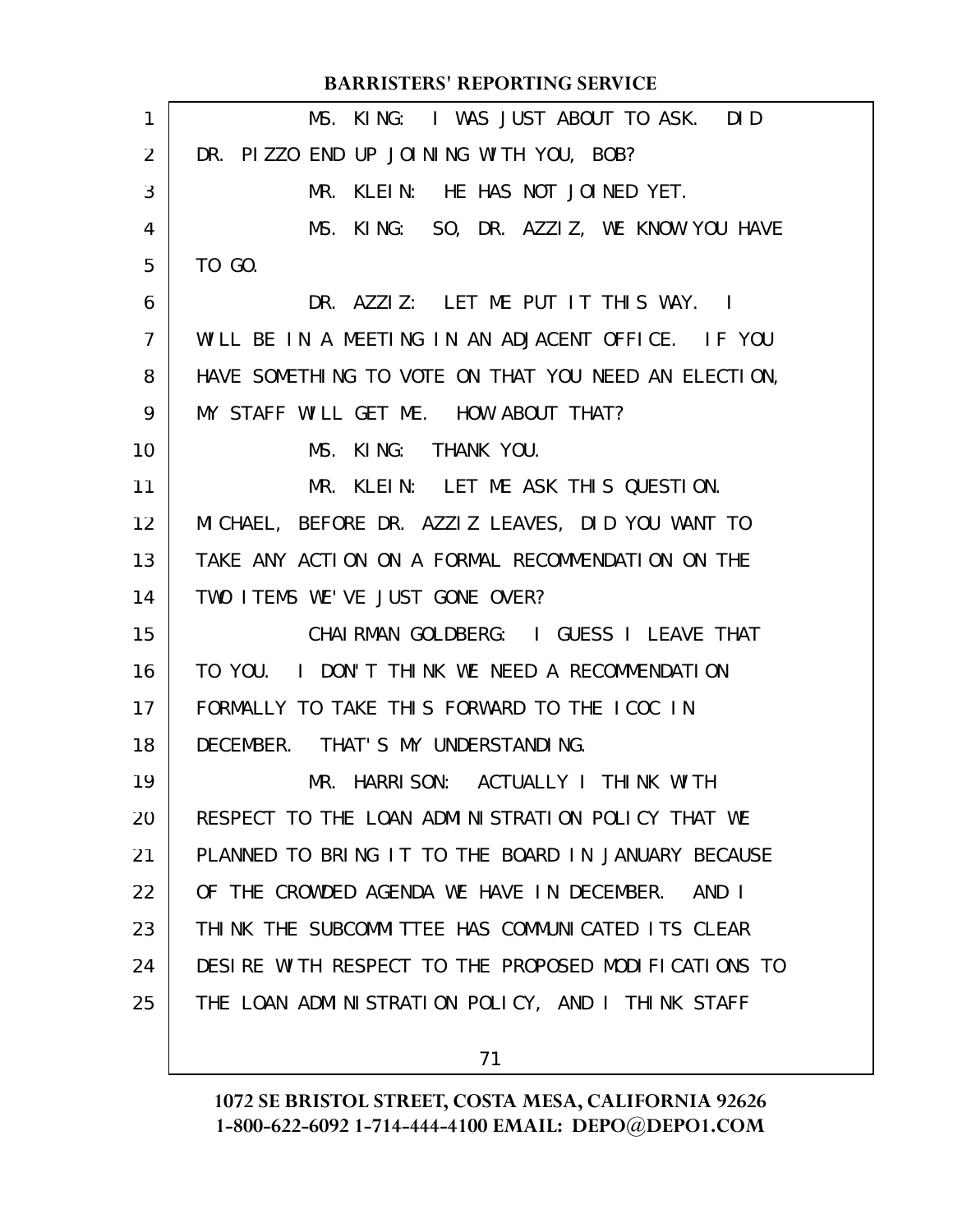| $\mathbf{1}$ | CAN MAKE THOSE AND THEN BRING THEM TO THE FULL ICOC  |
|--------------|------------------------------------------------------|
| 2            | WITH THE SENSE OF THE SUBCOMMITTEE.                  |
| 3            | MR. KLEIN: OKAY. THANK YOU. I JUST                   |
| 4            | DIDN'T WANT YOU TO LOSE THE OPPORTUNITY IF YOU SO    |
| 5            | ELECTED.                                             |
| 6            | CHAIRMAN GOLDBERG: THANK YOU.                        |
| 7            | MR. KLEIN: OKAY. SO ON ITEM 4, IS THE                |
| 8            | STAFF CURRENTLY PRESENT THAT WOULD BE ABLE TO        |
| 9            | DESCRIBE FOR THE BOARD BEYOND WHAT IS WRITTEN IN     |
| 10           | THIS SHORT SUMMARY BASICALLY THE GOAL OF THIS        |
| 11           | ACCELERATED FUNDING PROGRAM FOR FOCUSING ON TRYING   |
| 12           | TO EXPEDITIOUSLY GET FUNDS TO THE BIOTECH SECTOR     |
| 13           | THAT IS UNDER SUCH SEVERE FINANCIAL STRESS?          |
| 14           | CHAIRMAN GOLDBERG: DR. OLSON IS PRESENT              |
| 15           | IF DR. OLSON CARES TO TAKE THIS UP. I'M NOT SURE     |
| 16           | THAT SHE IS, BUT SHE'S PROCEEDING TO THE MICROPHONE. |
| 17           | DR. OLSON: I THINK THAT WE ALL RECOGNIZE             |
| 18           | THAT THIS IS A TOUGH TIME FOR BIOTECH IN GENERAL,    |
| 19           | AND THAT, YOU KNOW, WE ARE TRYING TO ESSENTIALLY DO  |
| 20           | WHAT WE CAN TO HELP THOSE -- HELP THOSE              |
| 21           | ORGANIZATIONS WHO ARE CONDUCTING RESEARCH THAT WOULD |
| 22           | BE VALUABLE TO OUR EFFORTS.                          |
| 23           | SO THE PROPOSAL IS, AS I UNDERSTAND IT,              |
| 24           | AND I'M SURE PEOPLE WILL CORRECT ME IF I'M WRONG, IS |
| 25           | THAT NORMALLY WHEN WE HAVE -- WE RECEIVE             |
|              | 72                                                   |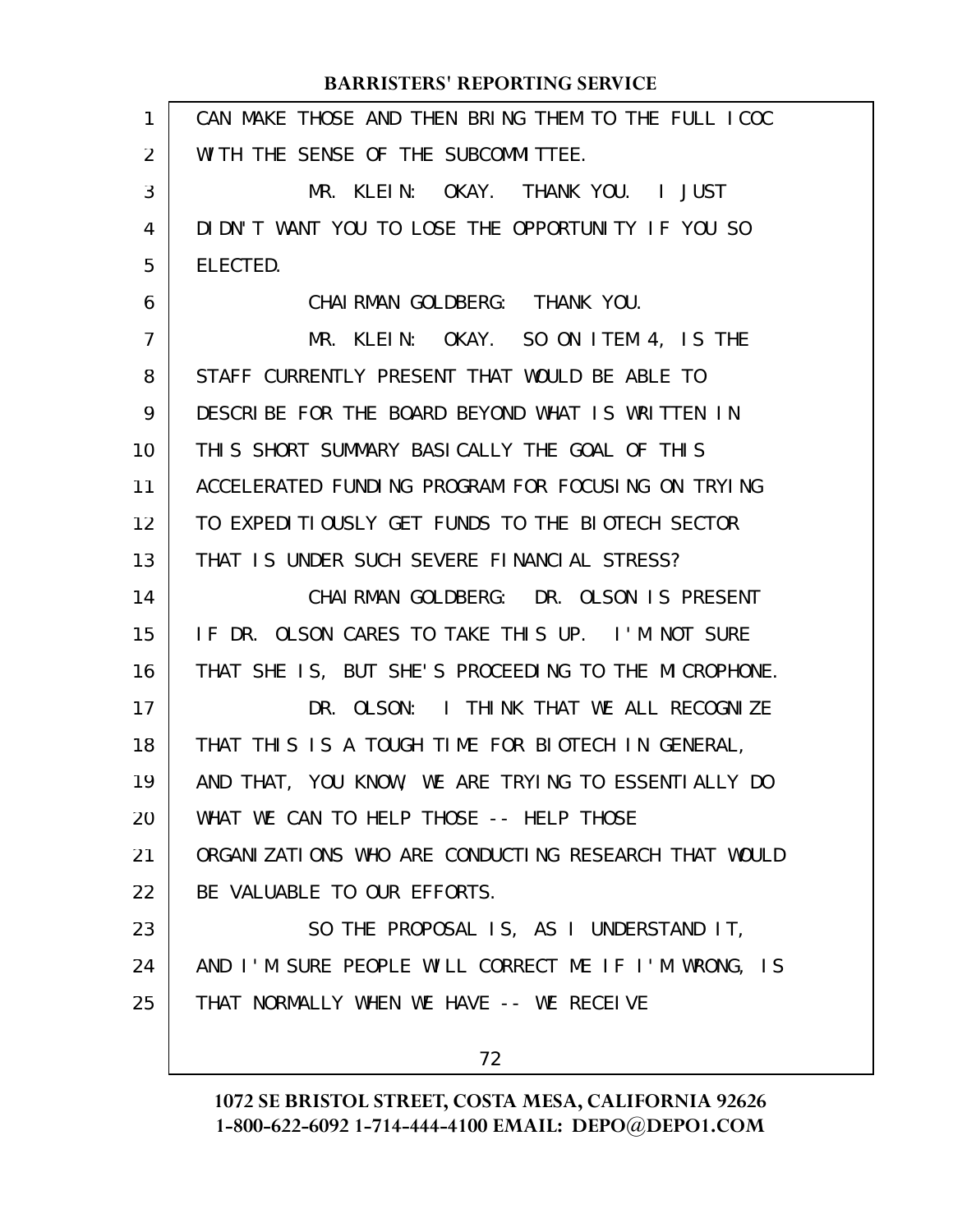| 1  | RECOMMENDATIONS FROM THE GRANTS WORKING GROUP, WE                 |
|----|-------------------------------------------------------------------|
| 2  | RECEIVE RECOMMENDATIONS THAT ARE RECOMMENDED FOR                  |
| 3  | FUNDING, RECOMMENDED IF FUNDS ARE AVAILABLE, AND                  |
| 4  | THEN NOT RECOMMENDED FOR FUNDING. IN ORDER TO HELP                |
| 5  | GET THE MONEY TO QUALIFIED -- TO SCIENTIFICALLY                   |
| 6  | MERITORIOUS APPLICANTS -- FOR-PROFIT APPLICANTS MORE              |
| 7  | QUICKLY, WE WOULD NOTIFY ALL APPLICANTS OF WHICH                  |
| 8  | TIER THEY WERE IN. WE WOULD ALSO NOTIFY THOSE                     |
| 9  | APPLICANTS IN TIER 1 THAT IF THEY COMPLETED THEIR                 |
| 10 | REQUIRED DOCUMENTATION IN TERMS OF ASSURANCES, IF                 |
| 11 | THEY WERE TO HAVE THOSE COMPLETED, THAT WE WOULD                  |
| 12 | MAKE ALL POSSIBLE EFFORTS -- PARDON ME. WE WOULD                  |
| 13 | ALSO HAVE THE DELEGATED UNDERWRITER DO THE FINANCIAL              |
| 14 | REVIEW IF THIS, IN QUOTES, INCLUDED A LOAN PROGRAM.               |
| 15 | SO I WOULD NOTE THAT THIS IS TRUE FOR BOTH                        |
| 16 | GRANTS OR LOANS. WE ARE PROPOSING TO DO THIS FOR                  |
| 17 | BOTH GRANTS OR LOANS, THAT THOSE PEOPLE IN TIER 1                 |
| 18 | WOULD BE NOTIFIED TO GET THEIR ASSURANCES TOGETHER.               |
| 19 | WE WOULD THEN IMMEDIATELY FOLLOWING ICOC APPROVAL                 |
| 20 | AND PENDING RECEIPT OF ASSURANCES FOR WHERE THE                   |
| 21 | RESEARCH REQUIRED THOSE ASSURANCES TO EVEN BE                     |
| 22 | PERFORMED, WE WOULD BE ABLE TO DEFINITELY ACCELERATE              |
| 23 | NOTICE OF GRANT AWARD AND MAKE FUNDS AVAILABLE.<br>S <sub>0</sub> |
| 24 | THAT IS THE PROPOSAL.                                             |
| 25 | MR. KLEIN: THANK YOU, DR. OLSON. SO,                              |
|    |                                                                   |

73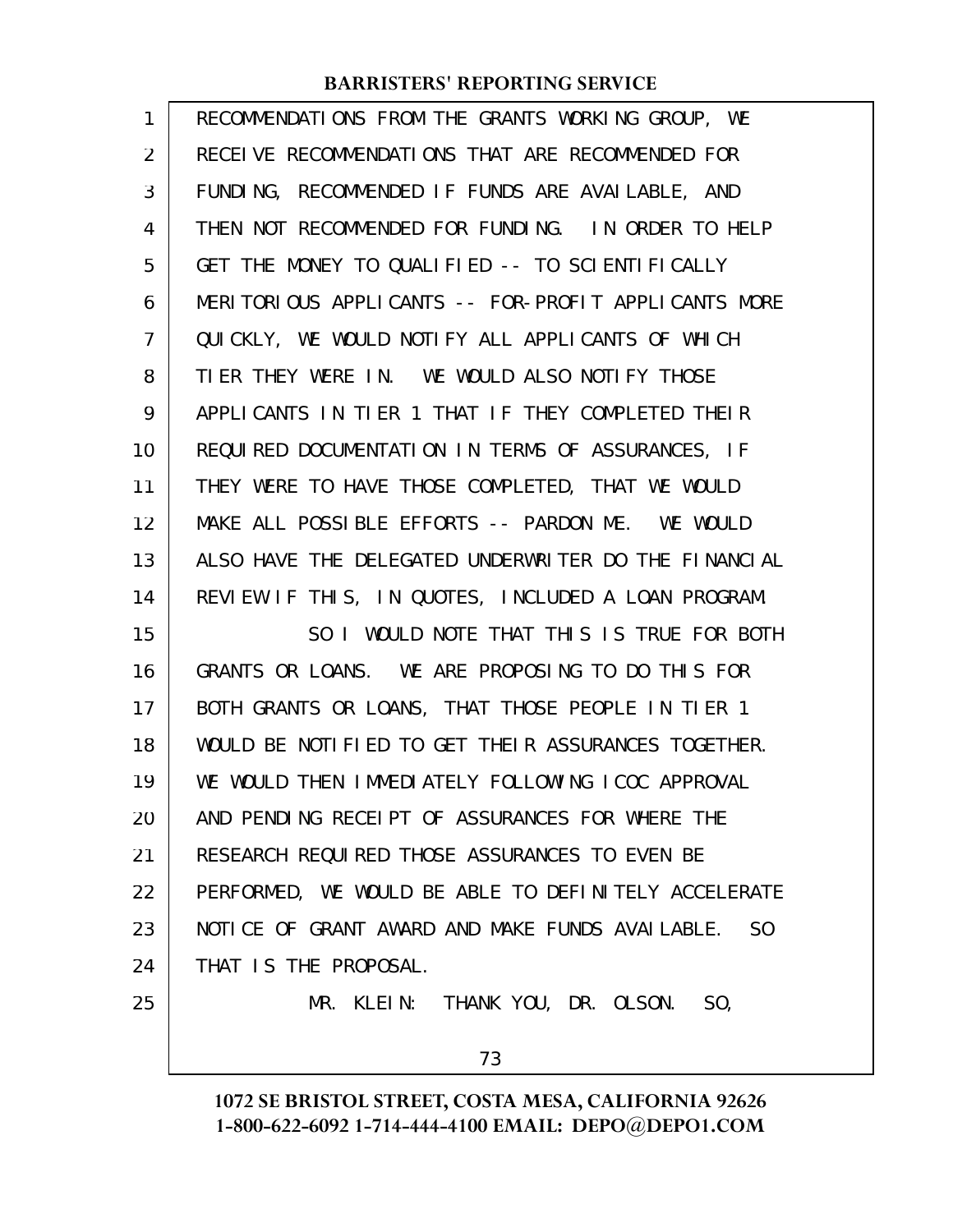| 1              | MICHAEL, THIS IS IN RESPONSE TO A REQUEST THAT I     |
|----------------|------------------------------------------------------|
| $\overline{2}$ | MADE TO TRY AND IN REAL-TIME COME UP WITH A MORE     |
| 3              | ACCELERATED FUNDING. AND I'D EMPHASIZE AGAIN THIS    |
| 4              | IS FOR THOSE BIOTECH COMPANIES, IT'S BEEN SAID       |
| 5              | BEFORE, BUT I WANT TO EMPHASIZE IT, THAT ARE IN THE  |
| 6              | TOP TIER ONLY, RECOMMENDED FOR FUNDING, WHO WOULD    |
| $\overline{7}$ | GET A PRIORITIZATION ESSENTIALLY BETWEEN THE PEER    |
| 8              | REVIEW AND THE BOARD MEETING OF THEIR PROCESSING FOR |
| 9              | FUNDING SO THEY COULD BE FUNDED IMMEDIATELY.         |
| 10             | WHAT WE'RE TRYING TO DO IS IF YOU LOOK AT            |
| 11             | THE LAST TWO FUNDING ROUNDS, THE ONLY -- WELL, THE   |
| 12             | LAST TWO FUNDING ROUNDS WE SEE A THREE-AND-A-HALF OR |
| 13             | FOUR-AND-A-HALF MONTH TIME PERIOD FOR FUNDING        |
| 14             | BECAUSE WE HAVE A GAP BETWEEN PEER REVIEW AND THE    |
| 15             | BOARD AND A MAJOR GAP, THEN, FROM THE BOARD TO       |
| 16             | POTENTI ALLY HAVING ALL OF THE POST-BOARD PROCESSING |
| 17             | ON COMPLIANCE IN PLACE. AND THE ATTEMPT HERE IS TO   |
| 18             | SEE, FOR THE LIMITED NUMBER OF PRIVATE COMPANIES     |
| 19             | THAT ARE COMING UP IN THESE VERY IMPORTANT CLINICAL  |
| 20             | AND PRECLINICAL ROUNDS, TO PROCESS THEM, AS          |
| 21             | DR. OLSON SAYS, ON A PRIORITY BASIS IMMEDIATELY      |
| 22             | AFTER PEER REVIEW AND BEFORE THE BOARD MEETING.      |
| 23             | WE WOULD ALSO IN OUR SETTING OF BOARD                |
| 24             | MEETINGS FOR NEXT YEAR TRY AND LOOK AT IT AND SEE    |
| 25             | WHAT THE GAP IN TIMING IS BETWEEN PEER REVIEW AND    |
|                |                                                      |

74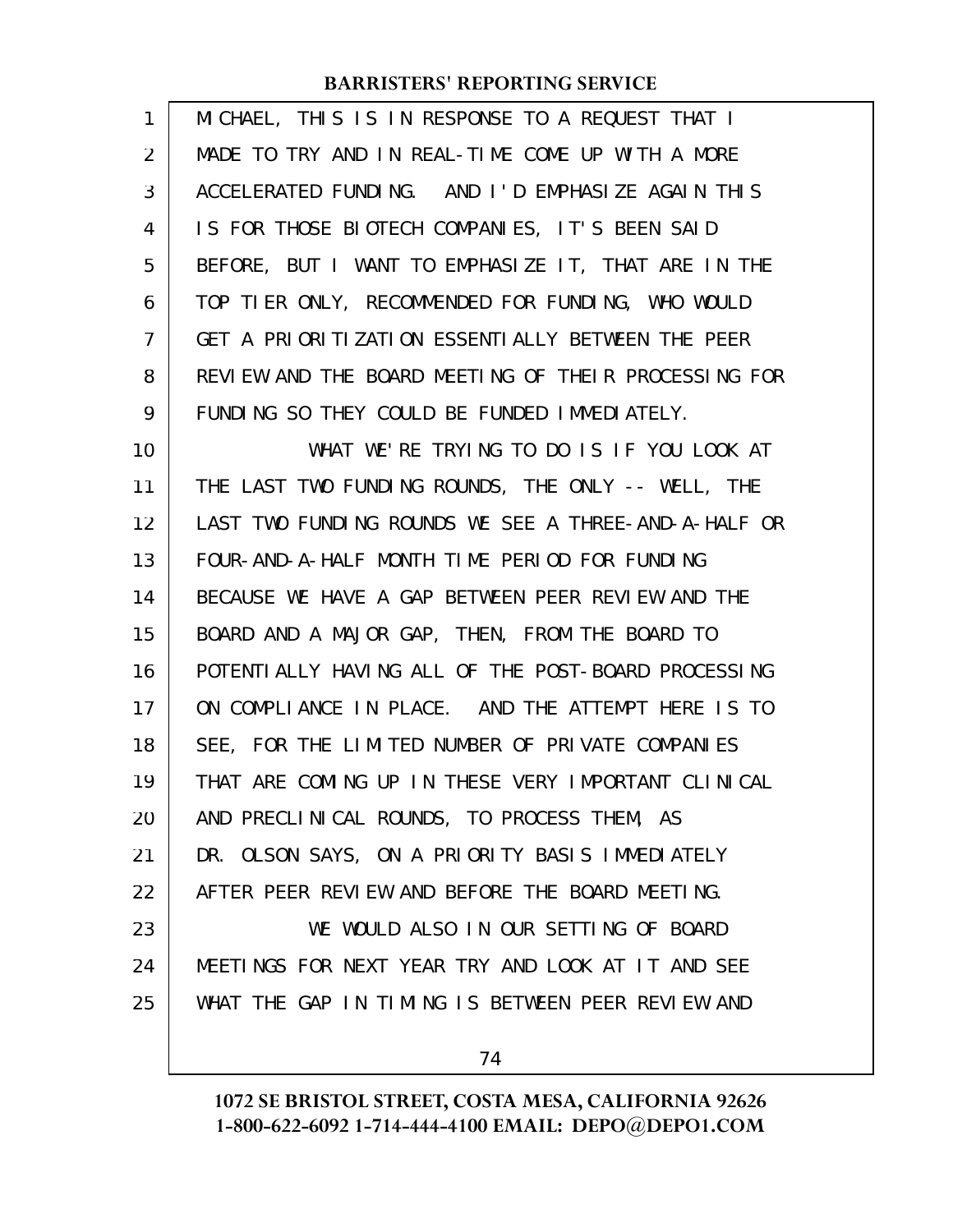| 1              | THE BOARD MEETING TO MINIMIZE THAT. IDEALLY WE'D     |
|----------------|------------------------------------------------------|
| $\overline{2}$ | LIKE TO GET SOMEWHERE WHERE WE HAVE NO MORE THAN     |
| 3              | FOUR OR FIVE WEEKS RATHER THAN THREE AND A HALF OR   |
| 4              | FOUR AND A HALF MONTHS IN BETWEEN SO THAT WHEN WE    |
| 5              | HAVE -- WHEN WE REALIZE THAT 60 PERCENT OF PRIVATE   |
| 6              | BIOTECH COMPANIES MAY ONLY HAVE SIX TO NINE MONTHS   |
| 7              | OF WORKING CAPITAL, THERE'S A HUGE DIFFERENCE FOR    |
| 8              | THEM BETWEEN A FOUR OR FIVE WEEKS FUNDING PERIOD AND |
| 9              | A THREE-AND-A-HALF OR FOUR-AND-A-HALF MONTH FUNDING  |
| 10             | PERIOD.                                              |
| 11             | SO THAT'S THE GOAL, TRYING TO BE                     |
| 12             | RESPONSIVE TO THE FINANCIAL ENVIRONMENT. AND I       |
| 13             | GREATLY APPRECIATE THE SCIENTIFIC STAFF COMING UP    |
| 14             | WITH THIS RESPONSE.                                  |
| 15             | CHAIRMAN GOLDBERG: EXCELLENT. THANK YOU.             |
| 16             | JEFF SHEEHY HAS A COMMENT AND WE'LL TAKE IT FROM     |
| 17             | THERE. I THINK THE MEMBERS OF THE COMMITTEE          |
| 18             | GENERALLY SHARE THE SENTIMENTS EXPRESSED BY DR.      |
| 19             | OLSON AND CHAIRMAN KLEIN.                            |
| 20             | MR. SHEEHY: IN GENERAL I SUPPORT THIS;               |
| 21             | HOWEVER, I DO HAVE A CONCERN ABOUT THE FACT THAT     |
| 22             | WE'RE SPECIFICALLY SEGMENTING OUT APPROVALS, ETHICAL |
| 23             | APPROVALS. I ASSUME SCRO WOULD ALSO INCLUDE IRB. I   |
| 24             | MEAN I GUESS I HAVE TO HAVE FURTHER UNDERSTANDING    |
| 25             | BECAUSE I HATE -- YOU KNOW, I'M NOT COMPLETELY       |
|                |                                                      |

75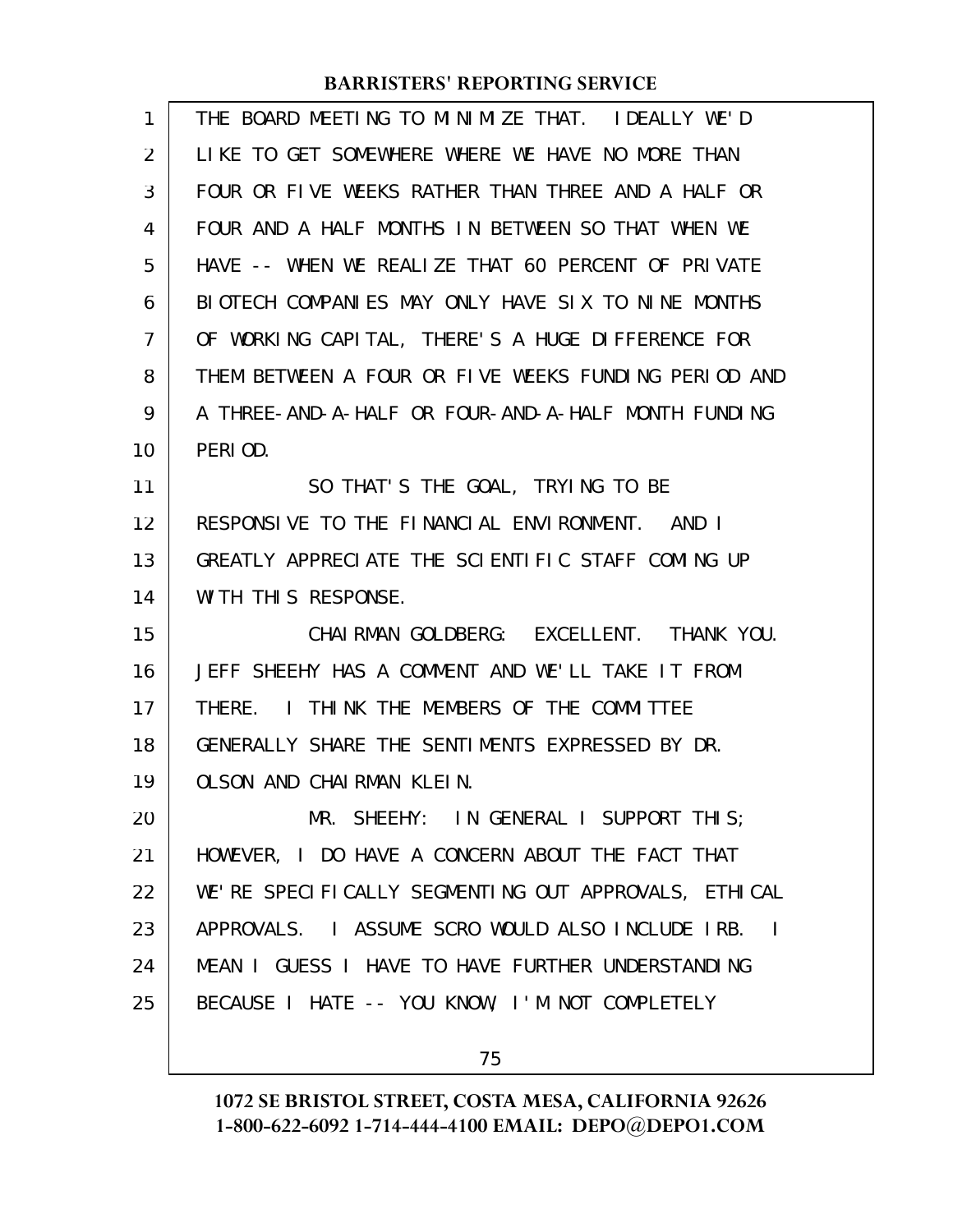| 1  | CERTAIN THAT I'M COMFORTABLE WITH RELEASING MONEY    |
|----|------------------------------------------------------|
| 2  | WITHOUT THE PROPER -- YOU KNOW, WE'LL DO A FINANCIAL |
| 3  | REVIEW, BUT WE WON'T DO ETHICAL REVIEW BEFORE WE'LL  |
| 4  | GIVE OUT MONEY. AND WHAT IF THERE ARE ETHICAL        |
| 5  | ISSUES? AND WE ARE TALKING ABOUT BEING IN AN AREA    |
| 6  | OF RESEARCH WHERE HUMANS ARE INVOLVED WHERE THERE    |
| 7  | COULD BE SIGNIFICANT ETHICAL QUESTIONS. AND I'M NOT  |
| 8  | COMFORTABLE.                                         |
| 9  | MR. KLEIN: JEFF, THERE MAY BE A                      |
| 10 | MISIMPRESSION. THERE WON'T BE MONEY GIVEN OUT FOR    |
| 11 | CLINICAL WORK OR PRECLINICAL IN EITHER CATEGORY      |
| 12 | UNTIL THE PROPER APPROVALS HAVE BEEN DONE FOR THAT   |
| 13 | WORK. SO IF THEY NEED AN IRB, THEY CAN'T BEGIN THE   |
| 14 | WORK WITH OUR FUNDS BEFORE THAT IRB IS ISSUED. AND   |
| 15 | THAT'S CONSISTENT WITH CURRENT PRACTICE.             |
| 16 | SO UNDER CURRENT PRACTICE, FOR EXAMPLE, MY           |
| 17 | UNDERSTANDING IS THEY CAN ACTUALLY GET FUNDS ON A    |
| 18 | GRANT RIGHT NOW IF THEY NEED AN IRB APPROVAL, THEY   |
| 19 | CAN USE THOSE FUNDS FOR THE PROCESSING OF THAT       |
| 20 | APPROVAL, BUT THEY CAN'T START THE WORK WITHOUT ALL  |
| 21 | OF THE REQUIREMENTS. THAT IS CONSISTENT WITH WHAT    |
| 22 | WILL BE MAINTAINED UNDER THIS POLICY. SO THERE'S     |
| 23 | $NO - -$                                             |
| 24 | MR. SHEEHY: STAFF IS SHAKING THEIR HEAD              |
| 25 | NO.                                                  |
|    | 76                                                   |
|    |                                                      |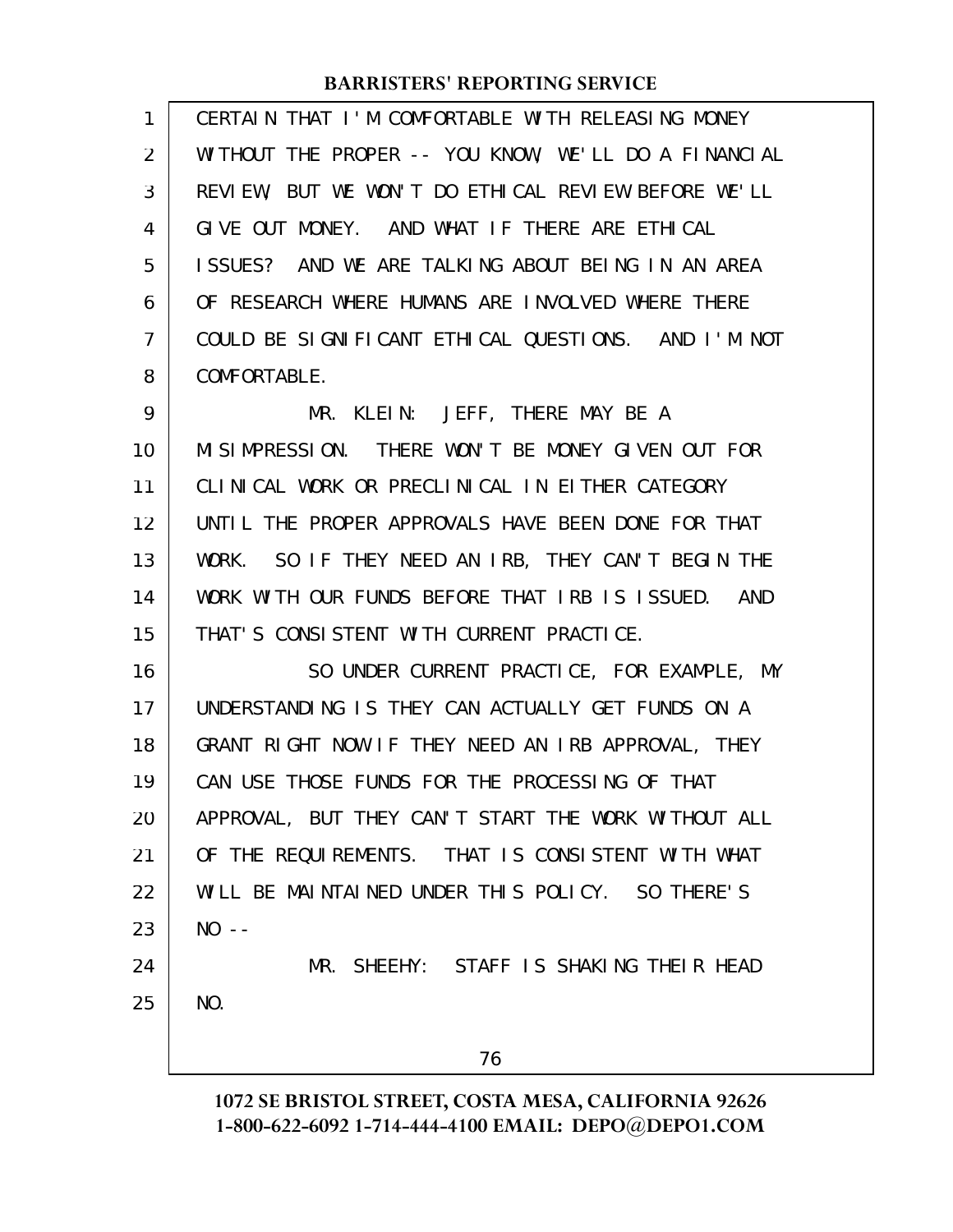| DR. OLSON: I JUST WANTED TO CLARIFY.                 |
|------------------------------------------------------|
| GETTING APPROVALS IS ACTUALLY -- IT'S USUALLY JUST   |
| PUTTING SOME DETAIL AROUND THE PARTICULAR PROPOSAL   |
|                                                      |
| COMMITTEE. I DO WANT TO EMPHASIZE CHAIRMAN KLEIN'S   |
| POINT, HOWEVER, THAT WE HAVE NO INTENTION OF         |
| PROVIDING ANY KIND OF FUNDING TO ORGANIZATIONS THAT  |
| HAVE NOT SUBMITTED THE -- THAT WOULD ALLOW THEM TO   |
| CONDUCT RESEARCH WHERE THEY DON'T HAVE THE REQUIRED  |
| ASSURANCES IN PLACE. ASSURANCES INCLUDE ASSURANCES   |
| FOR CONDUCTING RESEARCH ON ANIMAL STUDIES, FOR GOING |
| THROUGH SCRO COMMITTEES TO CONDUCT RESEARCH ON       |
| PLURIPOTENT STEM CELL LINES, AND IRB APPROVAL WHEN   |
| HUMAN SUBJECTS ARE INVOLVED. SO WE WOULD NOT DO      |
| THAT. WE DON'T DO THAT NOW. IT WOULD BE ILLEGAL      |
|                                                      |
| MR. SWEEDLER: MAY I ADD A CLARIFICATION              |
| TO THAT? AS I UNDERSTAND IT, IT MAY BE THAT IN A     |
| PARTICULAR PROPOSAL RIGHT NOW, FOR EXAMPLE, THE WORK |
| PLANNED AND BUDGETED FOR YEAR ONE DOESN'T REQUIRE    |
| THOSE APPROVALS BECAUSE IT DOESN'T COME WITHIN THAT  |
| PURVIEW. SO WE WOULD NOT ASK FOR APPROVALS           |
| PREMATURELY NECESSARILY. SO WE MIGHT RELEASE FUNDS   |
| FOR YEAR ONE, LIMITED TO THAT WORK THAT DOES NOT     |
| REQUIRE THOSE APPROVALS, AND THAT WOULD BE A         |
|                                                      |

77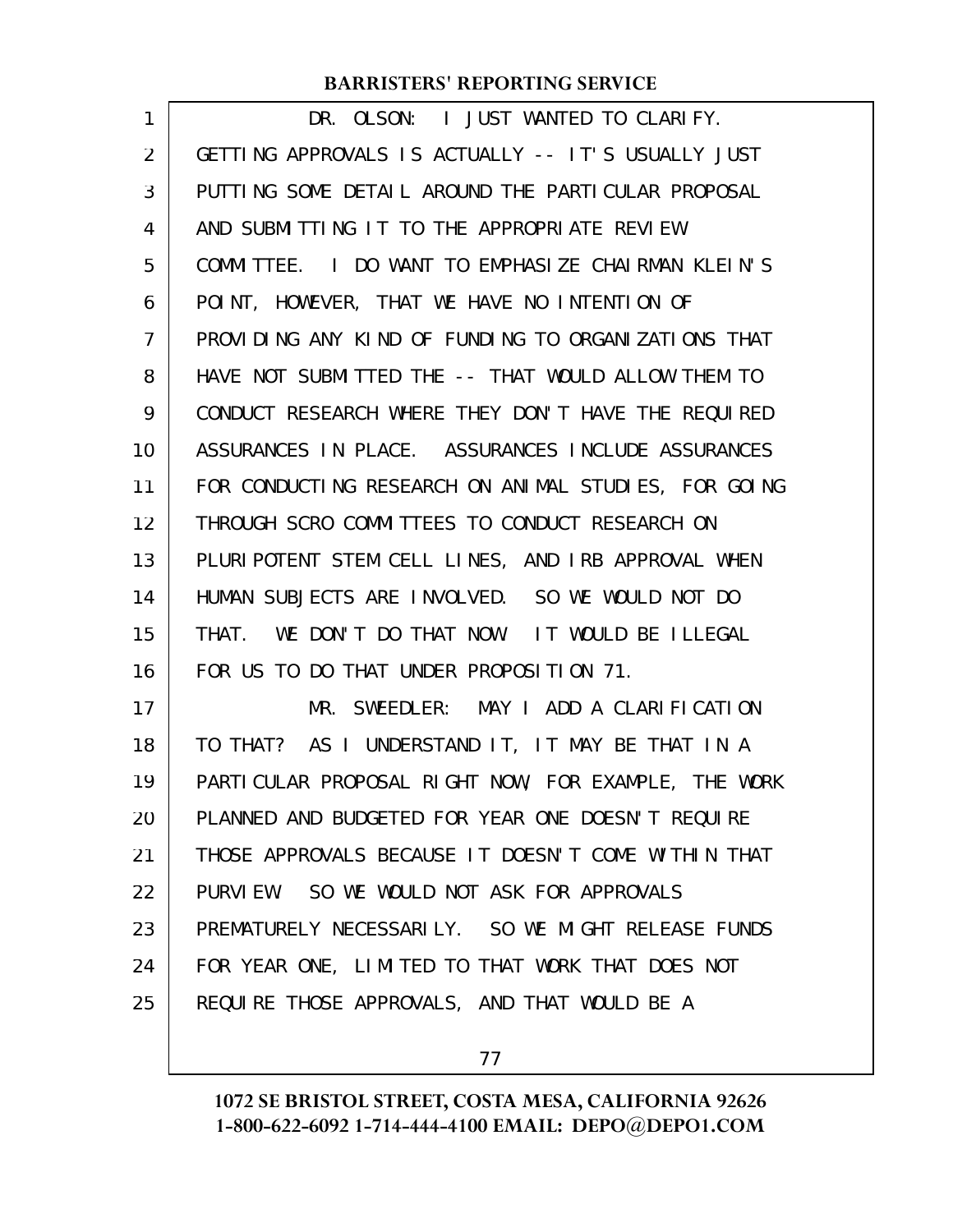| 1  | CONDITION IN THE GRANT, THAT THEY COULDN'T PROCEED   |
|----|------------------------------------------------------|
| 2  | FORWARD UNTIL THEY HAD THE APPROPRIATE PROPOSALS.    |
| 3  | IN SOME INSTANCES, IT WOULD BE POINTLESS             |
| 4  | TO SEEK APPROVALS THAT WOULD ACTUALLY JUST EXPIRE    |
| 5  | BEFORE THEY WERE NEEDED ANYWAY. SO WHAT WOULD BE     |
| 6  | DIFFERENT HERE IS THAT WE WOULD CONSIDER THAT FOR AN |
| 7  | INITIAL PERIOD OF LESS THAN A YEAR. IF THE PROJECT   |
| 8  | BUDGETED WORKED FOR THE FIRST THREE MONTHS THAT      |
| 9  | DIDN'T REQUIRE THOSE APPROVALS, WE WOULD CONSIDER A  |
| 10 | RELEASE OF LESS THAN A FULL YEAR'S FUNDS. BUT ONE    |
| 11 | THING SHOULD BE ABSOLUTELY CLEAR. CIRM WILL NOT      |
| 12 | RELEASE FUNDS TO PAY FOR RESEARCH FOR WHICH ALL      |
| 13 | ETHICAL APPROVALS ARE NOT IN PLACE. AND FUNDS THAT   |
| 14 | ARE RELEASED UNDER A CIRCUMSTANCE LIKE THAT WILL BE  |
| 15 | RELEASED SUBJECT TO AN EXPLICIT CONDITION THAT THEY  |
| 16 | CAN'T PROCEED.                                       |
| 17 | CHAI RMAN GOLDBERG: THANK YOU FOR THAT               |
| 18 | CLEAR CLARIFICATION. COMMENTS FROM THE PUBLIC AT     |
| 19 | ANY SITE?                                            |
| 20 | MR. ROTH: HERE IN SAN DIEGO.                         |
| 21 | MR. ESMAELI-AZAD: THIS IS BABAK                      |
| 22 | ESMAELI-AZAD, DNA MICROARRAY AGAIN. ONCE AGAIN, I    |
| 23 | WANT TO START BY THANKING YOU FOR BEING SENSITIVE TO |
| 24 | THE BIOTECH'S NEEDS AND REALITIES, AND I FULLY       |
| 25 | SUPPORT THIS PROPOSAL.                               |
|    |                                                      |

78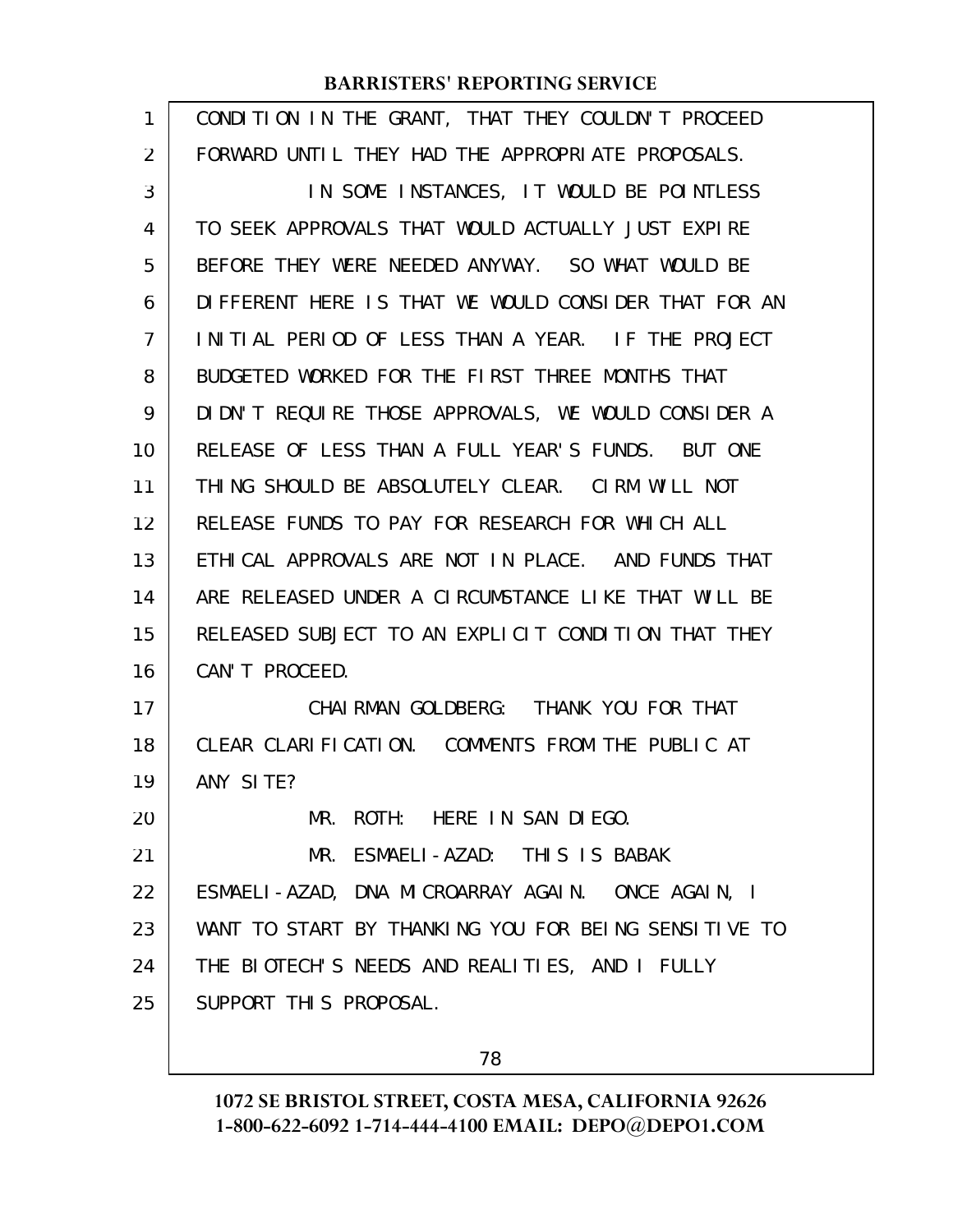| 1              | I WANTED TO ADD AN ADDITIONAL REQUEST IF I            |
|----------------|-------------------------------------------------------|
| 2              | MAY, THAT RIGHT AFTER THE REVIEW OF THE GRANTS, IT    |
| 3              | WOULD BE EXTREMELY HELPFUL FOR -- I THINK ACTUALLY I  |
| 4              | SPEAK ON BEHALF OF BOTH FOR-PROFITS AND               |
| 5              | NONPROFITS -- THAT WE GET ACCESS TO THE SCORES THAT   |
| 6              | ARE ISSUED BY THE REVIEWERS. AND, OF COURSE,          |
| $\overline{7}$ | PRIVATELY AND ONLY CONFIDENTIALLY TO THE PI OR THE    |
| 8              | COMPANIES OR THE UNIVERSITIES THAT ARE APPLICANTS.    |
| 9              | I'VE DISCUSSED THIS EARLIER IN OTHER MEETINGS WITH    |
| 10             | THE STAFF THAT THIS WILL BE VERY, VERY BENEFICIAL     |
| 11             | BOTH IN TERMS OF OUR PLANNING AND STRATEGIC           |
| 12             | DECISIONS MADE FOR THE YEARS AND MONTHS AHEAD.        |
| 13             | AND, OF COURSE, NO ONE IS GOING TO TAKE               |
| 14             | THAT RANKING -- SCORE RANKING AND MAKE ANY            |
| 15             | ASSUMPTIONS ON THE BASIS OF IT, BUT IT'S EXTRA        |
| 16             | INFORMATION THAT CIRM HAS THAT, IF YOU COMMUNICATE    |
| 17             | WITH US, IT WOULD BE VERY MUCH APPRECIATED. AND       |
| 18             | THIS IS A MODEL USED BY NIH AS YOU ARE ALL AWARE OF,  |
| 19             | AND THERE'S A REASON FOR THAT.                        |
| 20             | CHAI RMAN GOLDBERG: THANK YOU FOR THAT                |
| 21             | COMMENT. LET ME NOW PROCEED TO THE FINAL AGENDA       |
| 22             | I TEM, TO THE EXTENT THAT YOU'D LIKE FEEDBACK TO YOUR |
| 23             | SUGGESTION, BOB, THAT WE MAY WISH TO PROVIDE SOME     |
| 24             | INPUT FROM CALIFORNIA WITH RESPECT TO THE U.S.        |
| 25             | PRESIDENTIAL TRANSITION TEAM FOR CIRM PROGRAMS.       |
|                |                                                       |

79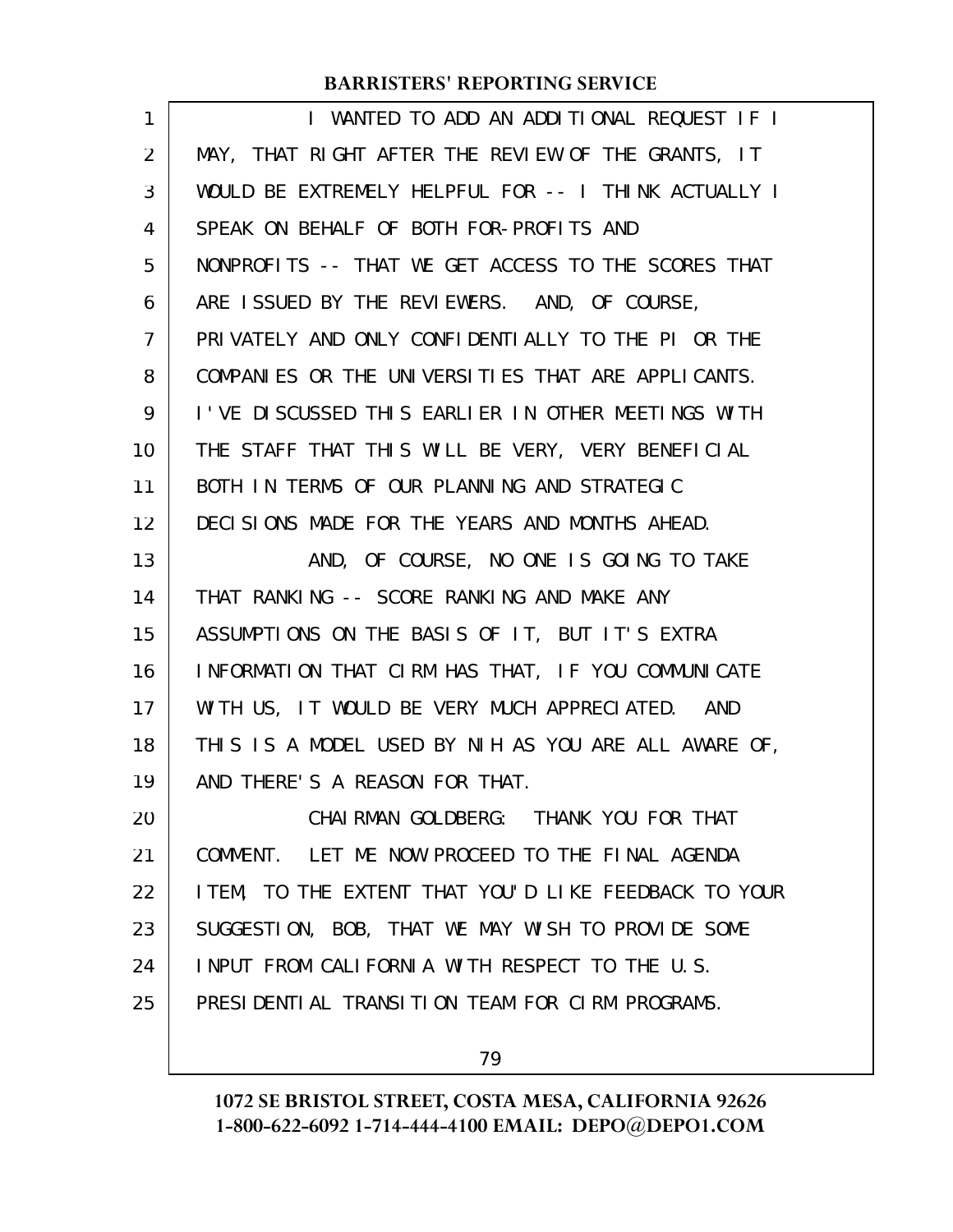| 1              | MR. KLEIN: OKAY. I'LL TRY AND BE SUMMARY             |
|----------------|------------------------------------------------------|
| 2              | HERE. AT SOME POINT IN THE FUTURE, WE'RE GOING TO    |
| 3              | TRY AND BRING TOGETHER A LEGISLATIVE SUBCOMMITTEE,   |
| 4              | BUT I WANTED, BECAUSE OF THE FINANCIAL IMPLICATIONS, |
| 5              | TO SPECIFICALLY BRING TO THE ATTENTION OF THIS       |
| 6              | <b>COMMITTEE.</b>                                    |
| $\overline{7}$ | FIRST OF ALL, WE OBVIOUSLY WELCOME AND               |
| 8              | APPLAUD THE PRESIDENT-ELECT'S DECISION TO MOVE       |
| 9              | FORWARD ON AN EXECUTIVE ORDER THAT REVERSES          |
| 10             | PRESIDENT BUSH'S POSITION THAT PROHIBITED USING NIH  |
| 11             | FUNDS ON NON-PRESIDENTIAL STEM CELL LINES, EMBRYONIC |
| 12             | STEM CELL LINES. I WOULD INDICATE THAT FROM A        |
| 13             | CONGRESSIONAL POINT OF VIEW, THERE IS GOING TO BE A  |
| 14             | NEED TO CLARIFY FOR THEM THAT WE STILL NEED THE      |
| 15             | DI CKEY-WI CKER AMENDMENT. THE DI CKEY-WI CKER       |
| 16             | AMENDMENT IS A RIDER ON ANNUAL APPROPRIATION BILLS   |
| 17             | THAT NEEDS TO BE REMOVED, AND THAT EFFECTIVELY SAYS  |
| 18             | YOU CANNOT USE FEDERAL FUNDS TO DESTROY EMBRYOS. SO  |
| 19             | YOU COULDN'T USE FEDERAL FUNDS WHILE THAT AMENDMENT  |
| 20             | IS IN PLACE.                                         |
| 21             | IN SUMMARY, TO CREATE NEW CELL LINES, BUT            |
| 22             | WITH THE REMOVAL OF THE EXECUTIVE ORDER, YOU COULD   |
| 23             | USE NIH FUNDS ON NON-PRESIDENTIAL LINES THAT WERE IN |
| 24             | EXISTENCE. THERE IS AN OPINION PREVIOUSLY FROM       |
| 25             | HEALTH AND HUMAN SERVICES GENERAL COUNSEL THAT SCNT  |
|                |                                                      |

80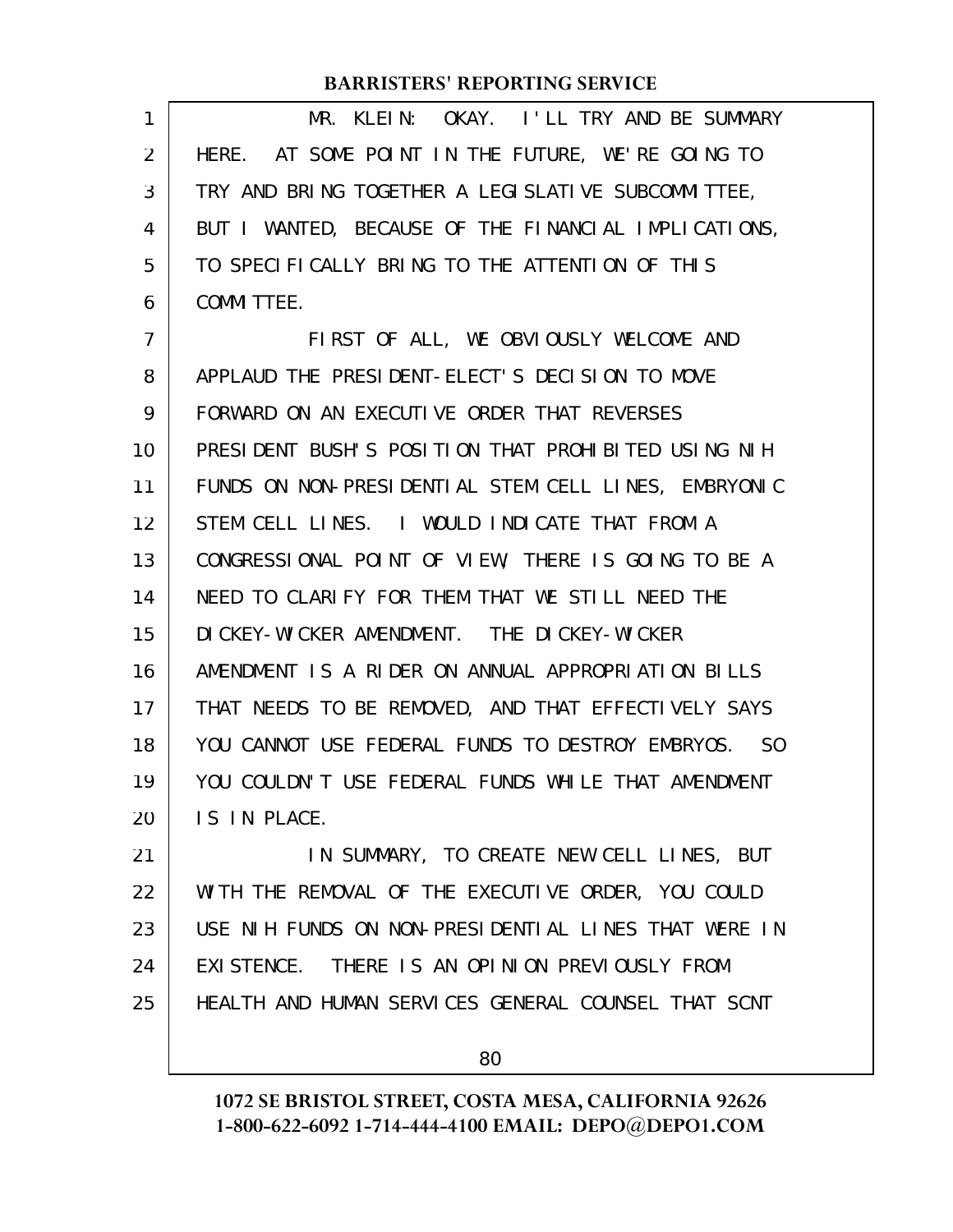| 1  | IS NOT CONSIDERED CREATED THROUGH AN EMBRYO PROCESS  |
|----|------------------------------------------------------|
| 2  | BECAUSE THERE IS NO SPERM UTILIZED. AND I ASSUME     |
| 3  | THE SAME OPINION WOULD APPLY TO IPS CELLS, SO        |
| 4  | THEORETI CALLY WITH THE EXECUTIVE ORDER BEING        |
| 5  | REMOVED, YOU COULD USE FEDERAL FUNDS FOR SCNT OR IPS |
| 6  | CREATION OF NEW CELL LINES.                          |
| 7  | THE OTHER KEY OBVIOUSLY BLATANT POINT IS             |
| 8  | THAT WE NEED THE SPECIFIC AUTHORIZATION FOR FUNDING  |
| 9  | FOR EMBRYONIC STEM CELLS AND THE PROHIBITION FOR     |
| 10 | HUMAN REPRODUCTIVE CLONING TO BE PASSED. THE BILL    |
| 11 | THAT WAS PREVIOUSLY VETOED IN THE LAST TWO YEARS IS  |
| 12 | AN IMPORTANT SIGNAL TO ALL THE OTHER STATES IN THE   |
| 13 | COUNTRY THAT THEY WILL HAVE STABILITY IN THIS POLICY |
| 14 | AND THERE WILL BE FUNDING THAT WILL PROCEED TO       |
| 15 | INCLUDE EMBRYONIC STEM CELL RESEARCH.                |
| 16 | IN TERMS OF OUR FINANCIAL INTEREST, THE              |
| 17 | LOAN GUARANTEES THAT ARE BEING CONSIDERED FOR A      |
| 18 | NUMBER OF SECTORS OF THE ECONOMY COULD INCLUDE THE   |
| 19 | BIOTECH SECTOR. AND HERE, IF THERE WERE A            |
| 20 | 50-PERCENT LOAN GUARANTEE PROVISION FOR GOVERNMENTAL |
| 21 | LOAN BIOTECH PROGRAMS, IT WOULD MEAN THAT IF WE HAD  |
| 22 | ALLOCATED CONCEPTUALLY, AND ONLY CONCEPTUALLY,       |
| 23 | BECAUSE IT'S SUBJECT TO APPROVAL OF EVERY LOAN AT    |
| 24 | THAT TIME AT THE BOARD LEVEL, BUT IF WE CONCEPTUALLY |
| 25 | APPROVED A \$500 MILLION ALLOCATION FOR A LOAN       |
|    |                                                      |

81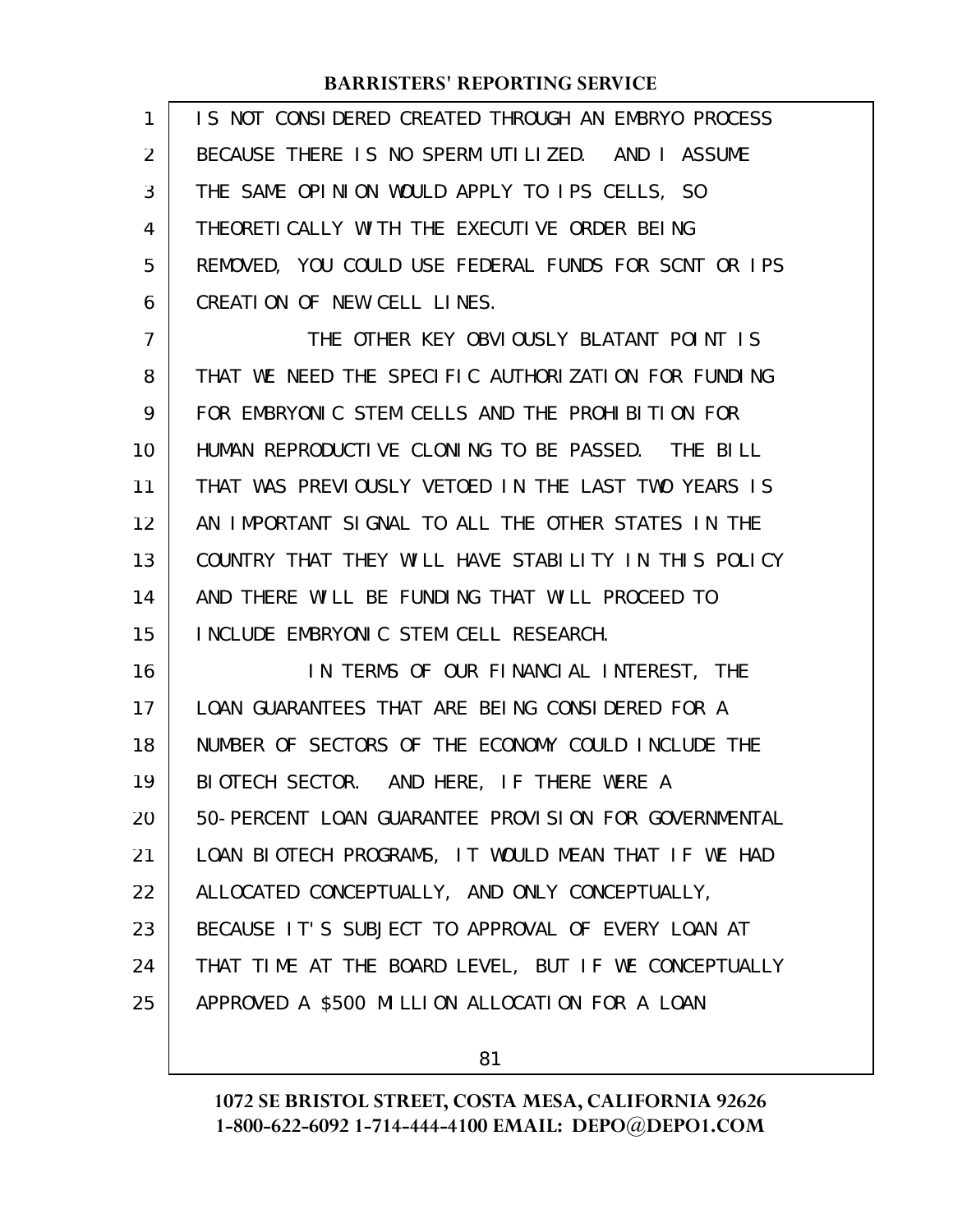| 1              | PROGRAM AND THERE WERE A GOVERNMENT PROGRAM FOR      |
|----------------|------------------------------------------------------|
| 2              | 50-PERCENT GUARANTEE, WE'D HAVE THE POSSIBILITY,     |
| 3              | SUBJECT TO A LOT OF DETAILED WORK AND LEGAL REVIEW,  |
| 4              | TO CREATE A BILLION DOLLAR PROGRAM WITH THAT. SO IT  |
| 5              | WOULD SUBSTANTIALLY EXPAND OUR CAPACITY FOR FUNDING. |
| 6              | IN ADDITION, THERE ARE CURRENT                       |
| $\overline{7}$ | RESTRICTIONS THAT EXIST ON THE USE OF SBIC, SMALL    |
| 8              | BUSINESS INVESTMENT CORPORATION, LOANS FOR BIOTECH.  |
| 9              | AND I BELIEVE IT WOULD BE BENEFICIAL IF SOME OF      |
| 10             | THOSE RESTRICTIONS WERE CHANGED TO MAKE IT MORE      |
| 11             | POSSIBLE FOR COMPANIES THAT HAVE RECEIVED VENTURE    |
| 12             | CAPITAL FUNDING IN THE PAST TO GET SBIC LOANS        |
| 13             | BECAUSE WITH FALLING STOCK PRICES, DOING ANOTHER     |
| 14             | ROUND OF STOCK OFFERINGS IS NOT FEASIBLE UNLESS      |
| 15             | YOU'RE GOING TO HEDGE FUNDS, WHICH ARE               |
| 16             | EXTRAORDINARILY DIFFICULT TO DEAL WITH AND CREATE    |
| 17             | TREMENDOUS PRESSURE ON THESE SMALL COMPANIES TO THE  |
| 18             | EXTENT HEDGE FUND MONEY IS AVAILABLE AT ALL.         |
| 19             | AND FINALLY, IN TERMS OF THE FUTURE CHOKE            |
| 20             | POINTS FOR MOVING CELLULAR THERAPIES FORWARD, IT'S   |
| 21             | GOING TO BE IMPORTANT THAT THERE BE FUNDS FOR STAFF  |
| 22             | EXPANSION OF THE FDA. THE STAFF EXPANSION OF THE     |
| 23             | FDA, AS STATES ALL OVER THIS COUNTRY START TO MOVE   |
| 24             | THERAPIES DOWNSTREAM TOWARDS IND'S, EVERYONE IS      |
| 25             | GOING TO NEED EXPERT ADVICE ON EXACTLY WHAT KIND OF  |
|                |                                                      |

82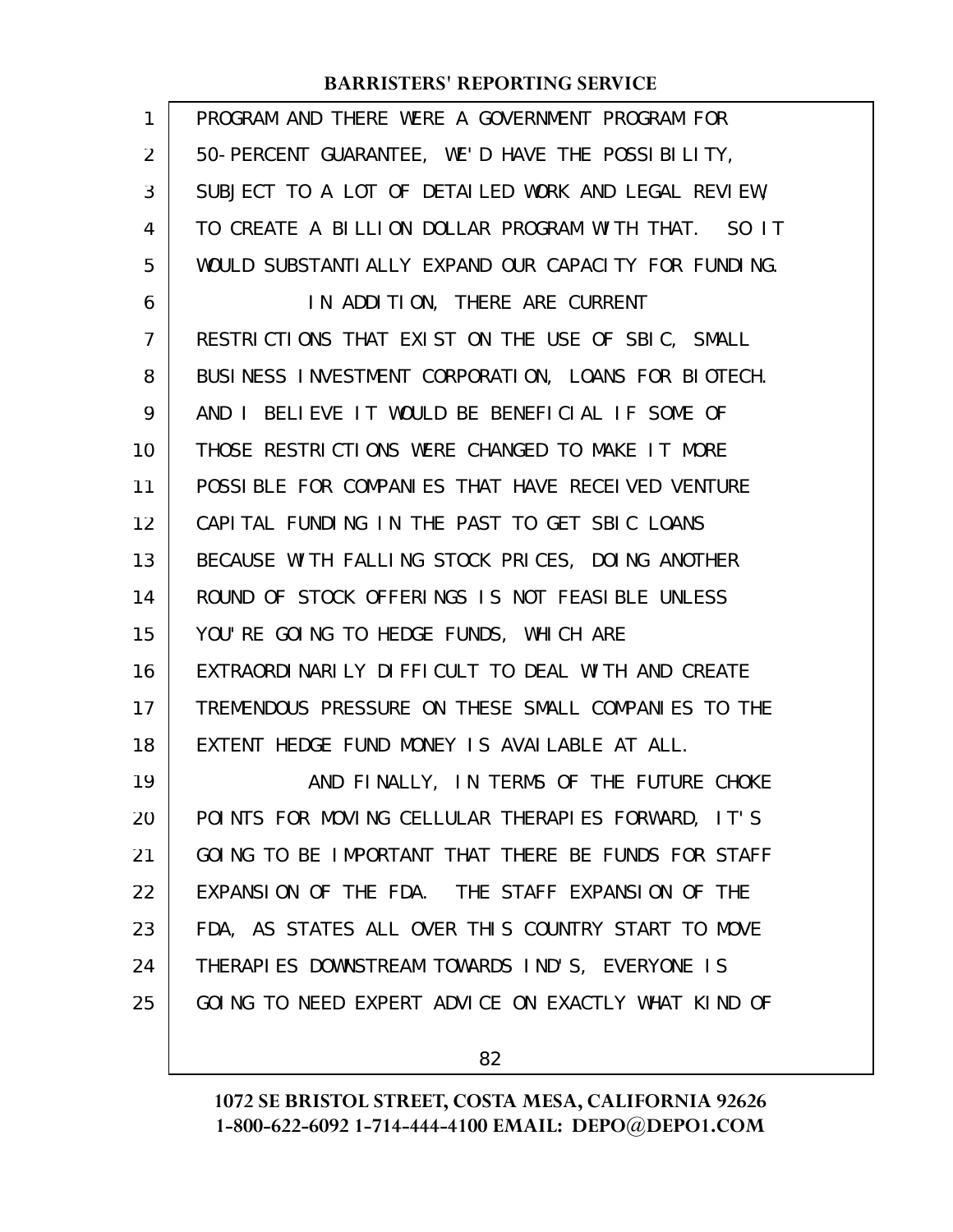| $\mathbf{1}$ | DATA AND WHAT KIND OF PRECLINICAL WORK IS GOING TO    |
|--------------|-------------------------------------------------------|
| 2            | BE REQUIRED FOR AN IND TO BE APPROVED FOR A PHASE I   |
| 3            | HUMAN TRIAL. THAT ADVICE IS REQUIRED THREE YEARS OR   |
| 4            | MORE IN ADVANCE BECAUSE THIS IS AN INNOVATIVE AREA.   |
| 5            | AND SO IT'S GOING TO BE AN EARLY PRIORITY             |
| 6            | WITH A LOT OF LEAD-TIME IMPORTANCE TO GET FDA         |
| 7            | EXPANSION THAT CAN DEAL WITH CELLULAR THERAPIES AS    |
| 8            | THEY ADVANCE.                                         |
| 9            | THE FINAL POINT, I GUESS, OUTSIDE OF THE              |
| 10           | STEM CELL FOCUSED AREAS IS THAT WE HAVE A GENERAL     |
| 11           | INTEREST IN MAKING SURE THAT NIH FUNDING GENERALLY    |
| 12           | IS EXPANDED BEYOND JUST STEM CELL FUNDING AS WE KNOW  |
| 13           | THE STEM CELL AREA IS HIGHLY INTERDEPENDENT WITH      |
| 14           | CHEMI STRY AND MANY OTHER AREAS OF BIOCHEMI STRY AND  |
| 15           | MANY OTHER AREAS OF NIH FUNDING. SO IT IS, I THINK,   |
| 16           | VERY IMPORTANT THAT EARLY ON IT BE CLEAR THAT WE ARE  |
| 17           | NOT JUST I SOLATING OUR POSITION ON STEM CELL FUNDING |
| 18           | AT THE NIH, BUT NIH FUNDING BEING RESTORED TO         |
| 19           | REASONABLE LEVELS IN REAL DOLLAR TERMS GENERALLY.     |
| 20           | SO THOSE ARE THE FIVE AREAS IN SUMMARY.               |
| 21           | AND I'D LIKE TO SEE, MICHAEL, IF WE HAD ANY SPECIFIC  |
| 22           | BOARD INPUT TO THIS TO MAKE SURE IN TERMS OF          |
| 23           | PRIORITIES AND DIRECTION OF FOCUS IF THERE'S OTHER    |
| 24           | AREAS THE BOARD WOULD LIKE TO SEE INITIAL             |
| 25           | DISCUSSIONS ON. WE WILL BRING A FORMAL POSITION TO    |
|              |                                                       |

83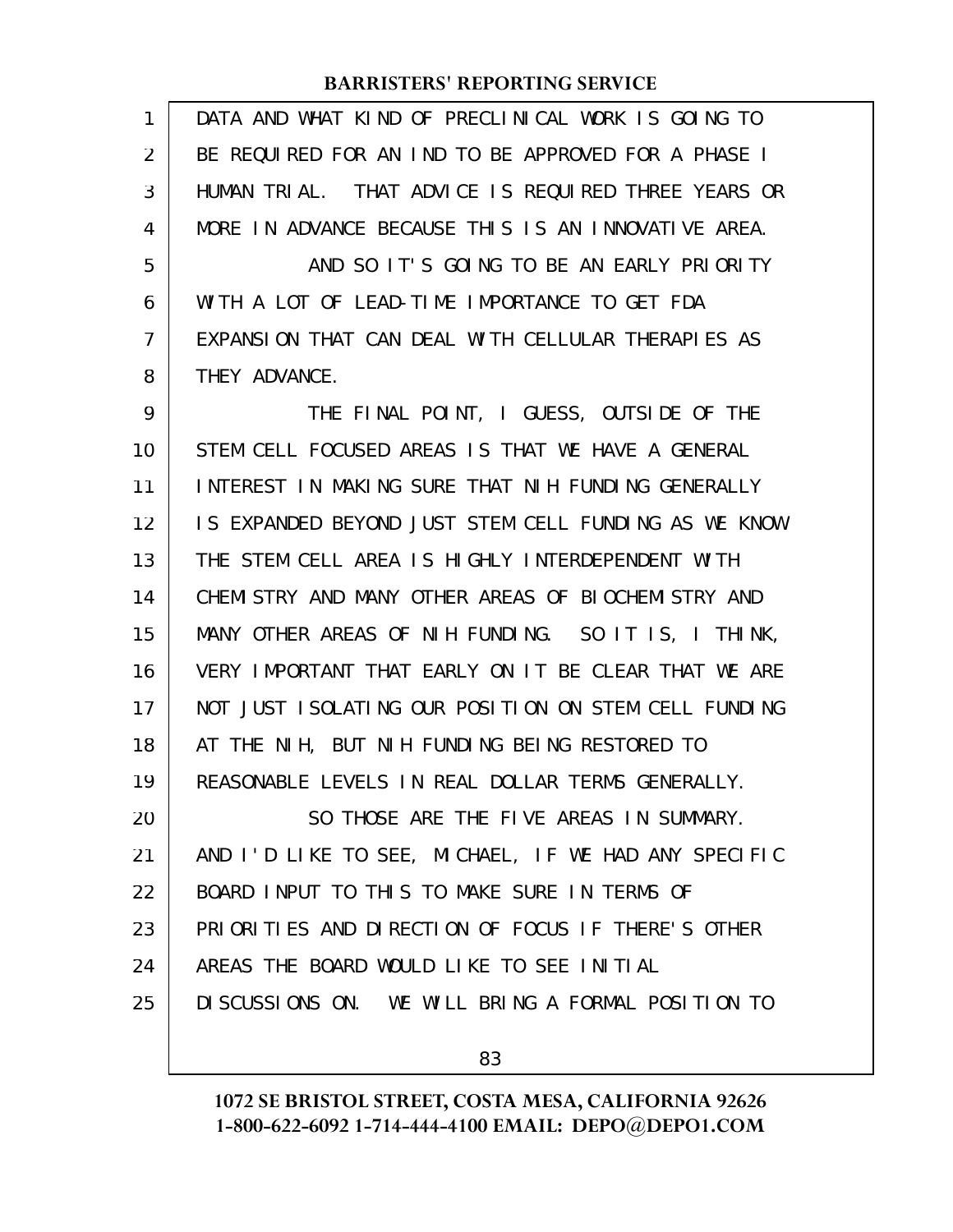|                | <b>BARRISTERS' REPORTING SERVICE</b>                 |
|----------------|------------------------------------------------------|
| 1              | THE BOARD LATER, BUT I'D LIKE TO GET EARLY INPUT     |
| 2              | FROM THE BOARD.                                      |
| 3              | CHAIRMAN GOLDBERG: EXCELLENT. IN LIGHT               |
| 4              | OF IT BEING 11 O'CLOCK AND MANY OF THE PARTICIPANTS  |
| 5              | ON THIS CALL HAVE HAD TO HOLD THEIR SCHEDULES TO THE |
| 6              | FULL EXTENT THAT WE HAD ASKED, LET ME SUGGEST THAT   |
| $\overline{7}$ | WE CIRCLE BACK ON THIS ISSUE EITHER, YOU KNOW,       |
| 8              | THROUGH A LEGISLATIVE SUBCOMMITTEE MEETING OR A      |
| 9              | SUBSEQUENT MEETING OF THIS COMMITTEE, AND ALL OF US  |
| 10             | CAN CONTACT YOU INDEPENDENTLY WITH ANY ADDITIONAL    |
| 11             | POINTS THAT MAY BE RELEVANT FOR INTEGRATION INTO     |
| 12             | YOUR OVERALL EFFORTS.                                |
| 13             | MR. KLEIN: THAT WOULD BE GREAT. AND IN               |
| 14             | TERMS OF REAL-TIME SIGNIFICANCE, INDIVIDUAL COMMENTS |
| 15             | AND SUGGESTIONS FROM THE BOARD AND, FRANKLY, FROM    |
| 16             | THE BIOTECH COMMUNITY ARE WELCOMED. AND IF THEY'RE   |
| 17             | DIRECTED TO MELISSA KING, EXECUTIVE DIRECTOR FOR THE |
| 18             | BOARD, SHE CAN COMMUNICATE THEM TO ME OR GET A PHONE |
| 19             | CALL TOGETHER WITH ME, BUT I WOULD DEEPLY APPRECIATE |
| 20             | I NPUT.                                              |
| 21             | CHAIRMAN GOLDBERG: GREAT. I'M GOING TO               |

PROVIDE ONE FINAL COMMENT OPPORTUNITY TO THE PUBLIC. DON REED HERE AND THEN I'M GOING TO PROCEED TO ADJOURN THE MEETING. 22 23 24

25

MR. REED: JUST ON THE NIH FUNDING,

84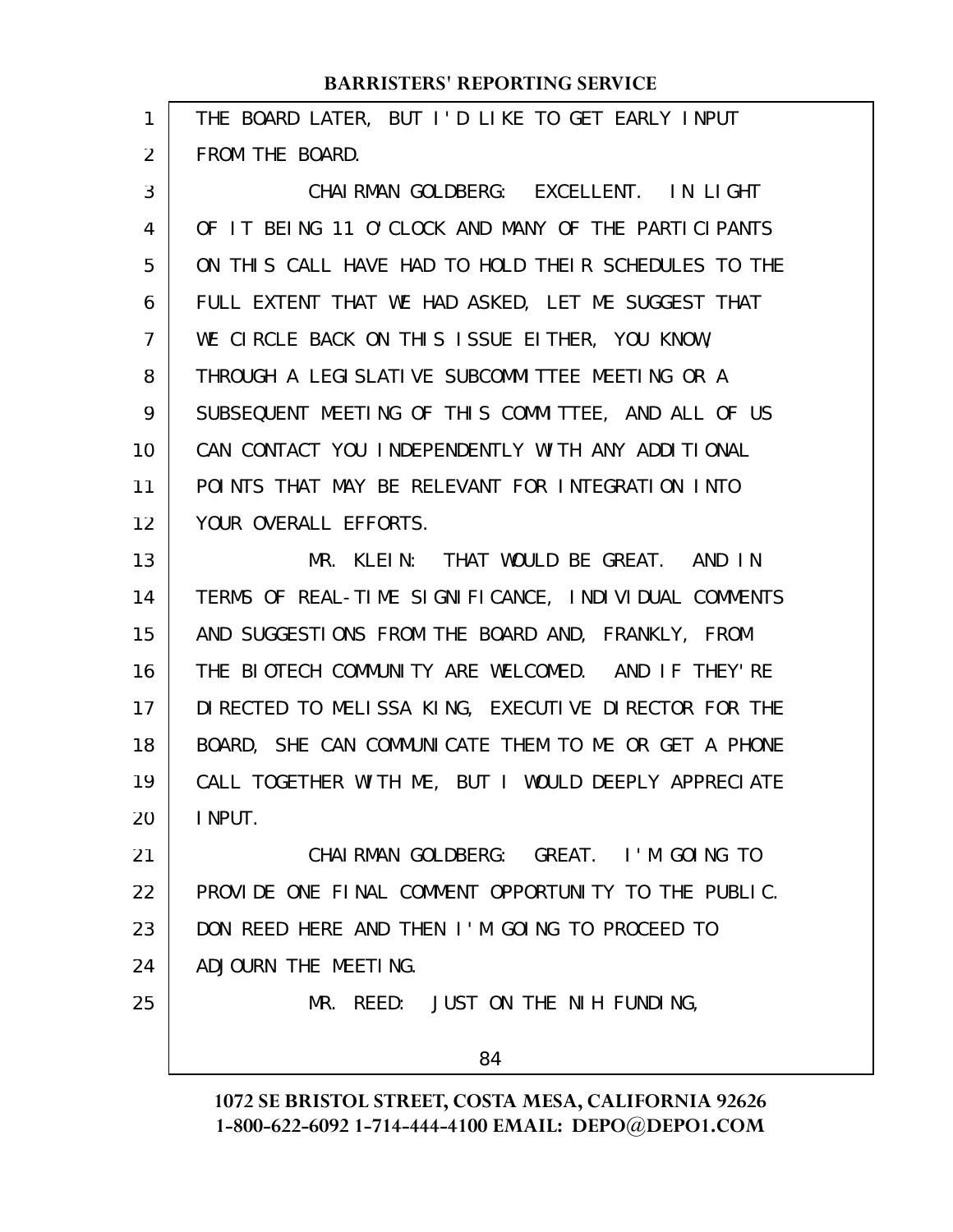| 1   PRESIDENT-ELECT OBAMA MADE A COMMENT EARLY IN THE |
|-------------------------------------------------------|
| 2 CAMPAIGN THAT HE WOULD LIKE TO DOUBLE THE NIH. AND  |
| 3   I THINK THAT'S A REALLY GOOD THING FOR US TO KEEP |
| 4   HIM REMINDED OF. THANK YOU.                       |

MR. KLEIN: I WOULD SAY, DON, THAT GIVEN THERE'S A TRILLION DOLLARS THAT'S GONE OUT THE DOOR SINCE THEN OR BEEN COMMITTED TO OTHER USES SINCE THEN, IT'S GOING TO BE IMPORTANT HOW WE ALL MARSHAL OUR ARGUMENTS TO SHOW THE CRITICAL LEAD-TIME IN NIH FUNDING TO LIMITING THE GROWTH OR REDUCING FUTURE MEDICAL COSTS IN THIS COUNTRY. AND THAT'S GOING TO BE, YOU KNOW, A TOUGH ADVOCACY BECAUSE THE OTHER COMPETITION FOR FUNDS HAVE LEGITIMATE PURPOSES AS WELL. 5 6 7 8 9 10 11 12 13 14

MR. REED: ABSOLUTELY. BUT IF THE NO. 1 CAUSE OF HOME BANKRUPTCY IS INABILITY TO PAY HEALTHCARE COSTS, THE STEM CELL MUST BE REGARDED AS PART OF THE ANSWERS TO FINANCIAL MELTDOWN, AND IT MUST BE TAKEN HUGELY SIGNIFICANTLY. WE MUST ASK FOR A LOT. THEY CAN ALWAYS TELL US NO, BUT WE MUST ASK FOR A LOT. 15 16 17 18 19 20 21

CHAIRMAN GOLDBERG: OKAY. THIS IS ANOTHER GREAT OPPORTUNITY FOR CALIFORNIA TO DEMONSTRATE ITS LEADERSHIP BECAUSE ITS CITIZENS HAVE ALLOCATED THE \$3 BILLION FOR THAT PURPOSE HERE. WE CAN ALL FEEL 22 23 24 25

85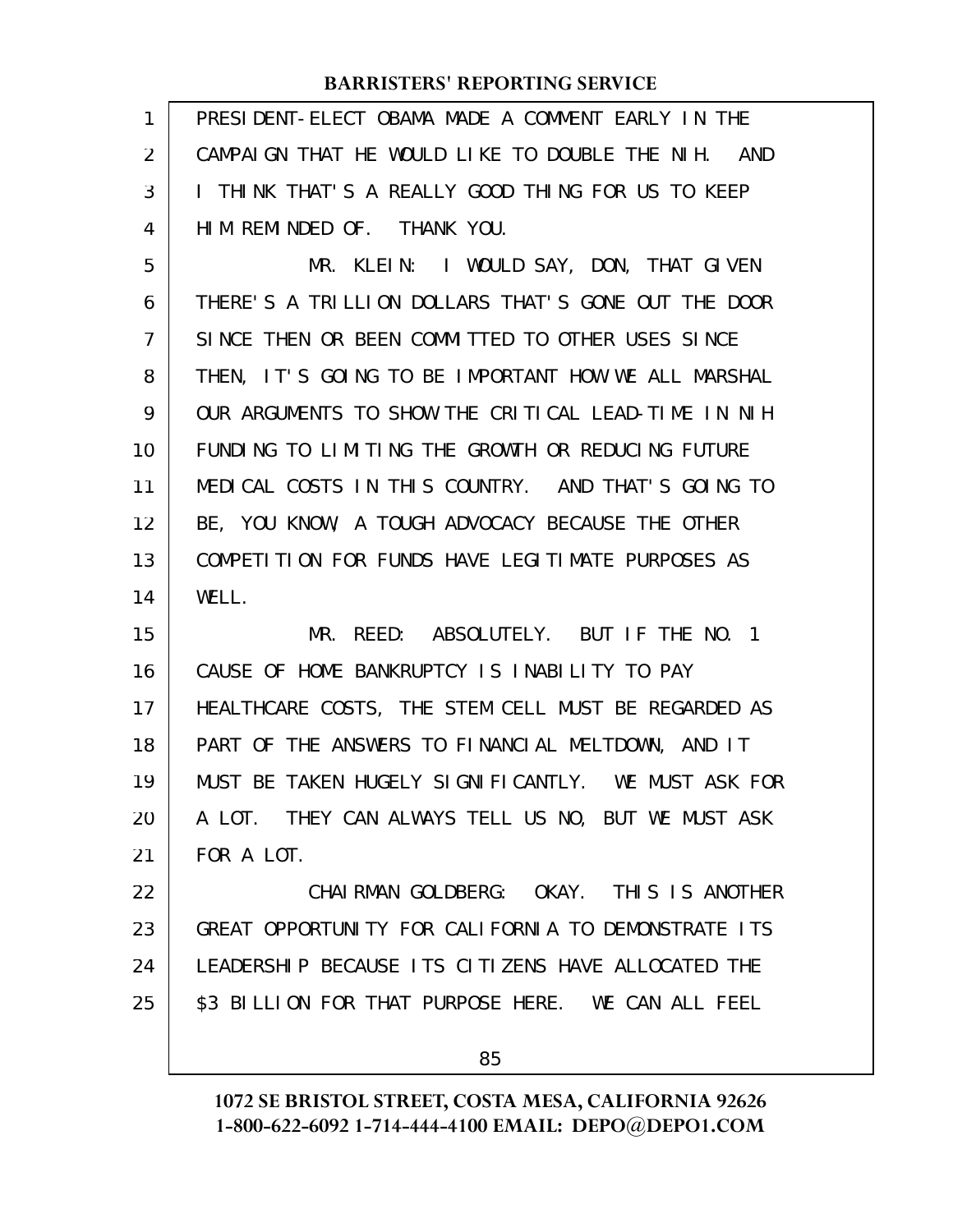| 1              | GOOD ABOUT IT FOR A NANOSECOND AND THEN GET BACK TO  |
|----------------|------------------------------------------------------|
| 2              | MAKING THIS ALL HAPPEN. THANK YOU TO ALL THE STAFF   |
| 3              | WHO MAKES THIS ALL POSSIBLE FOR US, AND PARTICULARLY |
| 4              | TO IAN SWEEDLER AND JAMES HARRISON FOR ALL THE WORK  |
| 5              | IN PREPARATION OF THE MEETING, IN ADDITION TO        |
| 6              | MELISSA AND LYNN AND TO ALL THE SCIENTIFIC STAFF.    |
| $\overline{7}$ | THANK YOU ALL VERY MUCH. MEETING ADJOURNED.          |
| 8              | (THE MEETING WAS THEN ADJOURNED AT                   |
| 9              | $11:05$ A.M.)                                        |
| 10             |                                                      |
| 11             |                                                      |
| 12             |                                                      |
| 13             |                                                      |
| 14             |                                                      |
| 15             |                                                      |
| 16             |                                                      |
| 17             |                                                      |
| 18             |                                                      |
| 19             |                                                      |
| 20             |                                                      |
| 21             |                                                      |
| 22             |                                                      |
| 23             |                                                      |
| 24             |                                                      |
| 25             |                                                      |
|                | 86                                                   |
|                | 1072 SE BRISTOL STREET, COSTA MESA, CALIFORNIA 92626 |

**1-800-622-6092 1-714-444-4100 EMAIL: DEPO@DEPO1.COM**